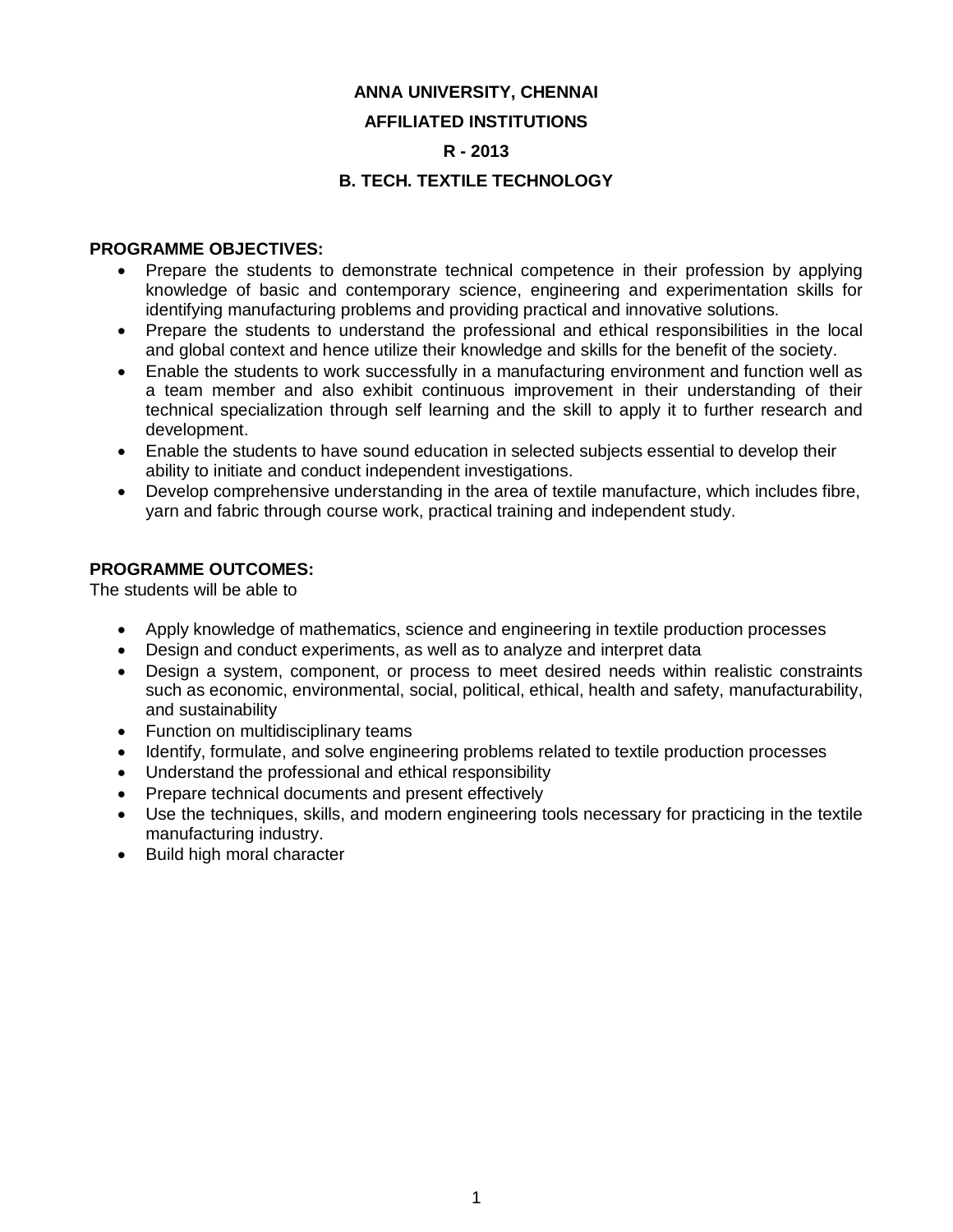## **ANNA UNIVERSITY, CHENNAI**

## **AFFILIATED INSTITUTIONS**

## **R - 2013**

## **B. TECH. TEXTILE TECHNOLOGY**

## **I – VIII SEMESTERS CURRICULUM AND SYLLABUS**

### **SEMESTER - I**

| <b>CODE</b>      | <b>COURSE TITLE</b>                         |               |   |    |                |
|------------------|---------------------------------------------|---------------|---|----|----------------|
| <b>THEORY</b>    |                                             |               |   |    |                |
| <b>HS6151</b>    | Technical English - I                       | 3             |   | 0  | 4              |
| MA6151           | Mathematics-I                               | 3             |   | 0  | 4              |
| PH6151           | Engineering Physics - I                     | 3             | 0 | 0  | 3              |
| CY6151           | Engineering Chemistry - I                   | 3             | 0 | 0  | 3              |
| GE6151           | <b>Computer Programming</b>                 | 3             | 0 | 0  | 3              |
| GE6152           | <b>Engineering Graphics</b>                 | $\mathcal{P}$ | 0 | 3  | 4              |
| <b>PRACTICAL</b> |                                             |               |   |    |                |
| GE6161           | <b>Computer Practices Laboratory</b>        | 0             | 0 | 3  | 2              |
| GE6162           | <b>Engineering Practices Laboratory</b>     | 0             | 0 | 3  | $\overline{2}$ |
| GE6163           | <b>Physics and Chemistry Laboratory - I</b> | 0             | 0 | 2  | 4              |
|                  | TOTAL                                       | 17            | 2 | 11 | 26             |

## **SEMESTER – II**

| <b>CODE</b>      | <b>COURSE TITLE</b>                                    |    |   | Ρ |    |
|------------------|--------------------------------------------------------|----|---|---|----|
| <b>THEORY</b>    |                                                        |    |   |   |    |
| <b>HS6251</b>    | <b>Technical English - II</b>                          | 3  |   |   |    |
| MA6251           | Mathematics - II                                       | 3  |   | 0 |    |
| PH6251           | <b>Engineering Physics - II</b>                        | 3  | 0 | 0 | 3  |
| CY6251           | <b>Engineering Chemistry - II</b>                      | 3  | 0 | 0 | 3  |
| GE6252           | <b>Basic Electrical and Electronics Engineering</b>    |    | 0 | ი |    |
| GE6253           | <b>Engineering Mechanics</b>                           | 3  |   |   |    |
| <b>PRACTICAL</b> |                                                        |    |   |   |    |
| GE6261           | <b>Computer Aided Drafting and Modeling Laboratory</b> |    |   |   | 2  |
| GE6262           | Physics and Chemistry Laboratory - II                  | 0  | 0 | 2 |    |
| GE6263           | <b>Computer Programming Laboratory</b>                 | 0  |   | ◠ | 2  |
|                  |                                                        | 19 | 5 |   | 27 |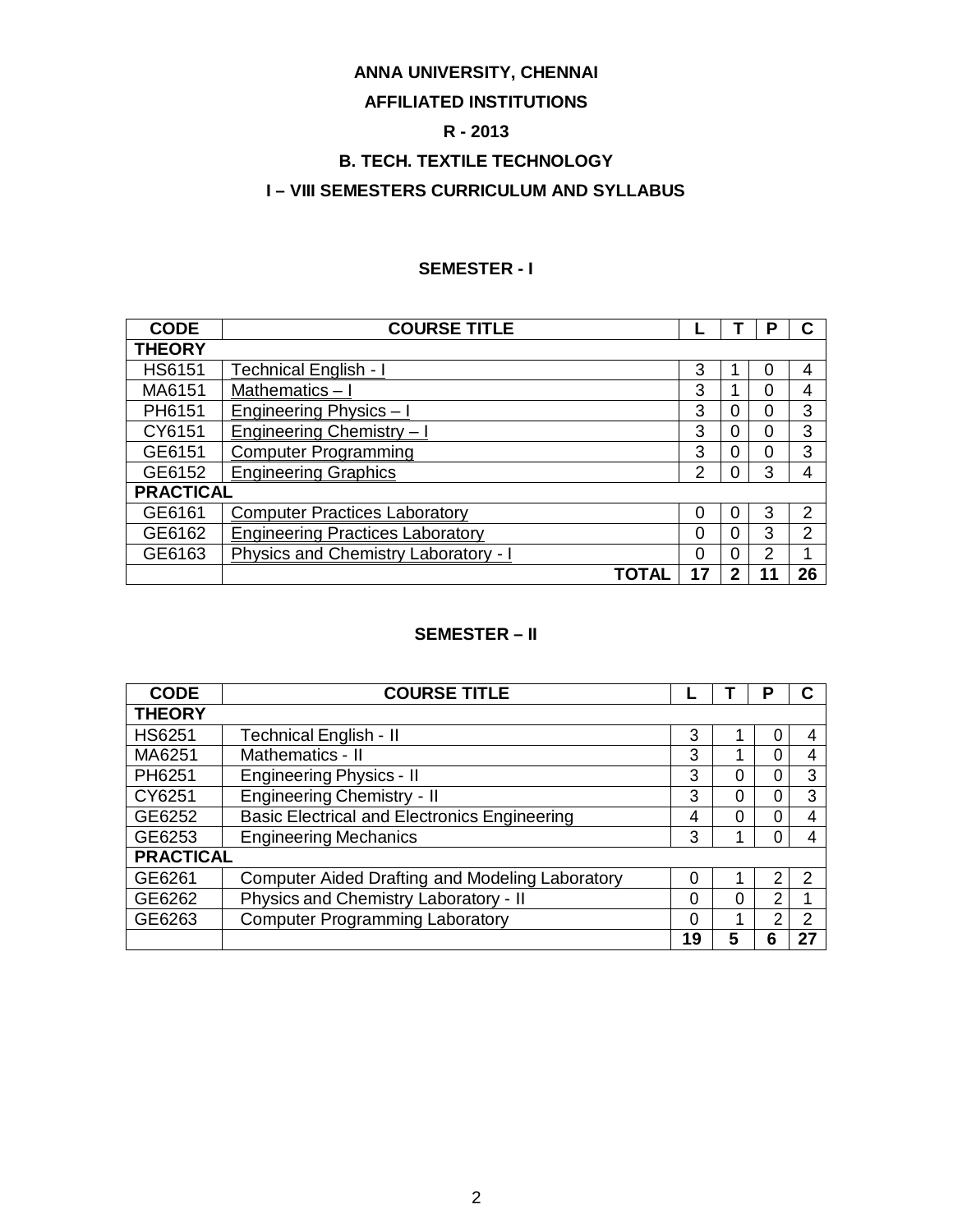## **SEMESTER – III**

| <b>CODE</b>       | <b>COURSE TITLE</b>                          |          |   | Р |               |
|-------------------|----------------------------------------------|----------|---|---|---------------|
| <b>THEORY</b>     |                                              |          |   |   |               |
| MA6468            | Probability and statistics                   | 3        |   | 0 | 4             |
| GE6351            | <b>Environmental Science and Engineering</b> | 3        | Ω | 0 | 3             |
| TT6301            | <b>Characteristics of Textile Fibres I</b>   | 3        | 0 | 0 | 3             |
| TT6302            | <b>Polymer Science</b>                       | 3        | ∩ | ∩ | 3             |
| TT6303            | Technology of Pre Weaving Process            | 3        | Ω | 0 | 3             |
| TT6304            | <b>Technology of Pre Spinning Process</b>    | 3        | 0 | 0 | 3             |
| <b>PRACTICALS</b> |                                              |          |   |   |               |
| TT6311            | <b>Fibre Science Lab</b>                     | 0        | ∩ | 3 | $\mathcal{P}$ |
| TT6312            | Spinning Process Lab - I                     | $\Omega$ | ∩ | 3 | $\mathcal{P}$ |
|                   | TOTAL                                        | 18       |   | 6 | 23            |

## **SEMESTER – IV**

| <b>CODE</b>       | <b>COURSE TITLE</b>                    |    |   |   |               |
|-------------------|----------------------------------------|----|---|---|---------------|
| NO.               |                                        |    |   |   |               |
| <b>THEORY</b>     |                                        |    |   |   |               |
| MA6459            | <b>Numerical Methods</b>               | 3  |   |   | 4             |
| CE6460            | Solid Mechanics                        | 3  | 0 |   | 3             |
| <b>TT6401</b>     | Characteristics of Textile Fibres - II | 3  | 0 | 0 | 3             |
| TT6402            | <b>Fabric Structure</b>                | 3  | 0 | ∩ | 3             |
| TT6403            | <b>Technology of Yarn Spinning</b>     | 3  | 0 |   | 3             |
| TT6404            | Technology of Woven Fabric Manufacture | 3  | 1 |   | 4             |
| <b>PRACTICALS</b> |                                        |    |   |   |               |
| TT6461            | <b>Fabric Structure Laboratory</b>     | 0  | 0 | 3 | $\mathcal{P}$ |
| TT6412            | Spinning Process Lab - II              | O  | 0 | 3 | $\mathcal{P}$ |
|                   | TOTAL                                  | 18 | 2 | 6 | 24            |

## **SEMESTER – V**

| <b>CODE NO.</b>   | <b>COURSE TITLE</b>                                   |          |   | P  |               |
|-------------------|-------------------------------------------------------|----------|---|----|---------------|
| <b>THEORY</b>     |                                                       |          |   |    |               |
| TT6501            | Process Control in Spinning                           | 3        | O | ∩  | 3             |
| TT6502            | <b>Quality Evaluation of Fibres and Yarns</b>         | 3        | 0 | 0  | 3             |
| TT6503            | <b>Knitting Technology</b>                            | 3        |   | 0  | 4             |
| TT6504            | <b>Chemical Processing of Textile Materials - I</b>   | 3        | 0 | 0  | 3             |
| TT6505            | <b>Technology of Manufactured Fibre</b><br>Production | 3        | 0 | 0  | 3             |
| <b>PRACTICALS</b> |                                                       |          |   |    |               |
| GE6674            | Communication and Soft Skills - Laboratory<br>Based   | 0        | 0 | 4  | $\mathcal{P}$ |
| TT6511            | <b>Fabric Manufacture Lab</b>                         | 0        | 0 | 3  | $\mathcal{P}$ |
| TT6512            | Fibre and yarn quality evaluation Lab                 | $\Omega$ | 0 | 3  | 2             |
|                   | TOTAL                                                 | 15       |   | 10 | 22            |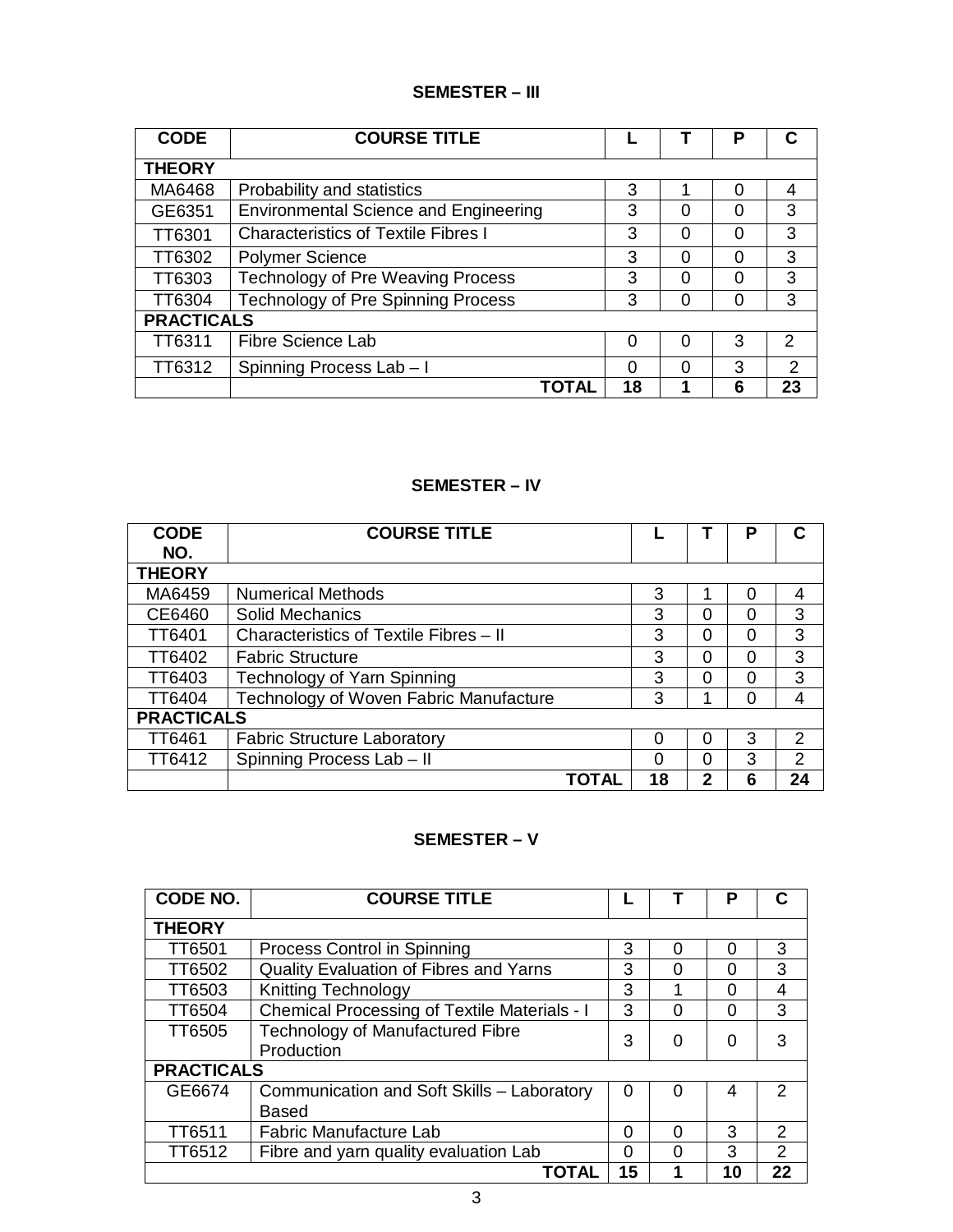## **SEMESTER – VI**

| <b>CODE</b>       | <b>COURSE TITLE</b>                                               |    |   | P        | C  |
|-------------------|-------------------------------------------------------------------|----|---|----------|----|
| <b>THEORY</b>     |                                                                   |    |   |          |    |
| TT6601            | <b>Fabric Quality Evaluation</b>                                  | 3  | 0 | O        | 3  |
| <b>TT6602</b>     | Financial Management for Textile and<br><b>Apparel Industries</b> | 3  | 0 | 0        | 3  |
| TT6603            | <b>Technology of Bonded Fabrics</b>                               | 3  | 0 | $\Omega$ | 3  |
| <b>TT6604</b>     | Mechanics of Textile Machinery                                    | 3  | 0 | 0        | 3  |
| <b>TT6605</b>     | <b>Chemical Processing of Textile Materials - II</b>              | 3  | 0 | ∩        | 3  |
| TT6606            | <b>Garment Manufacturing Technology</b>                           | 3  | и | ∩        | 4  |
| <b>PRACTICALS</b> |                                                                   |    |   |          |    |
| TT6611            | <b>Fabric Quality Evaluation Lab</b>                              | 0  | 0 | 3        | 2  |
| TT6612            | <b>Textile Chemical Processing Lab</b>                            | 0  | 0 | 3        | 2  |
|                   | TOTAL                                                             | 18 |   | 6        | 23 |

#### **SEMESTER – VII**

| <b>CODE</b>   | <b>COURSE TITLE</b>                                  |    |   | Р |               |
|---------------|------------------------------------------------------|----|---|---|---------------|
| <b>THEORY</b> |                                                      |    |   |   |               |
| <b>TT6701</b> | <b>Total Quality Management for Textile Industry</b> | 3  | O | O | 3             |
| TT6702        | <b>Operations Research for Textile Industry</b>      | 3  | O | 0 | 3             |
| TT6703        | Clothing comfort                                     | 3  | 0 | 0 | 3             |
| <b>TT6704</b> | <b>Structural Mechanics of Fabrics</b>               | っ  | 0 | 0 | 2             |
| <b>TT6705</b> | <b>Structural Mechanics of Yarns</b>                 | 2  | 0 | 0 | $\mathcal{P}$ |
|               | $Elective - I$                                       | 3  | 0 | 0 | 3             |
|               |                                                      | 16 | O | 0 | 16            |

## **SEMESTER – VIII**

| CODE NO.          | <b>COURSE TITLE</b> |              |   |    |    |
|-------------------|---------------------|--------------|---|----|----|
| <b>THEORY</b>     |                     |              |   |    |    |
|                   | Elective II         |              | 3 |    |    |
|                   | Elective III        |              | 3 |    |    |
| <b>PRACTICALS</b> |                     |              |   |    |    |
| TT6811            | <b>Project Work</b> |              |   | 12 |    |
|                   |                     | <b>TOTAL</b> | 6 | 12 | 42 |

## **TOTAL NO OF CREDITS : 173**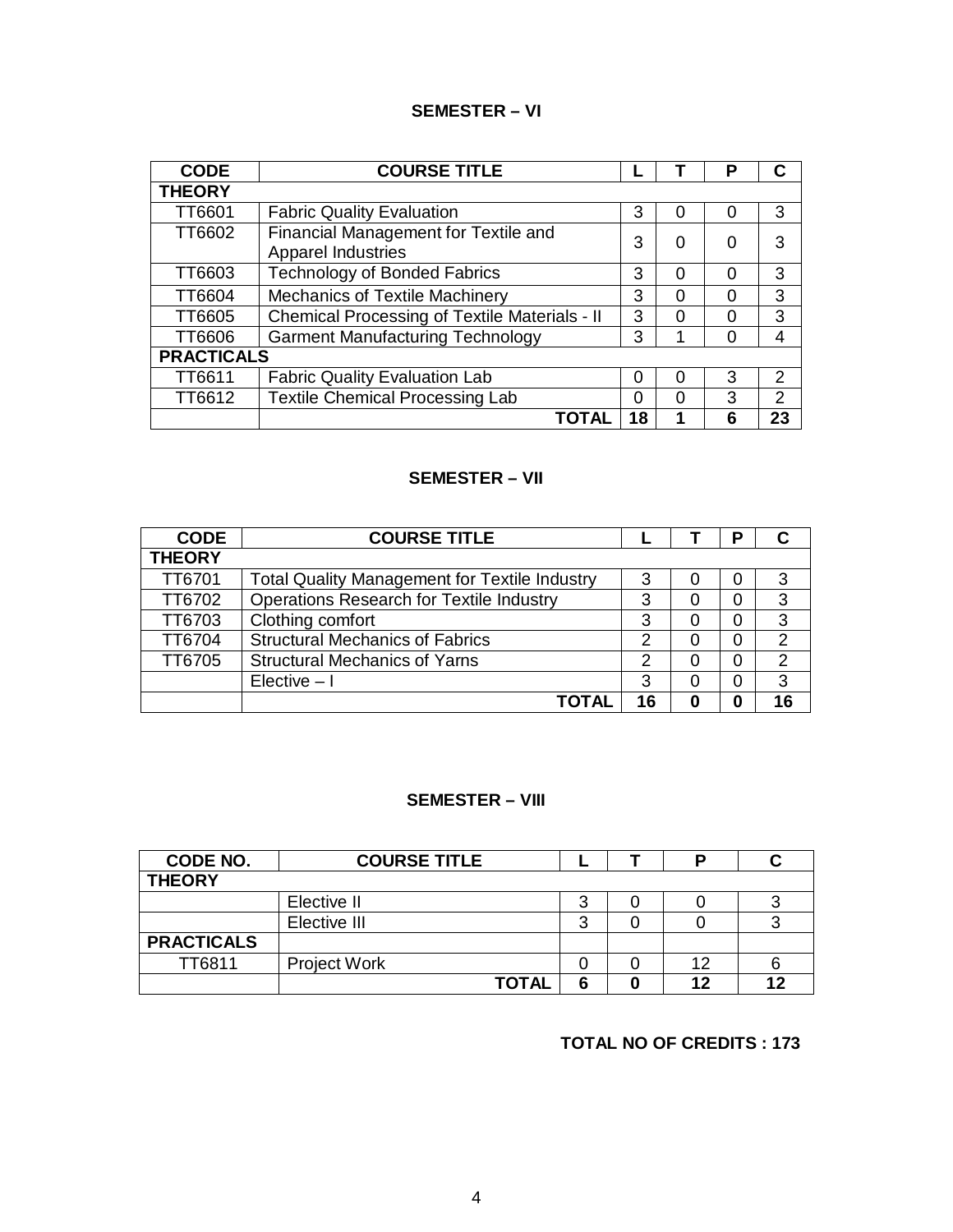## **LIST OF ELECTIVES**

## **B. TECH. TEXTILE TECHNOLOGY**

## **ELECTIVE I**

| CODE NO. | <b>COURSE TITLE</b>                 |   |  |        |
|----------|-------------------------------------|---|--|--------|
| GE6075   | Professional Ethics in Engineering  |   |  |        |
| TT6001   | <b>High Performance Fibres</b>      |   |  | ⌒      |
| TT6002   | <b>Characterisation of Polymers</b> |   |  | $\sim$ |
| GE6083   | <b>Disaster Management</b>          | ⌒ |  | ⌒      |

## **ELECTIVE II**

| <b>CODE NO.</b> | <b>COURSE TITLE</b>                        |   | D |              |
|-----------------|--------------------------------------------|---|---|--------------|
| FT6605          | Industrial Engineering in Apparel Industry |   |   | 3            |
| TT6004          | <b>Apparel Production machinery</b>        |   |   | ว            |
| FT6606          | Apparel Marketing and Merchandising        |   |   | 3            |
| GE6084          | Human Rights                               | ◠ |   | $\mathbf{r}$ |

## **ELECTIVE – III**

| CODE NO. | <b>COURSE TITLE</b>                          |  |  |
|----------|----------------------------------------------|--|--|
| TT6006   | Supply Chain Management for Textile Industry |  |  |
| TT6007   | <b>Medical Textiles</b>                      |  |  |
| TT6008   | <b>Textile Reinforced Composites</b>         |  |  |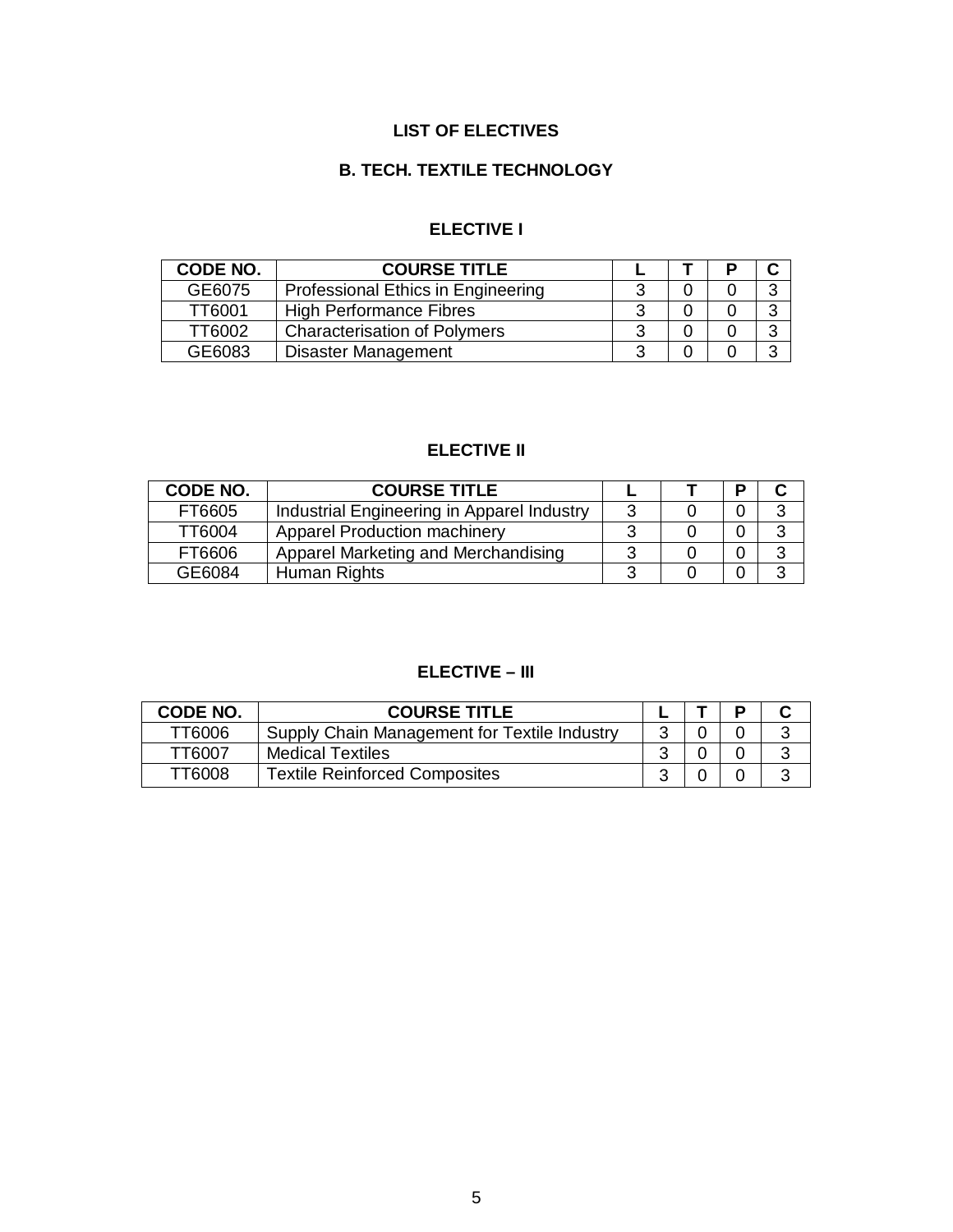#### **HS6151 TECHNICAL ENGLISH – I L T P C**

#### **OBJECTIVES:**

- To enable learners of Engineering and Technology develop their basic communication skills in English.
- To emphasize specially the development of speaking skills amongst learners of Engineering and Technology.
- To ensure that learners use the electronic media such as internet and supplement the learning materials used in the classroom.
- To inculcate the habit of reading and writing leading to effective and efficient communication.

**UNIT I 9+3** Listening - Introducing learners to GIE - Types of listening - Listening to audio (verbal & sounds); Speaking - Speaking about one's place, important festivals etc. – Introducing oneself, one's family / friend; Reading - Skimming a reading passage – Scanning for specific information - Note-making; Writing - Free writing on any given topic (My favourite place / Hobbies / School life, etc.) - Sentence completion - Autobiographical writing (writing about one's leisure time activities, hometown, etc.); Grammar - Prepositions - Reference words - Wh-questions - Tenses (Simple); Vocabulary - Word formation - Word expansion (root words / etymology); E-materials - Interactive exercises for Grammar & Vocabulary - Reading comprehension exercises - Listening to audio files and answering questions.

#### **UNIT II 9+3**

Listening - Listening and responding to video lectures / talks; Speaking - Describing a simple process (filling a form, etc.) - Asking and answering questions - Telephone skills – Telephone etiquette; Reading – Critical reading - Finding key information in a given text - Sifting facts from opinions; Writing - Biographical writing (place, people) - Process descriptions (general/specific) - Definitions - Recommendations – Instructions; Grammar - Use of imperatives - Subject-verb agreement; Vocabulary - Compound words - Word Association (connotation); E-materials - Interactive exercises for Grammar and Vocabulary - Listening exercises with sample telephone conversations / lectures – Picture-based activities.

**UNIT III 9+3** Listening - Listening to specific task - focused audio tracks; Speaking - Role-play – Simulation - Group interaction - Speaking in formal situations (teachers, officials, foreigners); Reading - Reading and interpreting visual material; Writing - Jumbled sentences - Coherence and cohesion in writing - Channel conversion (flowchart into process) - Types of paragraph (cause and effect / compare and contrast / narrative / analytical) - Informal writing (letter/e-mail/blogs) - Paraphrasing; Grammar - Tenses (Past) - Use of sequence words - Adjectives; Vocabulary - Different forms and uses of words, Cause and effect words; E-materials - Interactive exercises for Grammar and Vocabulary - Excerpts from films related to the theme and follow up exercises - Pictures of flow charts and tables for interpretations.

**UNIT IV 9+3** Listening - Watching videos / documentaries and responding to questions based on them; Speaking - Responding to questions - Different forms of interviews - Speaking at different types of interviews; Reading - Making inference from the reading passage - Predicting the content of a reading passage; Writing - Interpreting visual materials (line graphs, pie charts etc.) - Essay writing – Different types of essays; Grammar - Adverbs – Tenses – future time reference; Vocabulary - Single word substitutes - Use of abbreviations and acronyms; E-materials - Interactive exercises for Grammar and Vocabulary - Sample interviews - film scenes - dialogue writing.

Listening - Listening to different accents, Listening to Speeches/Presentations, Listening to broadcast

# **3 1 0 4**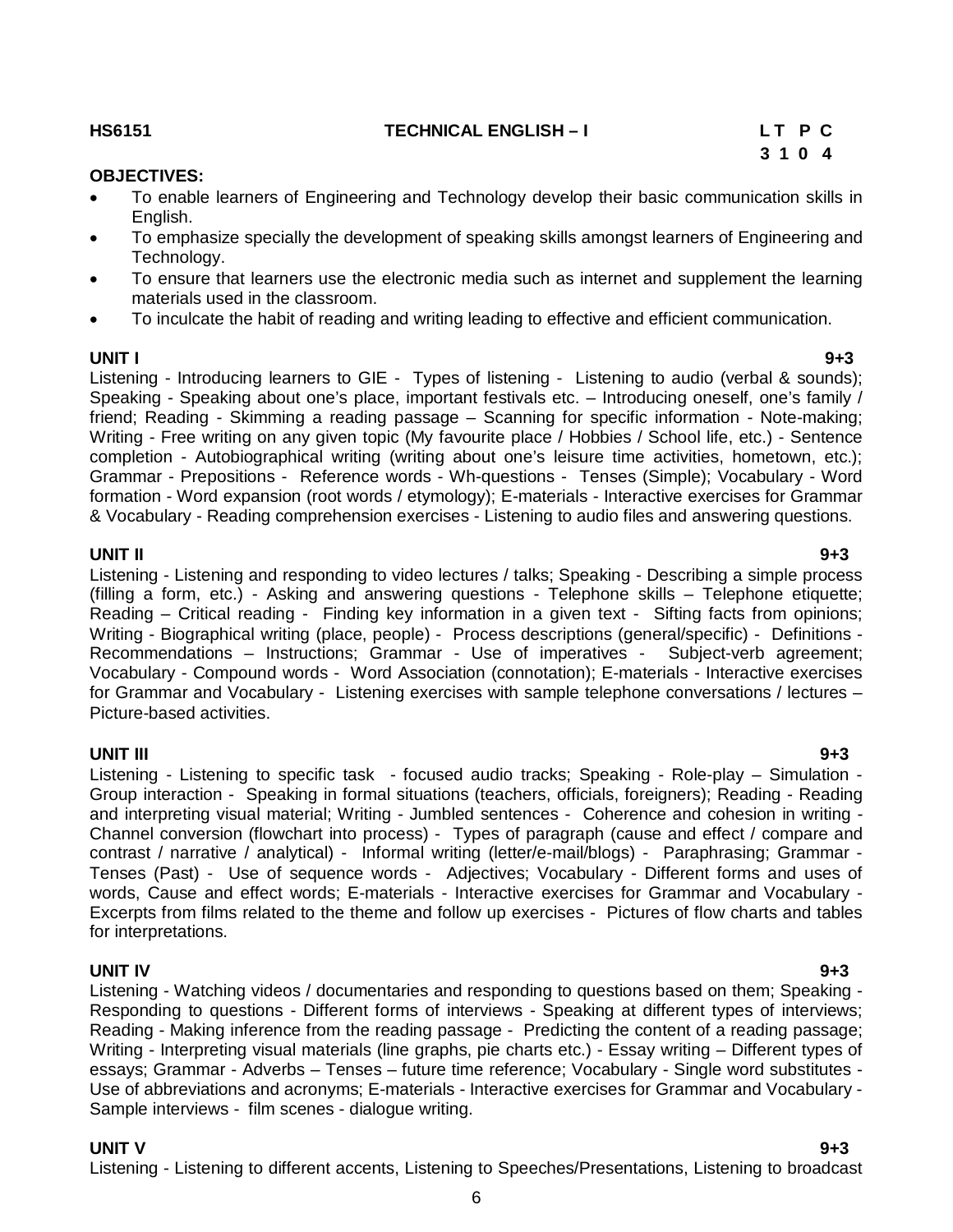and telecast from Radio and TV; Speaking - Giving impromptu talks, Making presentations on given topics; Reading - Email communication - Reading the attachment files having a poem/joke/proverb - Sending their responses through email; Writing - Creative writing, Poster making; Grammar - Direct and indirect speech; Vocabulary - Lexical items (fixed / semi fixed expressions); E-materials - Interactive exercises for Grammar and Vocabulary - Sending emails with attachment – Audio / video excerpts of different accents - Interpreting posters.

### **TOTAL (L:45+T:15): 60 PERIODS**

#### **OUTCOMES:**

Learners should be able to

- speak clearly, confidently, comprehensibly, and communicate with one or many listeners using appropriate communicative strategies.
- write cohesively and coherently and flawlessly avoiding grammatical errors, using a wide vocabulary range, organizing their ideas logically on a topic.
- read different genres of texts adopting various reading strategies.
- listen/view and comprehend different spoken discourses/excerpts in different accents

### **TEXTBOOKS:**

- 1. Department of English, Anna University. Mindscapes: English for Technologists and Engineers. Orient Blackswan, Chennai. 2012
- 2. Dhanavel, S.P. English and Communication Skills for Students of Science and Engineering. Orient Blackswan, Chennai. 2011

#### **REFERENCES:**

- 1. Raman, Meenakshi & Sangeetha Sharma. Technical Communication: Principles and Practice. Oxford University Press, New Delhi. 2011.
- 2. Regional Institute of English. English for Engineers. Cambridge University Press, New Delhi. 2006.
- 3. Rizvi, Ashraf. M. Effective Technical Communication. Tata McGraw-Hill, New Delhi. 2005
- 4. Rutherford, Andrea. J Basic Communication Skills for Technology. Pearson, New Delhi. 2001.
- 5. Viswamohan, Aysha. English for Technical Communication. Tata McGraw-Hill, New Delhi. 2008.

#### **EXTENSIVE Reading (Not for Examination)**

1. Kalam, Abdul. Wings of Fire. Universities Press, Hyderabad. 1999.

#### **WEBSITES:**

- 1. http://www.usingenglish.com
- 2. http://www.uefap.com

#### **TEACHING METHODS:**

- **Lectures**
- Activities conducted individually, in pairs and in groups like self introduction, peer introduction, group poster making, grammar and vocabulary games, etc.
- **Discussions**
- Role play activities
- Short presentations
- Listening and viewing activities with follow up activities like discussion, filling up worksheets, writing exercises (using language lab wherever necessary/possible) etc.

#### **EVALUATION PATTERN:**

#### **Internal assessment: 20%**

3 tests of which two are pen and paper tests and the other is a combination of different modes of assessment like

- Project
- Assignment
- Reviews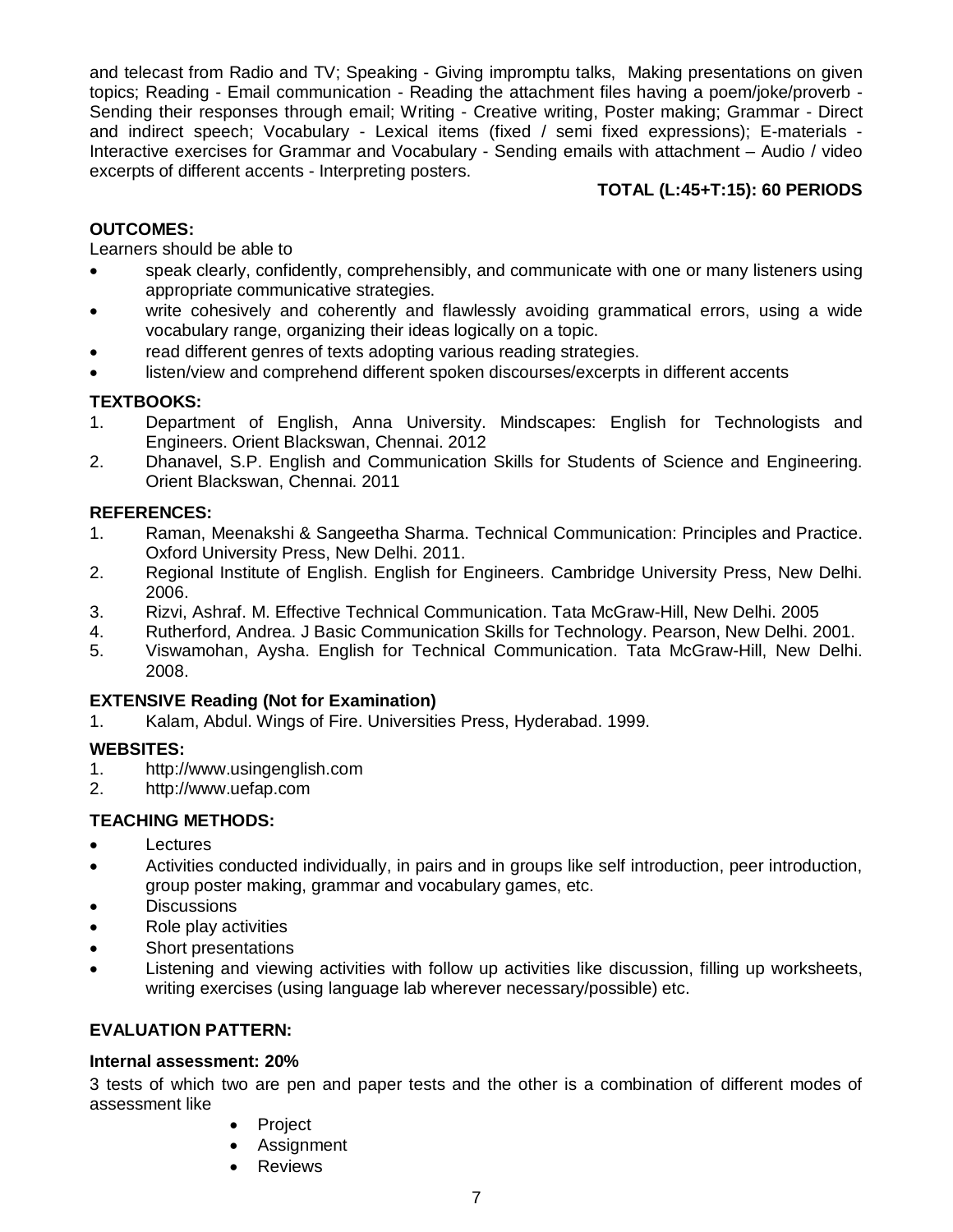• Poster making, etc.

• Creative writing

All the four skills are to be tested with equal weightage given to each.

- $\checkmark$  Speaking assessment: Individual speaking activities, Pair work activities like role play, Interview, Group discussions
- $\checkmark$  Reading assessment: Reading passages with comprehension questions graded from simple to complex, from direct to inferential
- $\checkmark$  Writing assessment: Writing paragraphs, essays etc. Writing should include grammar and vocabulary.
- $\checkmark$  Listening/Viewing assessment: Lectures, dialogues, film clippings with questions on verbal as well as audio/visual content.

#### **End Semester Examination: 80%**

#### **MA6151 MATHEMATICS – I L T P C**

## **3 1 0 4**

#### **OBJECTIVES:**

- To develop the use of matrix algebra techniques this is needed by engineers for practical applications.
- To make the student knowledgeable in the area of infinite series and their convergence so that he/ she will be familiar with limitations of using infinite series approximations for solutions arising in mathematical modeling.
- To familiarize the student with functions of several variables. This is needed in many branches of engineering.
- To introduce the concepts of improper integrals, Gamma, Beta and Error functions which are needed in engineering applications.
- To acquaint the student with mathematical tools needed in evaluating multiple integrals and their usage.

#### **UNIT I MATRICES 9+3**

Eigenvalues and Eigenvectors of a real matrix – Characteristic equation – Properties of eigenvalues and eigenvectors – Statement and applications of Cayley-Hamilton Theorem – Diagonalization of matrices – Reduction of a quadratic form to canonical form by orthogonal transformation – Nature of quadratic forms.

## **UNIT II SEQUENCES AND SERIES 9+3**

Sequences: Definition and examples – Series: Types and Convergence – Series of positive terms – Tests of convergence: Comparison test, Integral test and D'Alembert's ratio test – Alternating series – Leibnitz's test – Series of positive and negative terms – Absolute and conditional convergence.

## **UNIT III APPLICATIONS OF DIFFERENTIAL CALCULUS 9+3**

Curvature in Cartesian co-ordinates – Centre and radius of curvature – Circle of curvature – Evolutes – Envelopes - Evolute as envelope of normals.

## **UNIT IV DIFFERENTIAL CALCULUS OF SEVERAL VARIABLES 9+3**

Limits and Continuity – Partial derivatives – Total derivative – Differentiation of implicit functions – Jacobian and properties – Taylor's series for functions of two variables – Maxima and minima of functions of two variables – Lagrange's method of undetermined multipliers.

## **UNIT V MULTIPLE INTEGRALS 9+3**

Double integrals in cartesian and polar coordinates – Change of order of integration – Area enclosed by plane curves – Change of variables in double integrals – Area of a curved surface - Triple integrals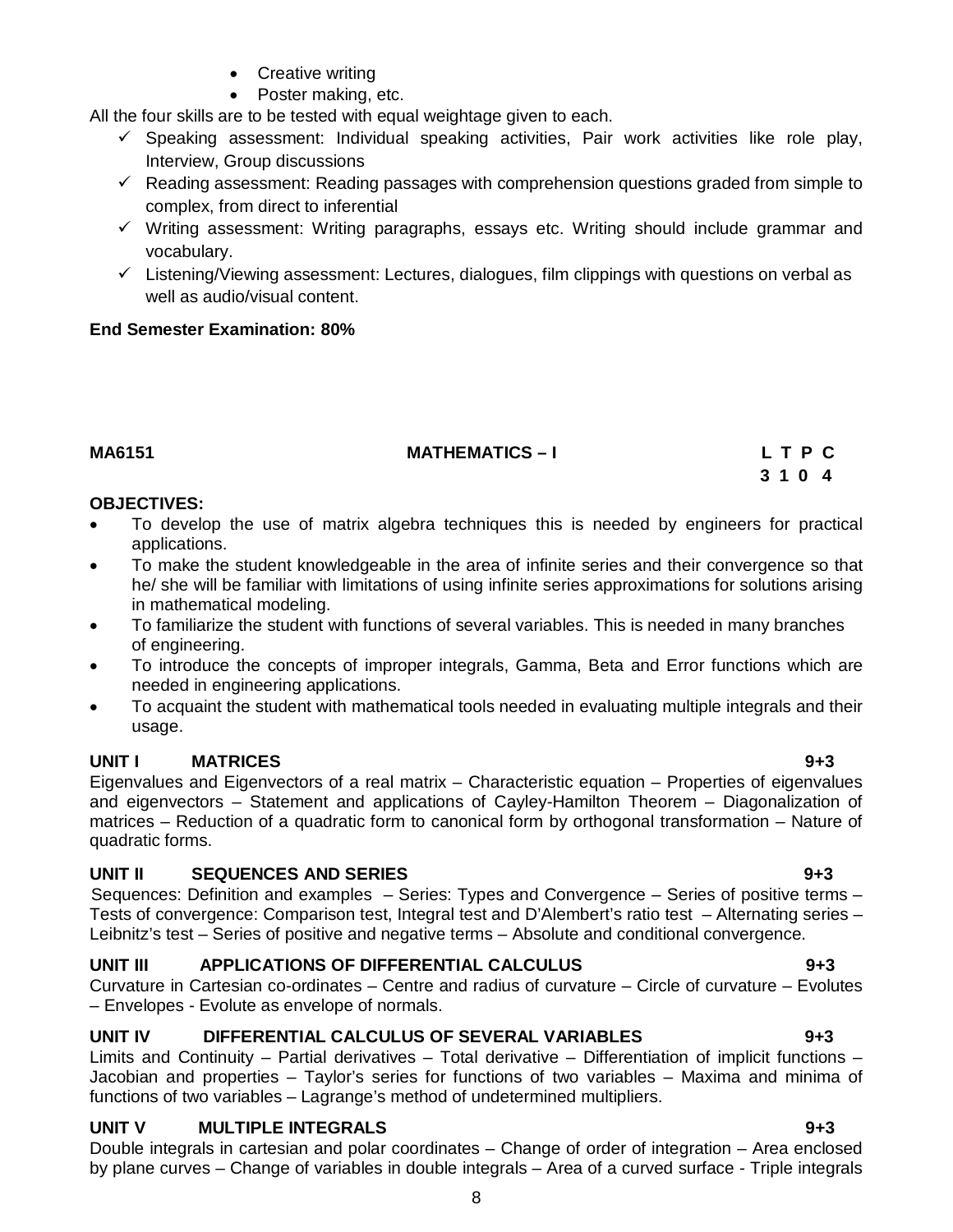### **OUTCOMES:**

 This course equips students to have basic knowledge and understanding in one fields of materials, integral and differential calculus.

## **TEXT BOOKS:**

- 1. Bali N. P and Manish Goyal, "A Text book of Engineering Mathematics", Eighth Edition, Laxmi Publications Pvt Ltd., 2011.
- <sup>2.</sup> Grewal. B.S, "Higher Engineering Mathematics", 41<sup>st</sup> Edition, Khanna Publications, Delhi, 2011.

### **REFERENCES:**

- 1. Dass, H.K., and Er. Rajnish Verma," Higher Engineering Mathematics", S. Chand Private Ltd., 2011.
- 2. Glyn James, "Advanced Modern Engineering Mathematics", 3<sup>rd</sup> Edition, Pearson Education, 2012.
- 3. Peter V. O'Neil," Advanced Engineering Mathematics", 7th Edition, Cengage learning, 2012.
- 4. Ramana B.V, "Higher Engineering Mathematics", Tata McGraw Hill Publishing Company, New Delhi, 2008.
- 5. Sivarama Krishna Das P. and Rukmangadachari E., "Engineering Mathematics", Volume I, Second Edition, PEARSON Publishing, 2011.

| PH6151 | <b>ENGINEERING PHYSICS - I</b> | LTPC    |
|--------|--------------------------------|---------|
|        |                                | 3 0 0 3 |

#### **OBJECTIVES:**

 To enhance the fundamental knowledge in Physics and its applications relevant to various streams of Engineering and Technology.

## **UNIT I CRYSTAL PHYSICS 9**

Lattice – Unit cell – Bravais lattice – Lattice planes – Miller indices – d spacing in cubic lattice – Calculation of number of atoms per unit cell – Atomic radius – Coordination number – Packing factor for SC, BCC, FCC and HCP structures – Diamond and graphite structures (qualitative treatment) - Crystal growth techniques –solution, melt (Bridgman and Czochralski) and vapour growth techniques (qualitative)

## **UNIT II PROPERTIES OF MATTER AND THERMAL PHYSICS 9**

Elasticity- Hooke's law - Relationship between three modulii of elasticity (qualitative) – stress -strain diagram – Poisson's ratio –Factors affecting elasticity –Bending moment – Depression of a cantilever –Young's modulus by uniform bending- I-shaped girders

Modes of heat transfer- thermal conductivity- Newton's law of cooling - Linear heat flow – Lee's disc method – Radial heat flow – Rubber tube method – conduction through compound media (series and parallel)

## **UNIT III QUANTUM PHYSICS 9**

Black body radiation – Planck's theory (derivation) – Deduction of Wien's displacement law and Rayleigh – Jeans' Law from Planck's theory – Compton effect. Theory and experimental verification – Properties of Matter waves – G.P Thomson experiment -Schrödinger's wave equation – Time independent and time dependent equations – Physical significance of wave function – Particle in a one dimensional box - Electron microscope - Scanning electron microscope - Transmission electron microscope.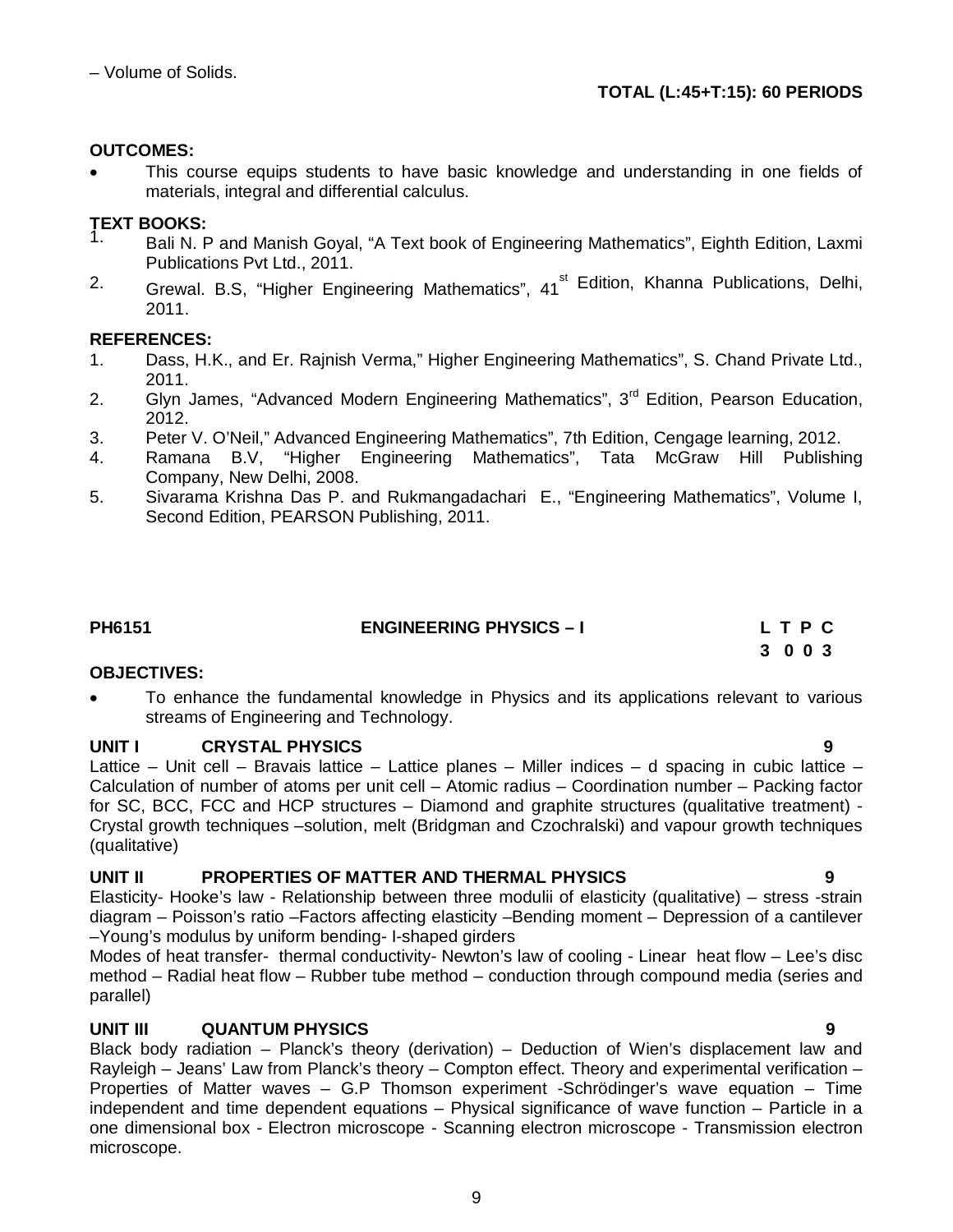## **UNIT IV ACOUSTICS AND ULTRASONICS 9**

Classification of Sound- decibel- Weber–Fechner law – Sabine's formula- derivation using growth and decay method – Absorption Coefficient and its determination –factors affecting acoustics of buildings and their remedies.

Production of ultrasonics by magnetostriction and piezoelectric methods - acoustic grating -Non Destructive Testing – pulse echo system through transmission and reflection modes - A,B and C – scan displays, Medical applications - Sonogram

### **UNIT V PHOTONICS AND FIBRE OPTICS 9**

Spontaneous and stimulated emission- Population inversion -Einstein's A and B coefficients derivation. Types of lasers – Nd:YAG,  $CO<sub>2</sub>$ , Semiconductor lasers (homojunction & heterojunction)-Industrial and Medical Applications.

Principle and propagation of light in optical fibres – Numerical aperture and Acceptance angle - Types of optical fibres (material, refractive index, mode) – attenuation, dispersion, bending - Fibre Optical Communication system (Block diagram) - Active and passive fibre sensors- Endoscope.

#### **TOTAL: 45 PERIODS**

#### **OUTCOMES:**

 The students will have knowledge on the basics of physics related to properties of matter, optics, acoustics etc., and they will apply these fundamental principles to solve practical problems related to materials used for engineering applications.

#### **TEXT BOOKS:**

- 1. Arumugam M. Engineering Physics. Anuradha publishers, 2010
- 2. Gaur R.K. and Gupta S.L. Engineering Physics. Dhanpat Rai publishers, 2009
- 3. Mani Naidu S. Engineering Physics, Second Edition, PEARSON Publishing, 2011.

#### **REFERENCES:**

- 1. Searls and Zemansky. University Physics, 2009
- 2. Mani P. Engineering Physics I. Dhanam Publications, 2011
- 3. Marikani A. Engineering Physics. PHI Learning Pvt., India, 2009
- 4. Palanisamy P.K. Engineering Physics. SCITECH Publications, 2011
- 5. Rajagopal K. Engineering Physics. PHI, New Delhi, 2011
- 6. Senthilkumar G. Engineering Physics I. VRB Publishers, 2011.

## **CY6151 ENGINEERING CHEMISTRY - I L T P C**

 **3 0 0 3** 

#### **OBJECTIVES:**

- To make the students conversant with basics of polymer chemistry.
- To make the student acquire sound knowledge of second law of thermodynamics and second law based derivations of importance in engineering applications in all disciplines.
- To acquaint the student with concepts of important photophysical and photochemical processes and spectroscopy.
- To develop an understanding of the basic concepts of phase rule and its applications to single and two component systems and appreciate the purpose and significance of alloys.
- To acquaint the students with the basics of nano materials, their properties and applications.

10

#### **UNIT I POLYMER CHEMISTRY 9**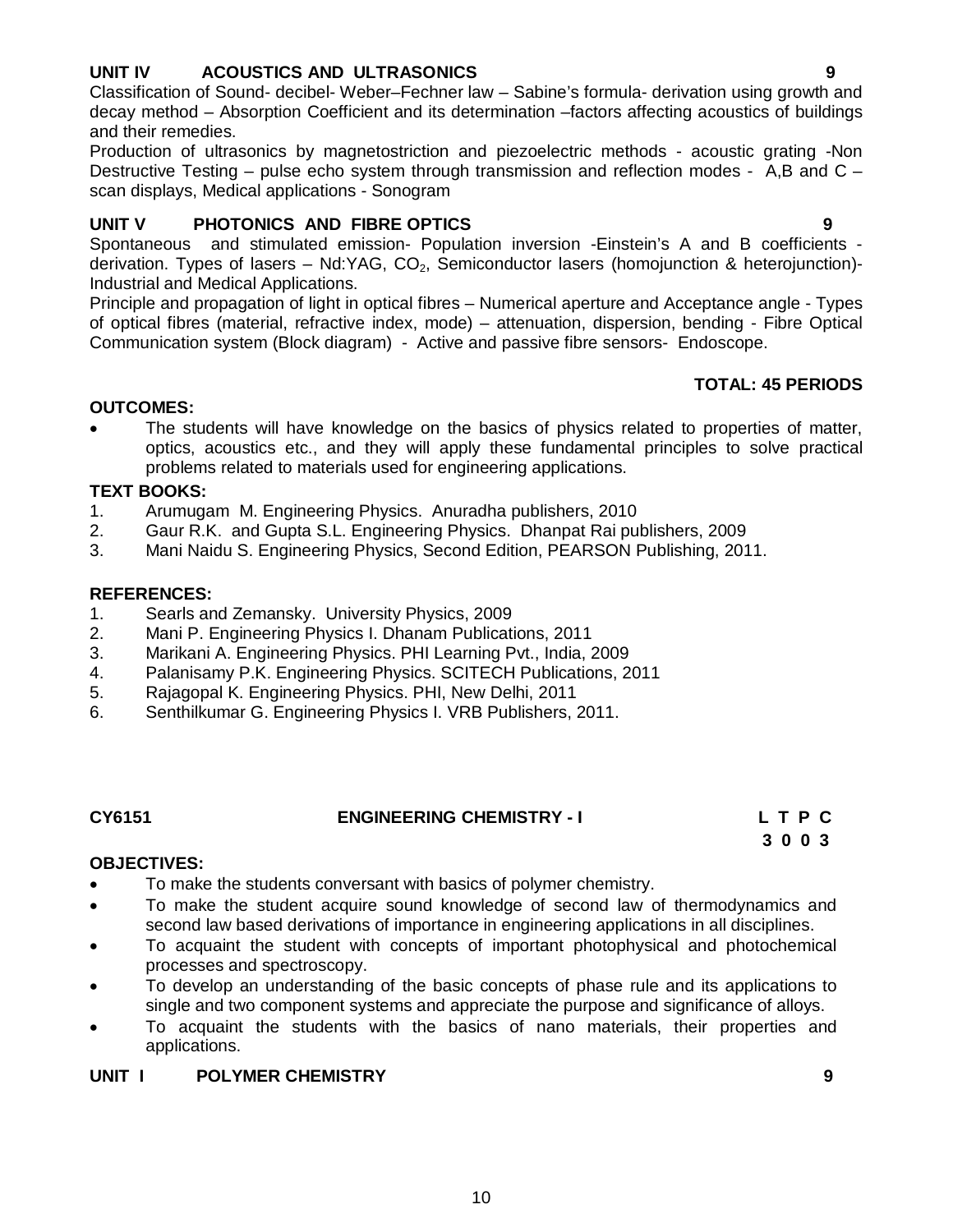Introduction: Classification of polymers – Natural and synthetic; Thermoplastic and Thermosetting. Functionality – Degree of polymerization. Types and mechanism of polymerization: Addition (Free Radical, cationic and anionic); condensation and copolymerization. Properties of polymers: Tg, Tacticity, Molecular weight – weight average, number average and polydispersity index. Techniques of polymerization: Bulk, emulsion, solution and suspension. Preparation, properties and uses of Nylon 6,6, and Epoxy resin.

## **UNIT II CHEMICAL THERMODYNAMICS 9**

Terminology of thermodynamics - Second law: Entropy - entropy change for an ideal gas, reversible and irreversible processes; entropy of phase transitions; Clausius inequality. Free energy and work function: Helmholtz and Gibbs free energy functions (problems); Criteria of spontaneity; Gibbs-Helmholtz equation (problems); Clausius-Clapeyron equation; Maxwell relations – Van't Hoff isotherm and isochore(problems).

## **UNIT III PHOTOCHEMISTRY AND SPECTROSCOPY 9**

Photochemistry: Laws of photochemistry - Grotthuss–Draper law, Stark–Einstein law and Lambert-Beer Law. Quantum efficiency – determination- Photo processes - Internal Conversion, Intersystem crossing, Fluorescence, Phosphorescence, Chemiluminescence and Photo-sensitization. Spectroscopy: Electromagnetic spectrum - Absorption of radiation – Electronic, Vibrational and rotational transitions. UV-visible and IR spectroscopy – principles, instrumentation (Block diagram only).

### **UNIT IV PHASE RULE AND ALLOYS 9**

Phase rule: Introduction, definition of terms with examples, One Component System- water system - Reduced phase rule - Two Component Systems- classification – lead-silver system, zincmagnesium system. Alloys: Introduction- Definition- Properties of alloys- Significance of alloying, Functions and effect of alloying elements- Ferrous alloys- Nichrome and Stainless steel – heat treatment of steel; Non-ferrous alloys – brass and bronze.

#### **UNIT V NANOCHEMISTRY 9**

Basics - distinction between molecules, nanoparticles and bulk materials; size-dependent properties. Nanoparticles: nano cluster, nano rod, nanotube(CNT) and nanowire. Synthesis: precipitation, thermolysis, hydrothermal, solvothermal, electrode position, chemical vapour deposition, laser ablation; Properties and applications

#### **TOTAL :45 PERIODS**

#### **OUTCOMES:**

• The knowledge gained on polymer chemistry, thermodynamics. spectroscopy, phase rule and nano materials will provide a strong platform to understand the concepts on these subjects for further learning.

#### **TEXT BOOKS:**

- 1. Jain P.C. and Monica Jain, "Engineering Chemistry", Dhanpat Rai Publishing Company (P) Ltd., New Delhi, 2010
- 2. Kannan P., Ravikrishnan A., "Engineering Chemistry", Sri Krishna Hi-tech Publishing Company Pvt. Ltd. Chennai, 2009

### **REFERENCES:**

- 1. Dara S.S, Umare S.S, "Engineering Chemistry", S. Chand & Company Ltd., New Delhi 2010
- 2. Sivasankar B., "Engineering Chemistry", Tata McGraw-Hill Publishing Company, Ltd., New Delhi, 2008.
- 3. Gowariker V.R. , Viswanathan N.V. and JayadevSreedhar, "Polymer Science", New Age International P (Ltd.,), Chennai, 2006.
- 4. Ozin G. A. and Arsenault A. C., "Nanochemistry: A Chemical Approach to Nanomaterials", RSC Publishing, 2005.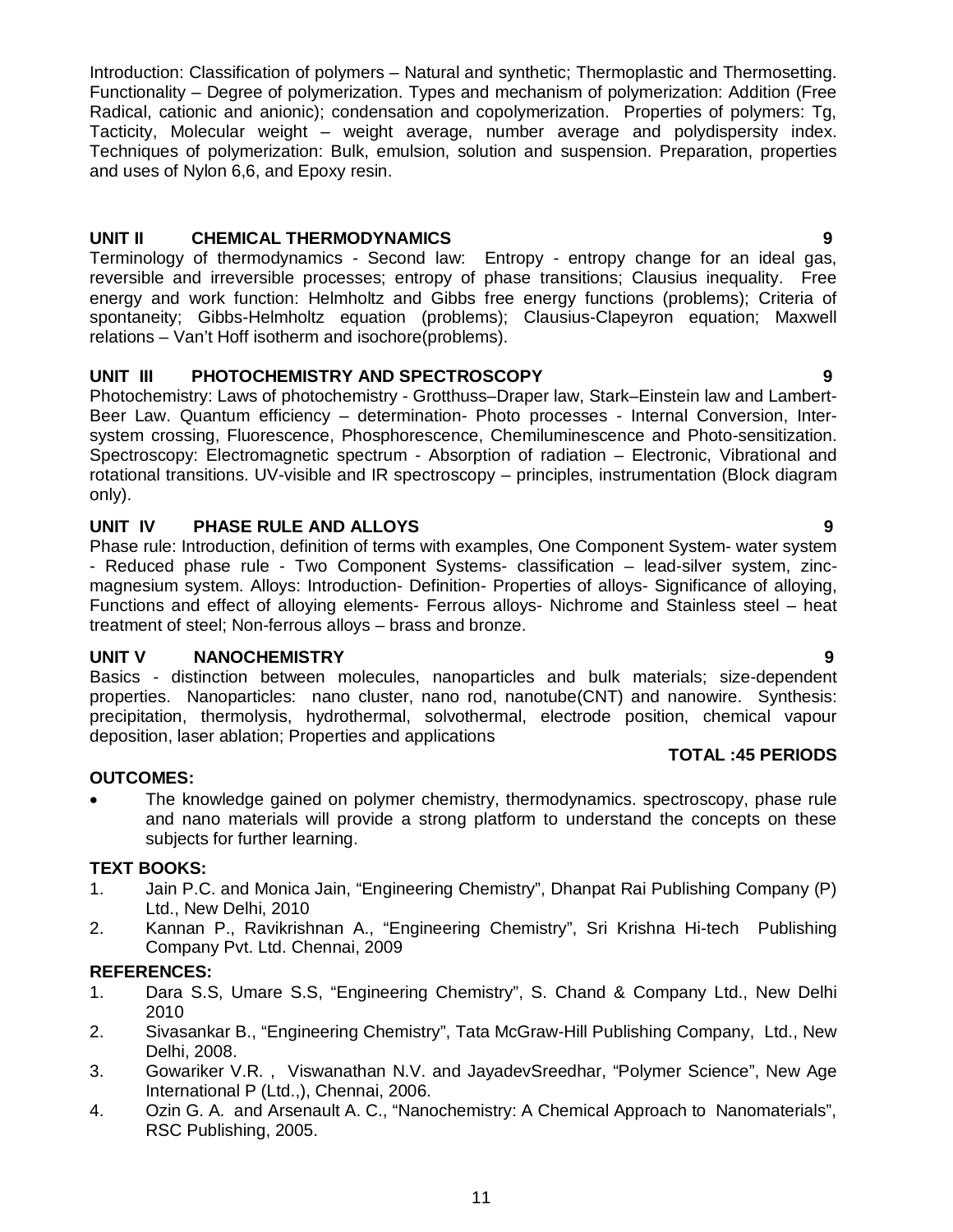**GE6151 COMPUTER PROGRAMMING L T P C**

## **OBJECTIVES:**

## **The students should be made to:**

- Learn the organization of a digital computer.
- Be exposed to the number systems.
- Learn to think logically and write pseudo code or draw flow charts for problems.
- Be exposed to the syntax of C.
- Be familiar with programming in C.
- Learn to use arrays, strings, functions, pointers, structures and unions in C.

## **UNIT I INTRODUCTION 8**

Generation and Classification of Computers- Basic Organization of a Computer –Number System – Binary – Decimal – Conversion – Problems. Need for logical analysis and thinking – Algorithm – Pseudo code – Flow Chart.

## **UNIT II C PROGRAMMING BASICS 10**

Problem formulation – Problem Solving - Introduction to ' C' programming –fundamentals – structure of a 'C' program – compilation and linking processes – Constants, Variables – Data Types – Expressions using operators in 'C' – Managing Input and Output operations – Decision Making and Branching – Looping statements – solving simple scientific and statistical problems.

## **UNIT III ARRAYS AND STRINGS 9**

Arrays – Initialization – Declaration – One dimensional and Two dimensional arrays. String- String operations – String Arrays. Simple programs- sorting- searching – matrix operations.

#### **UNIT IV EUNCTIONS AND POINTERS 49 POINTERS**

Function – definition of function – Declaration of function – Pass by value – Pass by reference – Recursion – Pointers - Definition – Initialization – Pointers arithmetic – Pointers and arrays- Example Problems.

## **UNIT V STRUCTURES AND UNIONS 9**

Introduction – need for structure data type – structure definition – Structure declaration – Structure within a structure - Union - Programs using structures and Unions – Storage classes, Pre-processor directives.

## **OUTCOMES:**

## **At the end of the course, the student should be able to:**

- Design C Programs for problems.
- Write and execute C programs for simple applications.

## **TEXTBOOKS:**

- 1. Anita Goel and Ajay Mittal, "Computer Fundamentals and Programming in C", Dorling Kindersley (India) Pvt. Ltd., Pearson Education in South Asia, 2011.
- 2. Pradip Dey, Manas Ghosh, "Fundamentals of Computing and Programming in C", First Edition, Oxford University Press, 2009
- 3. Yashavant P. Kanetkar. " Let Us C", BPB Publications, 2011.

 **3 0 0 3** 

**TOTAL: 45 PERIODS**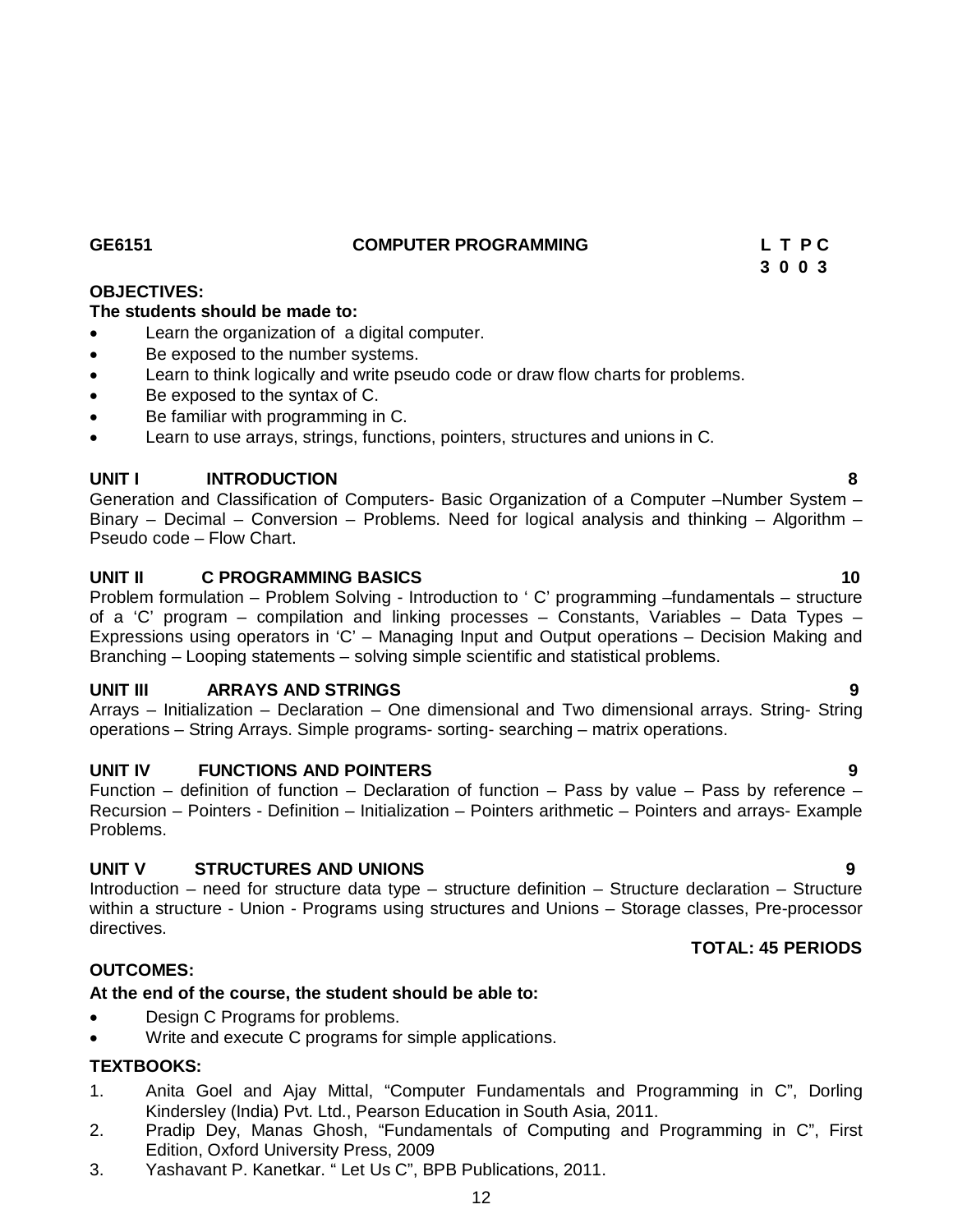#### **REFERENCES:**

- 1. Byron S Gottfried, "Programming with C", Schaum's Outlines, Second Edition, Tata McGraw-Hill, 2006.
- 2. Dromey R.G., "How to Solve it by Computer", Pearson Education, Fourth Reprint, 2007.
- 3. Kernighan,B.W and Ritchie,D.M, "The C Programming language", Second Edition, Pearson Education, 2006.

### **GE6152 ENGINEERING GRAPHICS L T P C**

## **2 0 3 4**

#### **OBJECTIVES:**

- To develop in students, graphic skills for communication of concepts, ideas and design of Engineering products.
- To expose them to existing national standards related to technical drawings.

#### **CONCEPTS AND CONVENTIONS (Not for Examination) 1**

Importance of graphics in engineering applications – Use of drafting instruments – BIS conventions and specifications – Size, layout and folding of drawing sheets – Lettering and dimensioning.

#### **UNIT I PLANE CURVES AND FREE HAND SKETCHING 5+9**

Basic Geometrical constructions, Curves used in engineering practices: Conics – Construction of ellipse, parabola and hyperbola by eccentricity method – Construction of cycloid – construction of involutes of square and circle – Drawing of tangents and normal to the above curves, Scales: Construction of Diagonal and Vernier scales.

Visualization concepts and Free Hand sketching: Visualization principles –Representation of Three Dimensional objects – Layout of views- Free hand sketching of multiple views from pictorial views of objects

#### **UNIT II PROJECTION OF POINTS, LINES AND PLANE SURFACES 5+9**

Orthographic projection- principles-Principal planes-First angle projection-projection of points. Projection of straight lines (only First angle projections) inclined to both the principal planes - Determination of true lengths and true inclinations by rotating line method and traces Projection of planes (polygonal and circular surfaces) inclined to both the principal planes by rotating object method.

#### **UNIT III** PROJECTION OF SOLIDS 6.9

Projection of simple solids like prisms, pyramids, cylinder, cone and truncated solids when the axis is inclined to one of the principal planes by rotating object method and auxiliary plane method.

#### **UNIT IV PROJECTION OF SECTIONED SOLIDS AND DEVELOPMENT OF SURFACES** 5+9

Sectioning of above solids in simple vertical position when the cutting plane is inclined to the one of the principal planes and perpendicular to the other – obtaining true shape of section. Development of lateral surfaces of simple and sectioned solids – Prisms, pyramids cylinders and cones. Development of lateral surfaces of solids with cut-outs and holes

### UNIT V **ISOMETRIC AND PERSPECTIVE PROJECTIONS** 6+9

Principles of isometric projection – isometric scale –Isometric projections of simple solids and truncated solids - Prisms, pyramids, cylinders, cones- combination of two solid objects in simple vertical positions and miscellaneous problems. Perspective projection of simple solids-Prisms, pyramids and cylinders by visual ray method .

#### **COMPUTER AIDED DRAFTING (Demonstration Only) 3**

Introduction to drafting packages and demonstration of their use.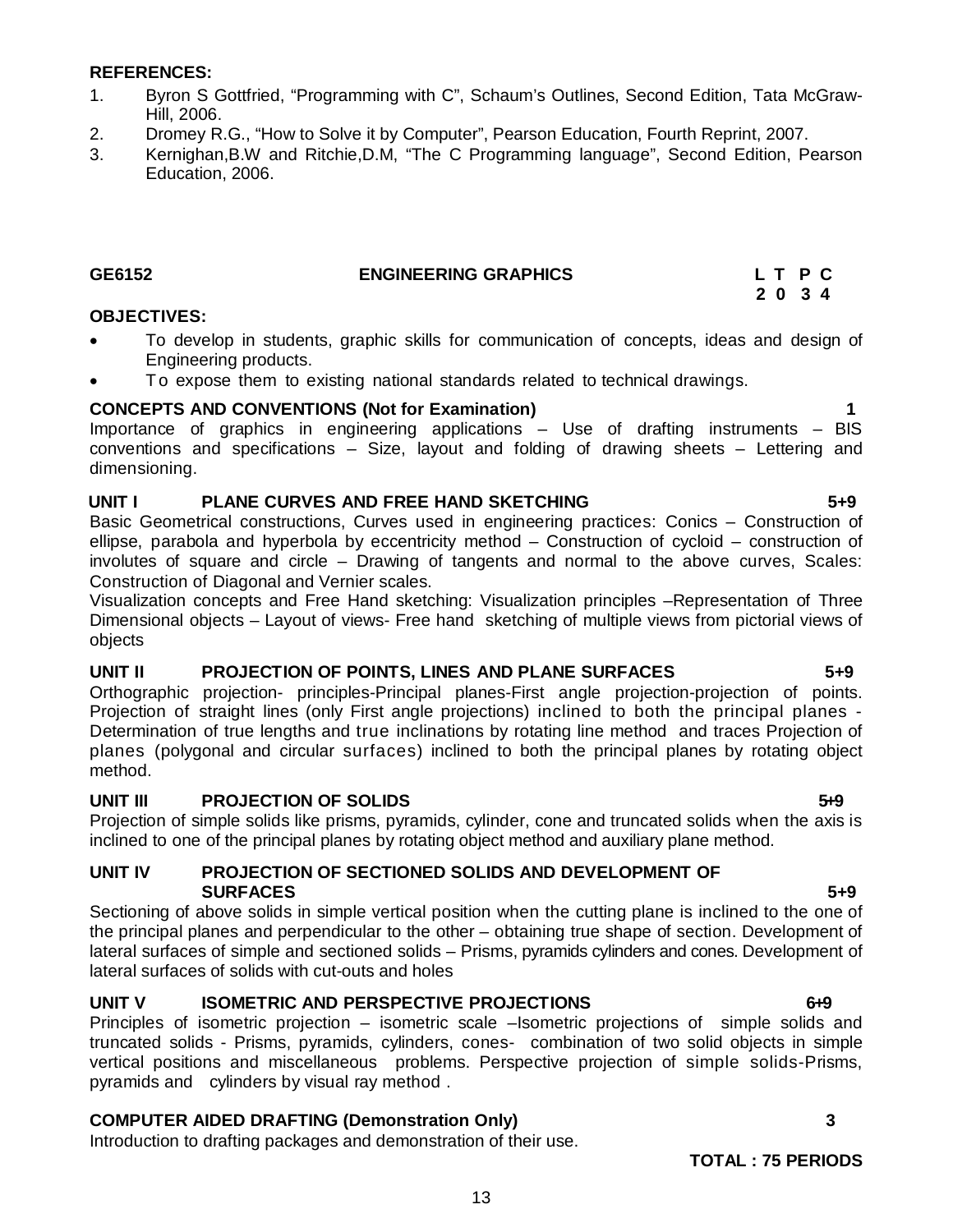## **OUTCOMES:**

On Completion of the course the student will be able to

- perform free hand sketching of basic geometrical constructions and multiple views of objects.
- do orthographic projection of lines and plane surfaces.
- draw projections and solids and development of surfaces.
- prepare isometric and perspective sections of simple solids.
- demonstrate computer aided drafting.

### **TEXT BOOK:**

1. Bhatt N.D. and Panchal V.M., "Engineering Drawing", Charotar Publishing House, 50<sup>th</sup> Edition, 2010.

#### **REFERENCES:**

- 1. Gopalakrishna K.R., "Engineering Drawing" (Vol. I&II combined), Subhas Stores, Bangalore, 2007.
- 2. Luzzader, Warren.J. and Duff,John M., "Fundamentals of Engineering Drawing with an introduction to Interactive Computer Graphics for Design and Production, Eastern Economy Edition, Prentice Hall of India Pvt. Ltd, New Delhi, 2005.
- 3. Shah M.B., and Rana B.C., "Engineering Drawing", Pearson, 2<sup>nd</sup> Edition, 2009.
- 4. Venugopal K. and Prabhu Raja V., "Engineering Graphics", New Age International (P) Limited, 2008.
- 5. Natrajan K.V., "A text book of Engineering Graphics", Dhanalakshmi Publishers, Chennai, 2009.
- 6. Basant Agarwal and Agarwal C.M., "Engineering Drawing", Tata McGraw Hill Publishing Company Limited, New Delhi, 2008.

#### **Publication of Bureau of Indian Standards**:

- 1. IS 10711 2001: Technical products Documentation Size and lay out of drawing sheets.
- 2. IS 9609 (Parts 0 & 1) 2001: Technical products Documentation Lettering.
- 3. IS 10714 (Part 20) 2001 & SP 46 2003: Lines for technical drawings.
- 4. IS 11669 1986 & SP 46 2003: Dimensioning of Technical Drawings.
- 5. IS 15021 (Parts 1 to 4) 2001: Technical drawings Projection Methods.

#### **Special points applicable to University Examinations on Engineering Graphics:**

- 1. There will be five questions, each of either or type covering all units of the syllabus.
- 2. All questions will carry equal marks of 20 each making a total of 100.
- 3. The answer paper shall consist of drawing sheets of A3 size only. The students will be permitted to use appropriate scale to fit solution within A3 size.<br>4. The examination will be conducted in appropriate sessions on the same day
- The examination will be conducted in appropriate sessions on the same day

# GE6161 **COMPUTER PRACTICES LABORATORY** L T P C<br>0 0 3 2

 **0 0 3 2**

#### **OBJECTIVES:**

#### **The student should be made to:**

- Be familiar with the use of Office software.
- Be exposed to presentation and visualization tools.
- Be exposed to problem solving techniques and flow charts.
- Be familiar with programming in C.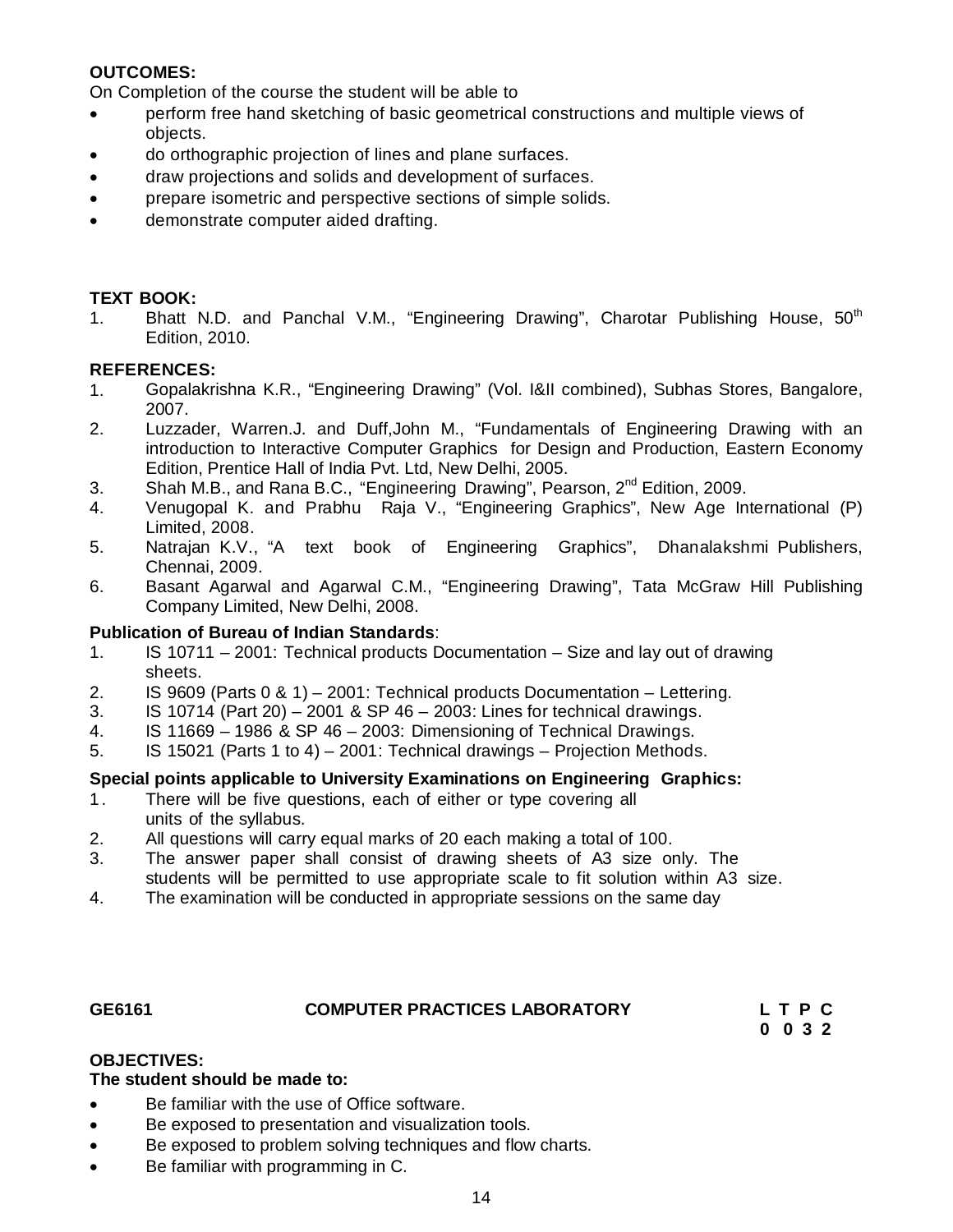Learn to use Arrays, strings, functions, structures and unions.

## **LIST OF EXPERIMENTS:**

- 1. Search, generate, manipulate data using MS office/ Open Office
- 2. Presentation and Visualization graphs, charts, 2D, 3D
- 3. Problem formulation, Problem Solving and Flowcharts
- 4. C Programming using Simple statements and expressions
- 5. Scientific problem solving using decision making and looping.
- 6. Simple programming for one dimensional and two dimensional arrays.
- 7. Solving problems using String functions
- 8. Programs with user defined functions Includes Parameter Passing
- 9. Program using Recursive Function and conversion from given program to flow chart.
- 10. Program using structures and unions.

### **OUTCOMES:**

#### **At the end of the course, the student should be able to:**

- Apply good programming design methods for program development.
- Design and implement C programs for simple applications.
- Develop recursive programs.

#### **LIST OF EQUIPMENTS FOR A BATCH OF 30 STUDENTS:**

Standalone desktops with C compiler 30 Nos.

(or)

Server with C compiler supporting 30 terminals or more.

| GE6162 | <b>ENGINEERING PRACTICES LABORATORY</b> | LT P C |  |
|--------|-----------------------------------------|--------|--|
|        |                                         | 0032   |  |

#### **OBJECTIVES:**

 To provide exposure to the students with hands on experience on various basic engineering practices in Civil, Mechanical, Electrical and Electronics Engineering.

#### **GROUP A (CIVIL & MECHANICAL)**

### **I CIVIL ENGINEERING PRACTICE 9**

#### **Buildings:**

(a) Study of plumbing and carpentry components of residential and industrial buildings. Safety aspects.

### **Plumbing Works**:

- (a) Study of pipeline joints, its location and functions: valves, taps, couplings, unions, reducers, elbows in household fittings.
- (b) Study of pipe connections requirements for pumps and turbines.
- (c) Preparation of plumbing line sketches for water supply and sewage works.
- (d) Hands-on-exercise: Basic pipe connections – Mixed pipe material connection – Pipe connections with different joining components.
- (e) Demonstration of plumbing requirements of high-rise buildings.

#### **Carpentry using Power Tools only:**

- (a) Study of the joints in roofs, doors, windows and furniture.
- (b) Hands-on-exercise:

Wood work, joints by sawing, planing and cutting.

 **TOTAL : 45 PERIODS**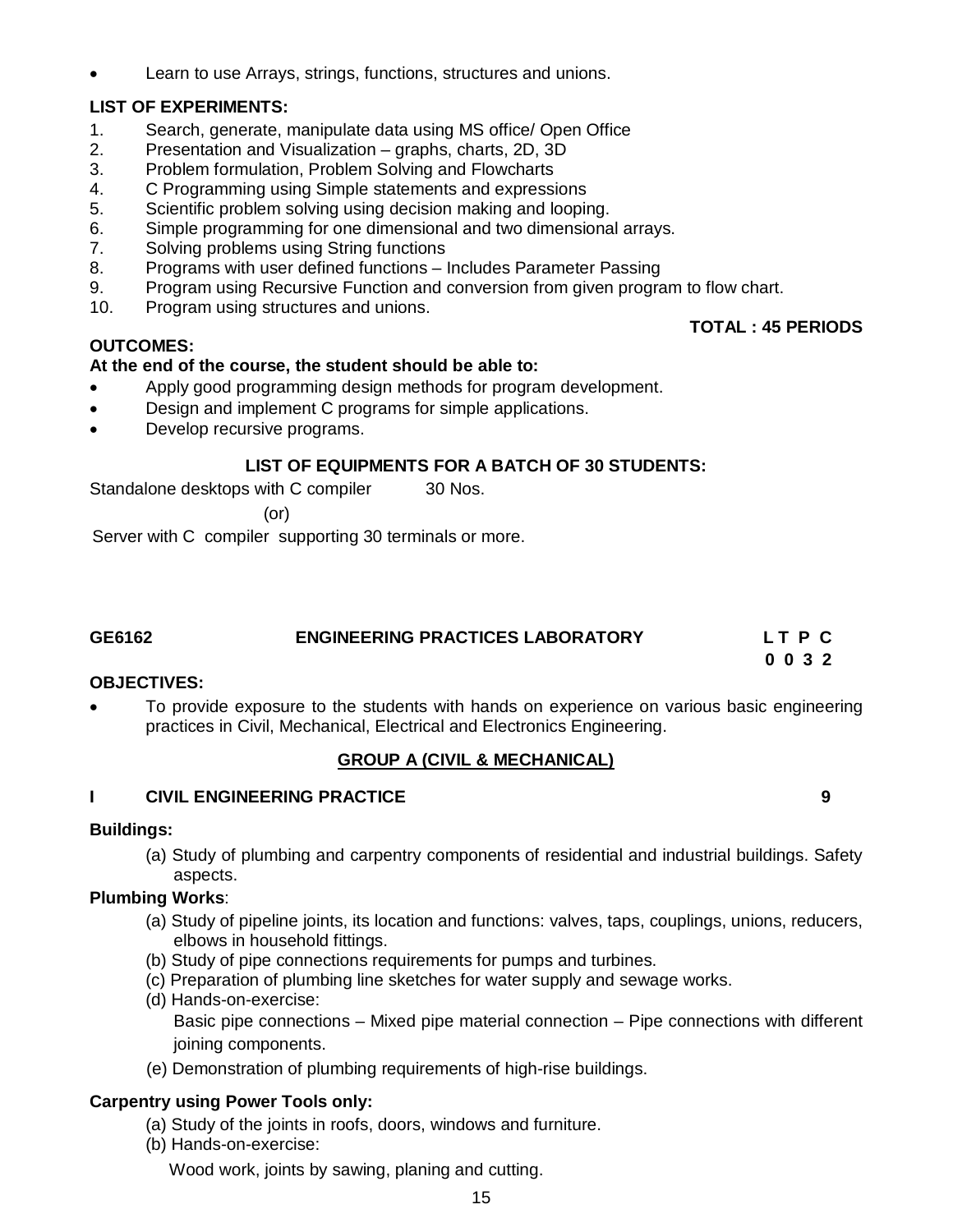### **II MECHANICAL ENGINEERING PRACTICE 13 13**

#### **Welding:**

- (a) Preparation of arc welding of butt joints, lap joints and tee joints.
- (b) Gas welding practice

## **Basic Machining:**

- (a) Simple Turning and Taper turning
- (b) Drilling Practice

## **Sheet Metal Work:**

- (a) Forming & Bending:
- (b) Model making Trays, funnels, etc.
- (c) Different type of joints.

#### **Machine assembly practice:**

- (a) Study of centrifugal pump
- (b) Study of air conditioner

## **Demonstration on:**

- (a) Smithy operations, upsetting, swaging, setting down and bending. Example Exercise – Production of hexagonal headed bolt.
- (b) Foundry operations like mould preparation for gear and step cone pulley.
- (c) Fitting Exercises Preparation of square fitting and vee fitting models.

#### **GROUP B (ELECTRICAL & ELECTRONICS)**

#### **III ELECTRICAL ENGINEERING PRACTICE 10 10 10**

- 1. Residential house wiring using switches, fuse, indicator, lamp and energy meter.
- 2. Fluorescent lamp wiring.
- 3. Stair case wiring
- 4. Measurement of electrical quantities voltage, current, power & power factor in RLC circuit.
- 5. Measurement of energy using single phase energy meter.
- 6. Measurement of resistance to earth of an electrical equipment.

## **IV ELECTRONICS ENGINEERING PRACTICE 13 13**

- 1. Study of Electronic components and equipments Resistor, colour coding measurement
- of AC signal parameter (peak-peak, rms period, frequency) using CR.
- 2. Study of logic gates AND, OR, EOR and NOT.
- 3. Generation of Clock Signal.
- 4. Soldering practice Components Devices and Circuits Using general purpose PCB.
- 5. Measurement of ripple factor of HWR and FWR.

#### **OUTCOMES:**

- ability to fabricate carpentry components and pipe connections including plumbing works.
- ability to use welding equipments to join the structures.
- ability to fabricate electrical and electronics circuits.

#### **REFERENCES:**

- 1. Jeyachandran K., Natarajan S. & Balasubramanian S., "A Primer on Engineering Practices Laboratory", Anuradha Publications, 2007.
- 2. Jeyapoovan T., Saravanapandian M. & Pranitha S., "Engineering Practices Lab Manual", Vikas Puplishing House Pvt.Ltd, 2006.
- 3. Bawa H.S., "Workshop Practice", Tata McGraw Hill Publishing Company Limited, 2007.
- 4. Rajendra Prasad A. & Sarma P.M.M.S., "Workshop Practice", Sree Sai Publication, 2002.

**TOTAL: 45 PERIODS**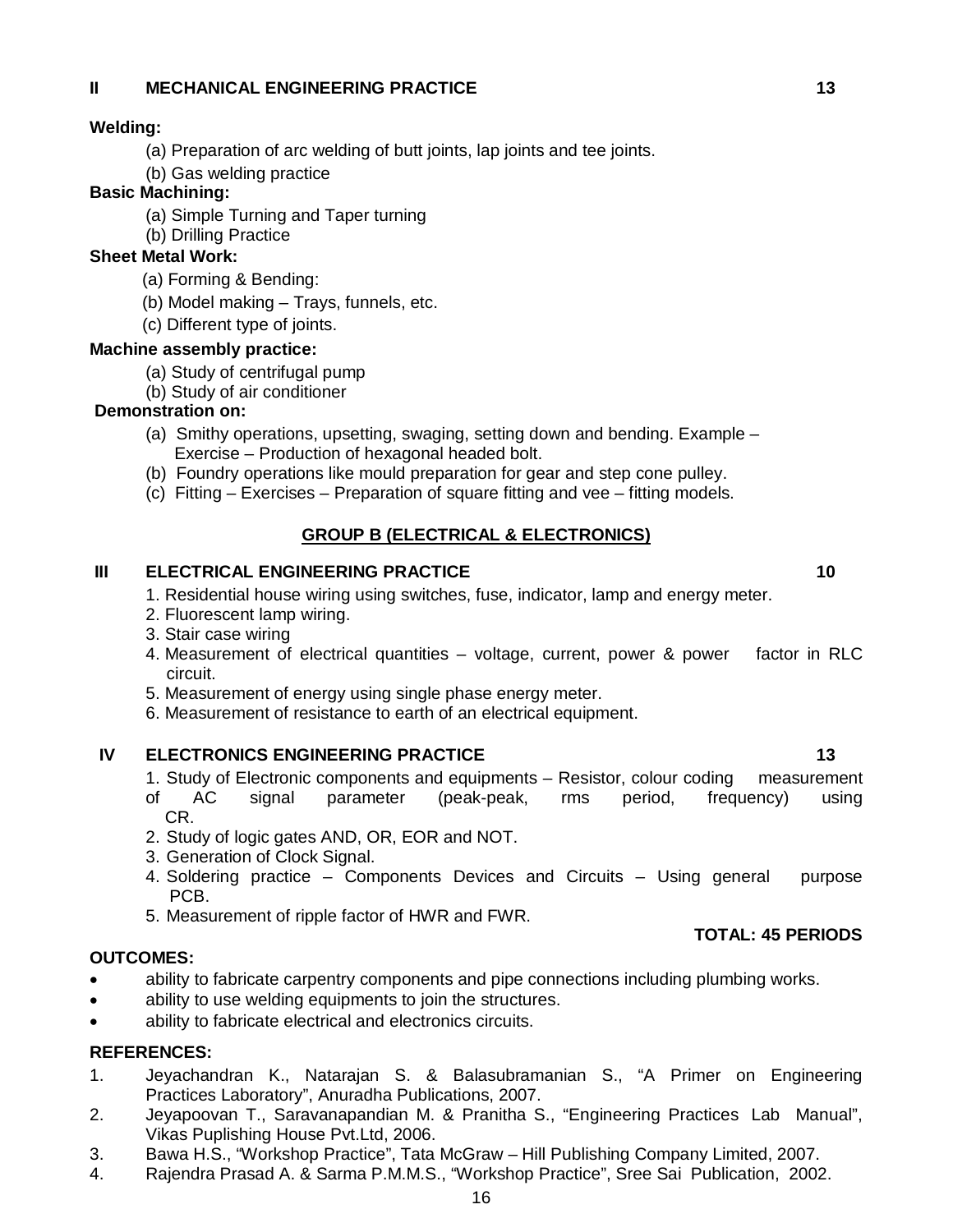## **LIST OF EQUIPMENT FOR A BATCH OF 30 STUDENTS:**

## **CIVIL**

| 1. Assorted components for plumbing consisting of metallic pipes,<br>plastic pipes, flexible pipes, couplings, unions, elbows, plugs and |           |  |
|------------------------------------------------------------------------------------------------------------------------------------------|-----------|--|
| other fittings.                                                                                                                          | 15 Sets.  |  |
| 2. Carpentry vice (fitted to work bench)                                                                                                 | 15 Nos.   |  |
| 3. Standard woodworking tools                                                                                                            | 15 Sets.  |  |
| 4. Models of industrial trusses, door joints, furniture joints                                                                           | 5 each    |  |
| 5. Power Tools: (a) Rotary Hammer                                                                                                        | 2 Nos     |  |
| (b) Demolition Hammer                                                                                                                    | 2 Nos     |  |
| (c) Circular Saw                                                                                                                         | 2 Nos     |  |
| (d) Planer                                                                                                                               | 2 Nos     |  |
| (e) Hand Drilling Machine                                                                                                                | 2 Nos     |  |
| (f) Jigsaw                                                                                                                               | 2 Nos     |  |
| <b>MECHANICAL</b>                                                                                                                        |           |  |
| 1. Arc welding transformer with cables and holders                                                                                       | 5 Nos.    |  |
| 2. Welding booth with exhaust facility                                                                                                   | 5 Nos.    |  |
| 3. Welding accessories like welding shield, chipping hammer,                                                                             |           |  |
| wire brush, etc.                                                                                                                         | 5 Sets.   |  |
| 4. Oxygen and acetylene gas cylinders, blow pipe and other                                                                               |           |  |
| welding outfit.                                                                                                                          | 2 Nos.    |  |
|                                                                                                                                          |           |  |
| 5. Centre lathe                                                                                                                          | 2 Nos.    |  |
| 6. Hearth furnace, anvil and smithy tools                                                                                                | 2 Sets.   |  |
| 7. Moulding table, foundry tools                                                                                                         | 2 Sets.   |  |
| 8. Power Tool: Angle Grinder                                                                                                             | 2 Nos     |  |
| 9. Study-purpose items: centrifugal pump, air-conditioner                                                                                | One each. |  |
| <b>ELECTRICAL</b>                                                                                                                        |           |  |
| 1. Assorted electrical components for house wiring                                                                                       | 15 Sets   |  |
| 2. Electrical measuring instruments                                                                                                      | 10 Sets   |  |
| 3. Study purpose items: Iron box, fan and regulator, emergency lamp 1 each                                                               |           |  |
| 4. Megger (250V/500V)                                                                                                                    | 1 No.     |  |
| 5. Power Tools: (a) Range Finder                                                                                                         | 2 Nos     |  |
| (b) Digital Live-wire detector                                                                                                           | 2 Nos     |  |

## **ELECTRONICS**

| 1. Soldering guns                                              | 10 Nos. |
|----------------------------------------------------------------|---------|
| 2. Assorted electronic components for making circuits          | 50 Nos. |
| 3. Small PCBs                                                  | 10 Nos. |
| 4. Multimeters                                                 | 10 Nos. |
| 5. Study purpose items: Telephone, FM radio, low-voltage power |         |

supply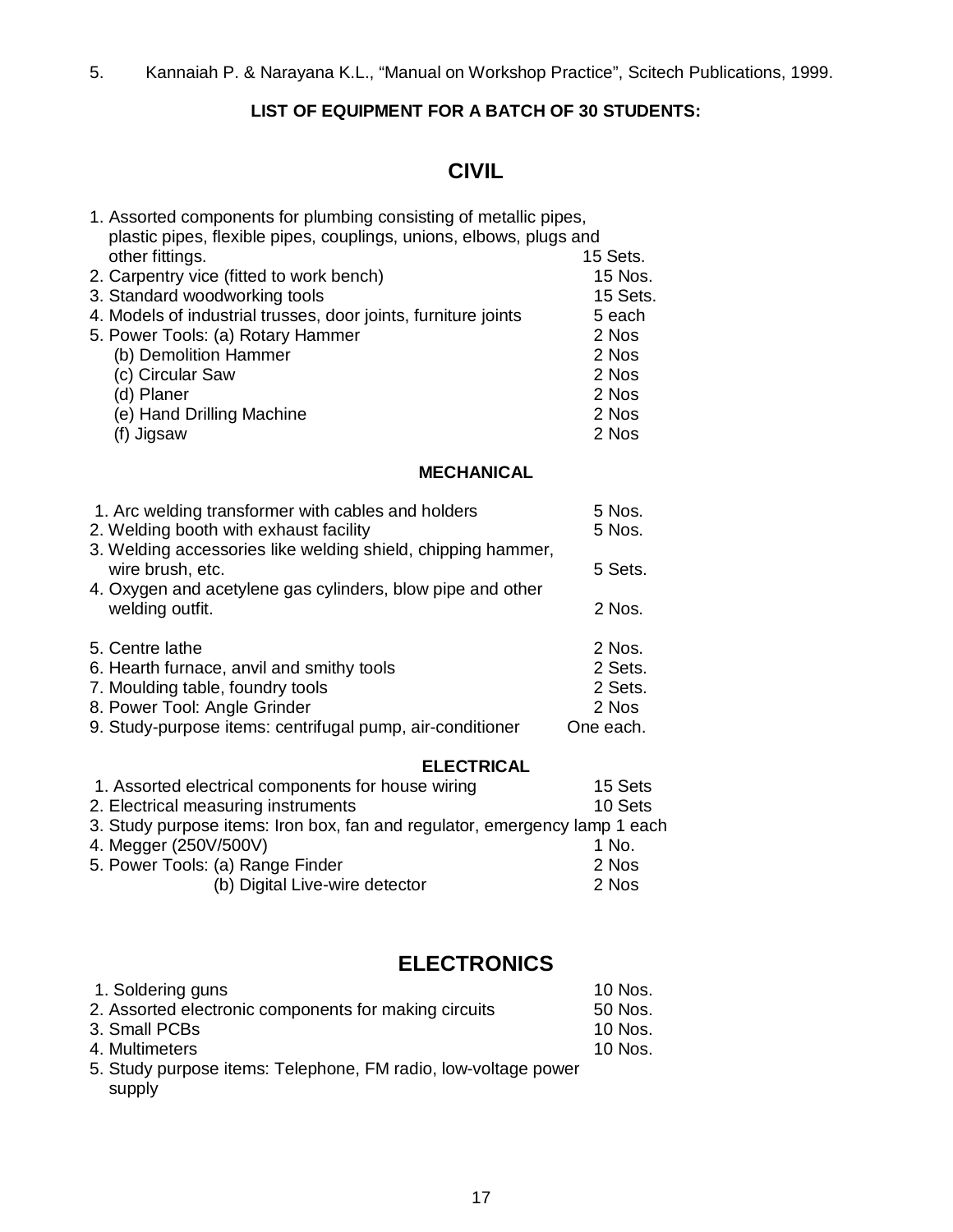**TOTAL: 30 PERIODS** 

#### **PHYSICS LABORATORY – I**

#### **OBJECTIVES:**

 To introduce different experiments to test basic understanding of physics concepts applied in optics, thermal physics and properties of matter.

#### **LIST OF EXPERIMENTS**

(Any FIVE Experiments)

- 1. (a) Determination of Wavelength, and particle size using Laser
	- (b) Determination of acceptance angle in an optical fiber.
- 2. Determination of velocity of sound and compressibility of liquid Ultrasonic interferometer.
- 3. Determination of wavelength of mercury spectrum spectrometer grating
- 4. Determination of thermal conductivity of a bad conductor Lee's Disc method.
- 5. Determination of Young's modulus by Non uniform bending method
- 6. Determination of specific resistance of a given coil of wire Carey Foster's Bridge

#### **OUTCOMES:**

 The hands on exercises undergone by the students will help them to apply physics principles of optics and thermal physics to evaluate engineering properties of materials.

### **LIST OF EQUIPMENT FOR A BATCH OF 30 STUDENTS:**

- 1. Diode laser, lycopodium powder, glass plate, optical fiber.
- 2. Ultrasonic interferometer
- 3. Spectrometer, mercury lamp, grating
- 4. Lee's Disc experimental set up
- 5. Traveling microscope, meter scale, knife edge, weights
- 6. Carey foster's bridge set up (vernier Caliper, Screw gauge, reading lens are required for most of the experiments)

## **CHEMISTRY LABORATORY- I**

#### **OBJECTIVES:**

- To make the student to acquire practical skills in the determination of water quality parameters through volumetric and instrumental analysis.
- To acquaint the students with the determination of molecular weight of a polymer by vacometry.

#### **LIST OF EXPERIMENTS**

(Any FIVE Experiments)

- 1 Determination of DO content of water sample by Winkler's method.
- 2 Determination of chloride content of water sample by argentometric method.<br>3 Determination of strength of given hydrochloric acid using pH meter.
- Determination of strength of given hydrochloric acid using pH meter.
- 4 Determination of strength of acids in a mixture using conductivity meter.
- 5 Estimation of iron content of the water sample using spectrophotometer. (1,10- phenanthroline / thiocyanate method).
- 6 Determination of molecular weight of polyvinylalcohol using Ostwald viscometer.
- 7 Conductometric titration of strong acid vs strong base.

#### **OUTCOMES:**

The students will be outfitted with hands-on knowledge in the quantitative chemical analysis of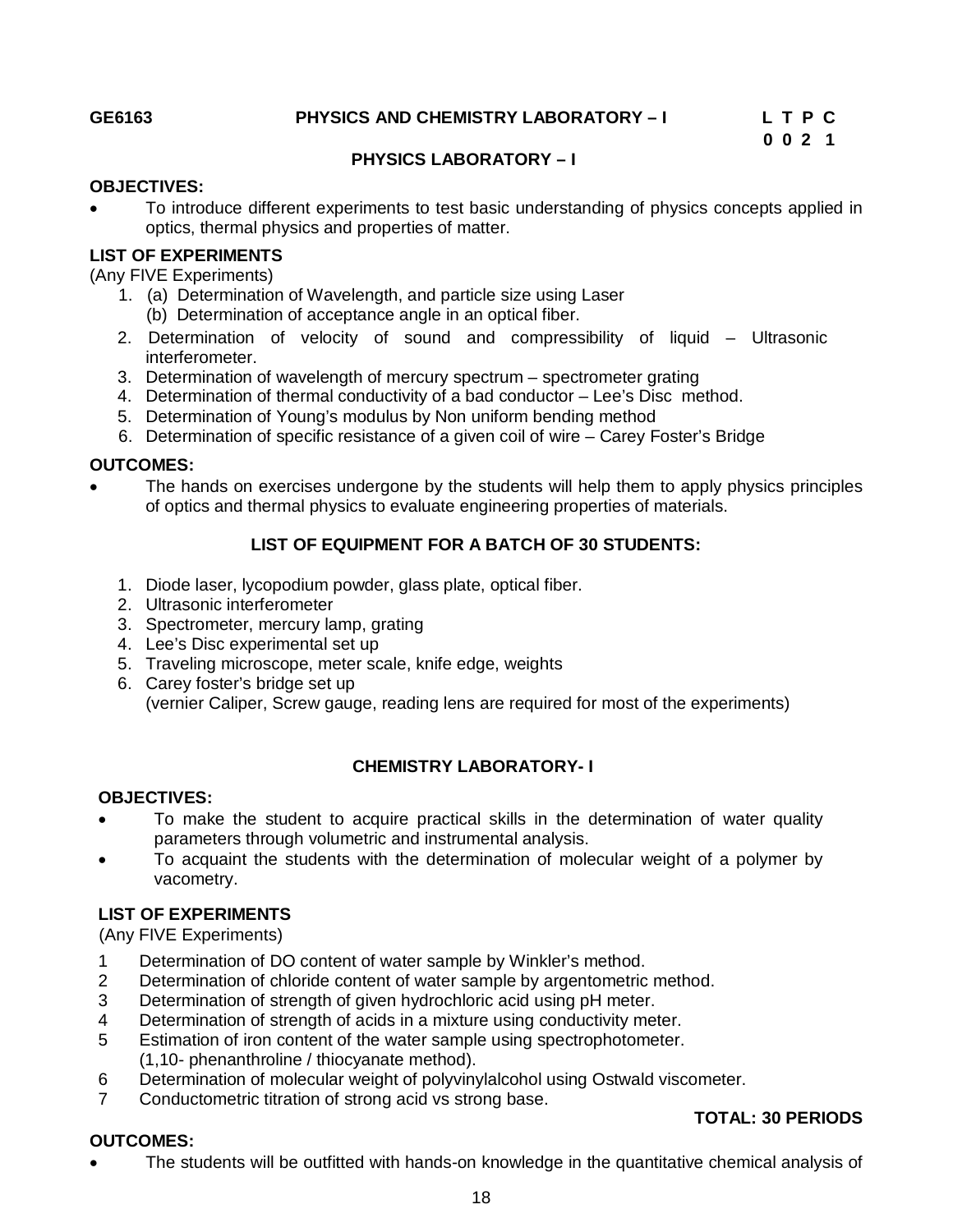water quality related parameters.

### **REFERENCES:**

- 1. Daniel R. Palleros, "Experimental organic chemistry" John Wiley & Sons, Inc., New York 2001.
- 2. Furniss B.S. Hannaford A.J, Smith P.W.G and Tatchel A.R., "Vogel's Textbook of practical organic chemistry", LBS Singapore 1994.
- 3. Jeffery G.H., Bassett J., Mendham J.and Denny vogel's R.C, "Text book of quantitative analysis chemical analysis", ELBS 5th Edn. Longman, Singapore publishers, Singapore, 1996.
- 4. Kolthoff I.M., Sandell E.B. et al. "Quantitative chemical analysis", Mcmillan, Madras 1980.

#### **LIST OF EQUIPMENT FOR A BATCH OF 30 STUDENTS:**

| 1. Iodine flask       |                          | 30 Nos |
|-----------------------|--------------------------|--------|
| 2. pH meter           |                          | 5 Nos  |
| 3. Conductivity meter | $\blacksquare$           | 5 Nos  |
| 4. Spectrophotometer  | $\overline{\phantom{a}}$ | 5 Nos  |
| 5. Ostwald Viscometer |                          | 10 Nos |
|                       |                          |        |

## **Common Apparatus : Pipette, Burette, conical flask, percelain tile, dropper (each 30 Nos.)**

## **HS6251 TECHNICAL ENGLISH II L T P C**

 **3 1 0 4**

#### **OBJECTIVES:**

- To make learners acquire listening and speaking skills in both formal and informal contexts.
- To help them develop their reading skills by familiarizing them with different types of reading strategies.
- To equip them with writing skills needed for academic as well as workplace contexts.
- To make them acquire language skills at their own pace by using e-materials and language lab components.

**UNIT I 9+3** Listening - Listening to informal conversations and participating; Speaking - Opening a conversation (greetings, comments on topics like weather) - Turn taking - Closing a conversation (excuses, general wish, positive comment, thanks); Reading - Developing analytical skills, Deductive and inductive reasoning - Extensive reading; Writing - Effective use of SMS for sending short notes and messages - Using 'emoticons' as symbols in email messages; Grammar - Regular and irregular verbs - Active and passive voice; Vocabulary - Homonyms (e.g. 'can') - Homophones (e.g. 'some', 'sum'); E-materials - Interactive exercise on Grammar and vocabulary – blogging; Language Lab - Listening to different types of conversation and answering questions.

## **UNIT II 9+3**

Listening - Listening to situation based dialogues; Speaking - Conversation practice in real life situations, asking for directions (using polite expressions), giving directions (using imperative sentences), Purchasing goods from a shop, Discussing various aspects of a film (they have already seen) or a book (they have already read); Reading - Reading a short story or an article from newspaper, Critical reading, Comprehension skills; Writing - Writing a review / summary of a story / article, Personal letter (Inviting your friend to a function, congratulating someone for his / her success, thanking one's friends / relatives); Grammar - modal verbs, Purpose expressions; Vocabulary - Phrasal verbs and their meanings, Using phrasal verbs in sentences; E-materials - Interactive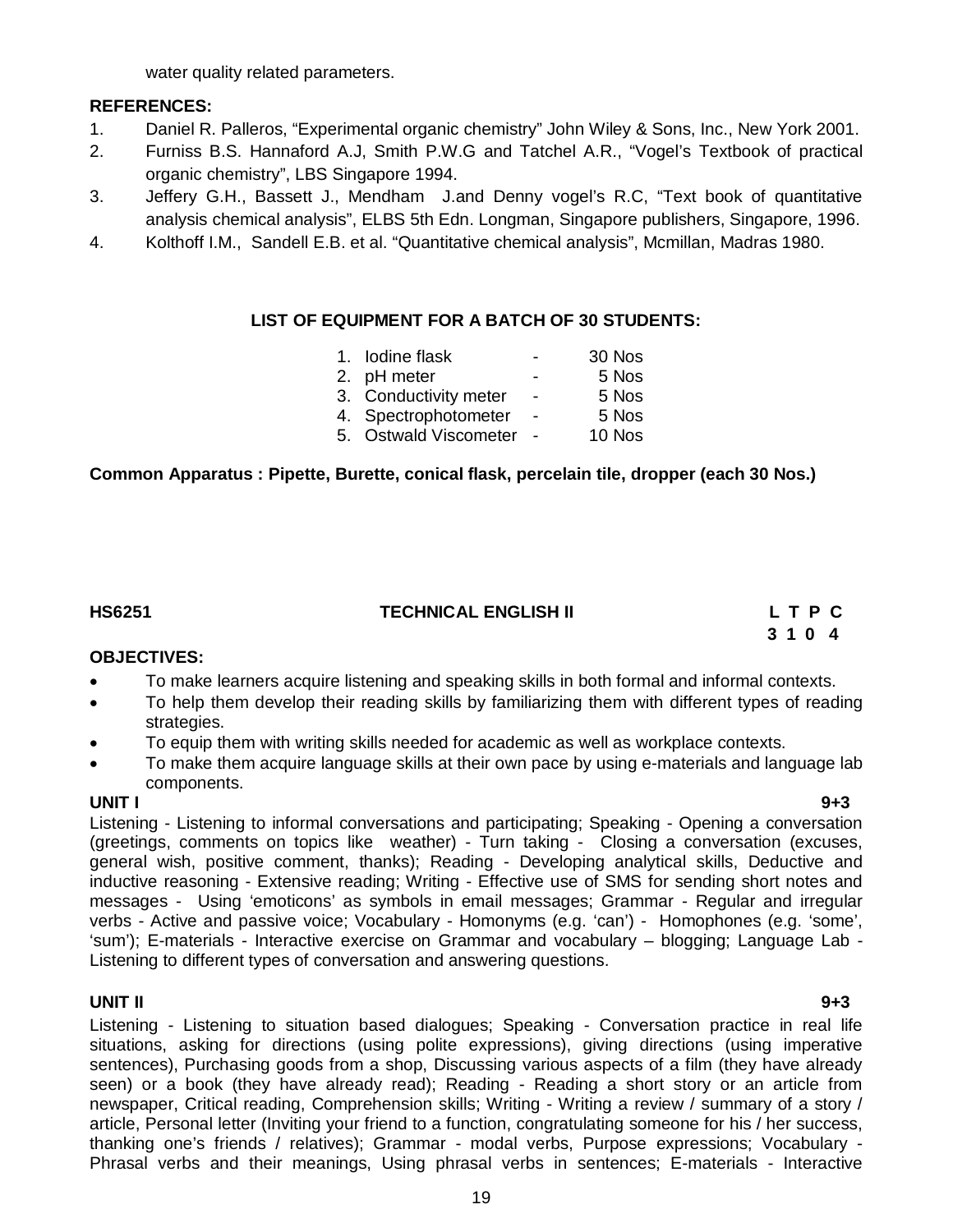exercises on Grammar and vocabulary, Extensive reading activity (reading stories / novels), Posting reviews in blogs - Language Lab - Dialogues (Fill up exercises), Recording students' dialogues.

#### **UNIT III 9+3**

Listening - Listening to the conversation - Understanding the structure of conversations; Speaking - Conversation skills with a sense of stress, intonation, pronunciation and meaning - Seeking information – expressing feelings (affection, anger, regret, etc.); Reading - Speed reading – reading passages with time limit - Skimming; Writing - Minutes of meeting – format and practice in the preparation of minutes - Writing summary after reading articles from journals - Format for journal articles – elements of technical articles (abstract, introduction, methodology, results, discussion, conclusion, appendices, references) - Writing strategies; Grammar - Conditional clauses - Cause and effect expressions; Vocabulary - Words used as nouns and verbs without any change in the spelling (e.g. 'rock', 'train', 'ring'); E-materials - Interactive exercise on Grammar and vocabulary -Speed Reading practice exercises; Language Lab - Intonation practice using EFLU and RIE materials – Attending a meeting and writing minutes.

#### **UNIT IV 9+3**

Listening - Listening to a telephone conversation, Viewing model interviews (face-to-face, telephonic and video conferencing); Speaking - Role play practice in telephone skills - listening and responding, -asking questions, -note taking – passing on messages, Role play and mock interview for grasping interview skills; Reading - Reading the job advertisements and the profile of the company concerned – scanning; Writing - Applying for a job – cover letter - résumé preparation – vision, mission and goals of the candidate; Grammar - Numerical expressions - Connectives (discourse markers); Vocabulary - Idioms and their meanings – using idioms in sentences; E-materials - Interactive exercises on Grammar and Vocabulary - Different forms of résumés- Filling up a résumé / cover letter; Language Lab - Telephonic interview – recording the responses - e-résumé writing.

**UNIT V 9+3** Listening - Viewing a model group discussion and reviewing the performance of each participant - Identifying the characteristics of a good listener; Speaking - Group discussion skills – initiating the discussion – exchanging suggestions and proposals – expressing dissent/agreement – assertiveness in expressing opinions – mind mapping technique; Reading - Note making skills – making notes from books, or any form of written materials - Intensive reading; Writing – Checklist - Types of reports – Feasibility / Project report – report format – recommendations / suggestions – interpretation of data (using charts for effective presentation); Grammar - Use of clauses; Vocabulary – Collocation; Ematerials - Interactive grammar and vocabulary exercises - Sample GD - Pictures for discussion, Interactive grammar and vocabulary exercises; Language Lab - Different models of group discussion.

## **TOTAL (L:45+T:15): 60 PERIODS**

#### **OUTCOMES:**

Learners should be able to

- speak convincingly, express their opinions clearly, initiate a discussion, negotiate, argue using appropriate communicative strategies.
- write effectively and persuasively and produce different types of writing such as narration, description, exposition and argument as well as creative, critical, analytical and evaluative writing.
- read different genres of texts, infer implied meanings and critically analyse and evaluate them for ideas as well as for method of presentation.
- listen/view and comprehend different spoken excerpts critically and infer unspoken and implied meanings.

#### **TEXTBOOKS:**

- 1. Department of English, Anna University. Mindscapes: English for Technologists and Engineers. Orient Blackswan, Chennai. 2012
- 2. Dhanavel, S.P. English and Communication Skills for Students of Science and Engineering. Orient Blackswan, Chennai. 2011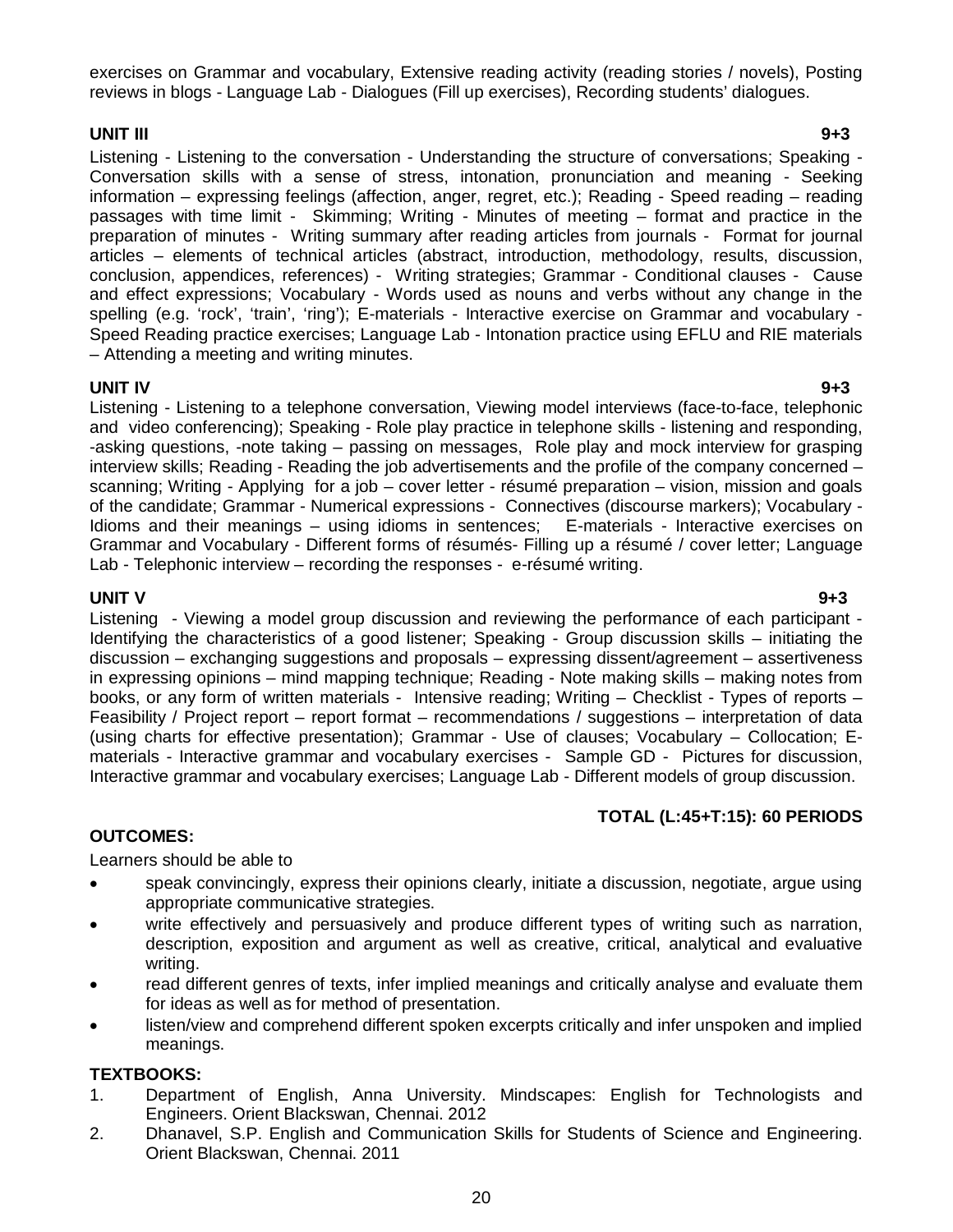#### **REFERENCES:**

- 1. Anderson, Paul V. Technical Communication: A Reader-Centered Approach. Cengage. New Delhi. 2008
- 2. Muralikrishna, & Sunita Mishra. Communication Skills for Engineers. Pearson, New Delhi. 2011
- 3. Riordan, Daniel. G. Technical Communication. Cengage Learning, New Delhi. 2005
- 4. Sharma, Sangeetha & Binod Mishra. Communication Skills for Engineers and Scientists. PHI Learning, New Delhi. 2009
- 5. Smith-Worthington, Darlene & Sue Jefferson. Technical Writing for Success. Cengage, Mason USA. 2007

#### **EXTENSIVE Reading (Not for Examination)**

1. Khera, Shiv. You can Win. Macmillan, Delhi. 1998.

#### **Websites**

- 1. http://www.englishclub.com
- 2. http://owl.english.purdue.edu

#### **TEACHING METHODS:**

- **Lectures**
- Activities conducted individually, in pairs and in groups like individual writing and presentations, group discussions, interviews, reporting, etc
- Long presentations using visual aids
- Listening and viewing activities with follow up activities like discussions, filling up worksheets, writing exercises (using language lab wherever necessary/possible) etc
- Projects like group reports, mock interviews etc using a combination of two or more of the language skills

#### **EVALUATION PATTERN:**

#### **Internal assessment: 20%**

3 tests of which two are pen and paper tests and the other is a combination of different modes of assessment like

- Project
- Assignment
- Report
- Creative writing, etc.

All the four skills are to be tested with equal weightage given to each.

- $\checkmark$  Speaking assessment: Individual presentations, Group discussions
- $\checkmark$  Reading assessment: Reading passages with comprehension questions graded following Bloom's taxonomy
- $\checkmark$  Writing assessment: Writing essays, CVs, reports etc. Writing should include grammar and vocabulary.
- $\checkmark$  Listening/Viewing assessment: Lectures, dialogues, film clippings with questions on verbal as well as audio/visual content graded following Bloom's taxonomy.

#### **End Semester Examination: 80%**

#### **MA6251 MATHEMATICS – II L T P C**

#### **OBJECTIVES:**

To make the student acquire sound knowledge of techniques in solving ordinary differential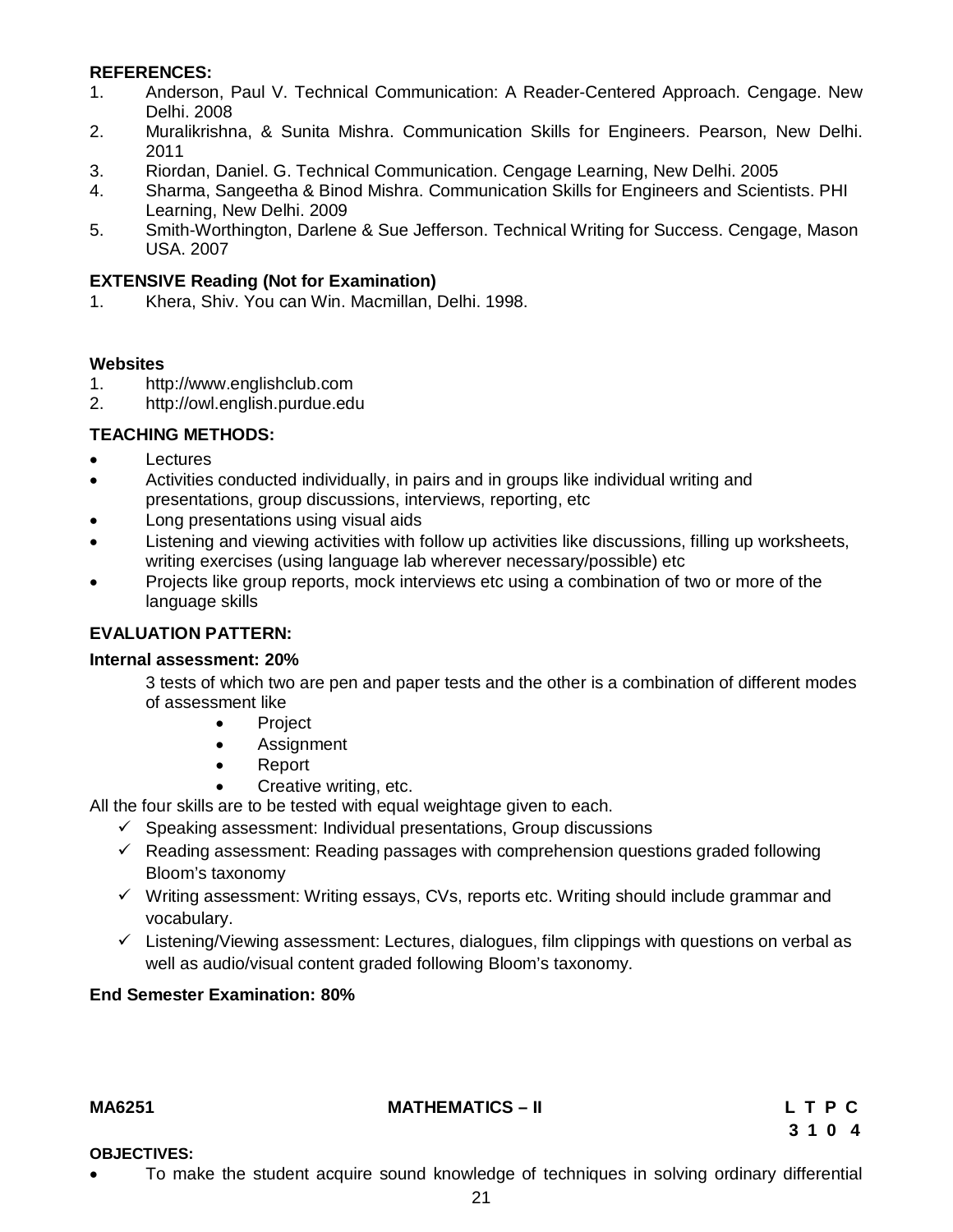equations that model engineering problems.

- To acquaint the student with the concepts of vector calculus needed for problems in all engineering disciplines.
- To develop an understanding of the standard techniques of complex variable theory so as to enable the student to apply them with confidence, in application areas such as heat conduction, elasticity, fluid dynamics and flow the of electric current.
- To make the student appreciate the purpose of using transforms to create a new domain in which it is easier to handle the problem that is being investigated.

### **UNIT I VECTOR CALCULUS 9+3**

Gradient, divergence and curl – Directional derivative – Irrotational and solenoidal vector fields – Vector integration – Green's theorem in a plane, Gauss divergence theorem and Stokes' theorem (excluding proofs) – Simple applications involving cubes and rectangular parallelopipeds.

### **UNIT II ORDINARY DIFFERENTIAL EQUATIONS 9+3**

Higher order linear differential equations with constant coefficients – Method of variation of parameters – Cauchy's and Legendre's linear equations – Simultaneous first order linear equations with constant coefficients.

## **UNIT III LAPLACE TRANSFORM 9+3**

Laplace transform – Sufficient condition for existence – Transform of elementary functions – Basic properties – Transforms of derivatives and integrals of functions - Derivatives and integrals of transforms - Transforms of unit step function and impulse functions – Transform of periodic functions. Inverse Laplace transform -Statement of Convolution theorem – Initial and final value theorems – Solution of linear ODE of second order with constant coefficients using Laplace transformation techniques.

#### **UNIT IV ANALYTIC FUNCTIONS 9+3**

Functions of a complex variable – Analytic functions: Necessary conditions – Cauchy-Riemann equations and sufficient conditions (excluding proofs) – Harmonic and orthogonal properties of analytic function – Harmonic conjugate – Construction of analytic functions – Conformal mapping: w = z+k, kz,  $1/z$ ,  $z^2$ ,  $e^z$  and bilinear transformation.

#### **UNIT V COMPLEX INTEGRATION 9+3**

Complex integration – Statement and applications of Cauchy's integral theorem and Cauchy's integral formula – Taylor's and Laurent's series expansions – Singular points – Residues – Cauchy's residue theorem – Evaluation of real definite integrals as contour integrals around unit circle and semi-circle (excluding poles on the real axis).

#### **TOTAL (L:45+T:15): 60 PERIODS**

#### **OUTCOMES:**

 The subject helps the students to develop the fundamentals and basic concepts in vector calculus, ODE, Laplace transform and complex functions. Students will be able to solve problems related to engineering applications by using these techniques.

#### **TEXT BOOKS:**

- 1. Bali N. P and Manish Goyal, "A Text book of Engineering Mathematics", Eighth Edition, Laxmi Publications Pvt Ltd.,2011.
- 2. Grewal. B.S, "Higher Engineering Mathematics", 41<sup>st</sup> Edition, Khanna Publications, Delhi, 2011.

#### **REFERENCES:**

- 1. Dass, H.K., and Er. Rajnish Verma," Higher Engineering Mathematics", S. Chand Private Ltd., 2011
- 2. Glyn James, "Advanced Modern Engineering Mathematics", 3<sup>rd</sup> Edition, Pearson Education, 2012.
- 3. Peter V. O'Neil," Advanced Engineering Mathematics", 7th Edition, Cengage learning, 2012.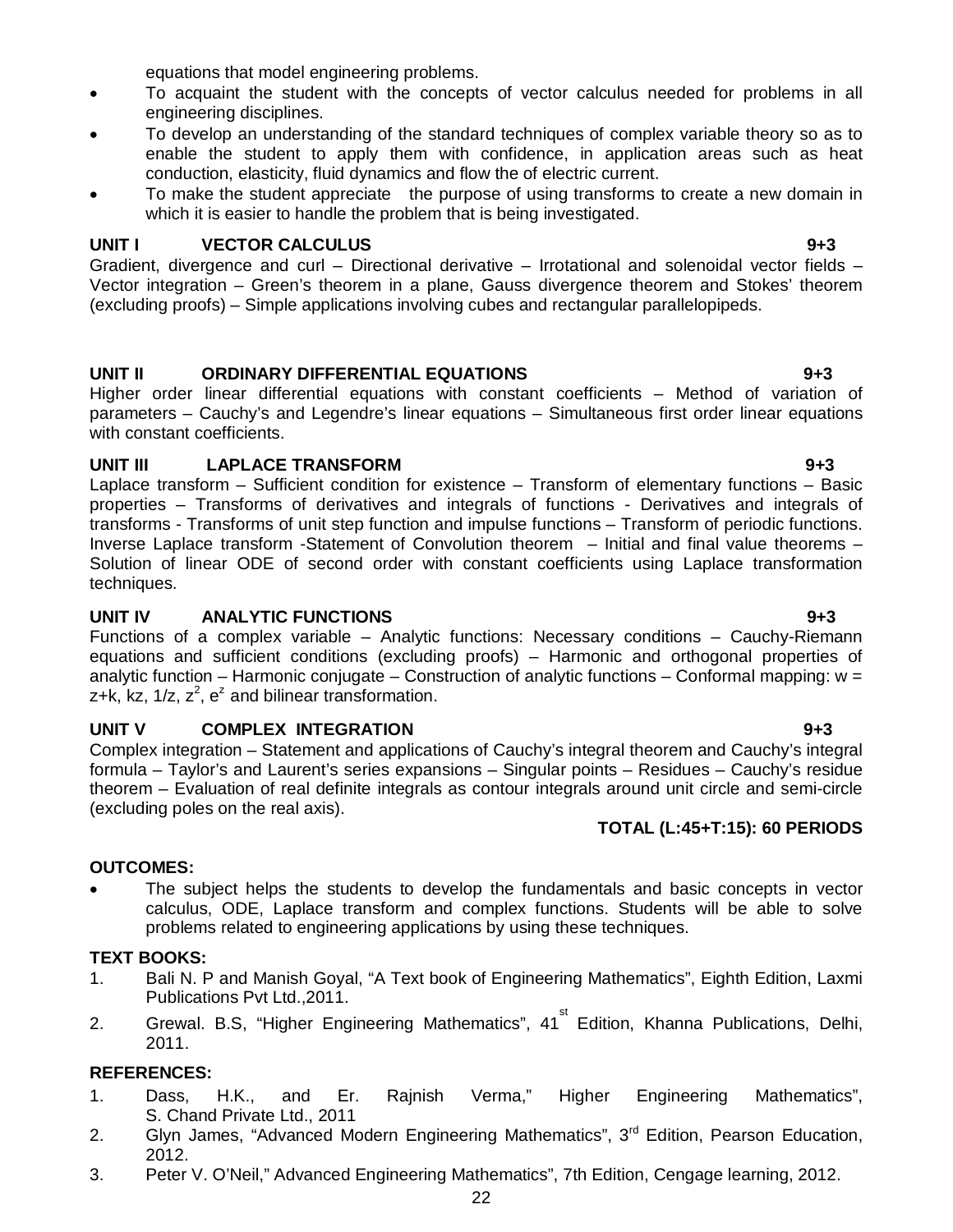- 4. Ramana B.V, "Higher Engineering Mathematics", Tata McGraw Hill Publishing Company, New Delhi, 2008.
- 5. Sivarama Krishna Das P. and Rukmangadachari E., "Engineering Mathematics" Volume II, Second Edition, PEARSON Publishing, 2011.

## **3 0 0 3 OBJECTIVES:**

 To enrich the understanding of various types of materials and their applications in engineering and technology.

**PH6251 ENGINEERING PHYSICS – II L T P C** 

### **UNIT I CONDUCTING MATERIALS 9**

Conductors – classical free electron theory of metals – Electrical and thermal conductivity – Wiedemann – Franz law – Lorentz number – Draw backs of classical theory – Quantum theory – Fermi distribution function – Effect of temperature on Fermi Function – Density of energy states – carrier concentration in metals.

### **UNIT II SEMICONDUCTING MATERIALS 9**

Intrinsic semiconductor – carrier concentration derivation – Fermi level – Variation of Fermi level with temperature – electrical conductivity – band gap determination – compound semiconductors -direct and indirect band gap- derivation of carrier concentration in n-type and p-type semiconductor – variation of Fermi level with temperature and impurity concentration –– Hall effect –Determination of Hall coefficient – Applications.

#### **UNIT III MAGNETIC AND SUPERCONDUCTING MATERIALS 9**

Origin of magnetic moment – Bohr magneton – comparison of Dia, Para and Ferro magnetism – Domain theory – Hysteresis – soft and hard magnetic materials – antiferromagnetic materials – Ferrites and its applications

Superconductivity: properties – Type I and Type II superconductors – BCS theory of superconductivity(Qualitative) - High  $T_c$  superconductors – Applications of superconductors – SQUID. cryotron, magnetic levitation.

#### **UNIT IV DIELECTRIC MATERIALS 9**

Electrical susceptibility – dielectric constant – electronic, ionic, orientational and space charge polarization – frequency and temperature dependence of polarisation – internal field – Claussius – Mosotti relation (derivation) – dielectric loss – dielectric breakdown – uses of dielectric materials (capacitor and transformer) – ferroelectricity and applications.

#### **UNIT V ADVANCED ENGINEERING MATERIALS 9**

Metallic glasses: preparation, properties and applications. Shape memory alloys (SMA): Characteristics, properties of NiTi alloy, application, Nanomaterials– Preparation -pulsed laser deposition – chemical vapour deposition – Applications – NLO materials –Birefringence- optical Kerr effect – Classification of Biomaterials and its applications

#### **OUTCOMES:**

• The students will have the knowledge on physics of materials and that knowledge will be used by them in different engineering and technology applications.

**TOTAL: 45 PERIODS**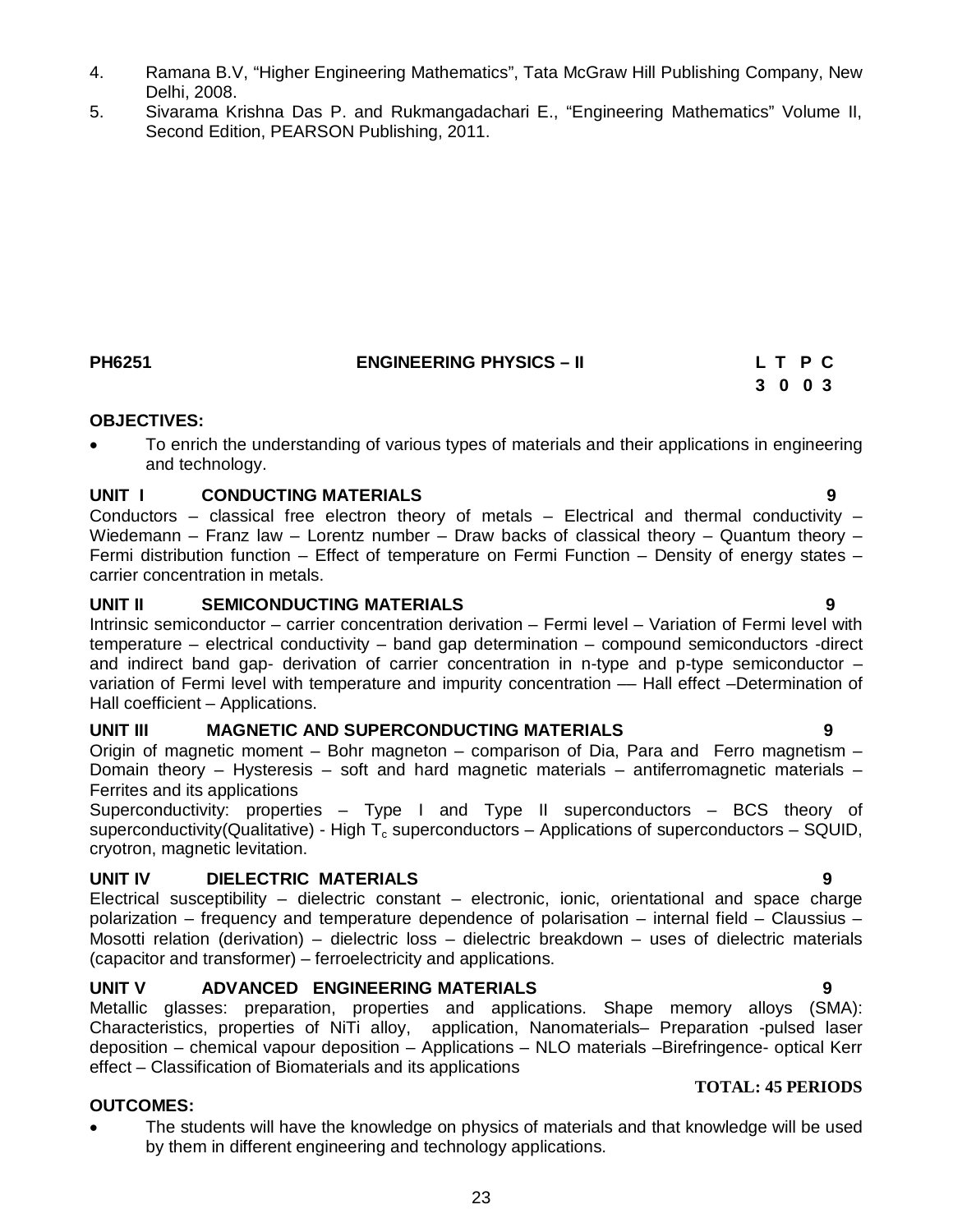#### **TEXT BOOKS:**

- 1. Arumugam M., Materials Science. Anuradha publishers, 2010
- 2. Pillai S.O., Solid State Physics. New Age International(P) Ltd., publishers, 2009

#### **REFERENCES:**

- 1. Palanisamy P.K. Materials Science. SCITECH Publishers, 2011
- 2. Senthilkumar G. Engineering Physics II. VRB Publishers, 2011
- 3. Mani P. Engineering Physics II. Dhanam Publications, 2011
- 4. Marikani A. Engineering Physics. PHI Learning Pvt., India, 2009

## **CY6251 ENGINEERING CHEMISTRY - II L T P C 3 0 0 3**

#### **OBJECTIVES:**

- To make the students conversant with boiler feed water requirements, related problems and water treatment techniques.
- Principles of electrochemical reactions, redox reactions in corrosion of materials and methods for corrosion prevention and protection of materials.
- Principles and generation of energy in batteries, nuclear reactors, solar cells, wind mills and fuel cells.
- Preparation, properties and applications of engineering materials.
- Types of fuels, calorific value calculations, manufacture of solid, liquid and gaseous fuels.

#### **UNIT I WATER TECHNOLOGY 9**

Introduction to boiler feed water-requirements-formation of deposits in steam boilers and heat exchangers- disadvantages (wastage of fuels, decrease in efficiency, boiler explosion) prevention of scale formation -softening of hard water -external treatment zeolite and demineralization internal treatment- boiler compounds (phosphate, calgon, carbonate, colloidal) - caustic embrittlement -boiler corrosion-priming and foaming- desalination of brackish water –reverse osmosis.

#### **UNIT II ELECTROCHEMISTRY AND CORROSION 9**

Electrochemical cell - redox reaction, electrode potential- origin of electrode potential- oxidation potential- reduction potential, measurement and applications - electrochemical series and its significance - Nernst equation (derivation and problems). Corrosion- causes- factors- typeschemical, electrochemical corrosion (galvanic, differential aeration), corrosion control - material selection and design aspects - electrochemical protection – sacrificial anode method and impressed current cathodic method. Paints- constituents and function. Electroplating of Copper and electroless plating of nickel.

#### **UNIT III ENERGY SOURCES 9**

Introduction- nuclear energy- nuclear fission- controlled nuclear fission- nuclear fusion- differences between nuclear fission and fusion- nuclear chain reactions- nuclear reactor power generatorclassification of nuclear reactor- light water reactor- breeder reactor- solar energy conversionsolar cells- wind energy. Batteries and fuel cells:Types of batteries- alkaline battery- lead storage battery- nickel-cadmium battery- lithium battery- fuel cell  $H_2$ -O<sub>2</sub> fuel cell- applications.

#### **UNIT IV ENGINEERING MATERIALS 9**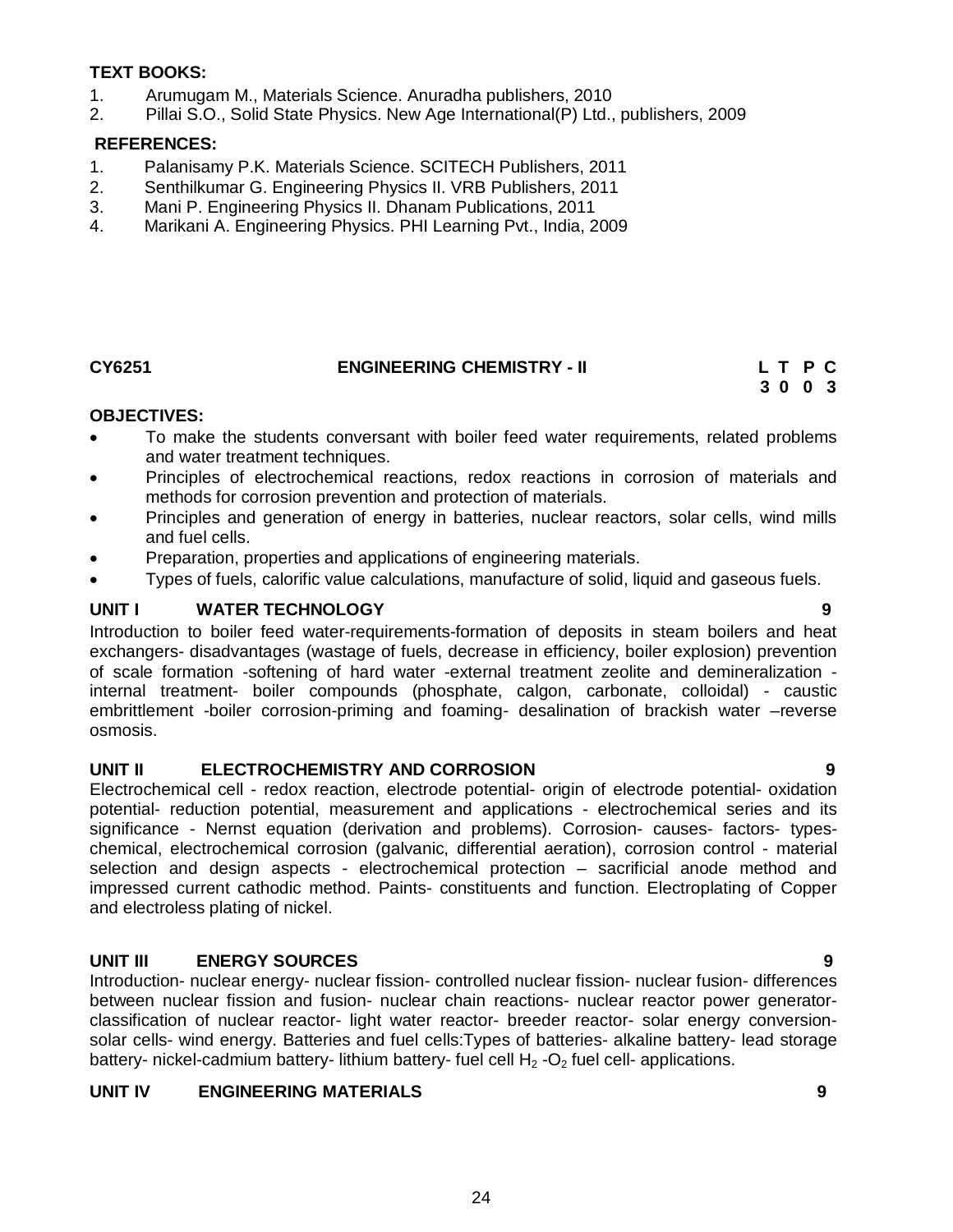Abrasives: definition, classification or types, grinding wheel, abrasive paper and cloth. Refractories: definition, characteristics, classification, properties – refractoriness and RUL, dimensional stability, thermal spalling, thermal expansion, porosity; Manufacture of alumina, magnesite and silicon carbide, Portland cement- manufacture and properties - setting and hardening of cement, special cement- waterproof and white cement–properties and uses. Glass manufacture, types, properties and uses.

#### **UNIT V FUELS AND COMBUSTION 9**

Fuel: Introduction- classification of fuels- calorific value- higher and lower calorific values- coalanalysis of coal (proximate and ultimate)- carbonization- manufacture of metallurgical coke (Otto Hoffmann method) - petroleum- manufacture of synthetic petrol (Bergius process)- knockingoctane number - diesel oil- cetane number - natural gas- compressed natural gas(CNG)- liquefied petroleum gases(LPG)- producer gas- water gas. Power alcohol and bio diesel. Combustion of fuels: introduction- theoretical calculation of calorific value- calculation of stoichiometry of fuel and air ratio- ignition temperature- explosive range - flue gas analysis (ORSAT Method).

#### **TOTAL: 45 PERIODS**

#### **OUTCOMES:**

 The knowledge gained on engineering materials, fuels, energy sources and water treatment techniques will facilitate better understanding of engineering processes and applications for further learning.

#### **TEXT BOOKS:**

- 1. Vairam S, Kalyani P and SubaRamesh.,"Engineering Chemistry"., Wiley India PvtLtd.,New Delhi., 2011
- 2. DaraS.S,UmareS.S."Engineering Chemistry", S. Chand & Company Ltd., New Delhi , 2010

#### **REFERENCES:**

- 1 Kannan P. and Ravikrishnan A., "Engineering Chemistry", Sri Krishna Hi-tech Publishing Company Pvt. Ltd. Chennai, 2009
- 2. AshimaSrivastava and Janhavi N N., "Concepts of Engineering Chemistry", ACME Learning Private Limited., New Delhi., 2010.
- 3. RenuBapna and Renu Gupta., "Engineering Chemistry", Macmillan India Publisher Ltd., 2010.
- 4 Pahari A and Chauhan B., "Engineering Chemistry"., Firewall Media., New Delhi., 2010

## **GE6252 BASIC ELECTRICAL AND ELECTRONICS ENGINEERING L T P C**

### **4 0 0 4**

#### **OBJECTIVES:**

- To explain the basic theorems used in Electrical circuits and the different components and function of electrical machines.
- To explain the fundamentals of semiconductor and applications.
- To explain the principles of digital electronics
- To impart knowledge of communication.

#### **UNIT I ELECTRICAL CIRCUITS & MEASURMENTS 12**

Ohm's Law – Kirchoff's Laws – Steady State Solution of DC Circuits – Introduction to AC Circuits – Waveforms and RMS Value – Power and Power factor – Single Phase and Three Phase Balanced Circuits.

Operating Principles of Moving Coil and Moving Iron Instruments (Ammeters and Voltmeters), Dynamometer type Watt meters and Energy meters.

#### **UNIT II ELECTRICAL MECHANICS 12**

25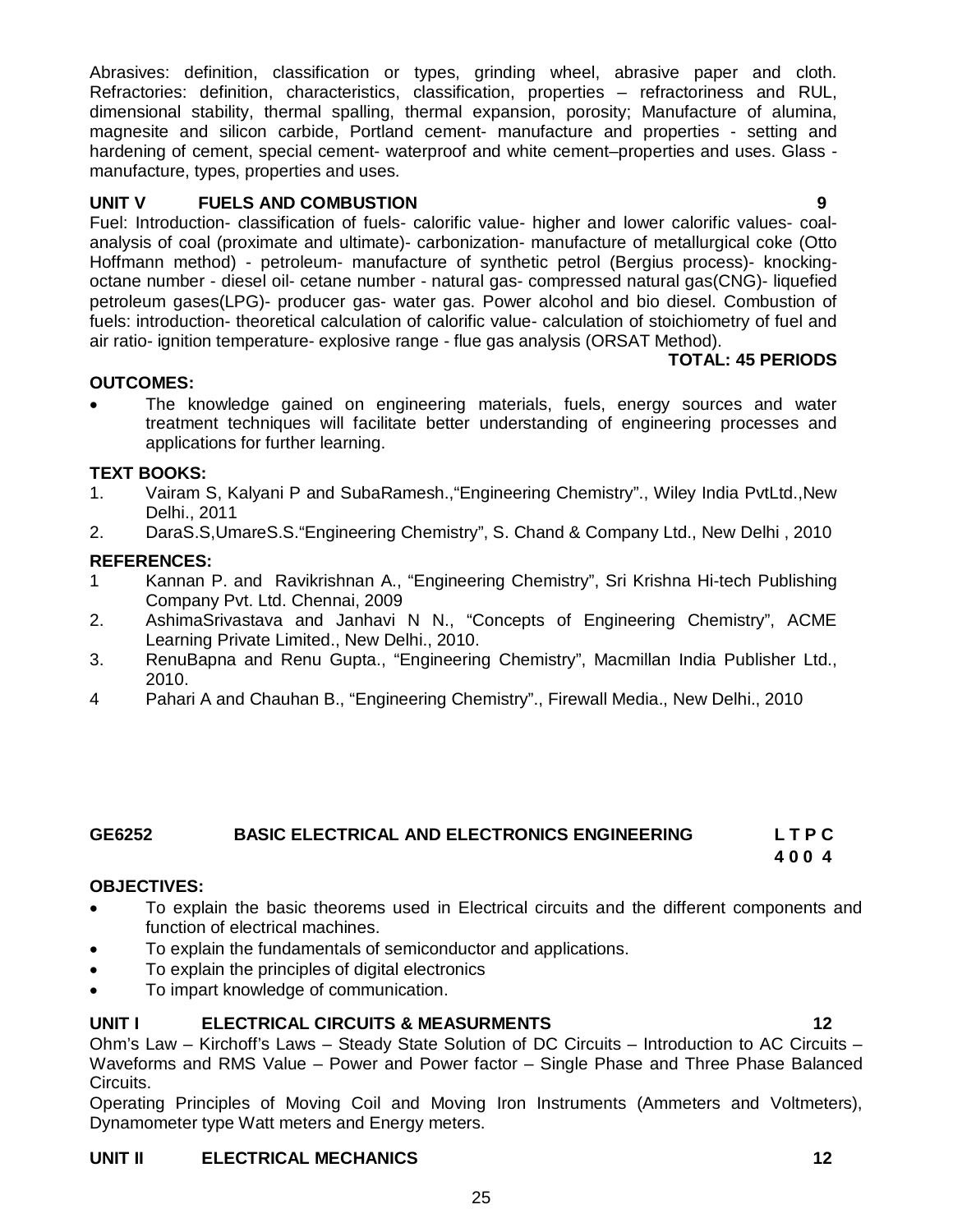Construction, Principle of Operation, Basic Equations and Applications of DC Generators, DC Motors, Single Phase Transformer, single phase induction Motor.

## **UNIT III SEMICONDUCTOR DEVICES AND APPLICATIONS 12**

Characteristics of PN Junction Diode – Zener Effect – Zener Diode and its Characteristics – Half wave and Full wave Rectifiers – Voltage Regulation.

Bipolar Junction Transistor – CB, CE, CC Configurations and Characteristics – Elementary Treatment of Small Signal Amplifier.

## **UNIT IV DIGITAL ELECTRONICS 12**

Binary Number System – Logic Gates – Boolean Algebra – Half and Full Adders – Flip-Flops – Registers and Counters – A/D and D/A Conversion (single concepts)

## **UNIT V FUNDAMENTALS OF COMMUNICATION ENGINEERING 12**

Types of Signals: Analog and Digital Signals – Modulation and Demodulation: Principles of Amplitude and Frequency Modulations.

Communication Systems: Radio, TV, Fax, Microwave, Satellite and Optical Fibre (Block Diagram Approach only).

## **TOTAL: 60 PERIODS**

### **OUTCOMES:**

- ability to identify the electrical components explain the characteristics of electrical machines.
- ability to identify electronics components and use of them to design circuits.

### **TEXT BOOKS:**

- 1. Mittle N., "Basic Electrical Engineering", Tata McGraw Hill Edition, New Delhi, 1990.
- 2. Sedha R.S., "Applied Electronics", S. Chand & Co., 2006.

### **REFERENCES:**

- 1. Muthusubramanian R, Salivahanan S and Muraleedharan K A, "Basic Electrical, Electronics and Computer Engineering", Tata McGraw Hill, Second Edition, 2006.
- 2. Nagsarkar T K and Sukhija M S, "Basics of Electrical Engineering", Oxford press 2005.
- 3. Mehta V K, "Principles of Electronics", S.Chand & Company Ltd, 1994.
- 4. Mahmood Nahvi and Joseph A. Edminister, "Electric Circuits", Schaum' Outline Series, McGraw Hill, 2002.
- 5. Premkumar N, "Basic Electrical Engineering", Anuradha Publishers, 2003.

## **GE6253 ENGINEERING MECHANICS L T P C**

#### **OBJECTIVES:**

• To develop capacity to predict the effect of force and motion in the course of carrying out the design functions of engineering.

#### **UNIT I BASICS AND STATICS OF PARTICLES 12**

Introduction – Units and Dimensions – Laws of Mechanics – Lami's theorem, Parallelogram and triangular Law of forces –– Vectorial representation of forces – Vector operations of forces -additions, subtraction, dot product, cross product – Coplanar Forces – rectangular components – Equilibrium of a particle – Forces in space – Equilibrium of a particle in space – Equivalent systems of forces – Principle of transmissibility .

## **UNIT II EQUILIBRIUM OF RIGID BODIES 12**

Free body diagram – Types of supports –Action and reaction forces –stable equilibrium – Moments and Couples – Moment of a force about a point and about an axis – Vectorial representation of moments and couples – Scalar components of a moment – Varignon's theorem – Single equivalent force -Equilibrium of Rigid bodies in two dimensions – Equilibrium of Rigid bodies in three dimensions

 **3 1 0 4**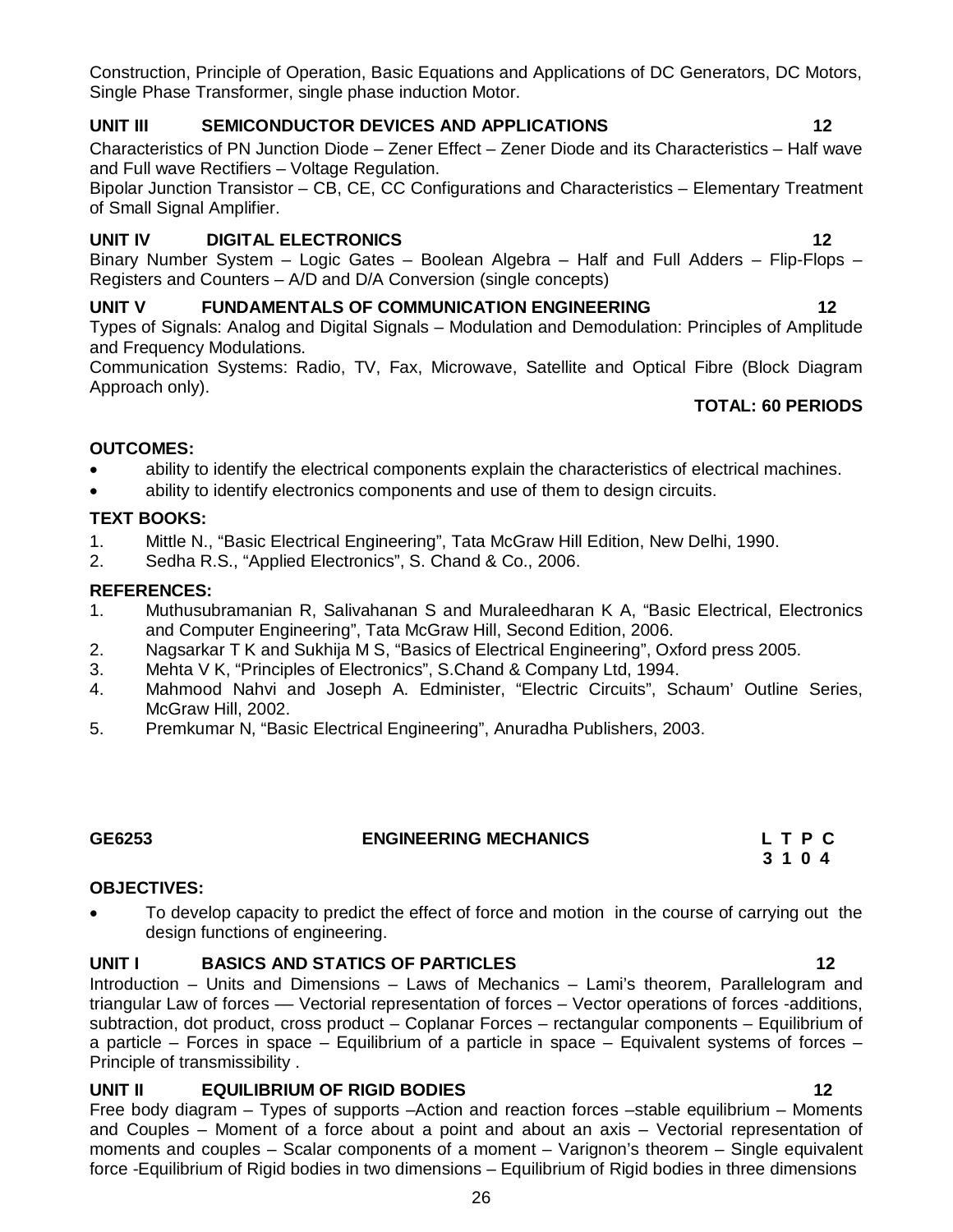### **UNIT III PROPERTIES OF SURFACES AND SOLIDS 12**

Centroids and centre of mass– Centroids of lines and areas - Rectangular, circular, triangular areas by integration – T section, I section, - Angle section, Hollow section by using standard formula – Theorems of Pappus - Area moments of inertia of plane areas – Rectangular, circular, triangular areas by integration – T section, I section, Angle section, Hollow section by using standard formula – Parallel axis theorem and perpendicular axis theorem –Principal moments of inertia of plane areas – Principal axes of inertia-Mass moment of inertia –mass moment of inertia for prismatic, cylindrical and spherical solids from first principle – Relation to area moments of inertia.

### UNIT IV DYNAMICS OF PARTICLES **12**

Displacements, Velocity and acceleration, their relationship – Relative motion – Curvilinear motion - Newton's laws of motion – Work Energy Equation– Impulse and Momentum – Impact of elastic bodies.

### UNIT V FRICTION AND ELEMENTS OF RIGID BODY DYNAMICS 42

Friction force – Laws of sliding friction – equilibrium analysis of simple systems with sliding friction – wedge friction-. Rolling resistance -Translation and Rotation of Rigid Bodies – Velocity and acceleration – General Plane motion of simple rigid bodies such as cylinder, disc/wheel and sphere.

### **TOTAL : 60 PERIODS**

## **OUTCOMES:**

- ability to explain the differential principles applies to solve engineering problems dealing with force, displacement, velocity and acceleration.
- ability to analyse the forces in any structures.
- ability to solve rigid body subjected to dynamic forces.

### **TEXT BOOKS:**

- 1. Beer, F.P and Johnston Jr. E.R., "Vector Mechanics for Engineers (In SI Units): Statics and Dynamics", 8<sup>th</sup> Edition, Tata McGraw-Hill Publishing company, New Delhi (2004).
- 2. Vela Murali, "Engineering Mechanics", Oxford University Press (2010)

## **REFERENCES:**

- 1. Hibbeller, R.C and Ashok Gupta, "Engineering Mechanics: Statics and Dynamics", 11<sup>th</sup> Edition, Pearson Education 2010.
- 2. Irving H. Shames and Krishna Mohana Rao. G., "Engineering Mechanics Statics and Dynamics",  $4<sup>th</sup>$  Edition, Pearson Education 2006.
- 3. Meriam J.L. and Kraige L.G., " Engineering Mechanics- Statics Volume 1, Dynamics- Volume 2", Third Edition, John Wiley & Sons,1993.
- 4. Rajasekaran S and Sankarasubramanian G., "Engineering Mechanics Statics and Dynamics", 3<sup>rd</sup> Edition, Vikas Publishing House Pvt. Ltd., 2005.
- 5. Bhavikatti, S.S and Rajashekarappa, K.G., "Engineering Mechanics", New Age International (P) Limited Publishers, 1998.
- 6. Kumar, K.L., "Engineering Mechanics", 3<sup>rd</sup> Revised Edition, Tata McGraw-Hill Publishing company, New Delhi 2008.

#### **GE6261 COMPUTER AIDED DRAFTING AND MODELING LABORATORY L T P C**

 **0 1 2 2** 

#### **OBJECTIVES:**

To develop skill to use software to create 2D and 3D models.

#### **List of Exercises using software capable of Drafting and Modeling**

1. Study of capabilities of software for Drafting and Modeling – Coordinate systems (absolute, relative, polar, etc.) – Creation of simple figures like polygon and general multi-line figures.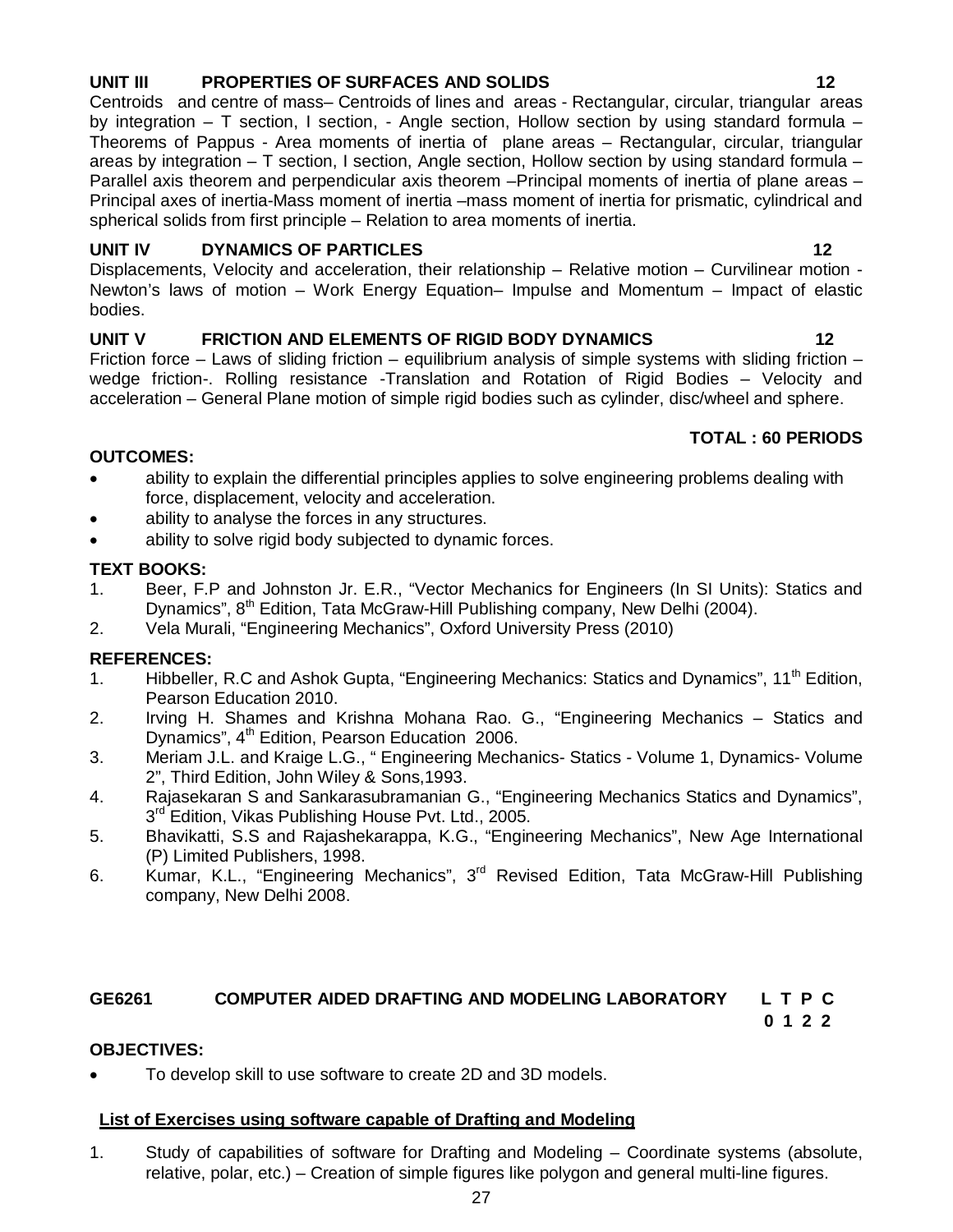- 2. Drawing of a Title Block with necessary text and projection symbol.
- 3. Drawing of curves like parabola, spiral, involute using Bspline or cubic spline.
- 4. Drawing of front view and top view of simple solids like prism, pyramid, cylinder, cone, etc, and dimensioning.
- 5. Drawing front view, top view and side view of objects from the given pictorial views (eg. Vblock, Base of a mixie, Simple stool, Objects with hole and curves).
- 6. Drawing of a plan of residential building ( Two bed rooms, kitchen, hall, etc.)
- 7. Drawing of a simple steel truss.
- 8. Drawing sectional views of prism, pyramid, cylinder, cone, etc,
- 9. Drawing isometric projection of simple objects.
- 10. Creation of 3-D models of simple objects and obtaining 2-D multi-view drawings from 3-D model.

Note: Plotting of drawings must be made for each exercise and attached to the records written by students.

### **TOTAL: 45 PERIODS**

### **OUTCOMES:**

- ability to use the software packers for drafting and modeling
- ability to create 2D and 3D models of Engineering Components

### **LIST OF EQUIPMENT FOR A BATCH OF 30 STUDENTS:**

| SI.No | <b>Description of Equipment</b>                   | Quantity    |
|-------|---------------------------------------------------|-------------|
|       | Pentium IV computer or better hardware, with      | 30 No.      |
|       | suitable graphics facility                        |             |
|       | Licensed software for Drafting and Modeling.      | 30 Licenses |
| 3.    | Laser Printer or Plotter to print / plot drawings | $2$ No.     |

## **GE6262 PHYSICS AND CHEMISTRY LABORATORY – II L T P C**

|  | LTPC               |  |
|--|--------------------|--|
|  | $0 \t 0 \t 2 \t 1$ |  |

## **PHYSICS LABORATORY – II**

## **OBJECTIVES:**

 To introduce different experiments to test basic understanding of physics concepts applied in optics, thermal physics and properties of matter.

## **LIST OF EXPERIMENTS**

#### **(Any FIVE Experiments)**

- 1. Determination of Young's modulus by uniform bending method
- 2. Determination of band gap of a semiconductor
- 3. Determination of Coefficient of viscosity of a liquid –Poiseuille's method
- 4. Determination of Dispersive power of a prism Spectrometer
- 5. Determination of thickness of a thin wire Air wedge method
- 6. Determination of Rigidity modulus Torsion pendulum

#### **OUTCOMES:**

 The students will have the ability to test materials by using their knowledge of applied physics principles in optics and properties of matter.

## **LIST OF EQUIPMENT FOR A BATCH OF 30 STUDENTS:**

- 1. Traveling microscope, meter scale, Knife edge, weights
- 2. Band gap experimental set up
- 3. Burette, Capillary tube, rubber tube, stop clock, beaker and weighing balance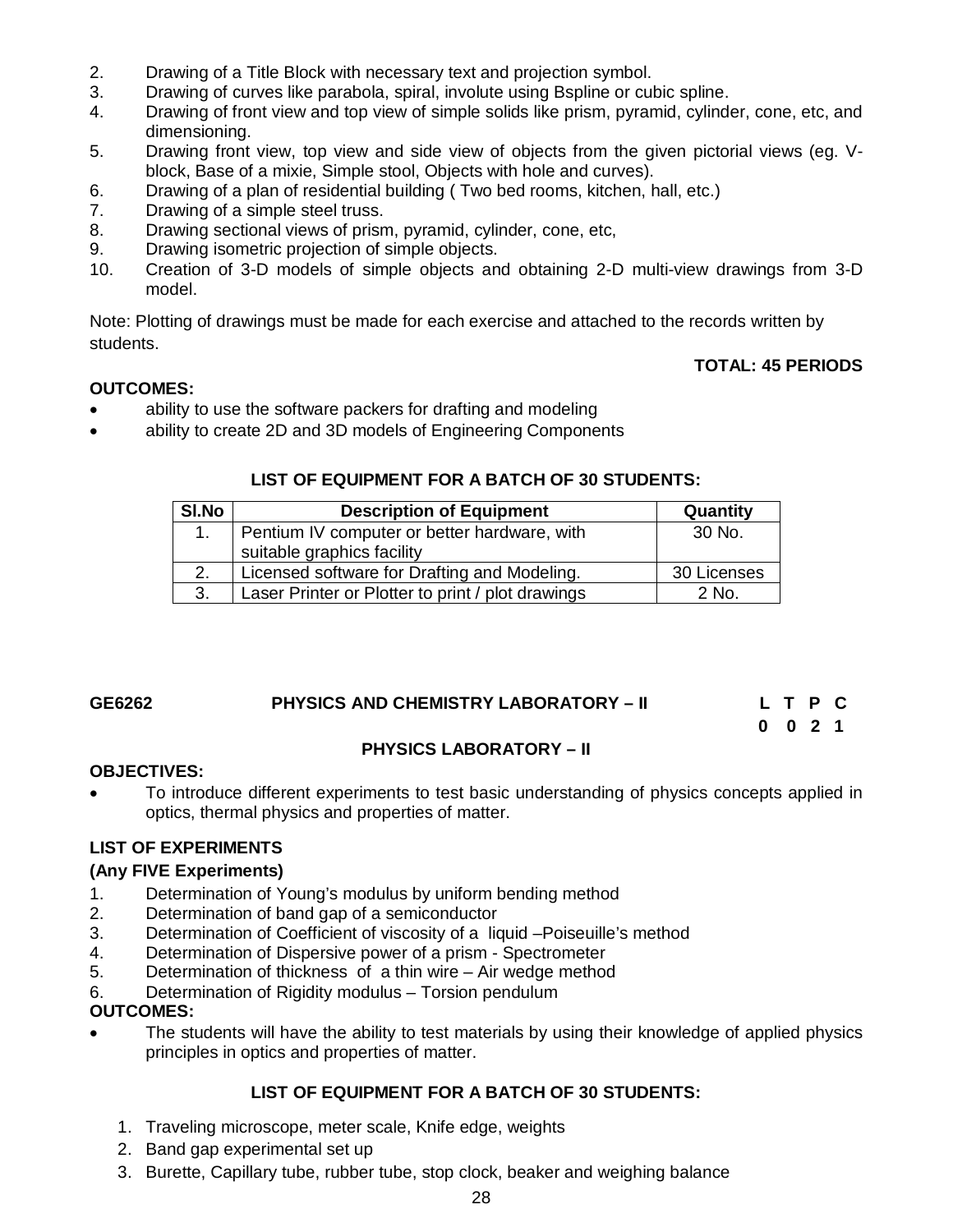- 4. spectrometer, prism, sodium vapour lamp.
- 5. Air-wedge experimental set up.
- 6. Torsion pendulum set up. (vernier Caliper, Screw gauge, reading lens are required for most of the experiments)

## **CHEMISTRY LABORATORY - II**

### **OBJECTIVES:**

 To make the student acquire practical skills in the wet chemical and instrumental methods for quantitative estimation of hardness, alkalinity, metal ion content, corrosion in metals and cement analysis.

## **LIST OF EXPERIMENTS**

### **(Any FIVE Experiments)**

- 1 Determination of alkalinity in water sample
- 2 Determination of total, temporary & permanent hardness of water by EDTA method
- 3 Estimation of copper content of the given solution by EDTA method
- 4 Estimation of iron content of the given solution using potentiometer
- 5 Estimation of sodium present in water using flame photometer
- 6 Corrosion experiment weight loss method
- 7 Conductometric precipitation titration using BaCl<sub>2</sub> and Na<sub>2</sub>SO<sub>4</sub>
- 8 Determination of CaO in Cement.

#### **OUTCOMES:**

#### **TOTAL: 30 PERIODS**

 The students will be conversant with hands-on knowledge in the quantitative chemical analysis of water quality related parameters, corrosion measurement and cement analysis.

#### **REFERENCES:**

- 1. Daniel R. Palleros, "Experimental organic chemistry" John Wiley & Sons, Inc., New York, 2001.
- 2. Furniss B.S. Hannaford A.J, Smith P.W.G and Tatchel A.R., "Vogel's Textbook of practical organic chemistry, LBS Singapore ,1994.
- 3. Jeffery G.H, Bassett J., Mendham J. and Denny R.C., "Vogel's Text book of quantitative analysis chemical analysis", ELBS 5th Edn. Longman, Singapore publishers, Singapore, 1996.
- 4. Kolthoff I.M. and Sandell E.B. et al. Quantitative chemical analysis, McMillan, Madras 1980
- **• Laboratory classes on alternate weeks for Physics and Chemistry.**

## **LIST OF EQUIPMENT FOR A BATCH OF 30 STUDENTS:**

- 1. Potentiometer 1. Formula 1. Potentiometer 1. Formula 1. Formula 1. Formula 1. Formula 1. Formula 1. Formula
	- 29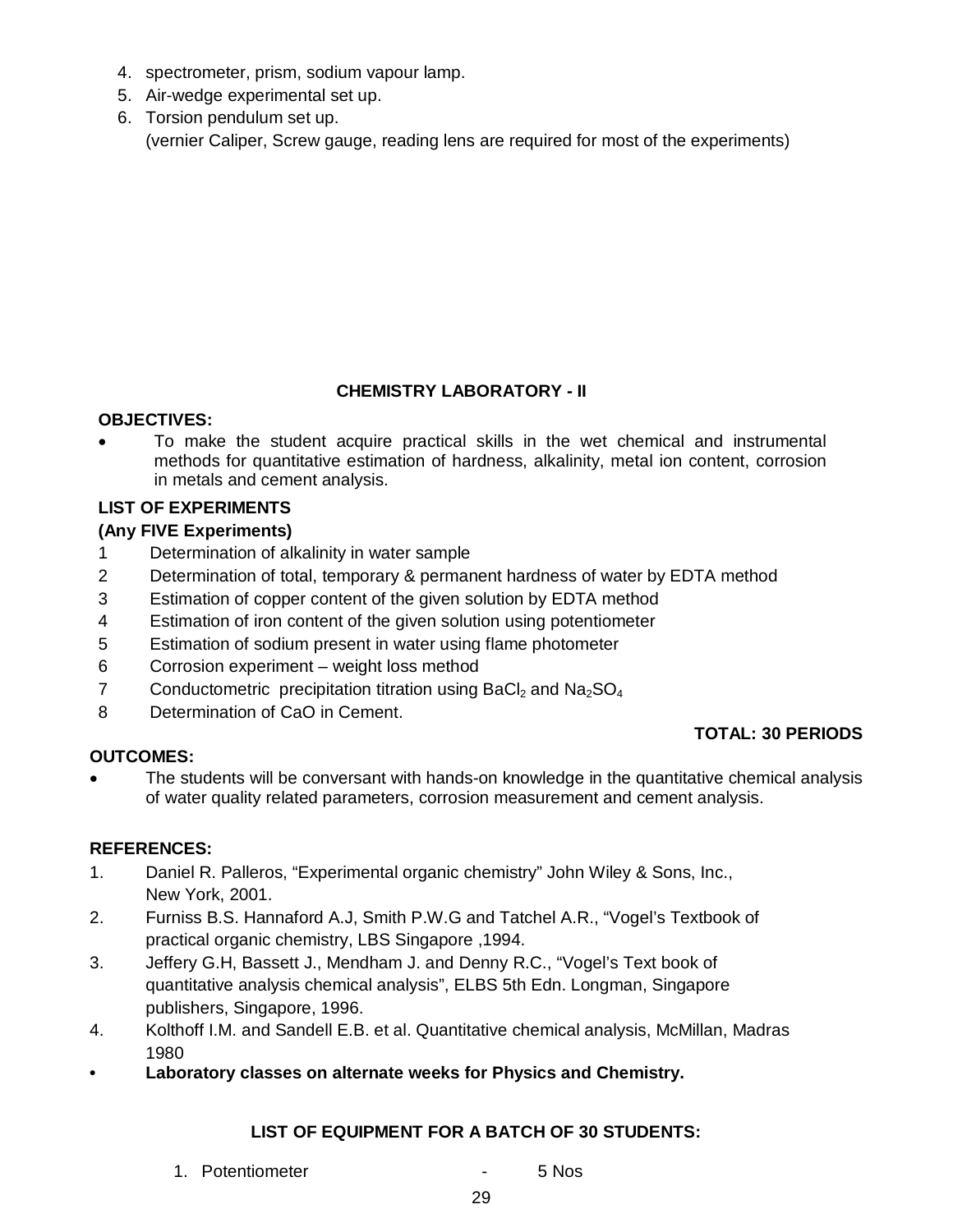| 2. Flame photo meter  | $\overline{\phantom{0}}$ | 5 Nos |
|-----------------------|--------------------------|-------|
| 3. Weighing Balance   | $\overline{\phantom{0}}$ | 5 Nos |
| 4. Conductivity meter | $\overline{\phantom{0}}$ | 5 Nos |

**Common Apparatus : Pipette, Burette, conical flask, percelain tile, dropper (30 Nos each)**

| GE6263 | <b>COMPUTER PROGRAMMING LABORATORY</b> | L T P C |
|--------|----------------------------------------|---------|
|        |                                        | 0 1 2 2 |

#### **OBJECTIVES:**

#### **The Students should be made to**

- Be exposed to Unix shell commands
- Be familiar with an editor on Unix
- Learn to program in Shell script
- Learn to write C programme for Unix platform

#### **LIST OF EXPERIMENTS**

| <b>1. UNIX COMMANDS</b>                                           | 15                       |
|-------------------------------------------------------------------|--------------------------|
| Study of Unix OS - Basic Shell Commands - Unix Editor             |                          |
| <b>2. SHELL PROGRAMMING</b>                                       | 15                       |
| Simple Shell program - Conditional Statements - Testing and Loops |                          |
| <b>3. C PROGRAMMING ON UNIX</b>                                   | 15                       |
| Dynamic Storage Allocation-Pointers-Functions-File Handling       |                          |
|                                                                   | <b>TOTAL: 45 PERIODS</b> |
| <b>OUTCOMES:</b>                                                  |                          |

At the end of the course the students should be able to:

- Use Shell commands
- Design of Implement Unix shell scripts
- Write and execute C programs on Unix

#### **HARDWARE / SOFTWARE REQUIREMENTS FOR A BATCH OF 30 STUDENTS**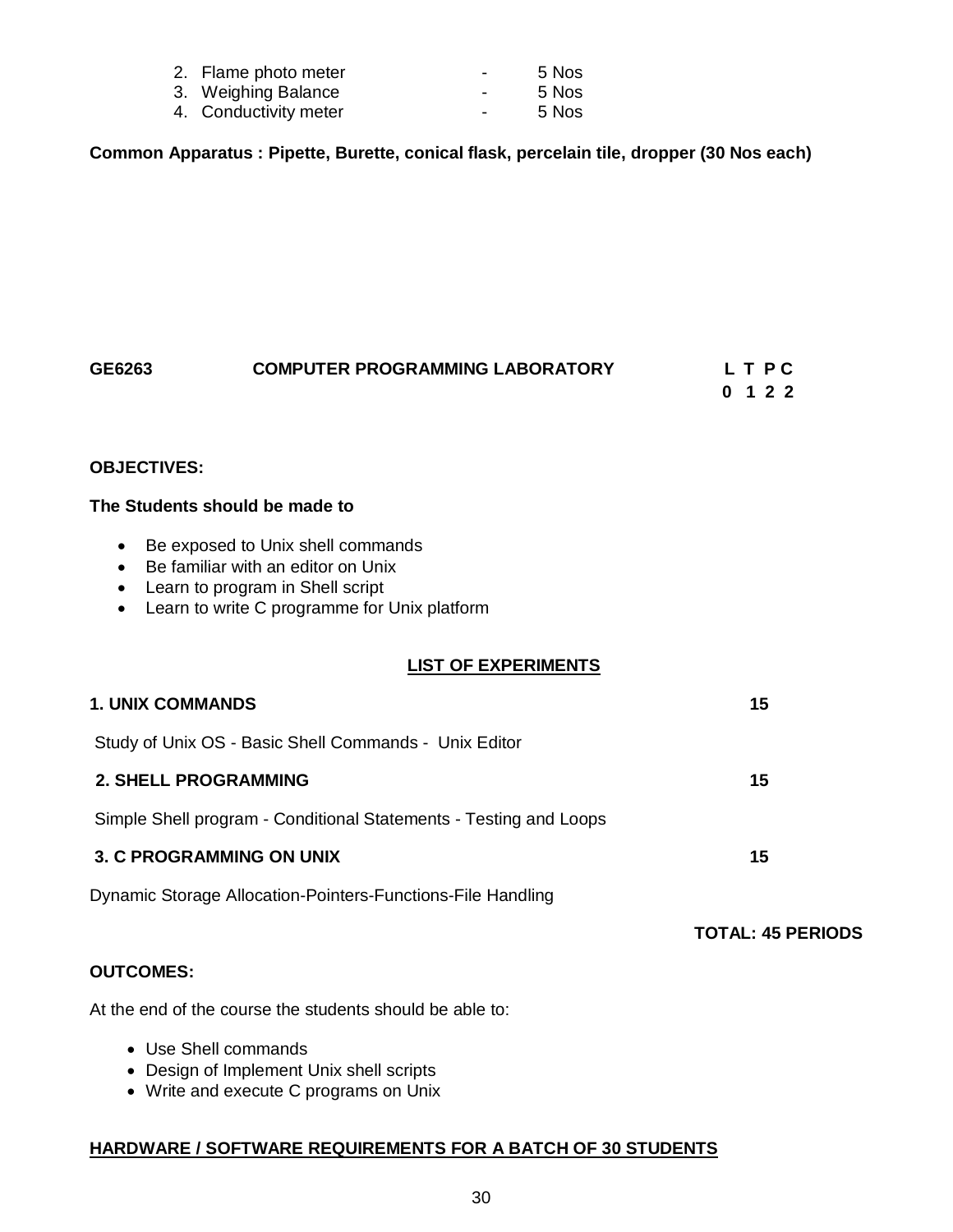#### **Hardware**

- 1 UNIX Clone Server
- 3 3 Nodes (thin client or PCs)
- $\bullet$  Printer 3 Nos.

#### **Software**

- OS UNIX Clone (33 user license or License free Linux)
- Compiler C

**MA6468 PROBABILITY AND STATISTICS L T P C**

#### **3 1 0 4 OBJECTIVE:**

 This course aims at providing the required skill to apply the statistical tools in engineering problems.

#### **UNIT I RANDOM VARIABLES 9 + 3**

Discrete and continuous random variables – Moments – Moment generating functions – Binomial, Poisson, Geometric, Uniform, Exponential, Gamma and Normal distributions.

## **UNIT II TWO - DIMENSIONAL RANDOM VARIABLES 9 + 3**

Joint distributions – Marginal and conditional distributions – Covariance – Correlation and Linear regression – Transformation of random variables – Central limit theorem (for independent and identically distributed random variables).

#### **UNIT III TESTING OF HYPOTHESIS 9 + 3**

Sampling distributions - Estimation of parameters - Statistical hypothesis - Large sample test based on Normal distribution for single mean and difference of means -Tests based on t, Chi-square and F distributions for mean, variance and proportion - Contingency table (test for independent) - Goodness of fit.

#### **UNIT IV DESIGN OF EXPERIMENTS 9 + 3**

One way and Two way classifications - Completely randomized design – Randomized block design – Latin square design -  $2<sup>2</sup>$  factorial design.

## **UNIT V STATISTICAL QUALITY CONTROL 9 + 3**

Control charts for measurements (X and R charts) – Control charts for attributes (p, c and np charts) – Tolerance limits - Acceptance sampling.

#### **TOTAL (L:45+T:15): 60 PERIODS**

#### **OUTCOMES:**

 The students will have a fundamental knowledge of the concepts of probability. Have knowledge of standard distributions which can describe real life phenomenon. Have the notion of sampling distributions and statistical techniques used in engineering and management problems.

#### **TEXT BOOKS:**

1. Milton. J. S. and Arnold. J.C., "Introduction to Probability and Statistics", Tata McGraw Hill, 4th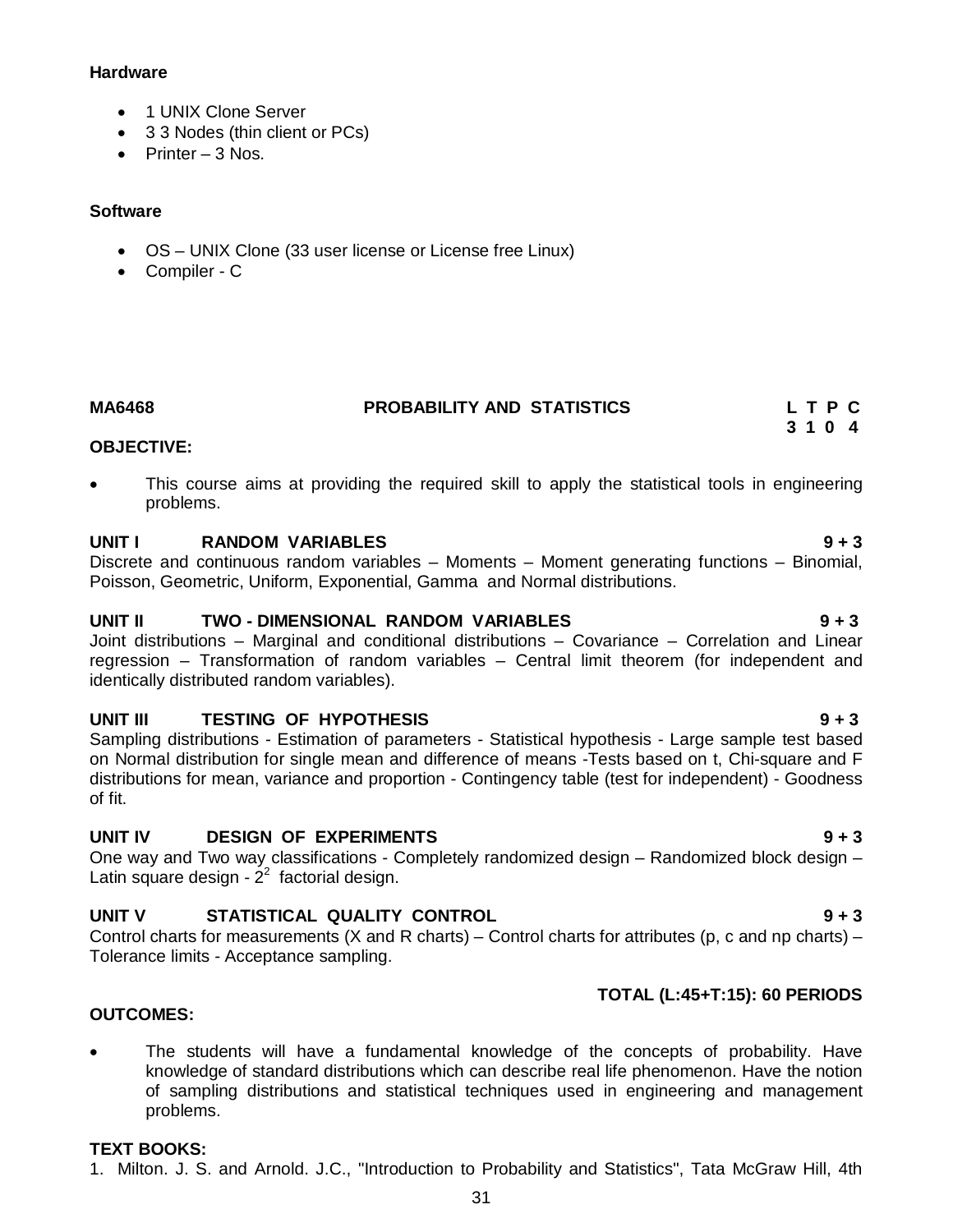Edition, 2007.

- 2. Johnson. R.A. and Gupta. C.B., "Miller and Freund's Probability and Statistics for Engineers", Pearson Education, Asia, 7th Edition, 2007.
- 3. Papoulis. A and Unnikrishnapillai. S., "Probability, Random Variables and Stochastic Processes " Mc Graw Hill Education India , 4th Edition, New Delhi , 2010.

### **REFERENCES:**

- 1. Devore. J.L., "Probability and Statistics for Engineering and the Sciences", Cengage Learning, New Delhi, 8th Edition, 2012.
- 2. Walpole. R.E., Myers. R.H., Myers. S.L. and Ye. K., "Probability and Statistics for Engineers and Scientists", Pearson Education, Asia , 8th Edition, 2007.
- 3. Ross, S.M., "Introduction to Probability and Statistics for Engineers and Scientists", 3rd Edition, Elsevier, 2004.
- 4. Spiegel. M.R., Schiller. J. and Srinivasan. R.A., "Schaum's Outline of Theory and Problems of Probability and Statistics", Tata McGraw Hill Edition, 2004.

### **GE6351 ENVIRONMENTAL SCIENCE AND ENGINEERING L T P C**

 **3 0 0 3**

## **OBJECTIVES:**

To the study of nature and the facts about environment.

- To finding and implementing scientific, technological, economic and political solutions to environmental problems.
- To study the interrelationship between living organism and environment.
- To appreciate the importance of environment by assessing its impact on the human world: envision the surrounding environment, its functions and its value.
- To study the dynamic processes and understand the features of the earth's interior and surface.
- To study the integrated themes and biodiversity, natural resources, pollution control and waste management.

#### **UNIT I ENVIRONMENT, ECOSYSTEMS AND BIODIVERSITY 12**

Definition, scope and importance of Risk and hazards; Chemical hazards, Physical hazards, Biological hazards in the environment – concept of an ecosystem – structure and function of an ecosystem – producers, consumers and decomposers-Oxygen cycle and Nitrogen cycle – energy flow in the ecosystem – ecological succession processes – Introduction, types, characteristic features, structure and function of the (a) forest ecosystem (b) grassland ecosystem (c) desert ecosystem (d) aquatic ecosystems (ponds, streams, lakes, rivers, oceans, estuaries) – Introduction to biodiversity definition: genetic, species and ecosystem diversity – biogeographical classification of India – value of biodiversity: consumptive use, productive use, social, ethical, aesthetic and option values – Biodiversity at global, national and local levels – India as a mega-diversity nation – hot-spots of biodiversity – threats to biodiversity: habitat loss, poaching of wildlife, man-wildlife conflicts – endangered and endemic species of India – conservation of biodiversity: In-situ and ex-situ conservation of biodiversity. Field study of common plants, insects, birds

Field study of simple ecosystems – pond, river, hill slopes, etc.

## **UNIT II ENVIRONMENTAL POLLUTION 10**

Definition – causes, effects and control measures of: (a) Air pollution (Atmospheric chemistry-Chemical composition of the atmosphere; Chemical and photochemical reactions in the atmosphere formation of smog, PAN, acid rain, oxygen and ozone chemistry;- Mitigation procedures- Control of particulate and gaseous emission, Control of  $SO_2$ , NO<sub>x</sub>, CO and HC) (b) Water pollution : Physical and chemical properties of terrestrial and marine water and their environmental significance; Water quality parameters – physical, chemical and biological; absorption of heavy metals - Water treatment processes. (c) Soil pollution - soil waste management: causes, effects and control measures of municipal solid wastes – (d) Marine pollution (e) Noise pollution (f) Thermal pollution (g) Nuclear hazards–role of an individual in prevention of pollution – pollution case studies – Field study of local polluted site – Urban / Rural / Industrial / Agricultural.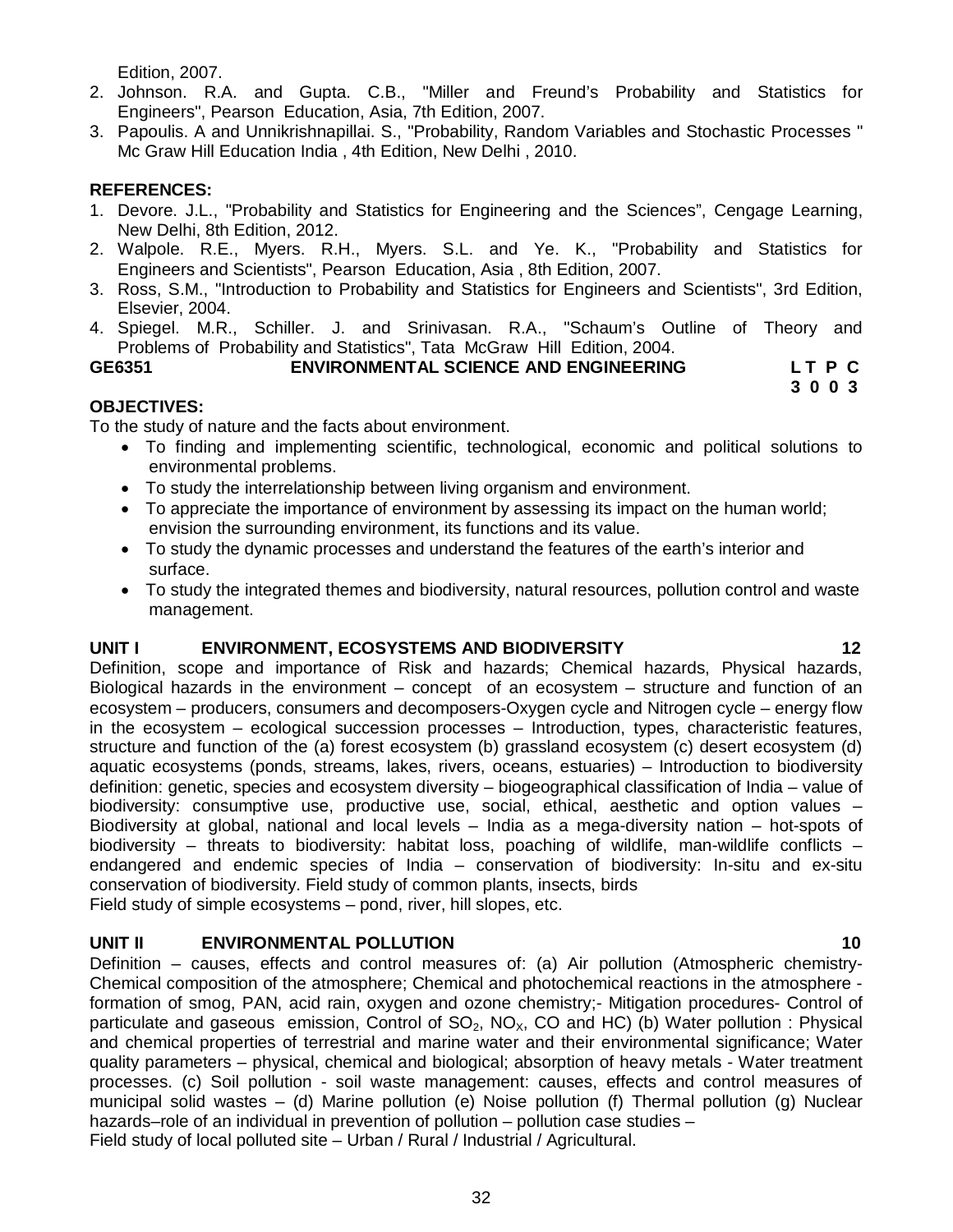#### **UNIT III NATURAL RESOURCES 10**

Forest resources: Use and over-exploitation, deforestation, case studies- timber extraction, mining, dams and their effects on forests and tribal people – Water resources: Use and overutilization of surface and ground water, dams-benefits and problems – Mineral resources: Use and exploitation, environmental effects of extracting and using mineral resources, case studies – Food resources: World food problems, changes caused by agriculture and overgrazing, effects of modern agriculture, fertilizer-pesticide problems, water logging, salinity, case studies – Energy resources: Growing energy needs, renewable and non renewable energy sources, use of alternate energy sources. Energy Conversion processes – Biogas – production and uses, anaerobic digestion; case studies – Land resources: Land as a resource, land degradation, man induced landslides, soil erosion and desertification – role of an individual in conservation of natural resources – Equitable use of resources for sustainable lifestyles. Introduction to Environmental Biochemistry: Proteins –Biochemical degradation of pollutants, Bioconversion of pollutants.

Field study of local area to document environmental assets – river / forest / grassland / hill / mountain.

#### **UNIT IV SOCIAL ISSUES AND THE ENVIRONMENT 7**

From unsustainable to sustainable development  $-$  urban problems related to energy  $-$  water conservation, rain water harvesting, watershed management – resettlement and rehabilitation of people; its problems and concerns, case studies – role of non-governmental organizationenvironmental ethics: Issues and possible solutions – 12 Principles of green chemistry- nuclear accidents and holocaust, case studies. – wasteland reclamation – consumerism and waste products – environment production act – Air act – Water act – Wildlife protection act – Forest conservation act – The Biomedical Waste (Management and Handling) Rules; 1998 and amendments- scheme of labeling of environmentally friendly products (Ecomark). enforcement machinery involved in environmental legislation- central and state pollution control boards- disaster management: floods, earthquake, cyclone and landslides.

Public awareness.

### **UNIT V HUMAN POPULATION AND THE ENVIRONMENT 6**

Population growth, variation among nations – population explosion – family welfare programme – environment and human health – human rights – value education – HIV / AIDS – women and child welfare –Environmental impact analysis (EIA)- -GIS-remote sensing-role of information technology in environment and human health – Case studies.

#### **TOTAL : 45 PERIODS**

#### **OUTCOMES:**

Environmental Pollution or problems cannot be solved by mere laws. Public participation is an important aspect which serves the environmental Protection. One will obtain knowledge on the following after completing the course.

- Public awareness of environmental is at infant stage.
- Ignorance and incomplete knowledge has lead to misconceptions
- Development and improvement in std. of living has lead to serious environmental disasters

#### **TEXT BOOKS:**

- 1. Gilbert M.Masters, 'Introduction to Environmental Engineering and Science', 2nd edition, Pearson Education (2004).
- 2. Benny Joseph, 'Environmental Science and Engineering', Tata McGraw-Hill, New Delhi, (2006).

#### **REFERENCES:**

- 1. R.K. Trivedi, 'Handbook of Environmental Laws, Rules, Guidelines, Compliances and Standards', Vol. I and II, Enviro Media.
- 2. Cunningham, W.P. Cooper, T.H. Gorhani, 'Environmental Encyclopedia',Jaico Publ.,House, Mumbai, 2001.
- 3. Dharmendra S. Sengar, 'Environmental law', Prentice hall of India PVT LTD,New Delhi, 2007.
- 4. Rajagopalan, R, 'Environmental Studies-From Crisis to Cure', Oxford University Press (2005)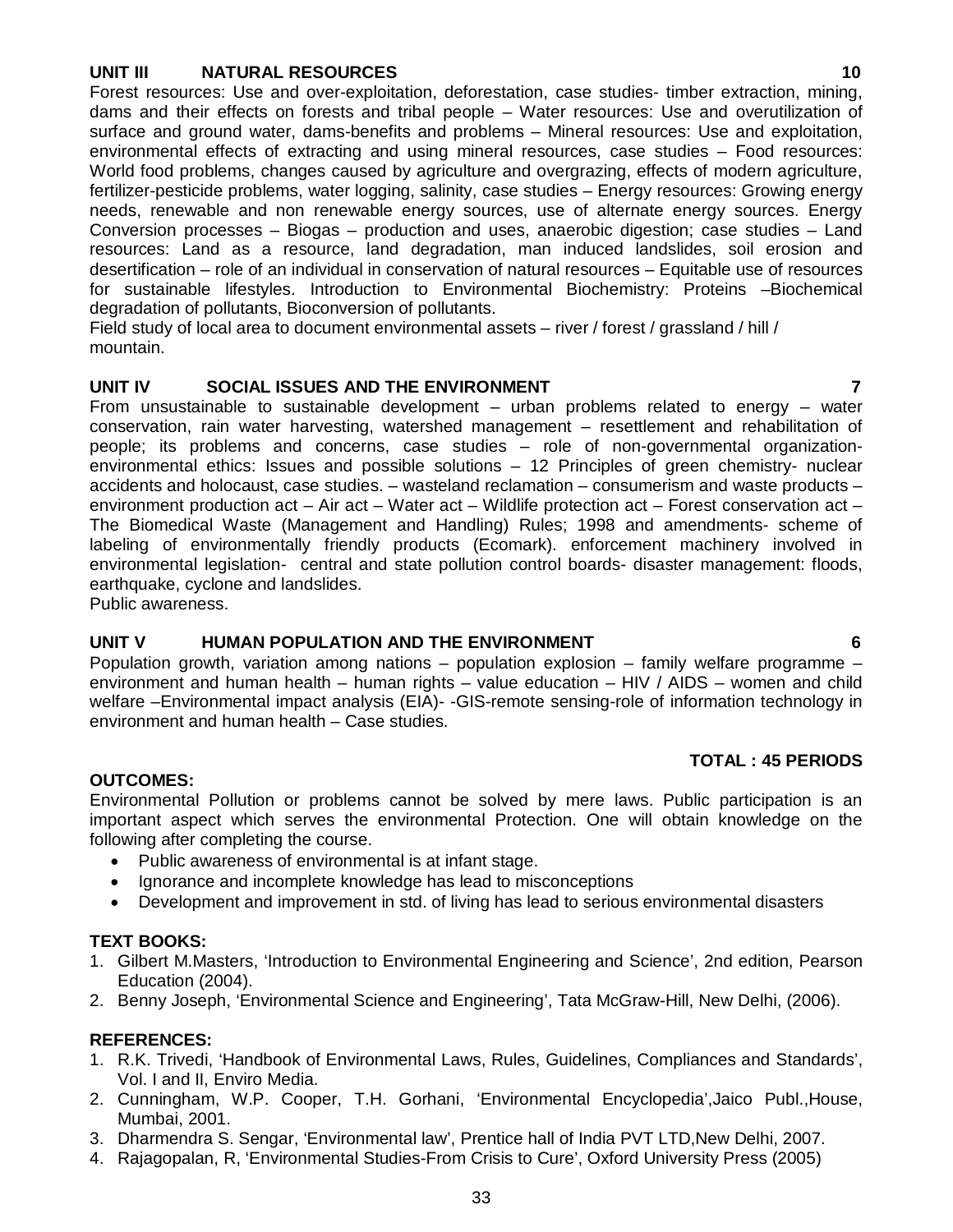**OBJECTIVES:** To enable the students to

- Enhance their knowledge related to the structure and morphology of textile fibres.
- Understand the mechanical, physical characteristics of each fiber in detail.

#### **UNIT I STRUCTURE OF FIBRES 6**

Study of structures of natural and man-made fibers – physical, chemical and orphological structures . Molecular conformations – planar zig-zag, helical, lamellar, and sphrulite conformations.

### **UNIT II** STRUCTURE INVESTIGATION TECHNIQUES 12

Transmission and Scanning electron microscopes-principle construction and working; X-ray diffraction techniques – X-ray analysis-estimation of crystallinity; Infrared radiation and dichroism.techniques – chemical element and group identification by transmittance and optical density methods. Molecular orientation estimation,Typical molecular structures of commercially important fibers.

### **UNIT III MOISTURE ABSORPTION CHARACTERISTICS OF FIBRES 9**

Moisture absorption behaviour of natural and man-made fibres; influence of fibre structure, humidity and temperature on the moisture absorption; conditioning of fibres –mechanism of conditioning and factors influencing conditioning.Moisture diffusion in fibres. Heat of sorption – integral and differential, their relation; factors influencing heat of sorption - measurement of heat of sorption.

#### **UNIT IV TENSILE CHARACTERISTICS OF FIBRES 9**

Tensile characteristics –Study of strength, elongation, work of rupture, initial modulus, work factor and yield point – determination of yield point. Stress-strain relations of natural and manmade fibres influence of humidity and temperature on tensile characteristics .Time effects- Study of creep phenomena.

### **UNIT V ELASTIC RECOVERY BEHAVIOUR OF FIBRES 9**

Elastic recovery and its relation to stress and strain of fibres; mechanical conditioning of fibres and its influence on elastic recovery. Load cycling and extension cycling-their effect on elastic recovery.

### **TOTAL : 45 PERIODS**

#### **OUTCOME:**

Upon completion of this course, the student shall be

- Able to correlate the physical properties of fibre to its microstructure and its influence to other characteristics.
- Able to choose appropriate fibre for the required property.

#### **TEXTBOOKS:**

- 1. Morton W. E. and Hearle J. W. S., "Physical Properties of Textile Fibres", The Textile Institute, Washington D.C., 2008.
- 2. Meredith R. and Hearle J. W. S., "Physical Methods of Investigation of Textiles", Wiley Publication, New York, 1989
- 3. Mukhopadhyay S. K., "Advances in Fibre Science", The Textile Institute,1992.

### **REFERENCES:**

- 1. Meredith R., "Mechanical Properties of Textile Fibres", North Holland, Amsterdam, 1986.
- 2. Hearle J. W. S. Lomas B. and Cooke W. D., "Atlas of Fibre Fracture and Damage to Textiles", The Textile Institute, 2nd Edition, 1998.
- 3. Raheel M. (ed.), "Modern Textile Characterization Methods", Marcel Dekker, 1995.
- 4. Mukhopadhyay S. K., "The Structure and Properties of Typical Melt Spun Fibres" Textile Progress,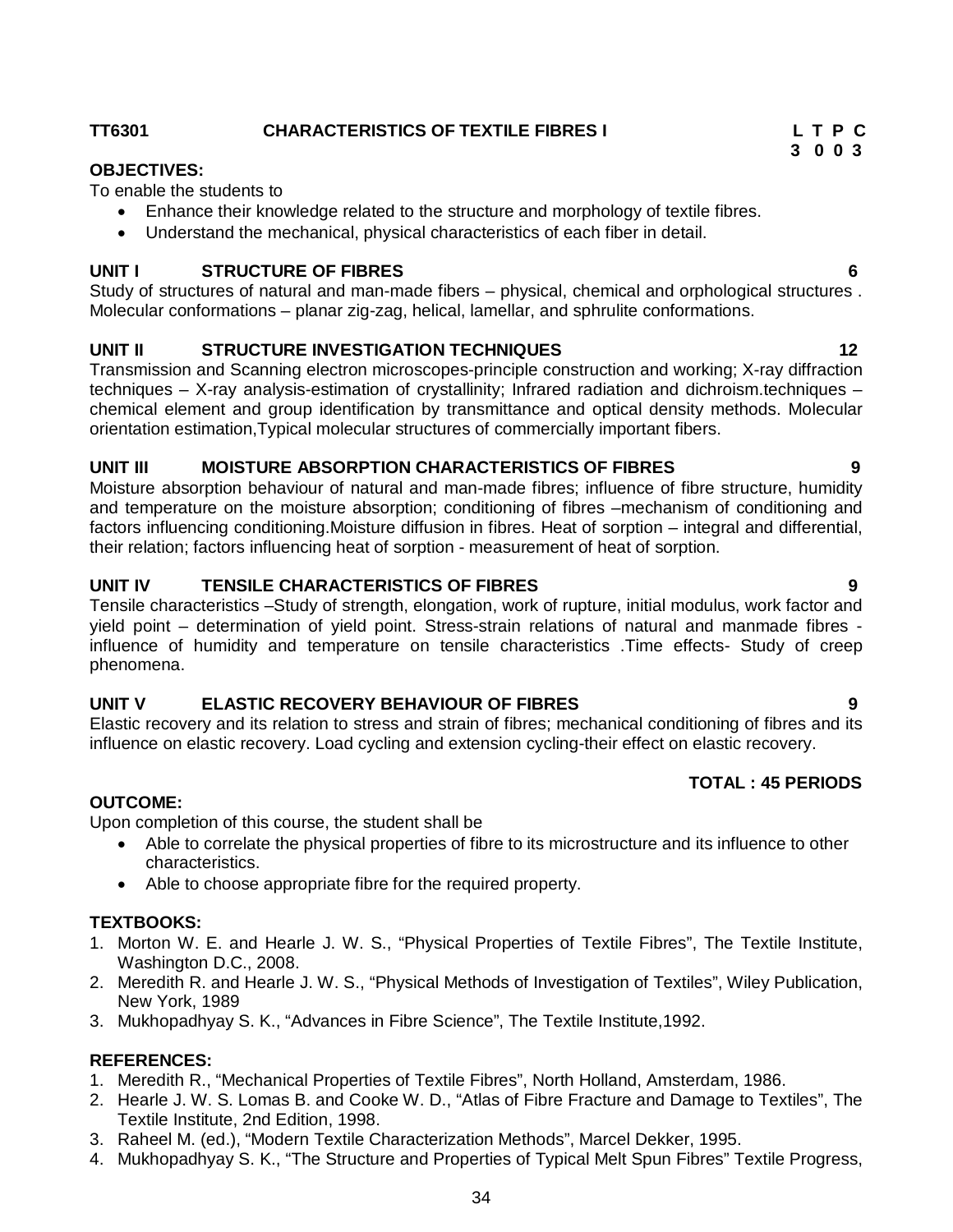Vol. 18, No. 4, Textile Institute, 1989.

- 5. Hearle J.W.S., "Polymers and Their Properties, Vol.1. Fundamentals of Structures and Mechanics", Ellis Horwood, England, 1982
- 6. Greaves P.H. and Aville B.P., "Microscopy of Textile Fibres", Bios Scientific, U.K., 1995
- 7. Saville, "Physical Testing of Textiles", M. K. Book Distributors, 1998

#### **TT6302 POLYMER SCIENCE L T P C**

# **3 0 0 3**

### **OBJECTIVES:**

To enable the students to learn about the

- Various polymerisation techniques
- Fibre forming polymer characteristics and evaluation techniques
- Knowledge on processing of regenerated fibres
- Need of various additives in polymer processing.

#### **UNIT I POLYMERIZATION 9**

Polymers – Classifications – Polymerization – Mechanisms – Chain Polymerization (Free radical, ionic and Ziegler Natta). Polymerization Techniques – Bulk, Solution, Suspension, Emulsion, Solid and Liquid Phase. Polycondenzation Techniques – Melt, Solution and Interfacial.

## **UNIT II IMPORTANT POLYMERS 9**

Synthesis, properties and Applications : Polyethylene (LDPE & HDPE), Polyacrylonitrile, Polymethyl methacrylate, Polyesters (PET), Polyamides – Nylon 6, Nylon 6,6 , Polyurethane, Polyvinylchloride, Polypropylene, Polytetrafluoroethylene.

#### **UNIT III CHARACTERIZATION OF POLYMERS 9**

Degree of Polymerization – Glass Transition Temperature – Factors affecting  $T_{g}$  - Determination of  $T_{g}$ – Dilatometer and Thermomechanical methods. Determination molecular weights – Weight average – Light scattering, Number average – End group analysis, Viscosity average – Ubbelholde viscometer. Thermal characterization – TGA and DSC.

## **UNIT IV REGENERATED CELLULOSE AND PROTEIN 9**

Manufacture of Viscose, Cuprammonium and Acetate rayon - Modified high wet modulus – Polynosic, Lyocell – Super high wet modulus. Regenerated proteins.

## **UNIT V POLYMER PROCESSING AND REUSE OF POLYMERS 9**

Additives of Polymers – Fillers, Plasticizers, Anti-oxidants, UV Stabilizers and Coloring agents. Polymer processing methods – Moulding, Extrusion, Calendering and Film cating. Recovery from Polyester and Nylon. Reuse of acrylic and polypropylene wastes.

#### **TOTAL : 45 PERIODS**

## **OUTCOMES:**

Upon completion of this course, the student shall be able to

Understand the various techniques in polymerisation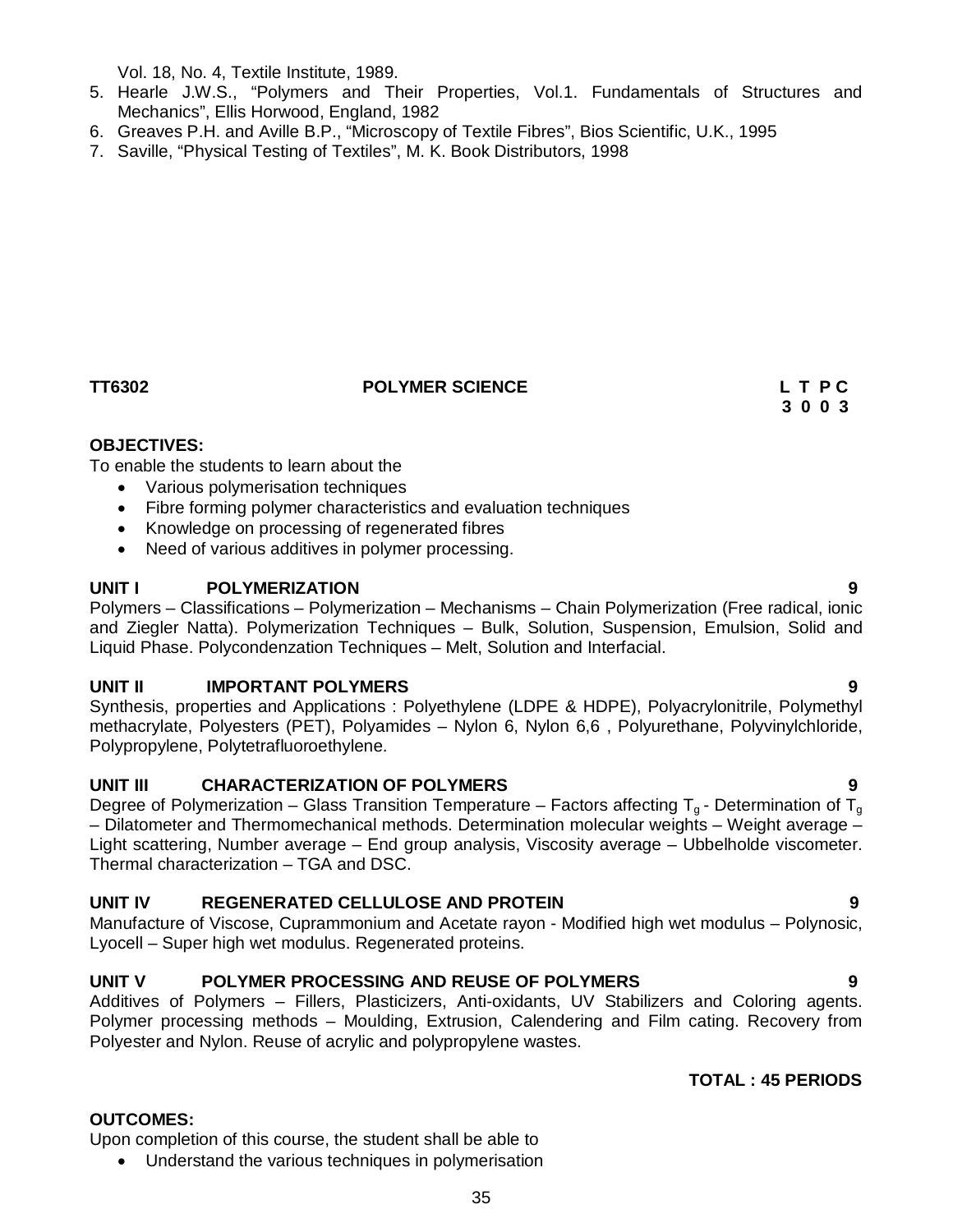- Understand synthesis of few important polymers in textile
- Correlate the physical properties of polymer and additives with the microstructure and property of polymer.

### **TEXTBOOKS:**

- 1. Gowrikar V. R. , Viswanathan N.V. and Jayadev Sreedhar, "Polymer Science", New Age Publication, New Delhi 2003.
- 2. Gupta V. B. and Kothari V. K. , "Manufacture Fibre Technology", Chapman and Hall Publication, UK 1997.
- 3. Billmayer F. M., " Text Book of Polymer science", Wiley Inter Science, New York, 2002.

## **REFERENCES:**

- 1. Odion G., "Principles of Polymerization", John Wiley, UK, 2002.
- 2. Woodings C., "Regenerated Cellulose Fibres", Woodhead Publishing, UK, 2000.

#### **TT6303 TECHNOLOGY OF PRE WEAVING PROCESS L T P C 3 0 0 3**

## **OBJECTIVES:**

To enable the students to learn about the

- Theory of preparation of yarn for fabric formation and various preparatory process, and
- Selection and control of process variables during weaving preparatory.

## **UNIT I BASICS OF WINDING 9**

Objects of winding; principles of cheese and cone winding machines; uniform build of yarn package; types of drums – half accelerated and fully accelerated drums; control of balloons; Classification of yarn faults and its removal; concepts in yarn clearing – mechanical, optical and electronic clearers; knotters and splicers

#### **UNIT II PROCESS CONTROL IN WINDING 9**

Faults in wound packages, their causes and remedies; winding synthetic and blended yarns; weft winding; winding for colouration; quality of knots and splices; study of modern automatic winders. winding performance; productivity; maintenance; quality control; material handling.

## **UNIT III WARPING 5**

Objectives of warping, material flow in beam warping and creels used in warping machines; sectional warping machines.

## **UNIT IV SIZING 9**

Objectives of sizing; sizing materials and recipii used for different types of fibers; size preparation equipment; sizing machines; sizing filament yarns; concept of single end sizing, combined dyeing and sizing. Control concepts in modern sizing; energy conservation in sizing; Sizing defects and production calculations.

## **UNIT V PROCESS CONTROL IN WARPING AND SIZING 9**

Process control in warping (production calculation, machine and labor productivity, control of end breaks, quality and hard waste in warping); Control systems used in sizing machine.

## **UNIT VI DRAWING-IN 4**

Need for drawing-in operation; manual and automatic drawing- in, leasing, knotting and pinning machines; selection and care of reeds, healds and drop pins, control of cross ends and extra ends and calculations.

## **TOTAL : 45 PERIODS**

#### 36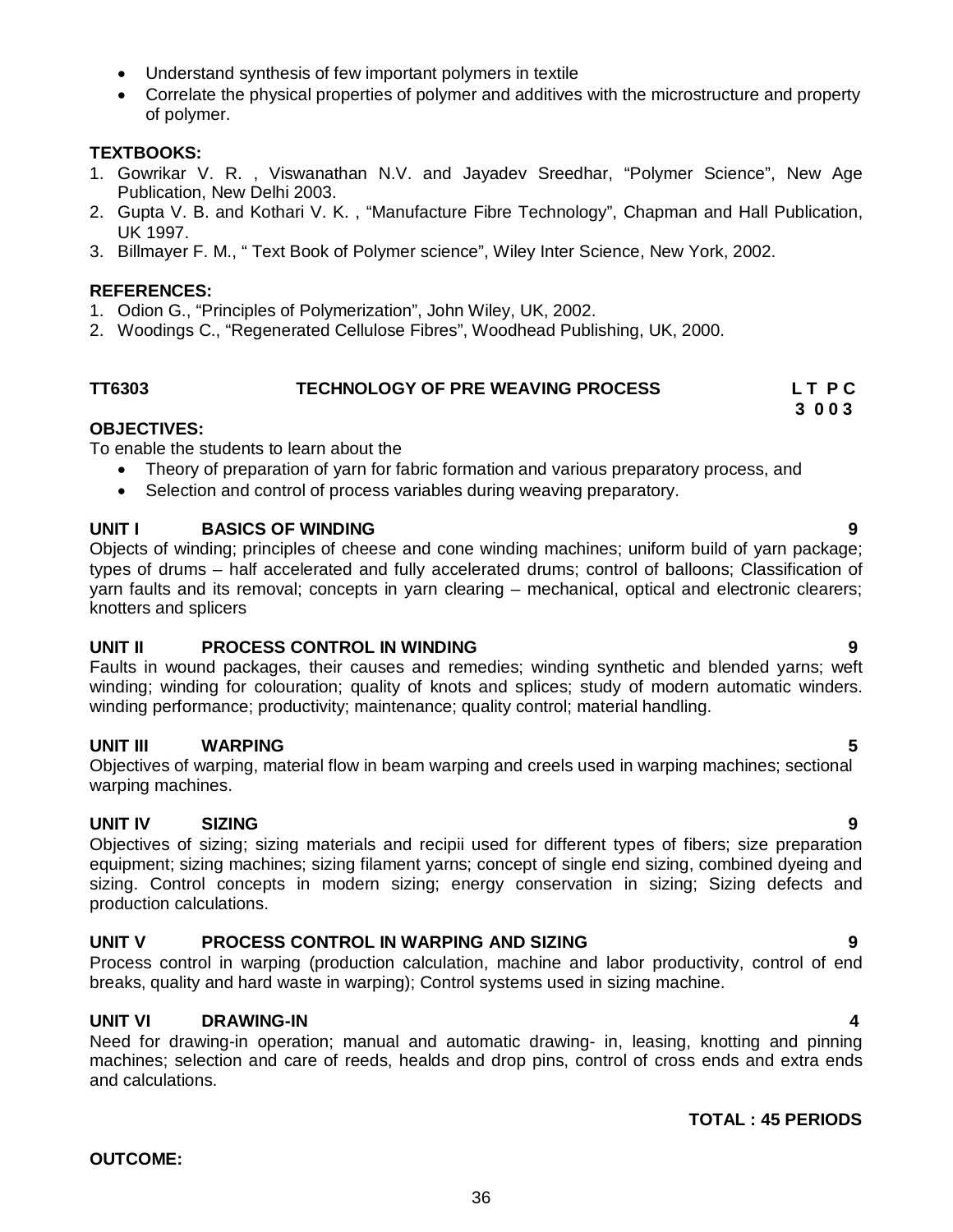Upon completion of this course, the student shall be able to know the various preparatory processes, and controlling of process variables at preparatory to achieve the fabric with required qualities.

#### **TEXTBOOKS:**

- 1. John A. Iredale "Yarn Preparation: A Hand Book", Textile Institute, Manchester, 1992.
- 2. Lord P. R. and Mohamed M.H., "Weaving: Conversion of Yarn to Fabric", Merrow, 1992.

#### **REFERENCE:**

1. Ormerod A. and Sondhelm W. S., "Weaving: Technology and Operations", Textile nInstitute, 1995

# **TT6304 TECHNOLOGY OF PRE SPINNING PROCESS L T P C**

 **3 0 0 3**

#### **OBJECTIVE:**

To enable the students to learn the theory of various operations carried out at different stages of pre spinning process, which would be helpful to them in understanding the influence of various parameters on quality of the yarn and productivity.

### **UNIT I INTRODUCTION 9**

Sequence of spinning machinery for producing carded, combed and blended yarns in short staple and long staple spinning system; yarn numbering systems- direct, indirect and conversions; influence of characteristics of raw material – fibre fineness, length, strength, elongation, stiffness, fibre friction, cleanliness on spinning performance; spinnability

### **UNIT II GINNING AND BLOWROOM MACHINERY 9**

Description and working of different types of gins; selection of right type of gins; ginning performance on yarn quality; objects, principle and description of opening, cleaning and blending machines used in blowroom; chute feed; cleaning efficiency, production calculations.

### **UNIT III CARDING MACHINE 9**

Objects and principle of carding; detailed study of flat card; autolevelling; card clothing and its maintenance; drives and production calculation.

### **UNIT IV COMBER 9**

Objectives of comber preparatory; detailed study of sliver lap, ribbon lap and super lap formers; objects and principles of combing; sequence of combing operation; combing efficiency and production calculation.

### **UNIT V DRAWING MACHINE AND ROVING MACHINE 9**

Tasks of drawing machine; drafting systems used in modern drawing machines; autolevelling; draft and production calculation; objectives of roving machine; working of roving machine; bobbin builder mechanism – mechanical and electro-mechanical; draft, twist and production calculations.

# **TOTAL : 45 PERIODS**

### **OUTCOMES:**

Upon completion of this course, the student shall be able to

- Understand the processes involved in the conversion of fibre to yarn
- Select suitable machine and process variables at different pre processes of yarn spinning to produce better quality yarn with maximum productivity and
- Design processes for producing yarn of required parameters.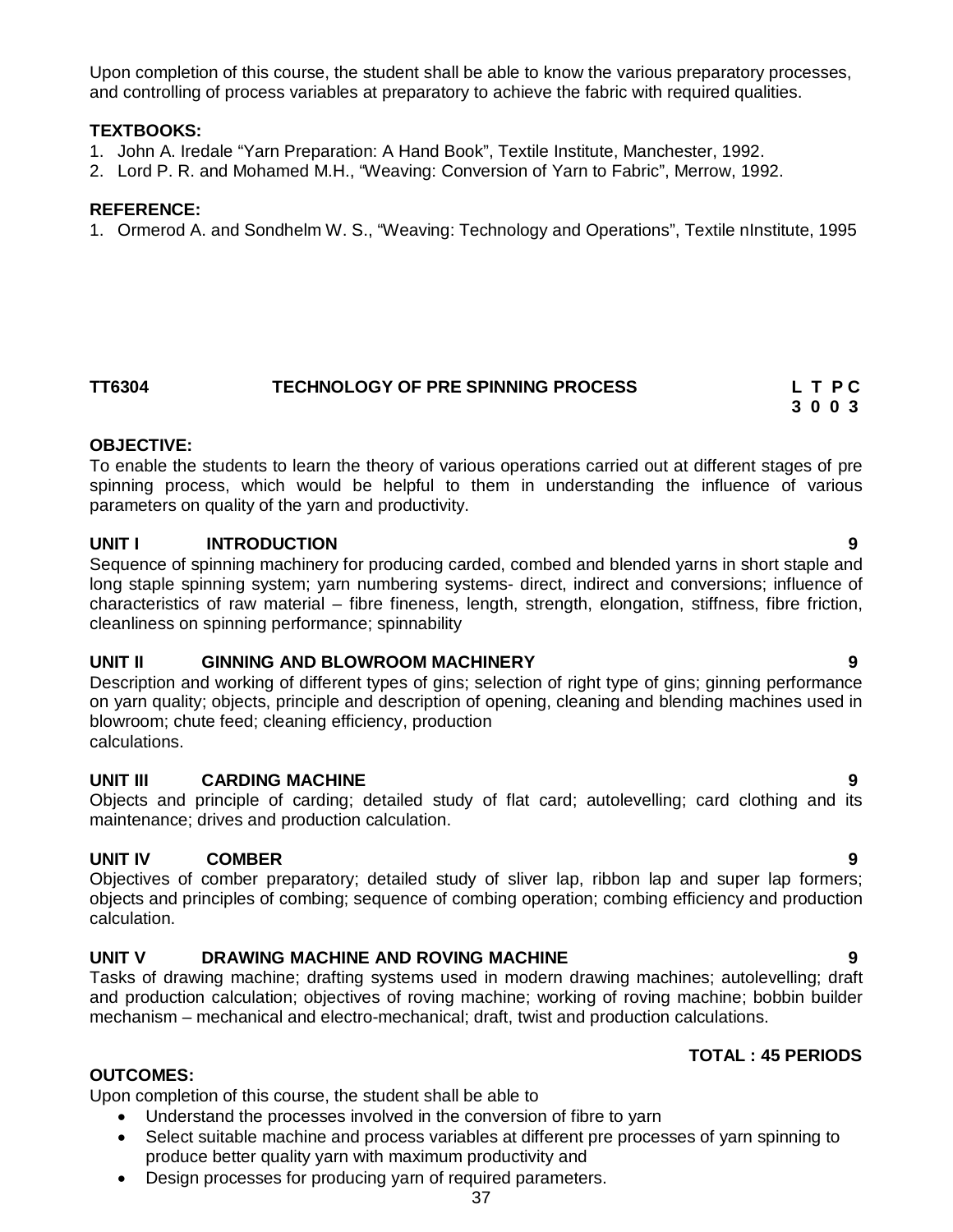# **TEXTBOOKS:**

- 1. Oxtoby E., "Spun Yarn Technology ", Butterworth, London, 1987
- 2. Klein W., "The Technology of Short-staple Spinning ", The Textile Institute, Manchester, 1998
- 3. Klein W., "A Practical Guide to Opening and Carding ", The Textile Institute, Manchester, 1999
- 4. Klein W., "A Practical Guide to Combing, Drawing and Roving Frame ", The Textile Institute, Manchester, 1999

#### **REFERENCES:**

- 1. Lord P.R., "Yarn Production: Science, Technology and Economics ", The Textile Institute, Manchester, 1999
- 2. Salhotra K.R. and Chattopadhyay R., "Book of papers on Blowroom and Card ", Indian Institute of Technology, Delhi, 1998
- 3. Iredale J., "Yarn Preparation: A Handbook ", Intermediate Technology, 1992
- 4. Doraiswamy I., Chellamani P. and Pavendhan A., "Cotton Ginning, Textile Progress", The Textile Institute, Manchester, 1993

| TT6311 | <b>FIBRE SCIENCE LABORATORY</b> | LTPC            |
|--------|---------------------------------|-----------------|
|        |                                 | $0 \t0 \t3 \t2$ |

#### **OBJECTIVE:**

To train the students on identification of different kinds of fibres based on different tests and measurement of properties of fibres.

#### **LIST OF EXPERIMENTS**

1. Identification of fibres by feel, microscopic view, burning behavior and solubility

- a. Natural cellulose fibres
- b. Natural protein fibres
- c. Regenerated cellulose fibres
- d. Polyamide fibres
- e. Polyester fibres
- f. Polyolefin fibres
- 2. Determination of density of various fibres by density gradient column
- 3. Determination of denier of synthetic fibres by gravimetric method
- 4. Determination of Moisture Regain and Moisture content of fibres
- 5. Determination of the percentage of spin finish of synthetic fibres
- 6. Determination of wax content of the cotton fibres
- 7. Determination of the blend proportion
	- a. Natural/ regenerated cellulose
	- b. Cellulose/ protein fibres
	- c. Cellulose/polyester fibres
	- d. Natural cellulose/ regenerated cellulose/polyester
- 8. Thermo gravimetric analysis of fibres
- 9. FTIR analysis of polymers and fibres

### **TOTAL : 45 PERIODS**

### **OUTCOMES:**

Upon completion of this course, the student shall be able to

- Identify the given fibres using cross section, dissolution in solvent and burn test practically.
- Determine important properties of fibres
- Determine blend proportion of different fibres in a blended material

# **LIST OF EQUIPMENT FOR BATCH OF 30 STUDENTS**

Microscope – 1 No. Density gradient column-1 No. Weighing balance – 1 No. Conditioning Oven – 1No. Spin finish tester – 1 No.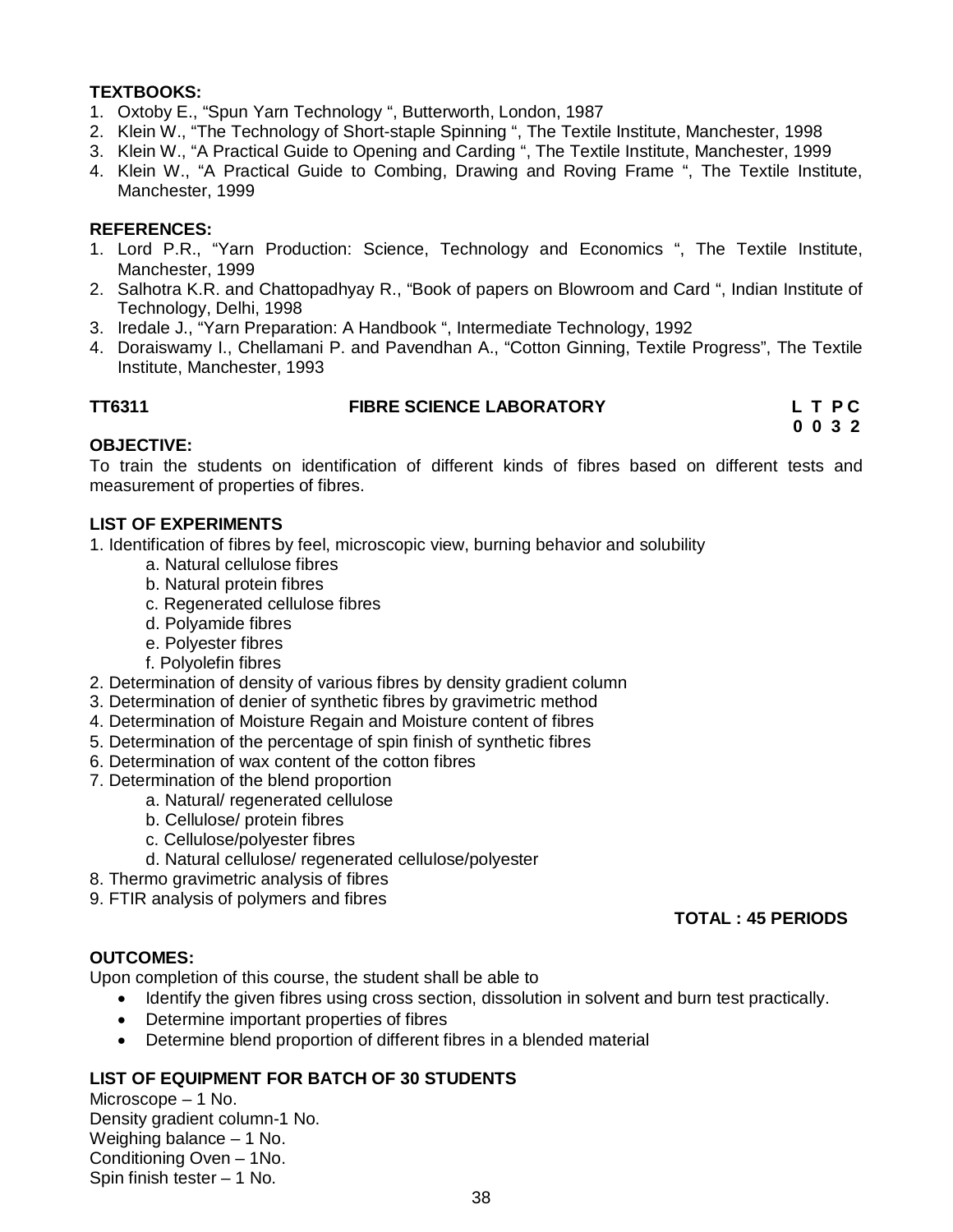Thermogravimetric analyzer -1 No. FTIR Spectrometer -1 No.

### **TT6312 SPINNING PROCESS LABORATORY - I L T P C**

 **0 0 3 2**

# **OBJECTIVES:**

- To enable the students to handle machine and operate them practically.
- To enables the students to learn material passage, parts of machines and production calculation.

# **LIST OF EXPERIMENTS**

- 1. Construction details of blow room machines and the material passage
- 2. Cleaning efficiency and production calculations in blow room
- 3. Construction details of carding machine and the material passage
- 4. Draft and production calculations in carding machine
- 5. Wire point specifications and settings in card
- 6. Construction details of drawinging machine, material passage, draft and production calculations
- 7. Production calculations in comber preparatory machines
- 8. Construction details of comber and material passage
- 9. Combing cycle, draft and production calculations
- 10. Construction details of roving machine, material passage
- 11. Draft, Twist and production calculations in roving machine
- 12. Study of builder mechanism of roving machine
- 13. Determination of degree of openness of fibre at blow room
- 14. Determination of neps present in the card and comber web

### **TOTAL : 45 PERIODS**

### **OUTCOMES:**

Upon completion of this course, the student shall be able to

- Understand the material passage, gear diagram, components in blow room, carding machine, draw frame, comber and speed frame.
- Calculate draft, twist and production

# **LIST OF EQUIPMENT FOR BATCH OF 30 STUDENTS**

Lab model Ginning machine – 1 No. Miniature Blowroom line – 1 No. Carding machine – 1 No. Drawframe – 1 No. Comber Preparatory machines – 1 No. Comber – 1 No. Speed frame – 1 No.

MA6459 **NUMERICAL METHODS** L T P C **C** 3 1 0 4

### **OBJECTIVES:**

This course aims at providing the necessary basic concepts of a few numerical methods and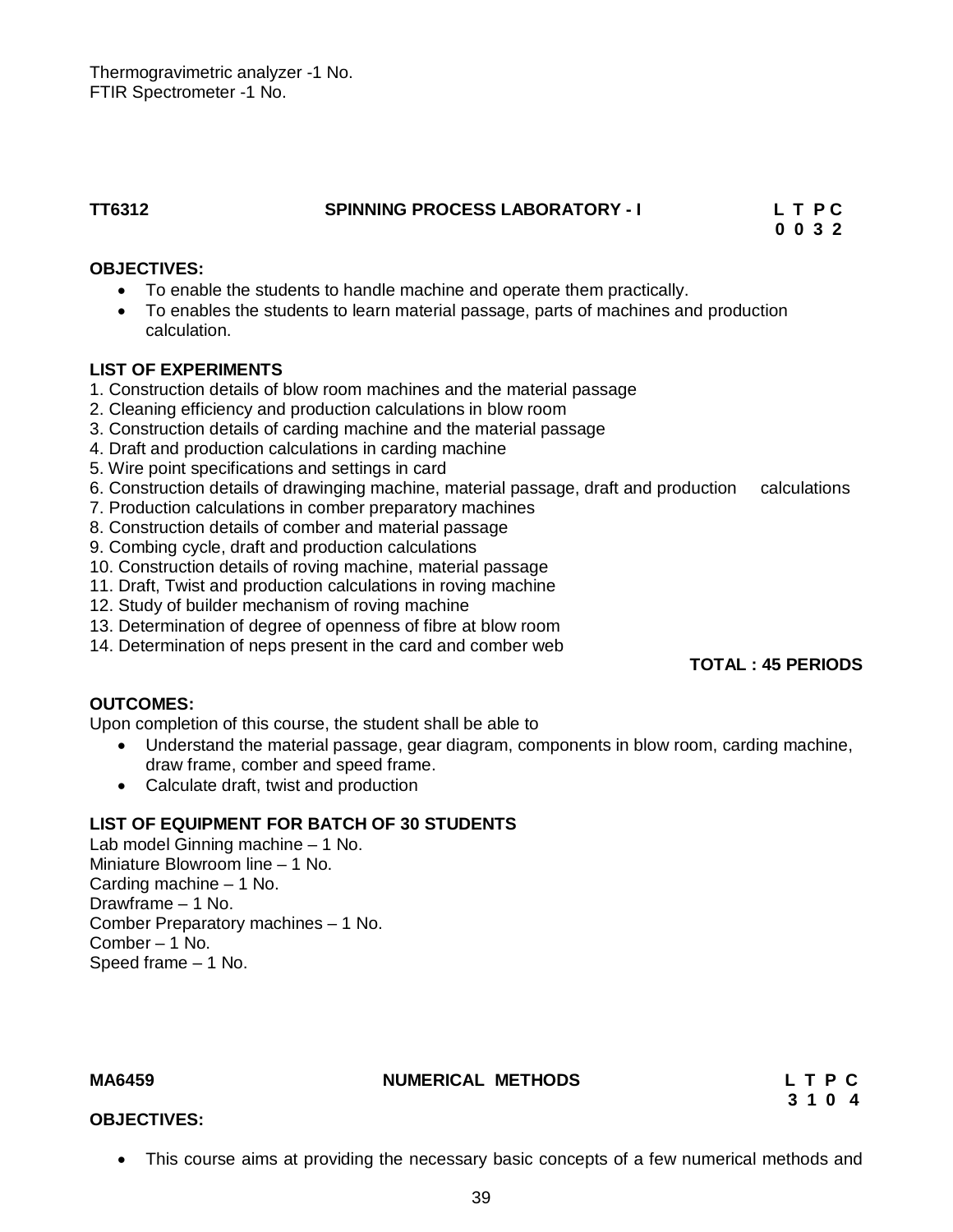give procedures for solving numerically different kinds of problems occurring in engineering and technology

# **UNIT I SOLUTION OF EQUATIONS AND EIGENVALUE PROBLEMS 10+3**

Solution of algebraic and transcendental equations - Fixed point iteration method – Newton Raphson method- Solution of linear system of equations - Gauss elimination method – Pivoting - Gauss Jordan method – Iterative methods of Gauss Jacobi and Gauss Seidel - Matrix Inversion by Gauss Jordan method - Eigenvalues of a matrix by Power method.

# **UNIT II INTERPOLATION AND APPROXIMATION 8+3**

Interpolation with unequal intervals - Lagrange's interpolation – Newton's divided difference interpolation – Cubic Splines - Interpolation with equal intervals - Newton's forward and backward difference formulae.

# **UNIT III NUMERICAL DIFFERENTIATION AND INTEGRATION 9+3**

Approximation of derivatives using interpolation polynomials - Numerical integration using Trapezoidal, Simpson's 1/3 rule – Romberg's method - Two point and three point Gaussian quadrature formulae – Evaluation of double integrals by Trapezoidal and Simpson's 1/3 rules.

# **UNIT IV INITIAL VALUE PROBLEMS FOR ORDINARY DIFFERENTIAL EQUATIONS 9+3**

Single Step methods - Taylor's series method - Euler's method - Modified Euler's method - Fourth order Runge-Kutta method for solving first order equations - Multi step methods - Milne's and Adams-Bashforth predictor corrector methods for solving first order equations.

### **UNIT V BOUNDARY VALUE PROBLEMS IN ORDINARY AND PARTIAL DIFFERENTIAL EQUATIONS 9+3**

Finite difference methods for solving two-point linear boundary value problems - Finite difference techniques for the solution of two dimensional Laplace's and Poisson's equations on rectangular domain – One dimensional heat flow equation by explicit and implicit (Crank Nicholson) methods – One dimensional wave equation by explicit method.

# **TOTAL (L:45+T:15): 60 PERIODS**

# **OUTCOMES:**

 The students will have a clear perception of the power of numerical techniques, ideas and would be able to demonstrate the applications of these techniques to problems drawn from industry, management and other engineering fields.

# **TEXT BOOKS:**

- 1. Grewal. B.S., and Grewal. J.S., " Numerical methods in Engineering and Science", Khanna Publishers, New Delhi, 9<sup>th</sup> Edition, 2007.
- 2. Gerald. C. F., and Wheatley. P. O., " Applied Numerical Analysis", Pearson Education, Asia, New Delhi, 6<sup>th</sup> Edition, 2006.

# **REFERENCES:**

- 1. Chapra. S.C., and Canale.R.P., "Numerical Methods for Engineers, Tata McGraw-Hill, New Delhi, 5<sup>th</sup> Edition. 2007.
- 2. Brian Bradie. "A friendly introduction to Numerical analysis", Pearson Education, Asia, New Delhi, 2007.
- 3. Sankara Rao. K., "Numerical methods for Scientists and Engineers", Prentice Hall of India Private Ltd., New Delhi, 3<sup>rd</sup> Edition, 2007.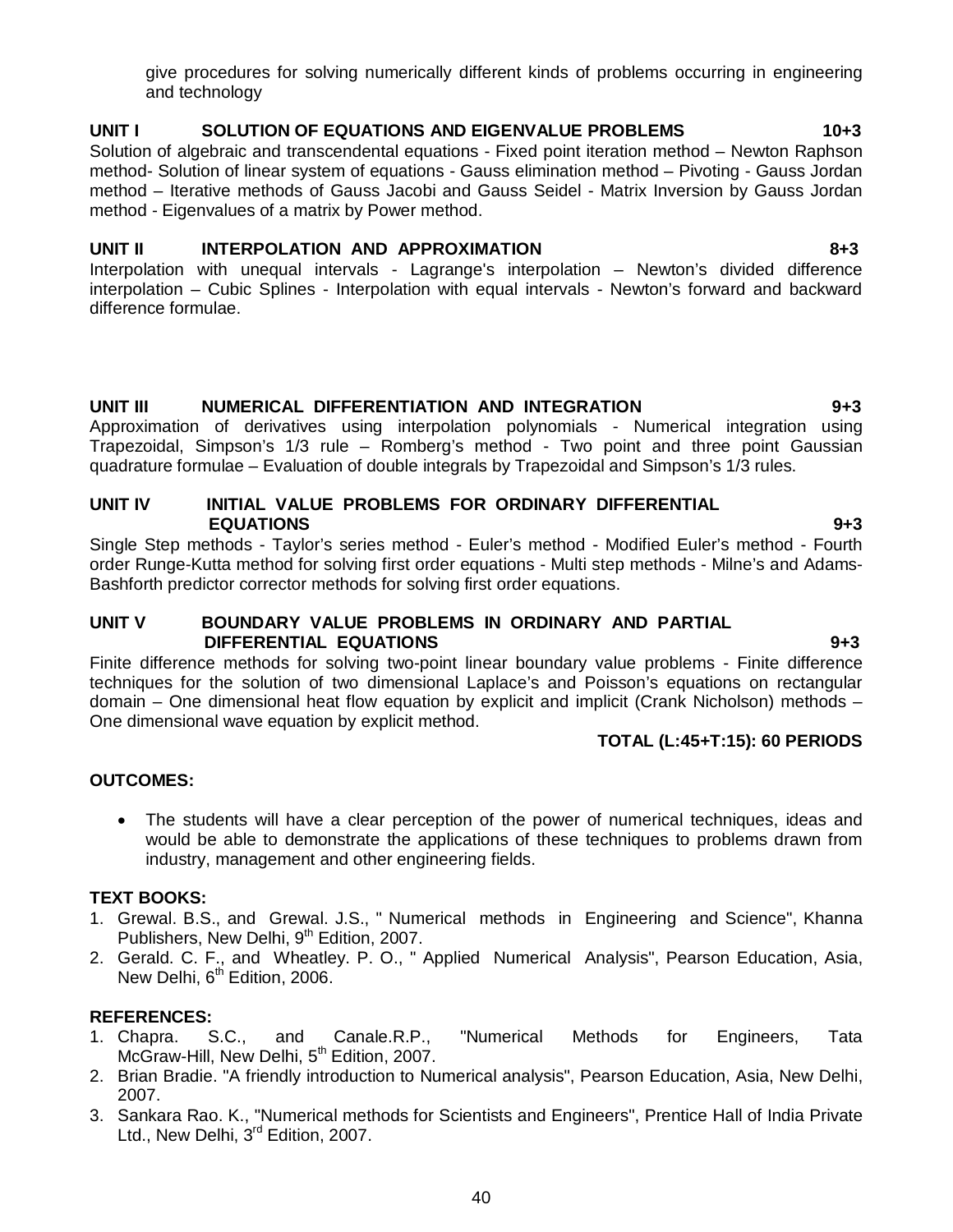#### **CE6460 SOLID MECHANICS L T P C**

# **OBJECTIVE:**

To teach the students on design of support column, beams, pipelines, storage tanks and reaction columns and tanks after undergoing this course. This is precursor for the study on process equipment design and drawing.

# **UNIT I STRESS, STRAIN AND DEFORMATION OF SOLIDS 9**

Rigid bodies and deformable solids – forces on solids and supports – equilibrium and stability – strength and stiffness – tension, compression and shear stresses – Hooke's law and simple problems – compound bars – thermal stresses – elastic constants and poission's ratio.

# **UNIT II TRANSVERSE LOADING ON BEAMS 9**

Beams – support conditions – types of Beams – transverse loading on beams – shear force and bending moment in beams – analysis of cantilevers, simply – supported beams and over hanging beams – relationships between loading, S.F. and B.M. In beams and their applications – S.F.& B.M. diagrams.

### **UNIT III DEFLECTIONS OF BEAMS 9**

Double integration method – Macaulay's method – Area – moment theorems for computation of slopes and deflections in beams.

# **UNIT IV STRESSES IN BEAMS 9**

Theory of simple bending – assumptions and derivation of bending equation (M/I =  $F/Y = E/R$ ) – analysis of stresses in beams – loads carrying capacity of beams – proportioning beam sections – leaf springs – flitched beams – shear stress distribution in beams – determination of shear stress in flanged beams.

# **UNIT V TORSION AND COLUMNS 9**

Torsion of circular shafts – derivation of torsion equation (T/J = fs/R = Cθ/L) – stress and deformation in circular and hollow shafts – stresses and deformation in circular and hollow shafts – stepped shafts – shafts fixed at both ends – stresses in helical springs – deflection of springs – spring constant. Axially loaded short columns – columns of unsymmetrical sections – Euler's theory of long columns – critical loads for prismatic columns with different end conditions – effect of eccentricity.

# **OUTCOME:**

Upon completion of the program the student will be able to design the support columns, beams in a textile industrial point of view. And also they can overcome defects in the existing construction.

# **TEXT BOOKS:**

- 1. Junarkar, S.B., Mechanics of Structure Vol. 1, 21st Edition, Character Publishing House, Anand, Indian, (1995)
- 2. William A.Nash, Theory and Problems of Strength of Materials, Schaum's Outline Series. McGraw Hill International Editions, Third Edition, 1994.
- 3. Bansal, R.K, Strength of Materials, Laxmi Publications(P) Ltd., Fourth Edition 2010

### **REFERENCE:**

1. Elangovan, A., Thinma Visai Iyal (Mechanics of Solids in Tamil), Anna University, Madras, 1995.

 **TOTAL : 45 PERIODS**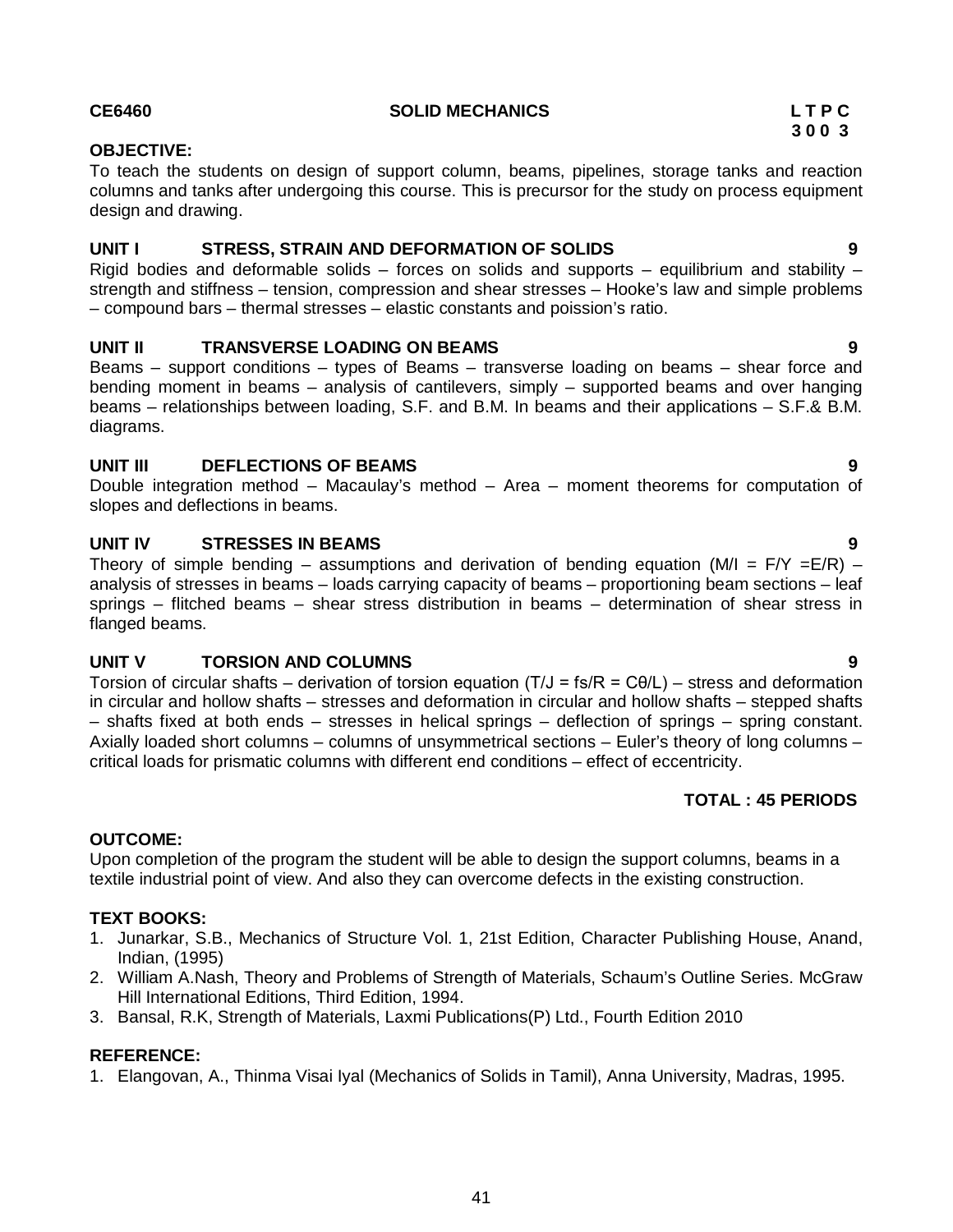# **OBJECTIVE:**

To enable the students to learn about torsional, flexural, optical, frictional and electrical and thermal characteristics of fibres and their importance.

# **UNIT I TORSIONAL CHARACTERISTICS 9**

Torsional rigidity of fibres –comparison of natural and man-made fibres – measurement techniques torsional rigidity and its relation to other fibre properties - torque – twist relations for various fibres - Torsion and time relation breaking twist angle – estimation- comparison of various fibres.

# **UNIT II FLEXURAL CHARACTERISTICS 9**

Flexural rigidity of fibres – measurement techniques - Flexural rigidity and its relation to other fibre properties - comparison of various fibres.

# **UNIT III OPTICAL CHARACTERISTICS 9**

Reflexion and Lustre-objective and subjective methods of measurement - refractive index and its measurement - birefringence, factors influencing birefringence - Absorption and dichroism

# **UNIT IV FRICTIONAL CHARACTERISTICS 9**

Friction – static, limiting and kinetic friction , its measurement, comparison of fibres, directional friction in wool - frictional and surface characteristics of natural and synthetic fibres – friction and lubrication.

# **UNIT V ELECTRICAL AND THERMAL CHARACTERISTICS 9**

Electrical resistance of fibres – measurement, factors influencing electrical resistance;di-electric behaviour–factors influencing di-electric properties; static electricity–measurement,problems and elimination techniques; thermal conductivity, thermal expansion and contraction, melting.

# **TOTAL : 45 PERIODS**

# **OUTCOMES:**

Upon completion of this course, the student will understand the

- Torsional, flexural, optical, frictional and electrical and thermal characteristics of fibres
- Measurement of above properties and
- Effect of different parameters on these characteristics of fibres

# **TEXTBOOKS:**

- 1. Morton W. E. and Hearle J. W. S., "Physical Properties of Textile Fibres", The Textile Institute, Washington D.C., 2008.
- 2. Meredith R. and Hearle J. W. S., "Physical Methods of Investigation of Textiles", Wiley Publication, New York, 1989
- 3. Meredith R., "Mechanical Properties of Textile Fibres", North Holland, Amsterdam, 1986

# **REFERENCES:**

- 1. Hearle J. W. S. Lomas B. and Cooke W. D., "Atlas of Fibre Fracture and Damage to Textiles", The Textile Institute, 2nd Edition, 1998.
- 2. Raheel M. (ed.), "Modern Textile Characterization Methods", Marcel Dekker, 1995.
- 3. Mukhopadhyay S. K., "The Structure and Properties of Typical Melt Spun Fibres" Textile Progress, Vol. 18, No. 4, Textile Institute, 1989.
- 4. Mukhopadhyay S. K., "Advances in Fibre Science" The Textile Institute, 1992.
- 5. Hearle J.W.S., "Polymers and Their Properties, Vol.1. Fundamentals of Structures and Mechanics", Ellis Horwood, England, 1982
- 6. Greaves P.H. and Aville B.P., "Microscopy of Textile Fibres", Bios Scientific, U.K., 1995
- 7. Saville, "Physical Testing of Textiles", M. K. Book Distributors, 1998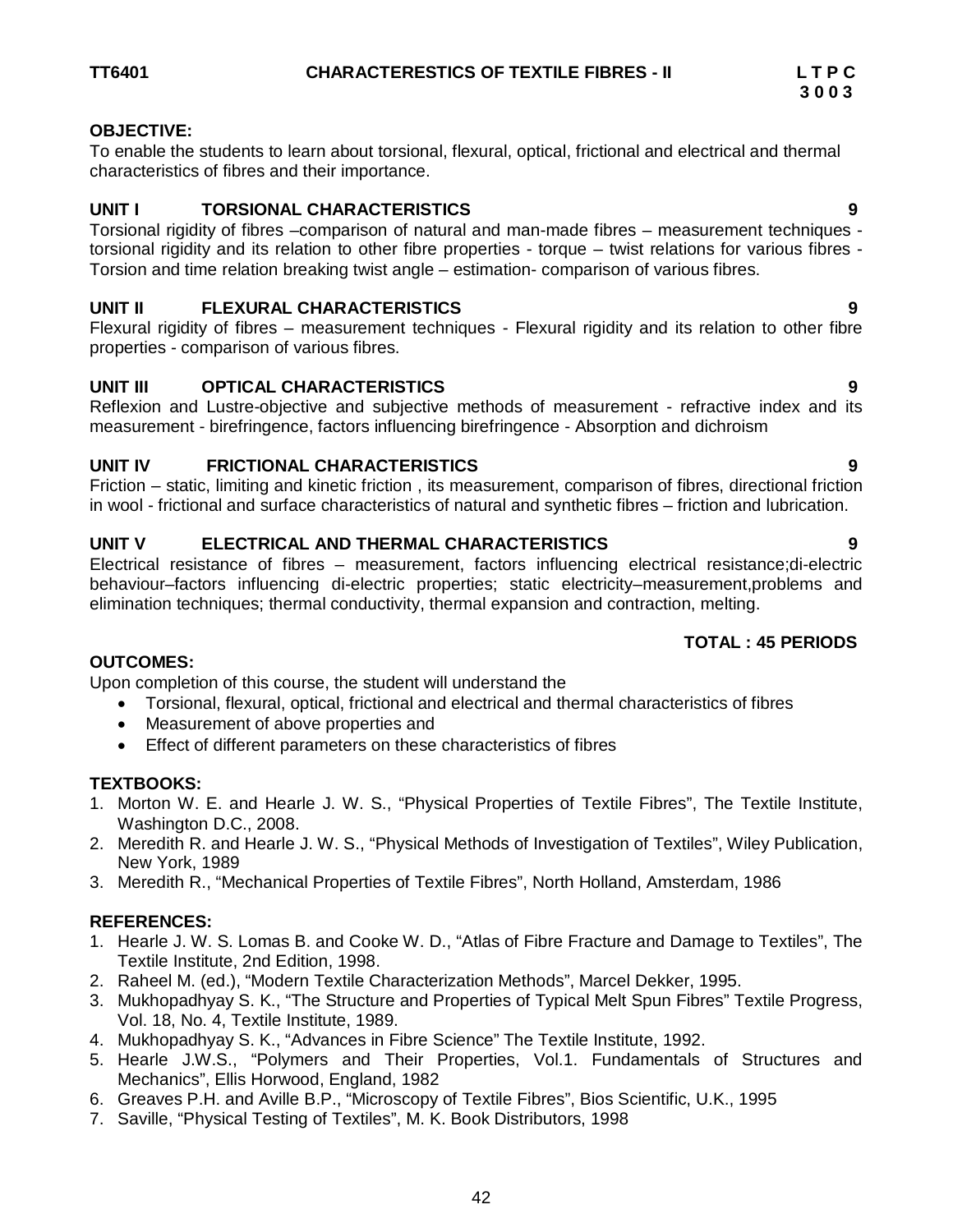# **TT6402 FABRIC STRUCTURE L T P C**

# **3 0 0 3**

# **OBJECTIVE:**

To enable the students to learn about structure of fabric and design the structure for different applications.

# **UNIT I 9**

Elementary weaves – plain and its derivatives, twill and its derivatives, satin, sateen and their derivatives – loom requirements

**UNIT II 9** Ordinary and Brighten Honey Comb; Huck-a-Back and its modifications; Mock Leno; crepe weaves; colour theory – light and pigment theory; modification of colour; application of colours; colour and weave effects – loom requirements

# **UNIT III** 13

Bedford cords - plain and twill faced, wadded; welts and piques, wadded piques; backed fabrics warp and weft, reversible and non-reversible fabrics; extra warp and extra weft figuring - single and double colour – loom requirements

# **UNIT IV 9**

Pile fabrics; warp pile - wire pile, terry pile, loose backed; weft pile – plain back and twill back velveteen, lashed pile, corduroy, weft plush – loom requirements

# **UNIT V 5**

Double cloth, types of stitches; Damasks; Gauze and Leno principles – loom requirements, 3D fabrics.

# **TOTAL : 45 PERIODS**

# **OUTCOMES:**

Upon the completion of this course the student will be able to

- Understand different structures of woven fabric
- Design the structure for different end uses
- Construct the draft and peg-plan which are required to convert the design into fabric

# **TEXTBOOKS:**

- 1. Grosicki Z. J., "Watson's Textile Design and Colour", Vol.1, Woodhead Publications, Cambridge England, 2004
- 2. Grosicki Z. J., "Watson's Advanced Textile Design and Colour", Vol.II, Butterworths, London, 1989

# **REFERENCES:**

- 1. Wilson J., "Handbook of Textile Design", Textile Institute, Manchester, 2001.
- 2. Horne C.E., "Geometric Symmetry in Patterns and Tilings", Textile Institute, Manchester, 2000.
- 3. Seyam A. M., "Structural Design of Woven Fabrics, Theory and Practice", Textile Institute, Manchester, 2002.
- 4. Georner D, "Woven Structure and Design, part 1: Single Cloth Construction", WIRA, U.K., 1986
- 5. Georner D, "Woven Structure and Design, Part 2: Compound Structures", WIRA, U.K.,1989

# **TT6403 TECHNOLOGY OF YARN SPINNING L T P C**

43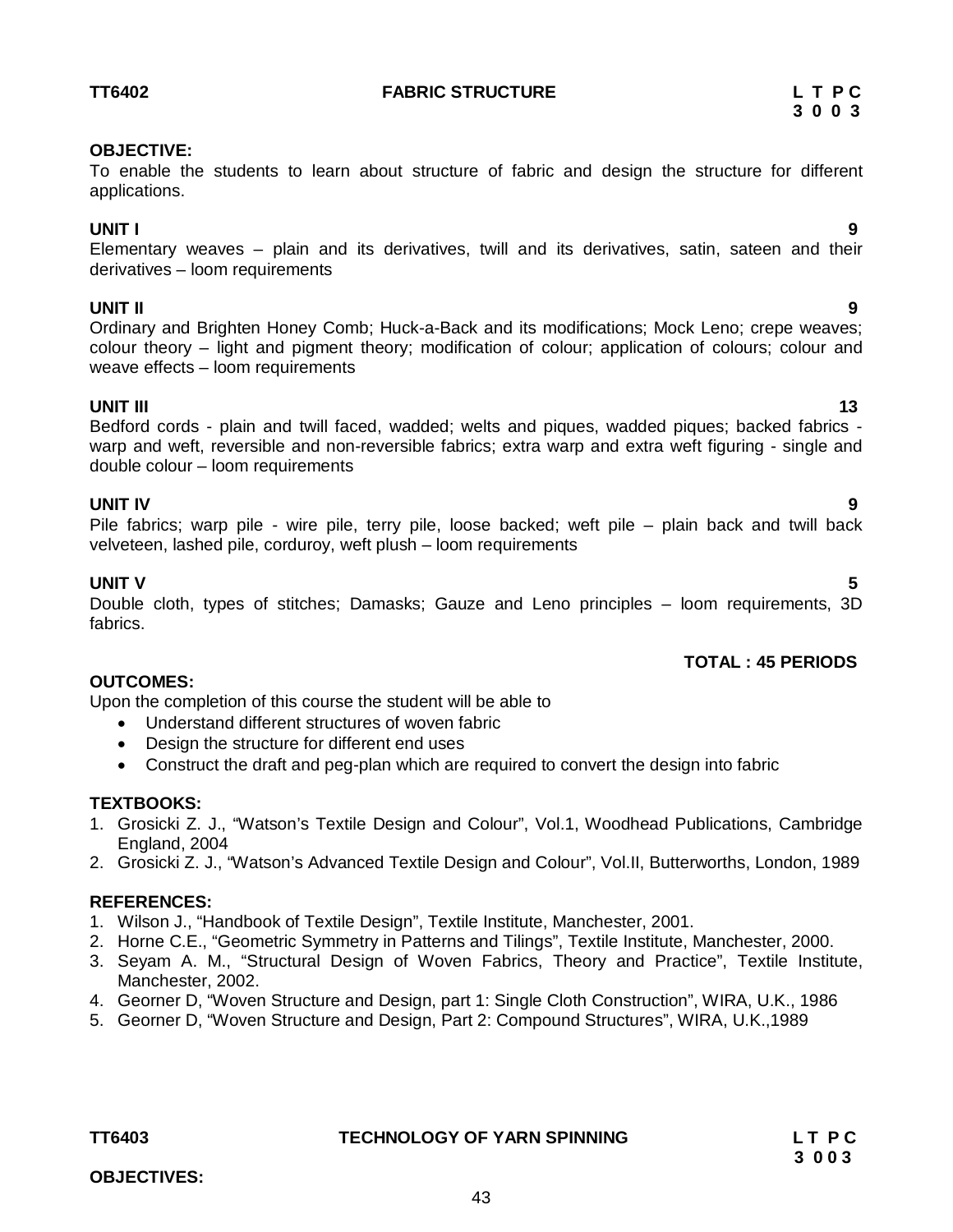To enable the students to learn the

- Theory of yarn formation by different spinning systems
- Effect of process parameters used in the spinning system on yarn quality.

# **UNIT I** RING SPINNING 13

Principle of yarn formation in ring spinning machines; working of ring spinning machine; cop building; design features of important elements used in ring spinning machine; draft, twist and production calculations in ring spinning machine; end breakage rate – causes and remedies

# **UNIT II CONDENSED YARN SPINNING 5**

Condensed yarn spinning – principle, different methods, properties; comparison with ring spun yarn

# **UNIT III YARN PLYING 9**

Merits of plying of yarns; methods followed for plying – TFO, ring twisting; selection of twist level for plying; calculation of resultant count of plied yarns; types of fancy yarns, method of production

# **UNIT IV ROTOR SPINNING 9**

Principle of open end spinning; principle of yarn production by rotor spinning system; design features of important elements used in rotor spinning; properties of rotor yarn

# **UNIT V OTHER SPINNING SYSTEMS 9**

Friction and air-jet spinning methods – principle of yarn production, raw material used, structure, properties and applications; principle of yarn production by self-twist, core, wrap, integrated compound spinning systems.

# **TOTAL : 45 PERIODS**

# **OUTCOMES:**

Upon completion of this course, the student shall be able to

- Understand the theory of formation of yarn by ring, rotor, friction, airjet and other spinning systems
- Select suitable machine and process variables at different processes of yarn spinning to produce required quality yarn
- Understand the spinning system to be used for different raw materials and to produce yarn for specific end use.

# **TEXTBOOKS:**

- 1. Oxtoby E., "Spun Yarn Technology ", Butterworth Publications, London, 1987
- 2. Klein W., "The Technology of Short-staple Spinning", The Textile Institute, Manchester,1998
- 3. Klein W., "A Practical Guide to Ring Spinning ", The Textile Institute, Manchester, 1999
- 4. Klein W., "New Spinning Systems ", The Textile Institute, Manchester, 1993

### **REFERENCES:**

- 1. Lord P.R., "Yarn Production: Science, Technology and Economics", The Textile Institute, Manchester, 1999
- 2. Shaw J., "Short-staple Ring Spinning, Textile Progress", The Textile Institute, Manchester, 1982
- 3. Iredale J., "Yarn Preparation: A Handbook ", Intermediate Technology, 1992

### **TT6404 TECHNOLOGY OF WOVEN FABRIC MANUFACTURE L T P C**

 **3 1 0 4**

# **OBJECTIVES:**

To enable the students to learn the

• Basics of weaving machine and important motions of looms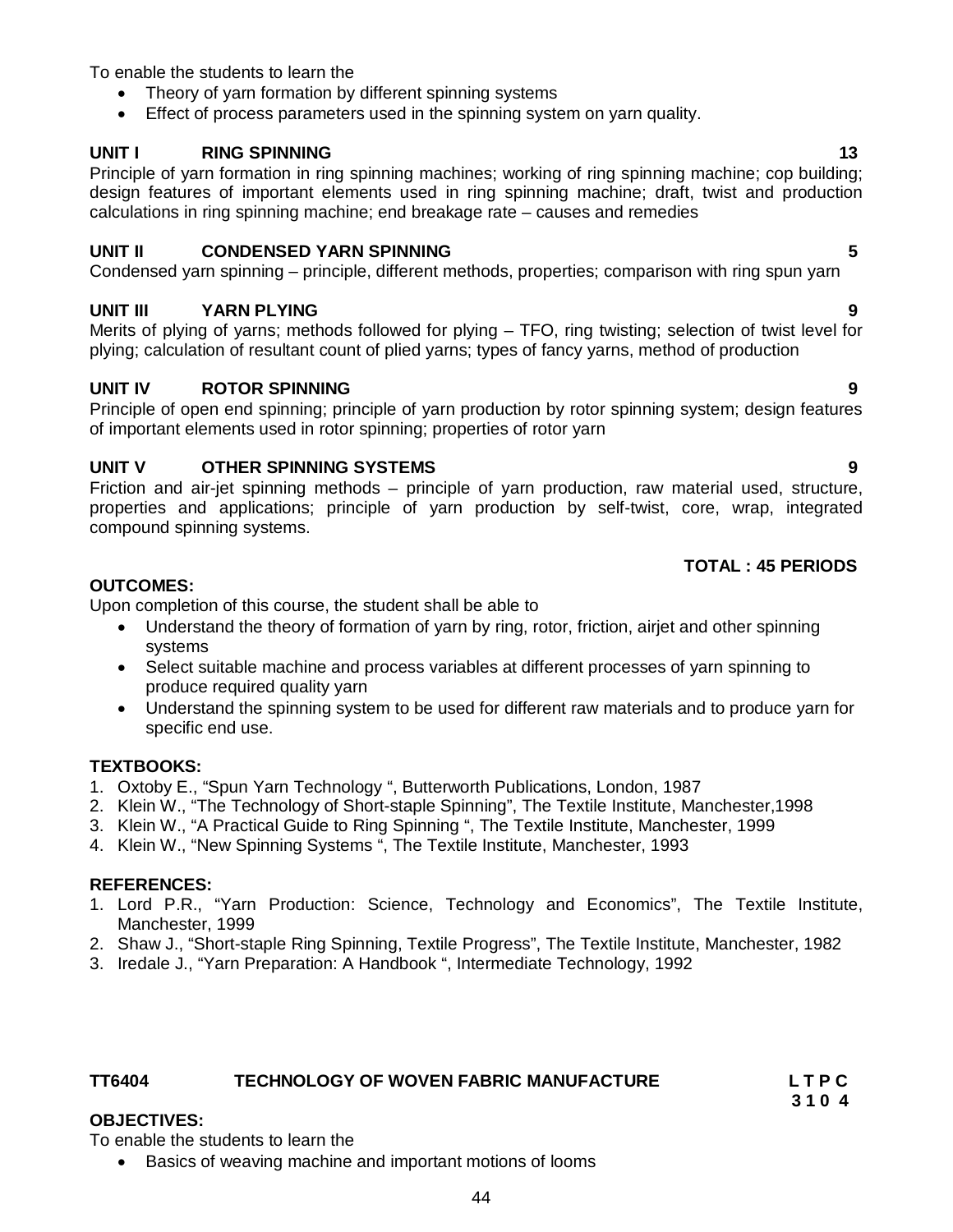• Selection and control of process variables during fabric formation.

# **UNIT I INTRODUCTION TO WEAVING 9**

Yarns quality requirements for high speed automatic shuttle looms and shuttle less loom; warp and weft preparation for high speed looms; Principle of weaving with hand and power looms, passage of material, motions in loom – primary, secondary and auxiliary motions, plain power loom driving, timing of motions.

# **UNIT II SHEDDING MOTIONS 9**

Shed geometry and shedding requirement. Types of shed. Shedding mechanisms – positive and negative. Principles of tappet, dobby and jacquard shedding mechanisms, reversing mechanismslimitations of various shedding mechanisms; Conventional and modern dobby and jacquard mechanism.

# **UNIT III WEFT INSERTION AND BEAT UP 9**

Shuttle picking and checking mechanisms, shuttle flight and timing; Weft feeder – types, Principles of weft insertions in shuttle less looms; mechanism of weft insertion by projectile, rapier loom and jet – air and water. Multi-Phase weaving systems; Kinematics of sley, sley eccentricity; beat up mechanism in modern looms;

### **UNIT IV SECONDARY AND AUXILARY MOTIONS LOOMS 9**

Take up and let - off motions used in plain power looms; cloth formation, weaving condition - factors and control; warp protector and warp and weft stop motion; plain power loom accessories. Automatic weft replenishment in shuttle looms – pirn changing and shuttle changing looms; mechanisms involved in automatic pirn changing – feelers, cutters, design of shuttle, three try motions; multi shuttle looms- box changing principle, Automatic pirn changing in multi shuttle loom. Weft arrival control and automation in shuttle less looms; selvedges in shuttle less looms; quick style change;

### **UNIT V PROCESS CONTROL & SPECIAL WEAVING PROCESS 9**

Techno economics of shuttle less loom weft insertion systems; loom monitoring and control Loom stoppages and efficiency; fabric defects and value loss; fabric shrinkage in the loom - causes and control; fabric engineering. Filament weaving – Silk & Texturised yarns. Principles and mechanisms in weaving Pile fabrics, tapes and triaxial fabrics

# **TOTAL (L:45 + T:15) : 60 PERIODS**

# **OUTCOMES:**

Upon completion of this course, the student shall be able to

- Understand the functioning of weaving machine and its important motions
- Select and control the process variables at loom
- Understand the principle of forming special fabrics

# **TEXTBOOKS:**

- 1. Marks R. and Robinson T.C., "Principles of Weaving", The Textile Institute, Manchester, 1989.
- 2. Sabit Adanur, "Handbook of Weaving", Technomic Publishing Co. Inc., 2001
- 3. Ormerod A. and Sondhelm W.S., "Weaving: Technology and operations", Textile Institute, 1995.

### **REFERENCES:**

- 1. Talukdar M.K., Sriramulu P.K. and Ajgaonkar D.B., "Weaving: Machines, Mechanisms Management", Mahajan Publishers, Ahmedabad, 1998.
- 2. "Weaving: The knowledge in Technology", Papers Presented at the Textile Institute Weaving Conference, Textile Institute, 1998.
- 3. Booth J.E., "Textile Mathematics Volume 3", The Textile Institute, Manchester, 1977.
- 4. Lord P.R. and Mohamed M.H., "Weaving: Conversion of Yarn to Fabric", Merrow, 1992.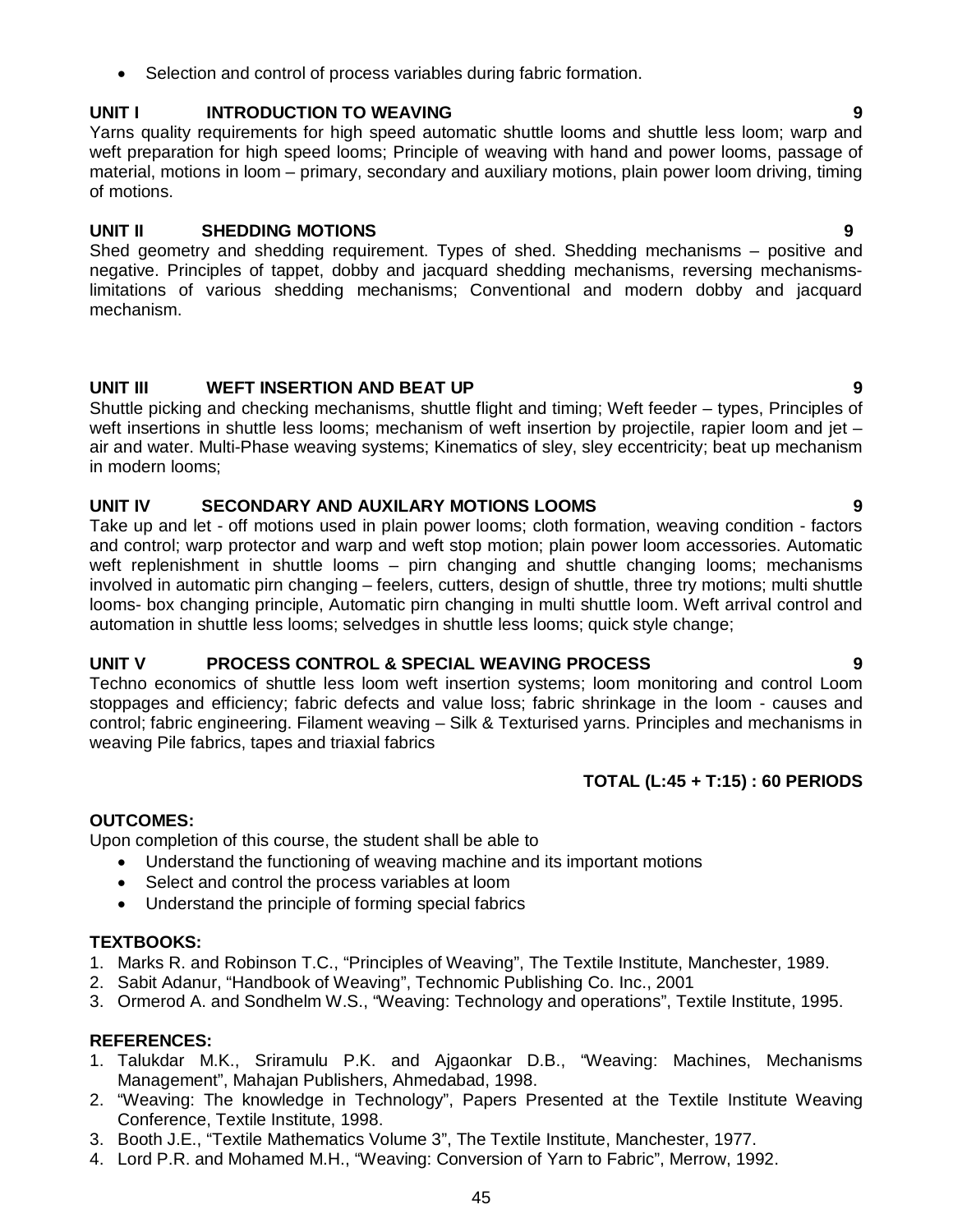5. Vangheluwe L., "Air- Jet Weft Insertion", Textile progress, Vol. 29, No. 4, Textile Institute Publication, 1999.

# **TT6461 FABRIC STRUCTURE LABORATORY L T P C**

 **0 0 3 2**

# **OBJECTIVE:**

To train the students in analyzing the cloth to identify construction parameters and prepare design, draft and peg plan.

# **LIST OF EXPERIMENTS**

#### **Analysis of construction details of the following fabric structure**

- 1. Plain and its derivatives
- 2. Twill and its derivatives
- 3. Satin ( Regular and irregular)
- 4. Sateen( Regular and irregular)
- 5. Honeycomb (ordinary and Brighton)
- 6. Huck-a-back
- 7. Extra warp and extra weft figuring
- 8. Pile fabrics (warp and weft)
- 9. Backed fabrics
- 10. Gauze and Leno
- 11. Double cloth
- 12. Crepe
- 13. Tapestry
- 14. Mock-leno
- 15. Bedford cord.
- 16. Single jersey
- 17. Double jersey structures
- 18. Analysis of blend composition in the yarn of the fabric
- 19. Analysis of finish on the fabric

### **TOTAL : 45 PERIODS**

### **OUTCOMES:**

Upon completion of the lab the student will be able

- Identify the constructional parameters of fabric
- Construct design, draft and peg plan for weaving the fabric
- Analyse the blend composition of yarn used in the fabric and the type of finish applied in the fabric

### **LIST OF EQUIPMENT FOR BATCH OF 30 STUDENTS**

- 1. Counting Glass 30 No.
- 2. GSM Cutter 1 No.
- 3. Beesley Balance 1 No.
- 4. Crimp Tester 1 No.
- 5. Electronic balance 1 No.

#### **TT6412 SPINNING PROCESS LABORATORY - II L T P C**

 **0 0 3 2**

**OBJECTIVES:**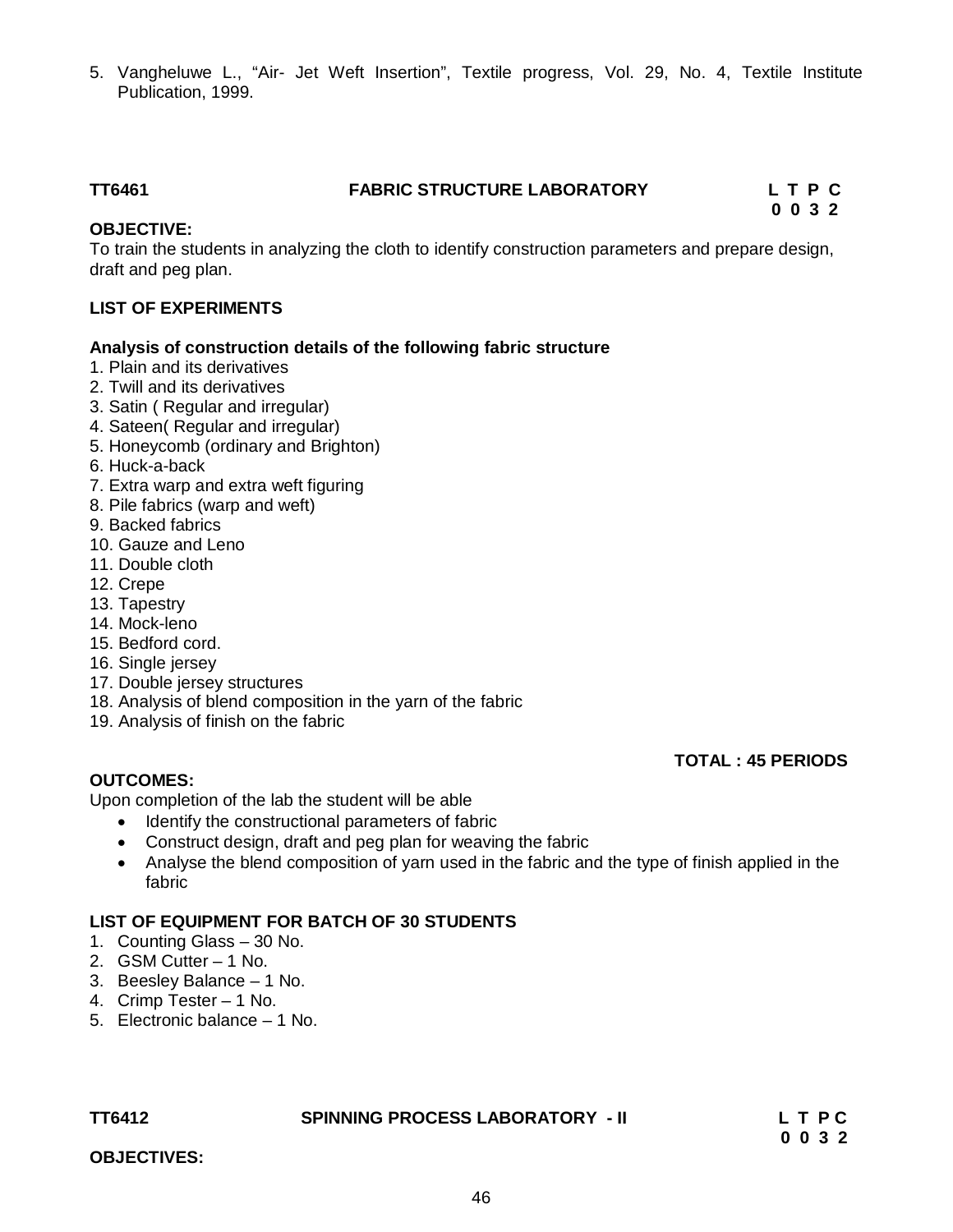- To enable the students to learn material passage in the machine, important parts of machines, draft, twist and production calculations.
- To train the students to handle machine and operate them practically.

# **LIST OF EXPERIMENTS**

- 1. Construction details of ring spinning machine and material passage
- 2. Draft, Twist and production calculations in ring spinning machine
- 3. Study of builder mechanism of ring spinning machine
- 4. Selection of ring travellers
- 5. Construction details of rotor spinning machine and material passage
- 6. Draft, Twist and production calculations in rotor spinning machine
- 7. Production of carded web using miniature card
- 8. Production of sliver using miniature drawing machine
- 9. Production of yarn using ring spinning machine
- 10. Production of yarn using rotor spinning machine
- 11. Analysis of MIS reports from spinning mills

 **TOTAL: 45 PERIODS**

# **OUTCOMES:**

Upon completion of this practical course, the student will be able to

- Calculate draft, twist and production rate of ring and rotor spinning machines
- Understand the formation of yarn by ring and rotor spinning systems
- Produce yarn using ring and rotor spinning system
- Analyse MIS reports from spinning mills

# **LIST OF EQUIPMENT FOR BATCH OF 30 STUDENTS**

- 1. Card 1 No.
- 2. Draw frame 1 No.
- 3. Ring frame 1 No.
- 4. Rotor spinning machine 1 No. (Commercial or Miniature models of above machines)

# **TT6501 PROCESS CONTROL IN SPINNING L T P C**

# **OBJECTIVE:**

To enable the students to understand and apply process and quality control measures during spinning of yarn

 **3 0 0 3**

# **UNIT I LEVELLING 9**

Different levelling methods adopted in the spinning machines to achieve better uniformity of the products; influence of the uniformity of the intermediate products on the yarn quality; effect of machines and processing parameters on product uniformity; importance of fibre mix homogeneity on yarn quality; types and levels of mixing in the preparatory processes; assessment of fibre-blend variations.

# **UNIT II NEP AND HOOK REMOVAL 9**

Causes of nep and hook formation in the fibre-opening processes; improving the removal of neps in the carding and combing machines; maximizing the fibre hook straightening during the preparatory operations; measurement of neps and hooks.

Control of waste in blowroom, card and combers; influence of machine and processing parameters on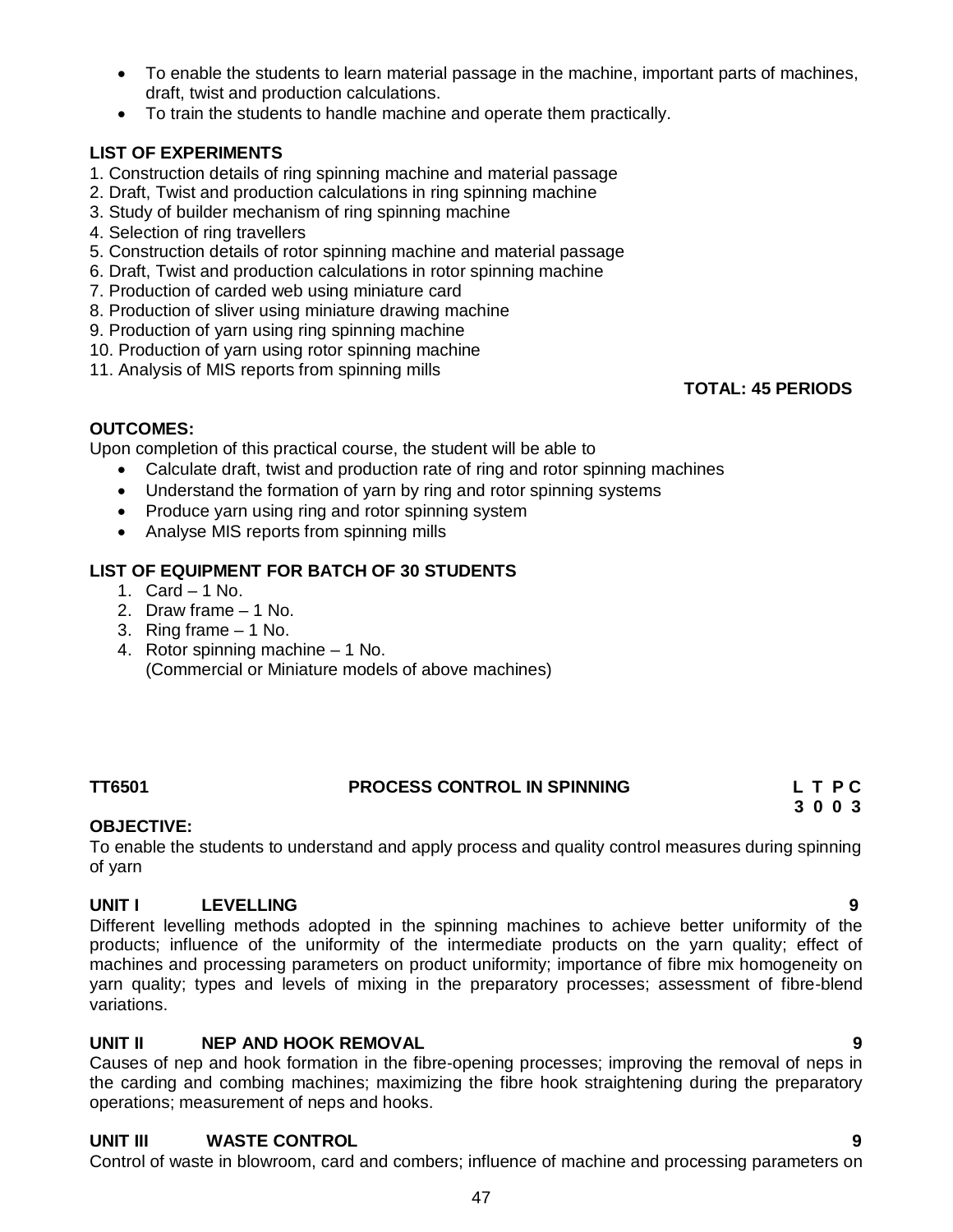waste removal; controlling the lint content in waste; cleaning efficiency and cleaning intensity.

#### **UNIT IV PRODUCTION CONTROL 9**

Factors affecting the production limits of the spinning machinery; achieving maximum production in the given machinery; new concepts in achieving higher production in the spinning machinery; role of machinery maintenance and humidity control on production efficiency; computation of the productivity indices.

#### **UNIT V YARN QUALITY ANALYSIS & MAN-MADE FIBRE PROCESSING 9**

Analysis and control of within length and between length variations and spectrogram; yarn faults classifications; causes and remedies for yarn defects. Optimum processing conditions required for man-made-fibres like polyester, viscose in the spinning machinery.

#### **TOTAL : 45 PERIODS**

Upon completion of this course, the student shall be able to understand the

- Quality control measures in terms of levelling of material, neps and waste during the process
- Factors influencing production of the spinning machines
- Analysis of quality of yarn
- Special measures to be taken while processing man made fibres

#### **TEXTBOOKS:**

**OUTCOMES:**

- 1. Garde A.R. and Subramaniam T.A., "Process Control in Spinning", ATIRA Publicaitons, Ahmedabad, 1989
- 2. Klein W., "Man-made Fibres and their Processing" ,The Textile Institute, Manchester, 1994

#### **REFERENCES:**

- 1. Lord P.R., "Yarn Production; Science, Technology and Economics", The Textile Institute, Manchester, 1999
- 2. Furter R., "Evenness Testing in Yarn Production Part 1 and Part II ", The Textile Institute, Manchester, 1982
- 3. Van der Sluijs M and Hunter L., "Neps in Cotton Lint, Textile Progess ",The Textile Institute, Manchester, 1999
- 4. Slater K.Yarn Evenness, "Textile Progress", The Textile Institute, Manchester, 1986.
- 5. Townend P.P., "Nep Formation in Carding ", Wira, U.K., 1982

# **TT6502 QUALITY EVALUATION OF FIBRES AND YARNS L T P C**

 **3 0 0 3**

### **OBJECTIVE:**

To make the students understand the principle and method of working of equipments used for testing of fibres and yarns

#### **UNIT I INTRODUCTION 5**

Definition of quality- importance of quality assessment- selection of samples for quality assessment – random and biased samples – squaring technique and zoning technique for fibre selection; yarn sampling - use of random numbers - sampling for various types of yarn tests.

#### **UNIT II FIBRE LENGTH AND STRENGTH ANALYSIS 9**

Fibre testing, the fibre quality index and spinnablity; Fibre length and length uniformity measuring techniques. Strength Tensile Testing modes – CRT, CRE, CRL and ARL; Fibre strength, importance,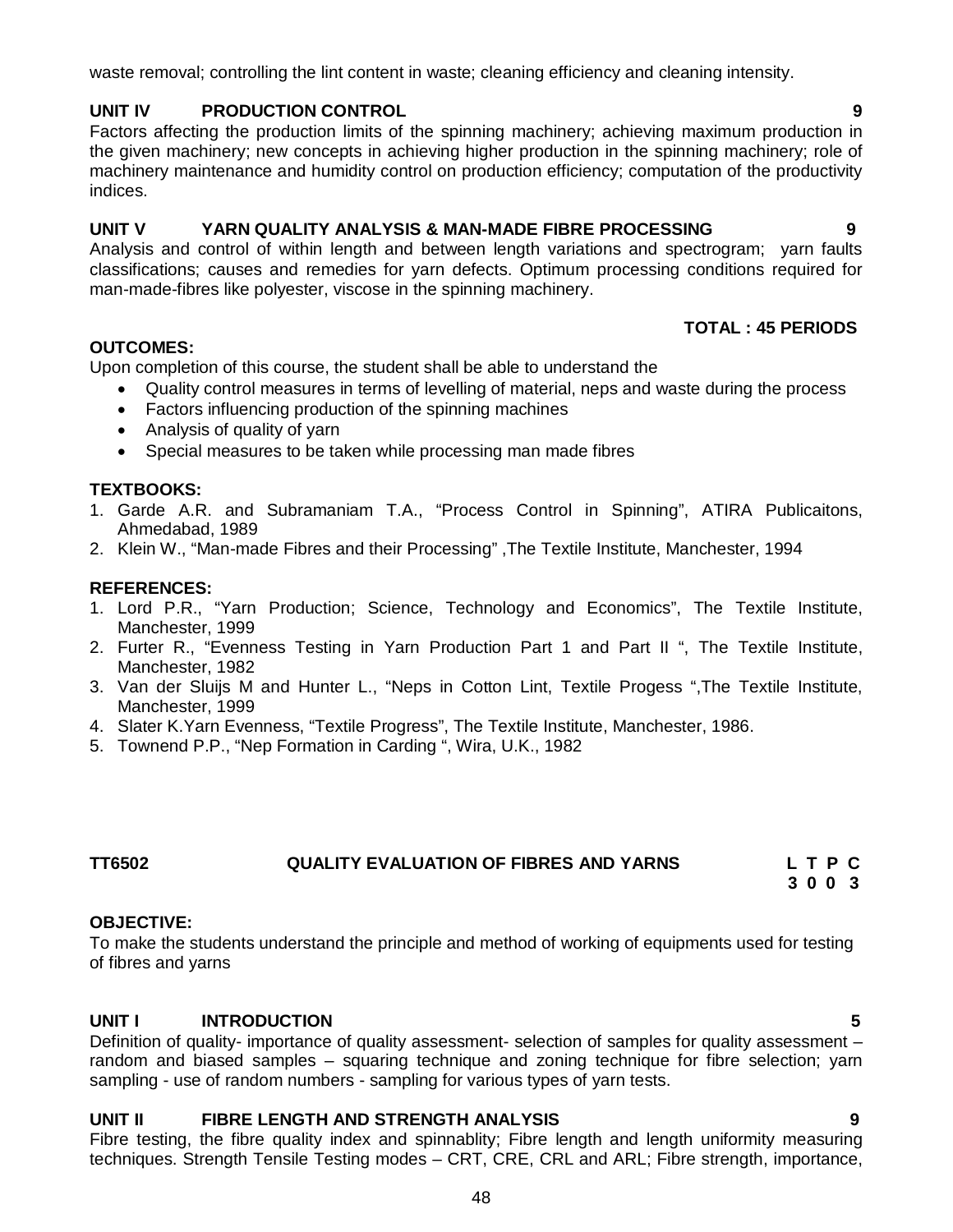relation to yarn strength; Measurement techniques.

#### **UNIT III FIBRE FINENESS, MATURITY AND TRASH ANALYSIS 9**

Fibre fineness – definition-comparison of various fibres – its importance in yarn manufacture; measurement techniques. Cotton fibre maturity, estimation by microscopic method - maturity ratio and index, estimation by other methods – optical, air flow differential dyeing; its importance in spinning. Fibre trash – influence on quality; measurement – principle and estimation microdust estimation for rotor spinning. High volume instrument for total fiber quality measurement.

#### **UNIT IV YARN COUNT, TWIST AND STRENGTH 9**

Yarn numbering systems-Indirect and direct systems-count conversions; Count measuring systems. Twist in single and ply yarns –twist direction – twist factor – twist and yarn strength; twist measurement and breaking twist angle measurement. Single yarn strength; Lea count strength product (CSP) and Corrected Count Strength Product (CCSP).

#### **UNIT V YARN MASS EVENNESS AND SURFACE QUALITY 9**

Yarn mass evenness parameters – measurement – electronic mass evenness determination – Yarn fault classification – Yarn Appearance; Yarn abrasion resistance – importance and measuring technique. Yarn hairiness – importance and assessment techniques. Yarn friction – static and dynamic friction – methods of measurement

### **TOTAL : 45 PERIODS**

#### **OUTCOMES:**

Upon completion of this course, the student shall be able to

- Understand the principle of operation of equipments used for testing fibres and yarns
- Apply knowledge gained through this course, while operating the equipments
- Analyze and interpret the results obtained from quality evaluating systems of fibre and yarns

### **TEXTBOOKS:**

- 1. Booth J.E., "Principle of Textile Testing", Butterworth Publications, London, 1989
- 2. Saville B.P., "Physical Testing of Textiles", Textile Institute, Manchester, 1998
- 3. Kothari V. K., "Testing and Quality Management", Progress in Textile Technology Vol.1, IAFL Publications, New Delhi, 1999

#### **REFERENCES:**

- 1. Ruth Clock and Grace Kunz., "Apparel Manufacture Sewn Product Analysis", Upper Sadle River Publications, New York, 2000
- 2. Pradip V. Mehta., "Managing Quality in the Apparel Industry", NIFT Publication, India, 1998
- 3. Sara J. Kadolph., "Quality Assurance for Textiles and Apparels", Fair child Publications, New York, 1998
- 4. Slater K., "Physical Testing and Quality Control", The Textile Institute, Vol.23, No.1/2/3 Manchester, 1993

# **TT6503 KNITTING TECHNOLOGY L T P C**

#### **OBJECTIVES:**

To make the students to understand

- Fundamentals of knitting
- Types of knitting processes in detail
- Functioning of components of knitting machine

 **3 1 0 4**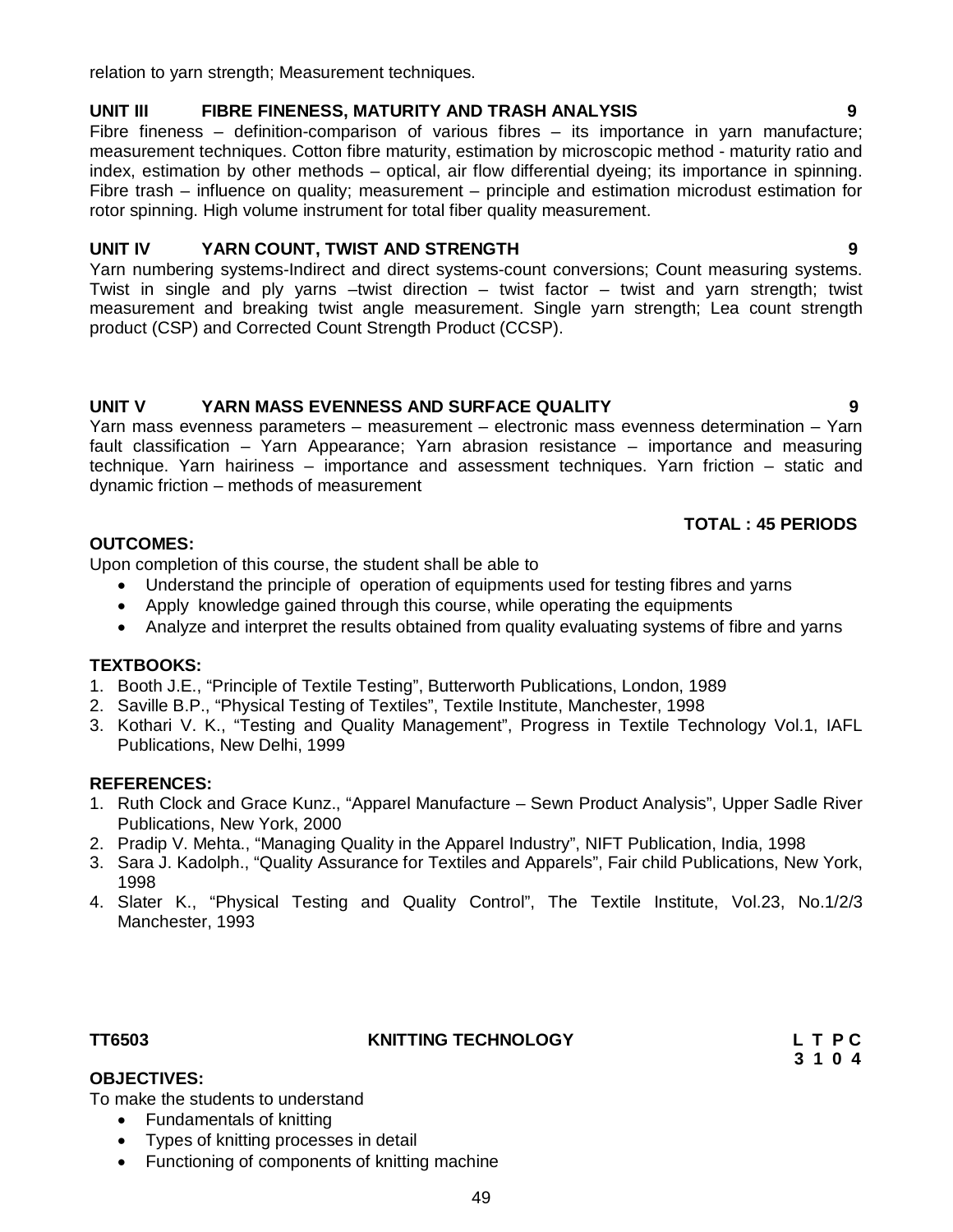## **UNIT I INTRODUCTION 9**

Reasons for the growth of the knitting industry. Comparison of fabric properties - wovens, knits and bonded fabrics; classification of knitting processes – weft knit & warp knit; yarn quality requirements for knitting. Preparation of staple yarns for weft and warp knitting.

# **UNIT II FUNDAMENTALS OF KNITTING 9**

General definitions and principles of knitting; Types of knitting needles – Bearded, Latch & Compound Needle. Elements of knitted loop structure.

# **UNIT III WEFT KNITTING 9**

Basic weft knitted structures and their production - plain, rib, interlock and purl; Fundamentals of formation of knit, tuck and float stitches; factors affecting the formation of loop; effect of loop length and shape on fabric properties; Analysis of various types of weft knitted structure. Weft knitted fabric geometry.

# **UNIT IV WEFT KNITTING MACHINES 9**

Construction, Characteristics and working of circular knitting machines used for the production of basic structures; production of derivatives of weft knitted structures; needle control in circular knitting machines; quality control in knitted fabric production; production calculation. Basic principles and elements of flat knitting machines; different types of flat knitting machines - manual, mechanical and computer controlled; production of various weft knitted structures using flat knitting machines.

# **UNIT V WARP KNITTING 9**

Basic principles; elements of warp knitted loop – open loop, closed loop; warp knitting elements- chain link, chain links for simple patterns, guide bar movement mechanism,.

Tricot and Rachel warp knitting machines. Principles of double needle bar patterning, Terry pile fabric production. Let off system; run in value based on the lapping diagram; take up system; theoretical concepts of warp knitted loop configuration.; Uses of warp knitted fabrics in technical applications.

# **TOTAL (L:45 + T:15) : 60 PERIODS**

# **OUTCOMES:**

Upon completion of this course, the student shall be able to understand the

- Principle of knitting by different types of knitting machines
- Structure and properties of fabric produced by different knitting machines

# **TEXTBOOKS:**

- 1. Spencer D.J., "Knitting Technology", III Ed., Textile Institute, Manchester, 2001.
- 2. Ajgaonkar D.B., "Knitting Technology", Universal Publishing Corporation, Mumbai, 1998.
- 3. Gajjap B.J., "Handbook of warp Knitting Technology", Textile Institute, Manchester, 2004.

### **REFERENCES:**

- 1. Chandrasekhar Iyer, Bernd Mammel and Wolfgang Schach., "Circular Knitting", Meisenbach GmbH, Bamberg, 1995.
- 2. Samuel Raz., "Flat Knitting: The new generation", Meisenbach GmbH, Bamberg, 1997.
- 3. Samuel Raz., "Warp Knitting production", Melliand Textilberichte, GmbH, Rohrbacher, 1987.
- 4. Thomas D.G.B., "An Introduction to Warp Knitting", Merrow Publishing Company, UK., 1971.
- 5. Sam Raz, "Warp Knitting Production", Melliand Textilberichte GmbH, Heidelberg, Germany, 1987.
- 6. Die Maschenbindungen der Kettenwirkerai, "An Introduction to the Stitch Formations in Warp Knitting", Published Employee's Association, Karl Mayere.V., Germany, 1966.
- 7. Paling D.F., "Warp Knitting Technology", Columbine Press, U.K, 1966
- 8. Charles Reichman, "Wool and Synthetic Knitwear Handbook", National Knitted Outerwear Association, U.S.A, 1967
- 9. Charles Reichman, "Knitted Stretch Technology", National Knitted Outerwear Association, U.S.A, 1965.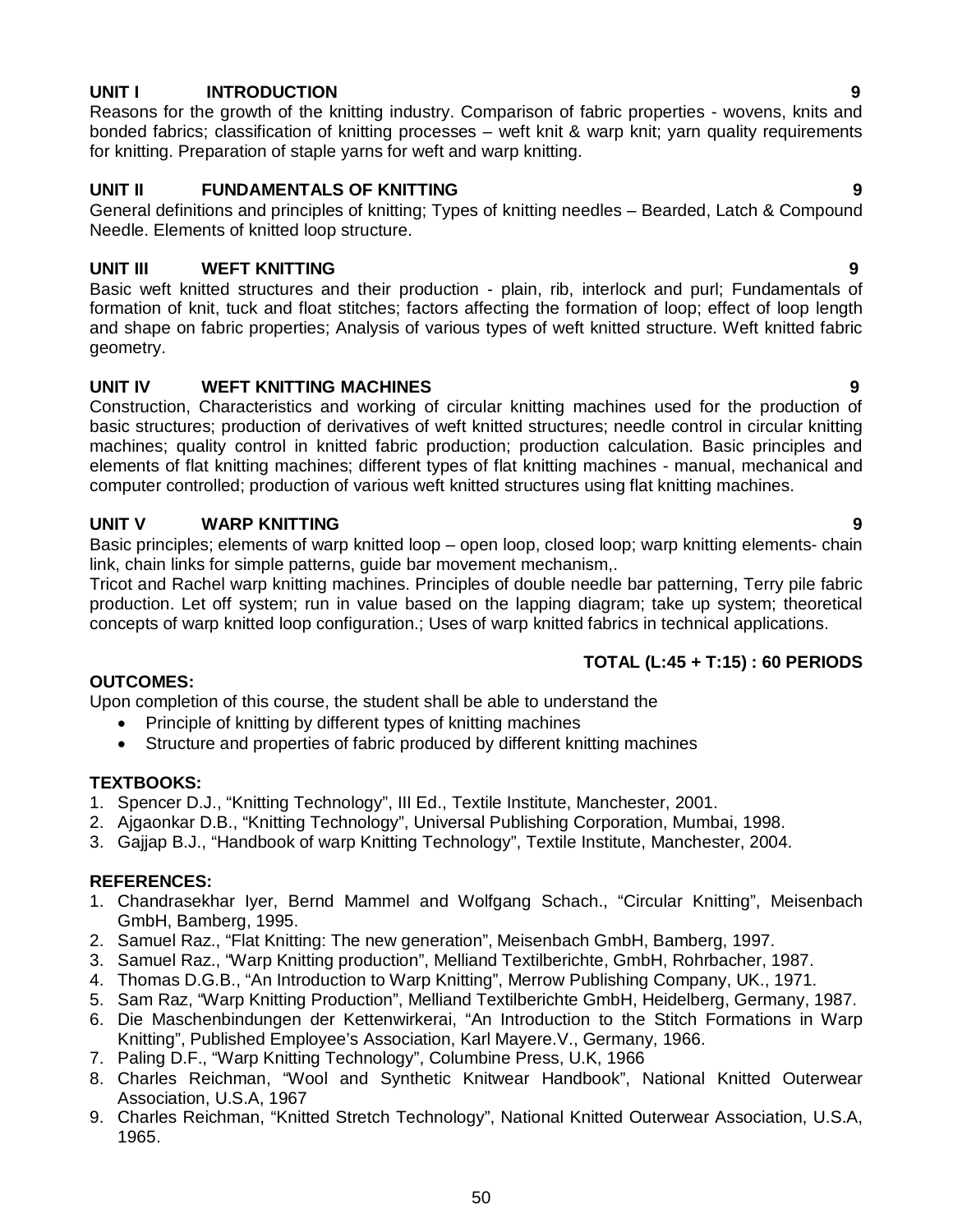# **TT6504 CHEMICAL PROCESSING OF TEXTILE MATERIALS - I L T P C**

#### **OBJECTIVE:**

To enable the students to learn about chemical structure of fibres and pre treatments involved in the wet processing of textiles.

 **3 0 0 3**

#### **UNIT I 9**

Chemical structure of fibres - Cotton, wool, PET polyester, Nylon 6 and 6,6, poly acrylonitrile poly propylene and poly urethane; Action of chemicals on fibres - Effect of alkalis, acids, oxidizing agents and reducing agents on cotton and viscose, wool, silk and the above synthetic fibres; Natural and other impurities in textiles and their basic properties; Singeing - Methods of singeing and their comparison, detailed study on gas singing, evaluation of singing efficiency and bio polishing; Desizing - methods of desizing and their comparison, desizing of natural and synthetic fibres and their blends, evaluation of desizing efficiency; Heat setting - principle and heat setting of PET and nylon fabrics.

#### **UNIT II 9**

Scouring - Chemistry involved in scouring of cotton, wool, silk and synthetic fibres, process details on scouring of these fibres, assessment of scouring efficiency and bio scouring; Bleaching - Fundamentals on bleaching agents, bleaching of cotton with sodium hypochlorite and hydrogen peroxide, bleaching of wool, assessment of efficiency of bleaching; Mercerization - role of alkali concentration, stretch and temperature, effect of mercerization on structural, lustre, tensile and dyeing properties, steps involved in mercerization process, assessment of efficiency of mercerization; carbonization of wool; degumming of silk - methods and their comparison, process details on the methods and assessment of efficiency of degumming.

#### **UNIT III 9**

Principle, construction and working of chemical processing machines - Loose stock machine; Hank and package processing machines; Yarn singeing machine; Woven and knitted fabric singeing machines; Stretching devices; Shearing and raising machines; Kiers; Mangles; Jiggers; Winch; Jet and soft flow machines; Yarn mercerizer, Chain and chainless mercerizers; Continuous scouring and bleaching machines; Washing ranges, Hydro extractors; Detwisters; Dryers; Stenters.

#### **UNIT IV 9**

Calendering - Various objectives, construction and working of Calendering machines; Crease proofing - Mechanism of creasing, crease proofing with formaldehyde based agents namely ureaformaldehyde precondensate and dimethylol dihydroxy ethylene urea, drawbacks of these agents, advantages of low formaldehyde and free formaldehyde crease proofing agents, crease proofing with butane tetra carboxylic acid, assessment of crease proofing efficiency; Shrink proofing - Assessment of shrinkage, Principle of belt shrinking and compacting , construction and working of shrink proofing machines, assessment of shrink proofing process; Softening - Role played by softeners, methods of softening, chemical softeners and their classification, chemistry and application of cationic and silicone softeners, assessment of efficiency of softeners, end-uses; Wool finishing - Wet and dry setting of wool and their assessment; principle of Milling and milling machines, assessment of milling operation.

#### **UNIT V 9**

Water and oil repellant finishes - Mechanisms of repellency, durable and non-durable finishing agents, basics of silicone and fluorocarbon finishes, assessment of repellent finishes; Fire retardant finish - Mechanisms of flame retardancy, durable and non durable retardants for cotton and polyester, assessment of flame retardancy; Antimicrobial finish - Mechanisms, controlled release and bound antimicrobials, assessment of the finish; introduction to use of nanotechnology in finishing.

#### **OUTCOMES:**

Upon completion of this course, the student shall have the knowledge on

# **TOTAL : 45 PERIODS**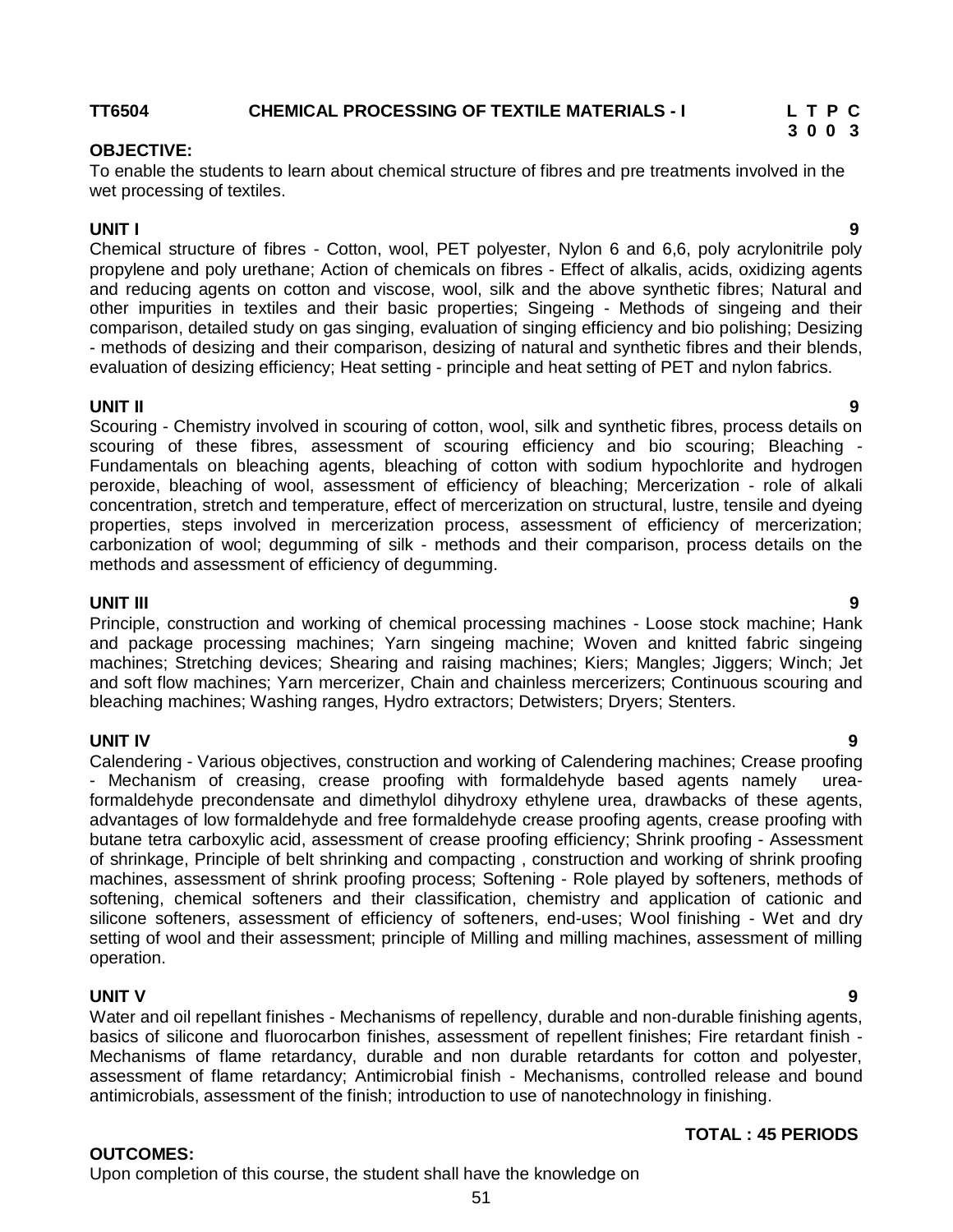- Chemical structure of the fibres
- Necessity and requirements of Pre treatments in wet processing of textiles
- Knowledge on various finishing treatments done on fabric
- Needs of various finishes to the fabric

# **TEXTBOOKS:**

- 1. Shenai V. A., "Technology of Bleaching and Mercerizing", Sevak Publications, 2003
- 2. Trotman E. R., "Dyeing and Chemical Technology of Textile Fibres", B.I Publishing Pvt. Ltd., New Delhi, 1994
- 3. Gulrajani M. L. (ed), "Advances in the dyeing and finishing of technical textiles", Woodhead Publishing Ltd., 2013.

# **REFERENCES:**

- 1. Shenai V. A., "Technology of Textile Finishing", B.I. Publication, Mumbai, 1989.
- 2. Menachem Lewin and Stephen B. Sello., "Handbook of Fibre Science and Technology: Volume I: Chemical Processing of Fibres and Fabrics-Fundamentals and Preparation" and Volume II: Functional finishes, Marcel Dekker, Inc., 1983
- 3. Karmakar S. R., "Chemical Technology in the Pre-treatment Process of Textiles", Elsevier sciences B.V.,1999
- 4. Bhagwat R. S., "Handbook of Textile Processing", Colour Publication, Mumbai.,1999
- 5. Cavaco-Paulo A. and Gubitz G. M., "Textile Processing with enzymes", Woodhead Publication Ltd., 2003
- 6. Heywood D., "Textile Finishing", Wood head Publishing Ltd., 2003.
- 7. Schindler W. D. and Hauser P. J., "Chemical finishing of textiles", Woodhead Publishing Ltd., 2004

# **TT6505 TECHNOLOGY OF MANUFACTURED FIBRE PRODUCTION L T P C**

 **3 0 0 3**

### **OBJECTIVES:**

- To enable the students to learn about the polymer rheology and the laws, and various spinning techniques of polymers
- To expose the students to advances in the spinning process

# **UNIT I POLYMER RHEOLOGY 9**

Transport Phenomena in Fibre Manufacturing- Heat and mass; Polymer rheology-Newtonian and non-Newtonian fluids, factors affecting shear viscosity; Necessary conditions of fibre forming polymer; Melt instabilities.

### **UNIT II MELT SPINNING 9**

Melt Spinning- Polymer Selection and Preparation, equipments, properties and applications of polyester, polyamide and polypropylene fibers.

# **UNIT III SOLUTION SPINNING 9**

Solution spinning- Polymer Selection and Preparation, equipments, properties and applications of acrylic, polyurethane and regenerated cellulose fibres.

# **UNIT IV POST SPINNING OPERATIONS 9**

Neck drawing, drawing systems, influence of drawing on structure and properties of fibres; Types of heat setting, influencing parameters on heat setting, influence of heat setting on fibre behavior; Spin finish composition and application; texturising.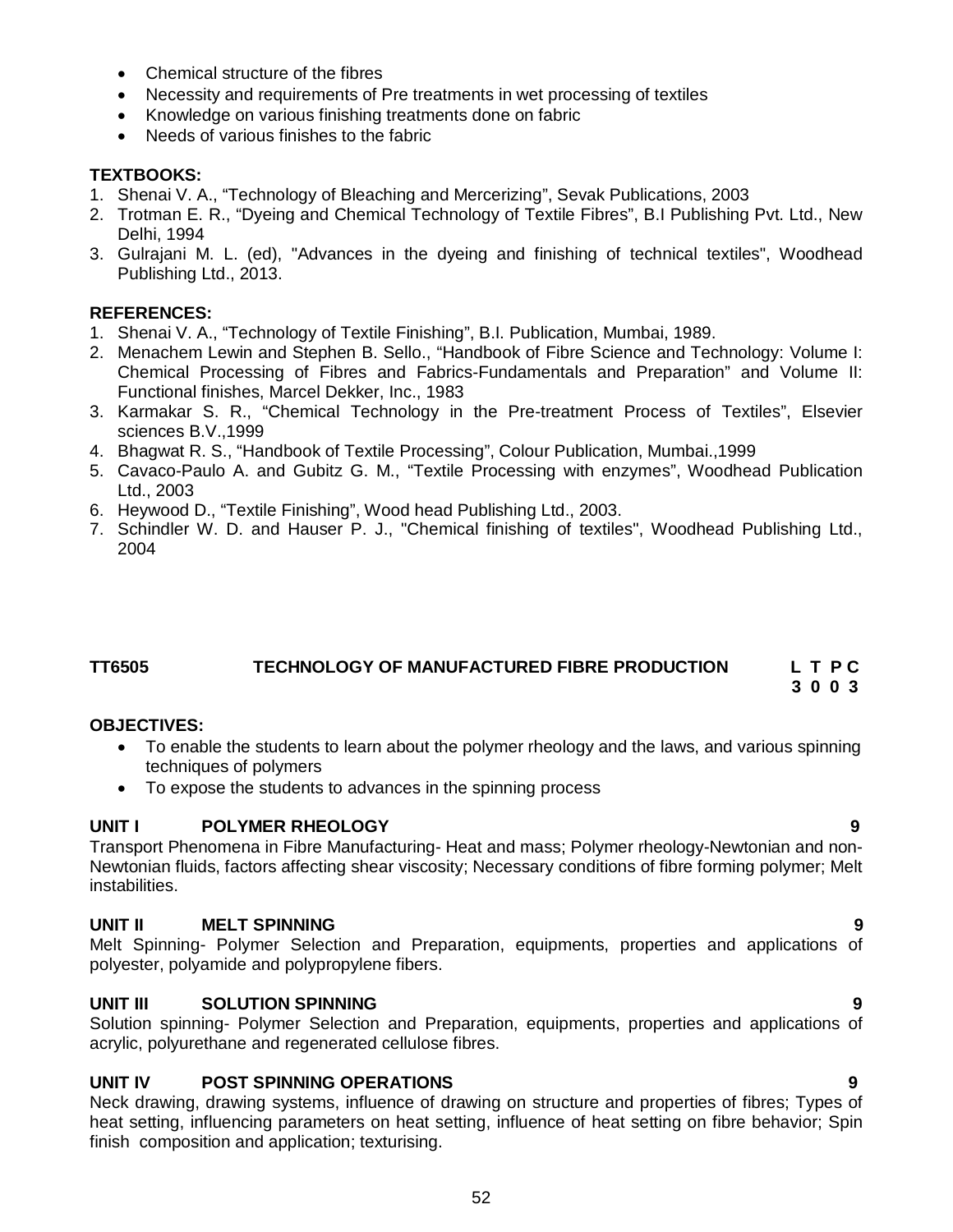# **UNIT V ADVANCES IN FIBER SPINNING 9**

Liquid crystal spinning; Gel spinning; Profile fibres, hollow & porous fibres; Speciality fibres polyglycolic acid, polylactic acid, chitosan fibres preparation properties and applications.

# **TOTAL : 45 PERIODS**

### **OUTCOMES:**

Upon completion of this course, the student shall be able to understand

- Polymer Rheology and the laws
- Various spinning techniques of polymers parameter involved in spinning synthetic yarn
- Need of various post spinning operations
- Advances in the spinning process

#### **TEXTBOOKS:**

- 1. Kothari V. K., "Textile Fibres: Development and Innovations", Vol. 2, Progress in Textiles, IAFL Publications, New Delhi, 2000
- 2. Vaidya A. A., "Production of Synthetic Fibres", Prentice Hall of India Pvt. Ltd., New Delhi, 1988
- 3. Nakasjima (English edition, edited by Kajiwara K. and McIntyre J. E.), "Advanced Fibre Spinning Technology", Wood head Publication Ltd., England, 1994.

#### **REFERENCES:**

- 1. Gupta V. B. and Kothari V. K. (Editors), "Manufactured Fibre Technology", Kluwer Academic Publishers, 1997.
- 2. Cook J. G., "Handbook of Textile Fibres: Vol. 2: Man Made Fibres", The Textile Inst., 5<sup>th</sup> Ed. 1984.
- 3. Srinivasa Murthy H. V., "Introduction to Textile Fibres", Textile Association, India, 1987.

### **GE6674 COMMUNICATION AND SOFT SKILLS- LABORATORY BASED L T P C**

 **0 0 4 2**

#### **OBJECTIVES:**

To enable learners to,

- Develop their communicative competence in English with specific reference to speaking and listening
- Enhance their ability to communicate effectively in interviews.
- Strengthen their prospects of success in competitive examinations.

#### **UNIT I LISTENING AND SPEAKING SKILLS 12**

Conversational skills (formal and informal)- group discussion- making effective presentations using computers, listening/watching interviews conversations, documentaries. Listening to lectures, discussions from TV/ Radio/ Podcast.

#### **UNIT II READING AND WRITING SKILLS 12**

Reading different genres of tests ranging from newspapers to creative writing. Writing job applications- cover letter- resume- emails- letters- memos- reports. Writing abstracts- summariesinterpreting visual texts.

## **UNIT III ENGLISH FOR NATIONAL AND INTERNATIONAL EXAMINATIONS AND PLACEMENTS 12**

International English Language Testing System (IELTS) - Test of English as a Foreign Language

53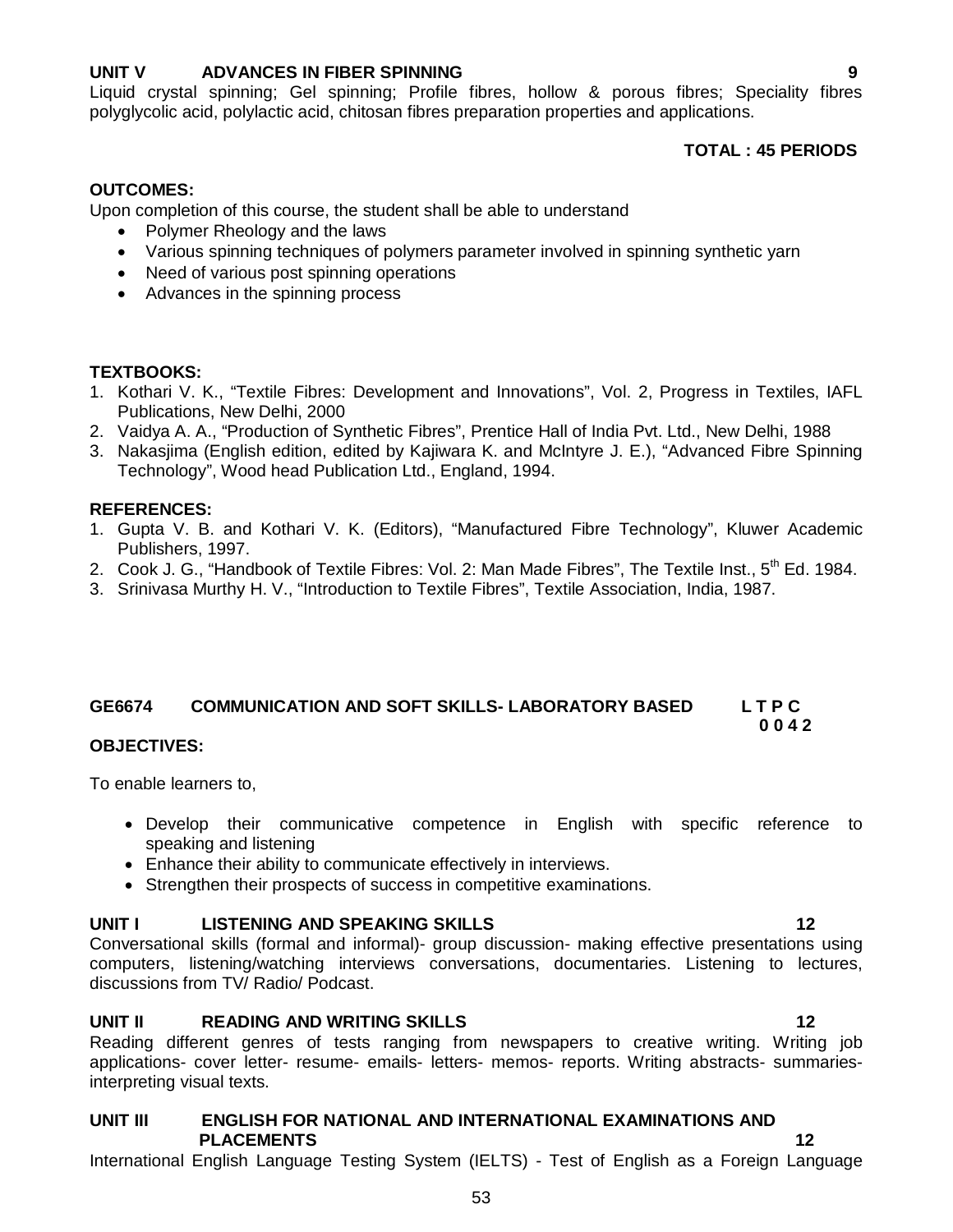# **UNIT IV INTERVIEW SKILLS 12**

Different types of Interview format- answering questions- offering information- mock interviews-body language( paralinguistic features)- articulation of sounds- intonation.

# **UNIT V SOFT SKILLS 12**

**Motivation- emotional intelligence-**Multiple intelligences- emotional intelligence- managing changes-time management-stress management-leadership straits-team work- career planning intercultural communication- creative and critical thinking

# **TOTAL: 60 PERIODS**

# **Teaching Methods:**

- 1. To be totally learner-centric with minimum teacher intervention as the course revolves around practice.
- 2. Suitable audio/video samples from Podcast/YouTube to be used for illustrative purposes.
- 3. Portfolio approach for writing to be followed. Learners are to be encouraged to blog, tweet, text and email employing appropriate language.
- 4. GD/Interview/Role Play/Debate could be conducted off the laboratory (in a regular classroom) but learners are to be exposed to telephonic interview and video conferencing.
- 5. Learners are to be assigned to read/write/listen/view materials outside the classroom as well for graining proficiency and better participation in the class.

| Lab Infrastructure: |  |
|---------------------|--|
|                     |  |

| S. No.         | <b>Description of Equipment (minimum configuration)</b> | <b>Qty Required</b> |
|----------------|---------------------------------------------------------|---------------------|
| 1              | <b>Server</b>                                           | 1 No.               |
|                | <b>PIV System</b><br>$\bullet$                          |                     |
|                | 1 GB RAM / 40 GB HDD                                    |                     |
|                | OS: Win 2000 server<br>$\bullet$                        |                     |
|                | Audio card with headphones<br>$\bullet$                 |                     |
|                | <b>JRE 1.3</b><br>$\bullet$                             |                     |
| $\overline{2}$ | <b>Client Systems</b>                                   | 60 Nos.             |
|                | PIII or above<br>$\bullet$                              |                     |
|                | 256 or 512 MB RAM / 40 GB HDD<br>$\bullet$              |                     |
|                | OS: Win 2000                                            |                     |
|                | Audio card with headphones                              |                     |
|                | <b>JRE 1.3</b>                                          |                     |
| 3              | Handicam                                                | 1 No.               |
| 4              | Television 46"                                          | 1 No.               |
| 5              | Collar mike                                             | 1 No.               |
| 6              | Cordless mike                                           | 1 No.               |
| $\overline{7}$ | <b>Audio Mixer</b>                                      | 1 No.               |
| 8              | DVD recorder/player                                     | 1 No.               |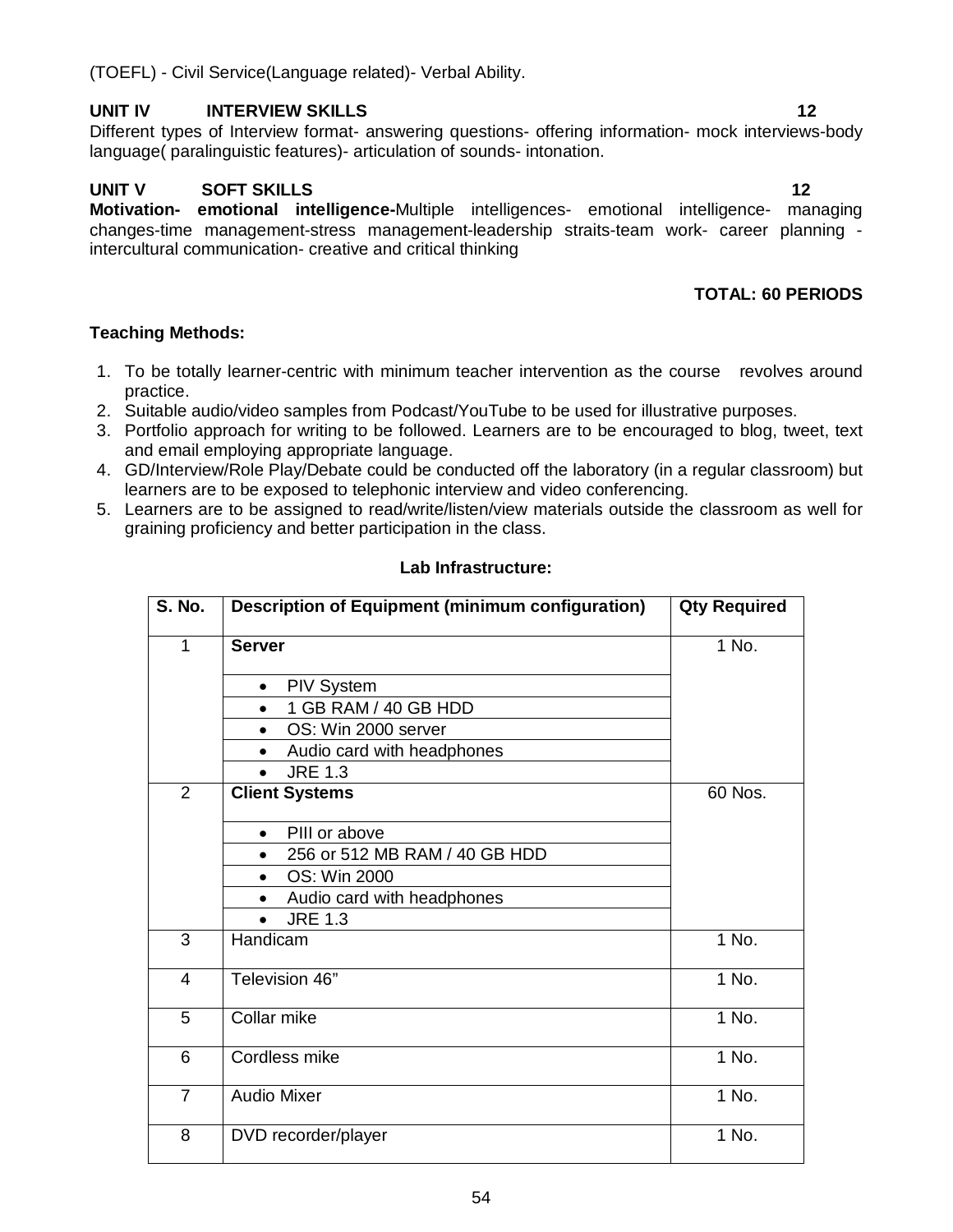|  |                      | LCD Projector with MP3/CD/DVD provision for |  | `No. |
|--|----------------------|---------------------------------------------|--|------|
|  | Audio/video facility |                                             |  |      |

## **Evaluation:**

# **Internal: 20 marks**

Record maintenance: Students should write a report on a regular basis on the activities conducted, focusing on the details such as the description of the activity, ideas emerged, learning outcomes and so on. At the end of the semester records can be evaluated out of 20 marks.

# **External: 80 marks**

| <b>Online Test</b>      | - 35 marks |
|-------------------------|------------|
| Interview               | - 15 marks |
| Presentation            | - 15 marks |
| <b>Group Discussion</b> | - 15 marks |
|                         |            |

# **Note on Internal and External Evaluation:**

- 1. Interview mock interview can be conducted on one-on-one basis.
- 2. Speaking **–** example for role play:
	- a. Marketing engineer convincing a customer to buy his product.
	- b. Telephonic conversation- fixing an official appointment / placing an order / enquiring and so on.
- 3. Presentation should be extempore on simple topics.
- 4. Discussion topics of different kinds; general topics, and case studies.

# **OUTCOMES:**

### **At the end of the course, learners should be able to**

- Take international examination such as IELTS and TOEFL
- Make presentations and Participate in Group Discussions.
- Successfully answer questions in interviews**.**

# **REFERENCES:**

- 1. **Business English Certificate Materials,** Cambridge University Press.
- 2. **Graded Examinations in Spoken English and Spoken English for Work** downloadable materials from Trinity College, London.
- 3. **International English Language Testing System** Practice Tests, Cambridge University Press.
- 4. Interactive Multimedia Programs on **Managing Time and Stress.**
- 5. **Personality Development** (CD-ROM), Times Multimedia, Mumbai.
- 6. Robert M Sherfield and et al. **"Developing Soft Skills"** 4th edition, New Delhi: Pearson Education, 2009.

### **Web Sources:**

http://www.slideshare.net/rohitjsh/presentation-on-group-discussion http://www.washington.edu/doit/TeamN/present\_tips.html http://www.oxforddictionaries.com/words/writing-job-applications http://www.kent.ac.uk/careers/cv/coveringletters.htm http://www.mindtools.com/pages/article/newCDV\_34.htm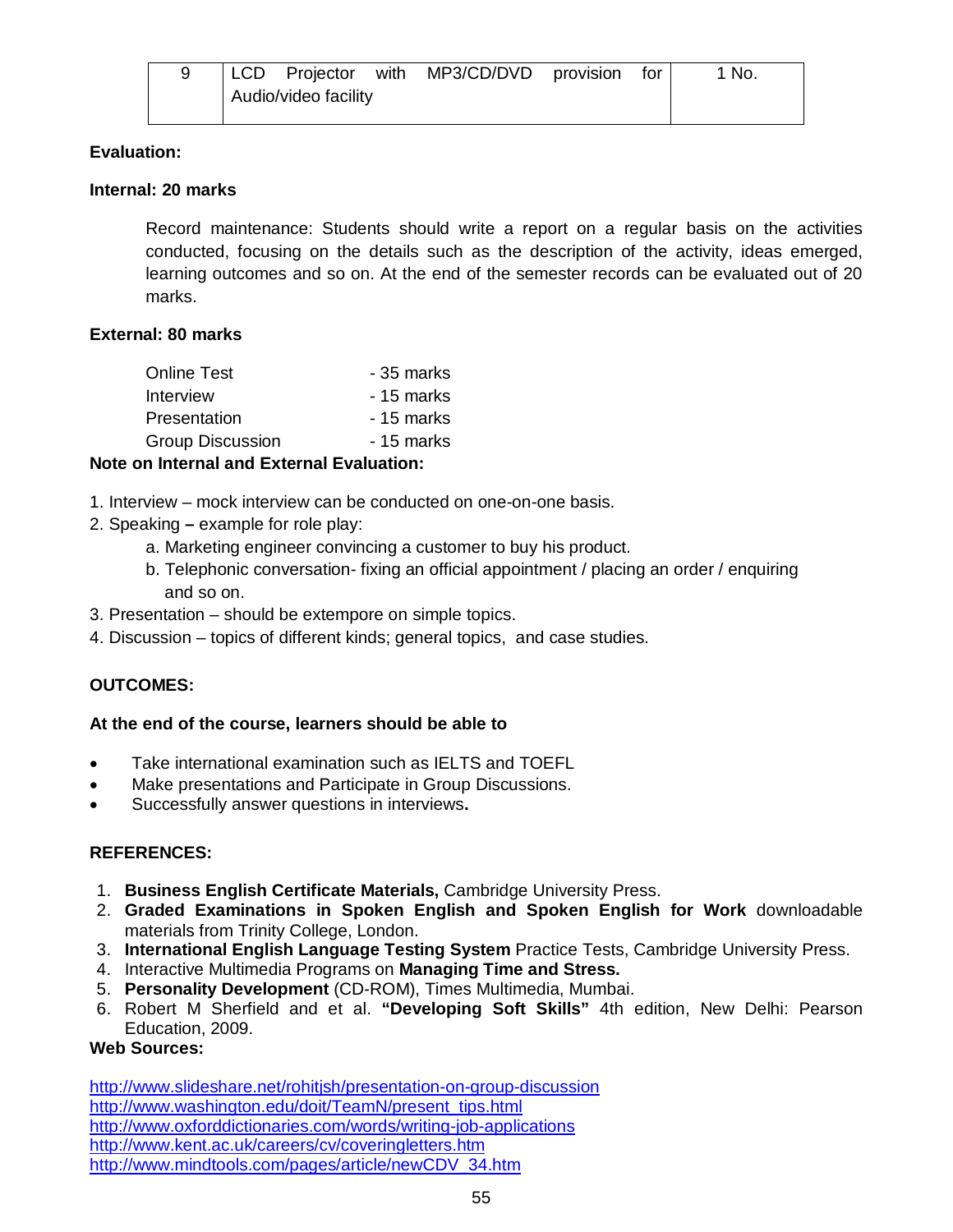# **TT6511 FABRIC MANUFACTURE LABORATORY L T P C**

# **0 0 3 2**

# **OBJECTIVE:**

To train the students on different mechanisms of plain loom and circular knitting machines

# **LIST OF EXPERIMENTS**

- 1. Analysis of Yarn faults
- 2. Control of production, package density, yarn faults in cone / cheese winding machine
- 3. Determination of depth of shed and heald shaft movements in tappet shedding mechanism
- 4. Preparation of pattern card for dobby shedding mechanism and way in which adjust the depth of shed
- 5. Study of jacquard shedding mechanism
- 6. Power required to insert the weft through shuttle in over and under picking mechanism
- 7. Study of picking mechanism in shuttleless loom
- 8. Control of sley eccentricity and Beat-up force in weaving
- 9. Study of let-off mechanisms
- 10. Determination of pick space through 5 and 7 wheel take-up mechanisms
- 11. Study of weft replenishment mechanism in shuttle looms
- 12. Method of achieving the required colour patterns in 4 X 1 drop box motion
- 13. Study of warp protector mechanism
- 14. Study of plain, rib and interlock circular knitting machines
- 15. Study of flat knitting machines

# **TOTAL : 45 PERIODS**

# **OUTCOMES:**

Upon completion of this course, the student will have knowledge on

- Functioning of cone winding / cheese winding machine
- Different elements of plain loom and important motions of loom
- Functioning of circular knitting and flat knitting machine
- Picking mechanisms in shuttleless looms

# **LIST OF EQUIPMENT FOR BATCH OF 30 STUDENTS**

| S.No. | <b>Description of Equipment</b>                        | <b>Quantity required</b><br>(R)                      |
|-------|--------------------------------------------------------|------------------------------------------------------|
| 1.    | Cone / Cheese winding machine                          |                                                      |
| 2.    | Pirn winding machine                                   | 1                                                    |
| 3.    | Sizing chemicals                                       | (Consumables)<br>Quantity as per the<br>requirements |
| 4.    | Tappet shedding mechanism -<br>positive/negative       | 1 each                                               |
| 5.    | Dobby shedding mechanism                               | 1                                                    |
| 6.    | Jacquard shedding mechanism                            | 1                                                    |
| 7.    | Shuttle picking mechanism - Over<br>pick or under pick | 1 each                                               |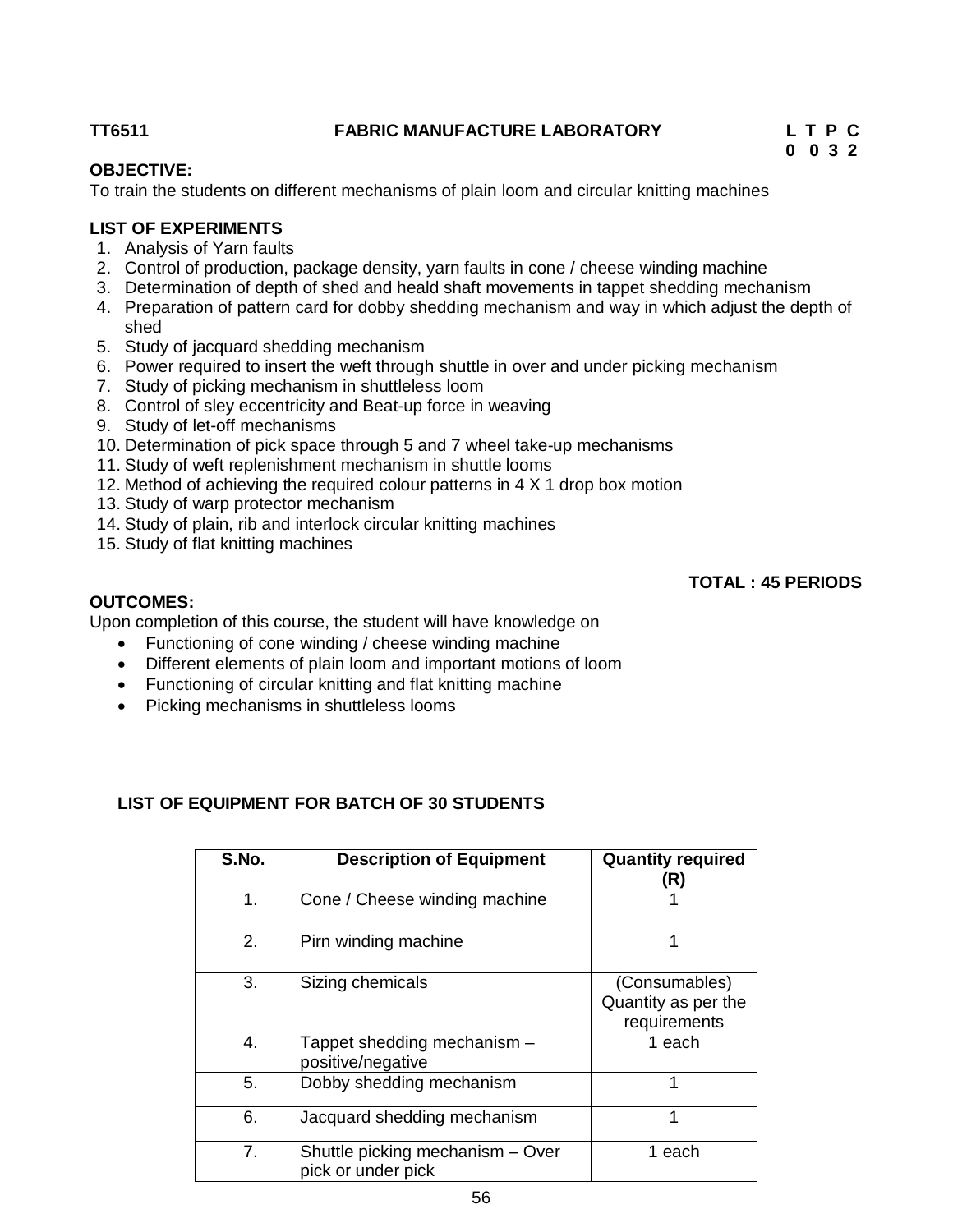| 8.  | Beat up mechanism                                      | 1            |
|-----|--------------------------------------------------------|--------------|
| 9.  | Take up mechanism (Five wheel or<br>seven wheel)       | 1 each       |
| 10. | Negative let-off mechanism                             | 1            |
| 11. | Positive let-off mechanism                             | 1            |
| 12. | Warp protector mechanism – loose<br>reed and fast reed | 1 each       |
| 13. | Weft fork mechanism                                    | 1            |
| 14. | Automatic pirn changing mechanism                      | 1            |
| 15. | Automatic warp stop motion                             | 1            |
| 16. | Drop box mechanism                                     | 1            |
| 17. | Terry fabric weaving (Desirable)                       | 1            |
| 18. | Shuttleless loom                                       | Any one type |
| 19. | Plain, Interlock and Rib Knitting<br>machines          | 1 each       |
| 18. | Yarn fault classifier (Desirable)                      | 1            |

# **TT6512 FIBRE AND YARN QUALITY EVALUATION LABORATORY L T P C**

 **0 0 3 2**

### **OBJECTIVE:**

To practice the students in testing of fibres and yarns for important properties.

### **LIST OF EXPERIMENTS**

Determination of

- 1. Fibre fineness
- 2. Fibre length
- 3. Fibre maturity
- 4. Fibre trash content
- 5. Bundle fibre strength
- 6. Fiber migration parameters
- 7. Roving, sliver and yarn linear density
- 8. Single yarn strength
- 9. Yarn lea strength
- 10. Yarn single and ply yarn twist
- 11. Yarn impact strength
- 12. Yarn to yarn abrasion
- 13. Unevenness of yarn
- 14. Assessment of yarn appearance

#### **OUTCOMES:**

After the completion this practical course, the students will be able to

- Evaluate fiber and yarn characteristics using different equipments
- Analyse the results generated from these equipments
- Apply statistical techniques for better explanation

#### 57

 **TOTAL : 45 PERIODS**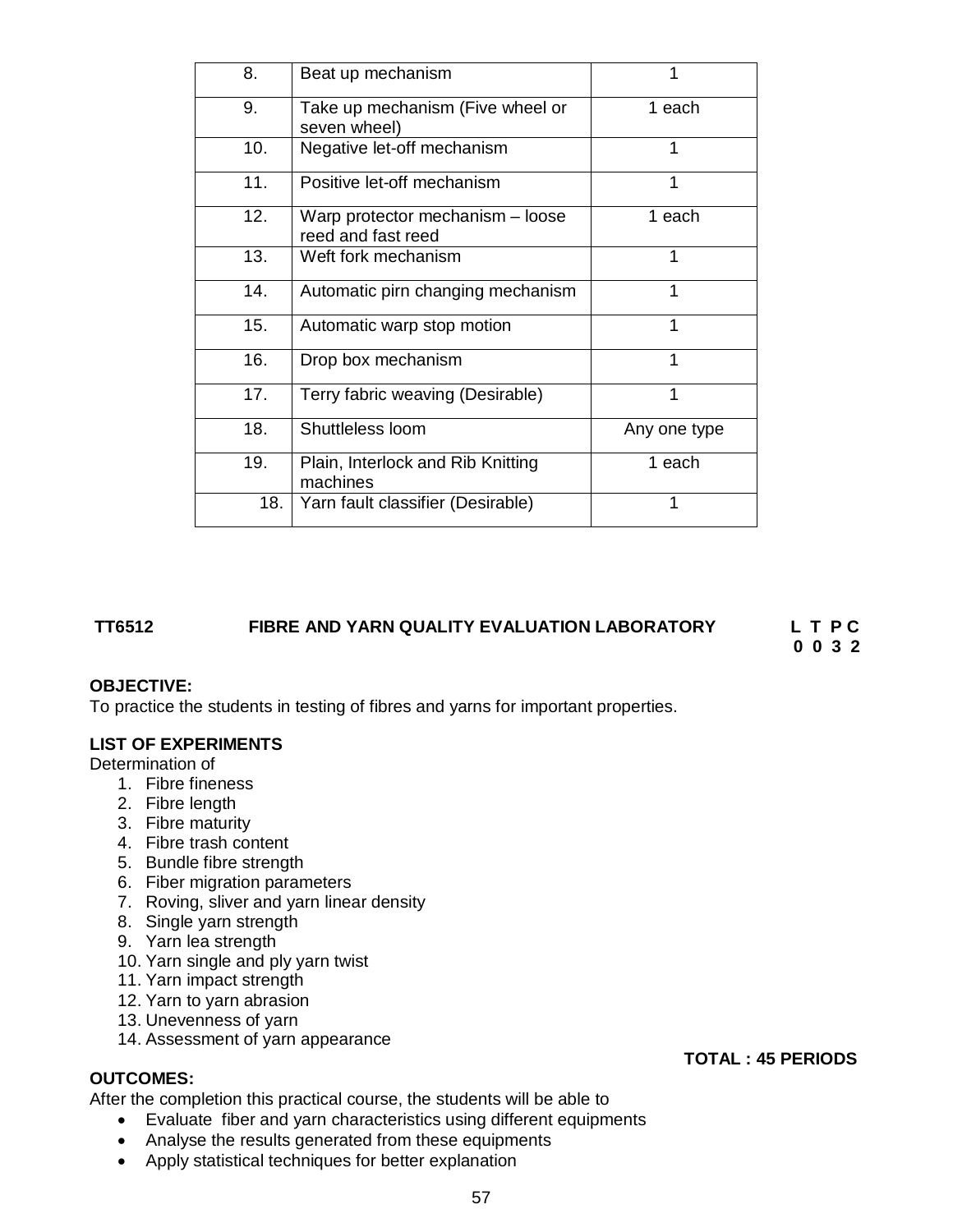# **LIST OF EQUIPMENT FOR BATCH OF 30 STUDENTS**

| S.No.            | <b>Description of Equipment</b>   | <b>Required</b> |
|------------------|-----------------------------------|-----------------|
|                  |                                   | (R)             |
| $\overline{1}$ . | <b>Baer Sorter</b>                | 1               |
| 2.               | Fibre Bundle strength tester      | 1               |
| $\overline{3}$ . | <b>Fibre Fineness tester</b>      | 1               |
| $\overline{4}$ . | <b>Trash Analyser</b>             | 1               |
| $\overline{5}$ . | <b>Projection Microscope</b>      | 1               |
| 6.               | <b>Nep Count Template</b>         | 5               |
| 7.               | Wrap Reel                         | $\overline{1}$  |
| 8.               | <b>Wrap Block</b>                 | 1               |
| 9.               | Yarn Twist Tester                 | $\overline{1}$  |
| 10.1             | Single Yarn Strength Tester       | 1               |
| 11.              | Bundle yarn strength tester       | $\mathbf{1}$    |
| 12.              | <b>Ballistic Tester</b>           | 1               |
| 13.              | Yarn Unevenness tester            | $\overline{1}$  |
| 14.              | Yarn abrasion tester              | $\overline{1}$  |
| 15.              | Weighing balance                  | 1               |
| 16.              | Yarn appearance Board Winder      | $\overline{1}$  |
| 17.              | Yarn appearance Board (Standards) | 1 set           |

# **TT6601 FABRIC QUALITY EVALUATION L T P C**

# **3 0 0 3**

### **OBJECTIVES:**

To enable the students to learn about the construction of fabrics and evaluation of fabric properties and their importance

# **UNIT I CONSTRUCTION CHARECTERISTICS 9**

Basic fabric particulars – Measurement of ends and picks per inch, count of warp and weft, determination of the type of weave, measurement of length, width, thickness and Area density (GSM); warp and weft crimp measurements for spun and filament yarn fabrics, the cover factor calculations; Fabric sampling techniques.

58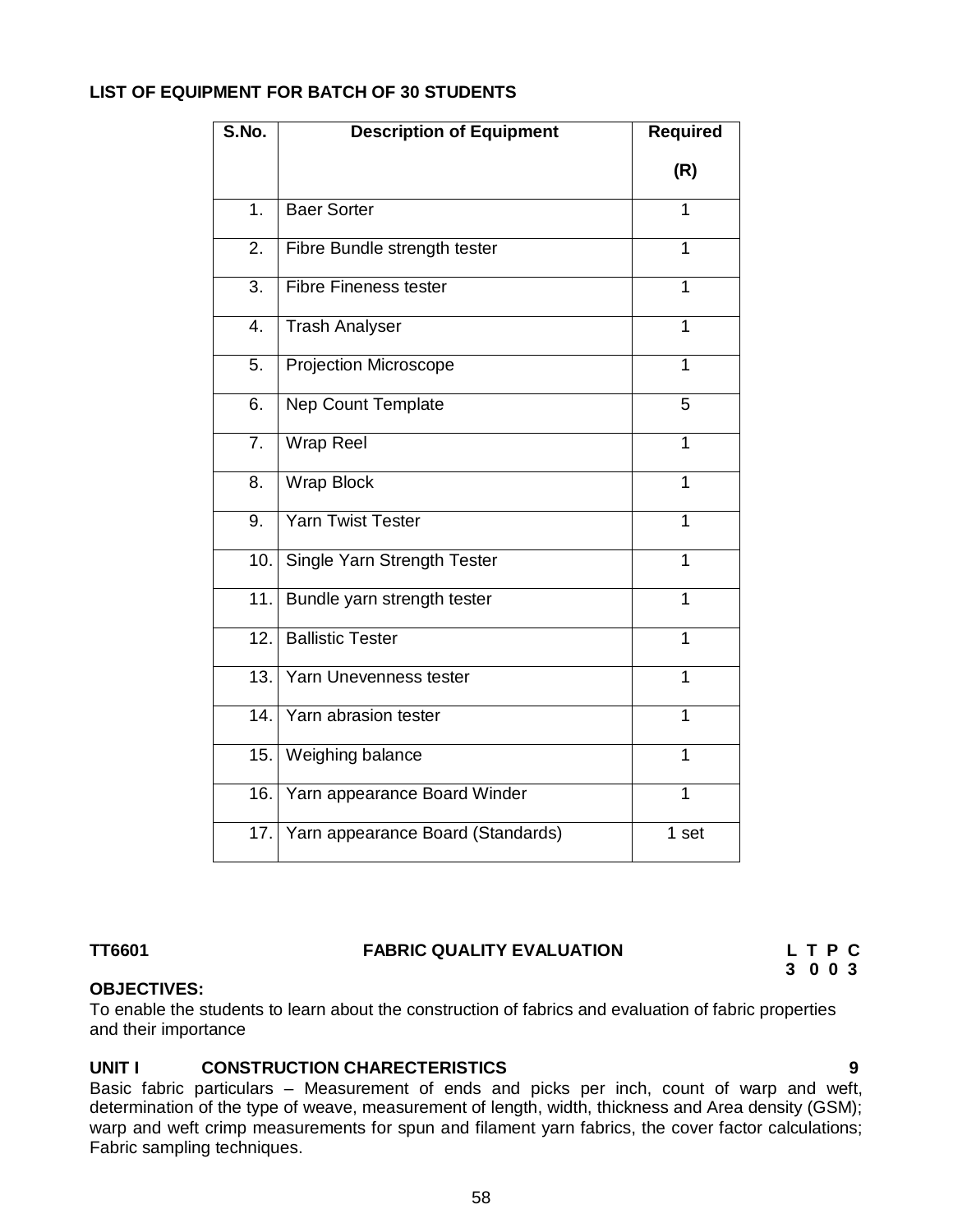# **UNIT II STRENGTH CHARACTERISTICS 9**

Tensile strength measurement – ravelled strip test and grab test – mechanical and electronic measuring systems. Tear strength – importance – measuring systems. Bursting strength and its measurement. Ballistic impact strength. Universal tensile tester - principle and operation

# **UNIT III COMFORT AND SURFACE CHARACTERISTICS 9**

Fabric stiffness – principle of measurement of flexural rigidity; Drapeability – measurement of drape coefficient; Crease recovery measurement techniques. Wrinkle recovery assessment using standard grades; Principle and functioning of air permeability testers, water repellency, contact angle and fabric shrinkage testing; Fabric abrasion resistance – measuring technique; Fabric pilling resistance – methods of determination.

## **UNIT IV SPECIAL CHARACTERISTICS 5**

Fabric bending hysteresis testing; Shear hysteresis measurements; Fabric compression and decompression behaviour; Fabric surface roughness and friction measurements; Fabric tensile hysteresis measurements; Fabric flame resistance testing methods; Moisture and thermal characteristics.

# UNIT V FABRIC INSPECTION AND GARMENT QUALITY **13**

Fabric inspection – Manual, semi-automatic and Automatic Inspection systems, classification of fabric defects, independent product quality certification, acceptable quality level, MIL standards and final inspection. Quality assessment of garments - cutting, sewing, pressing, finishing and packageing defects.

# **TOTAL : 45 PERIODS**

### **OUTCOMES:**

Upon completion of this course, students would be able to

- Evaluate the constructional parameters of fabrics
- Understand the principle of measurement of fabric characteristics
- Analyze the various reports generated during quality evaluation of fabric
- Understand the evaluation of garment quality

# **TEXTBOOKS:**

- 1. Booth J.E., "Principle of Textile Testing", Butterworth Publications, London, 1989
- 2. Saville B.P., "Physical Testing of Textiles", Textile Institute, Manchester, 1998
- 3. Kothari V. K., "Testing and Quality Management", Progress in Textile Technology Vol.1, IAFL Publications, New Delhi, 1999.

### **REFERENCES:**

- 1. Ruth clock and Grace Kunz., "Apparel Manufacture Sewn Product Analysis", Upper Sadle River Publications, New York, 2000.
- 2. Pradip V. Mehta., "Managing Quality in the Apparel Industry", NIFT Publication, India, 1998.
- 3. Sara J. Kadolph., "Quality Assurance for Textiles and Apparels", Fair Child Publications, New York, 1998.
- 4. Slater K., "Physical Testing and Quality Control", The Textile Institute, Vol.23, No.1/2/3 Manchester, 1993.

# **TT6602 FINANCIAL MANAGEMENT FOR TEXTILE AND APPAREL L T P C INDUSTRIES 3 0 0 3**

### **OBJECTIVES:**

 To enable the students understand basics of financial management that is required for the textile industry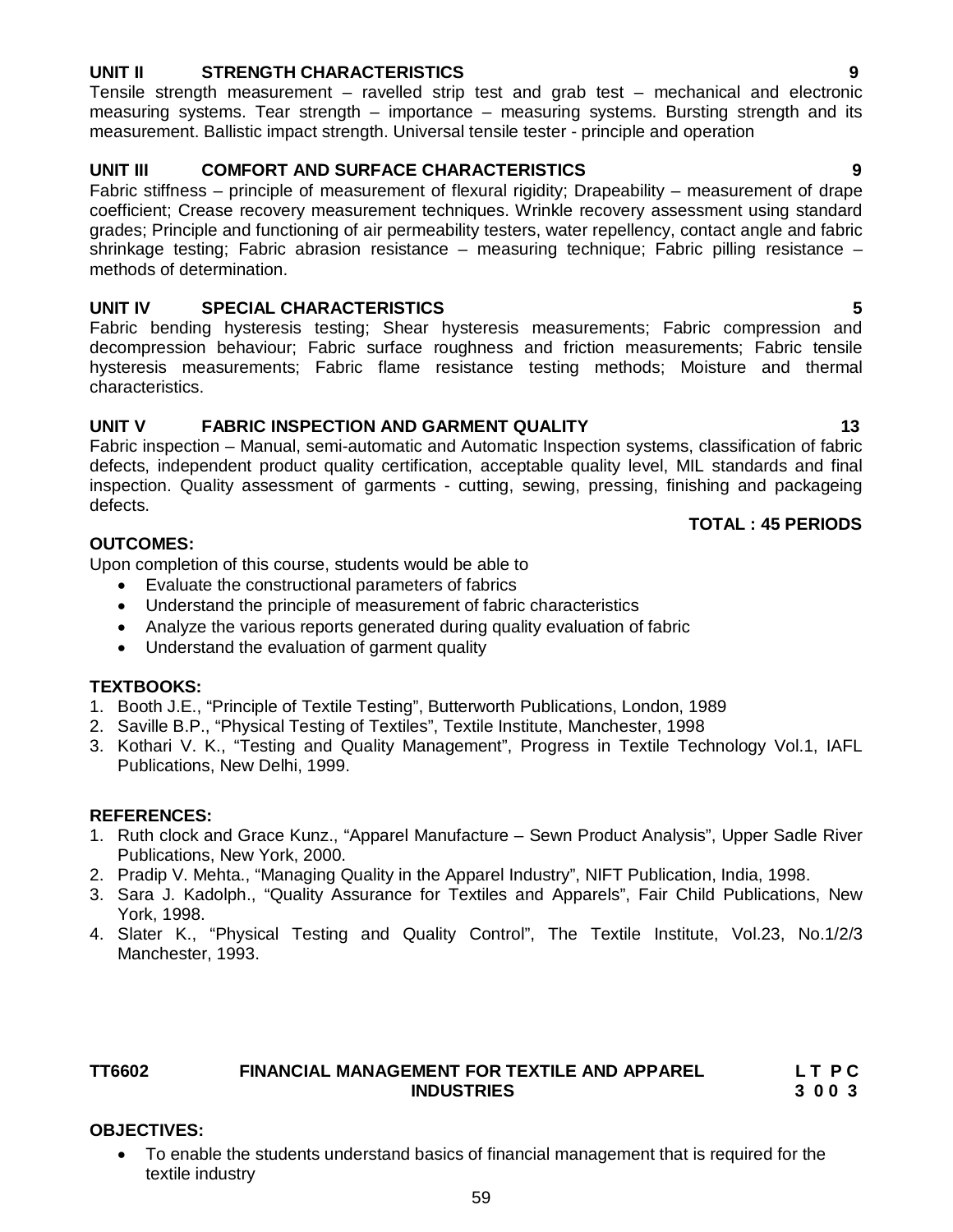To enable the students to learn about sources of capital, cost of capital and capital budgeting

# **UNIT I** 18

Costing - concepts; classification of costs; preparation of cost sheet; costing of yarn, fabric and garment; cost profit volume analysis, breakeven analysis

**UNIT II 9** Depreciation – method of computing depreciation; techniques of investment analysis – payback period method, accounting rate of return, Discounted Cash Flow methods - IRR, NPV, PI

# **UNIT III 5**

Capital structure; Sources and cost of capital; working capital management

**UNIT IV** 13 Tools for financial analysis and control- profit and loss account, balance sheet; financial ratio analysis - illustrations from textile unit

### **TOTAL : 45 PERIODS**

# **OUTCOMES:**

Upon completion of the course, the students will be able to

- Determine the cost of yarn, fabrics and garments
- Construct cost sheet
- Understand the economical feasibility of capital investment, sources of capital and cost of capital
- Interpret the financial statements

### **TEXTBOOKS:**

- 1. Bhave P.V. and Srinivasan V., "Costing Accounting to Textile Mills", ATIRA, Ahmadabad, 1976
- 2. Khan and Jain, "Basic Financial Management and Practice", Tata McGraw Hill, New Delhi, 5th Edition, 2001.
- 3. Thukaram Rao M.E., "Cost Accounting and Financial Management" New Age International, Bangalore, 2004

# **REFERENCES:**

- 1. Pandey I. M., "Financial Management", Vikas Publishing House Pvt. Ltd., New Delhi, 8<sup>th</sup> Edition, 1999
- 2. Thukaram Rao M.E., "Cost and Management Accounting" New Age International, Bangalore, 2004
- 3. Prasanna Chandra, "Financial Management, Theory and Practice, Tata McGraw-Hill Publishing Company Ltd, 5th Edition, New Delhi, 2001
- 4. James C. Vanhorne, "Financial Management and Policy", Pearson Education Asia (Low Priced Edition) 12th Edition, 2002
- 5. Narang, G. B. S. and Kumar V., "Production and Costing", Khanna Publishers, New Delhi, 1988
- 6. Aswat Damodaran, "Corporate Finance Theory and Practice", John Wiley & Sons, 2000
- 7. Hrishikes Bhattacharya, "Working Capital Management, Strategies and Techniques", Prentice Hall of India Pvt. Ltd., New Delhi, 2001

| TT6603 | <b>TECHNOLOGY OF BONDED FABRICS</b> | LTPC    |  |  |
|--------|-------------------------------------|---------|--|--|
|        |                                     | 3 0 0 3 |  |  |

# **OBJECTIVES:**

To enable the students to learn about the

- Fundamentals of bonded fabrics
- Different method of web formation and bonding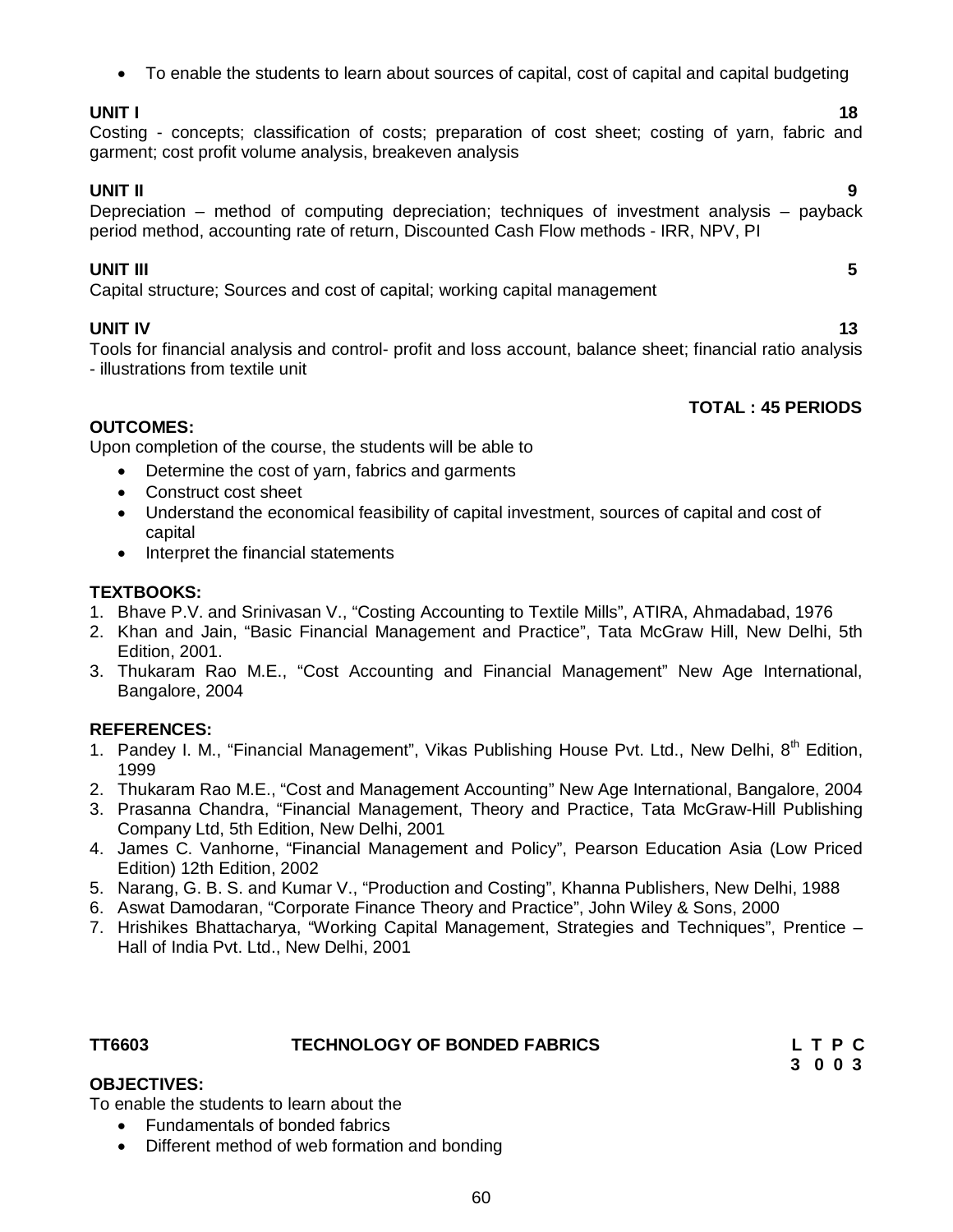# **UNIT I FUNDAMENTALS OF BONDED FABRICS 5**

Definitions and classification of bonded fabrics; fibres, fibre preparations and their characteristics for the production of bonded fabrics, uses; methods of bonded fabric production

# **UNIT II WEB FORMATION WITH STAPLE FIBRES 9**

Production of staple-fibre web by dry and wet methods; influence of web laying methods on fabric properties; quality control of web

# **UNIT III MECHANICAL, CHEMICAL AND THERMAL BONDING 13**

Bonded fabric production by mechanical bonding - needling, stitching, water jet consolidation; Thermal Bonding technologies; Chemical bonding – Binder polymers and bonding technologies

# **UNIT IV POLYMER – LAID WEB AND FABRIC FORMATION 9**

Manufacture of Spun bonded fabrics, fibre orientation in spun bonded fabrics and characterization of filament arrangement; Manufacture of Melt blown fabrics – fibre formation and its attenuation; Effect of processing parameters on fabric characteristics

# **UNIT V FINISHING AND APPLICATION OF BONDED FABRICS 9**

Dry and Wet finishing; Characterisation, structure - property relationship in bonded fabrics; End uses of bonded fabrics

# **TOTAL : 45 PERIODS**

# **OUTCOMES:**

Upon completion of the course the student will be able to

- Explain different types of nonwovens and their method of production
- Explain different type of finishes applied on the fabric and their end uses
- Choose appropriate bonded technique for getting desired properties in fabric.

### **TEXTBOOKS:**

- 1. Lunenschloss J., Albrecht W. and David Sharp., "Nonwoven Bonded Fabrics", Ellis Horwood Ltd., New York, 1985.
- 2. Russell S., "Hand Book of Nonwovens", Textile Institute, Manchester, 2004.
- 3. Chapman R., "Applications of Nonwovens in Technical Textiles", Textile Institute, Manchester, 2010.

### **REFERENCES:**

- 1. Mrstina V. and Feigl F., "Needle Punching Textile Technology", Elsevier, New York, 1990.
- 2. Dharmadhikary R. K., Gilmore T. F., Davis H. A. and Batra S. K., "Thermal Bonding of Nonwoven Fabrics", Textile Progress, Vol.26, No.2, Textile Institute Manchester,1995.
- 3. Jirsak O. and Wadsworth L. C., "Nonwoven Textiles", Textile Institute, Manchester, 1999.

# **OBJECTIVES:**

To enable the students to learn about

- Basic elements used in the textile machinery
- Design of cams, cone drums and other important elements used in the textile machinery

### **UNIT I 5**

Equations of forces, motion and energy; energy stored in rotating masses.

TT6604 MECHANICS OF TEXTILE MACHINERY L T P C<br>3 0 0 3  **3 0 0 3**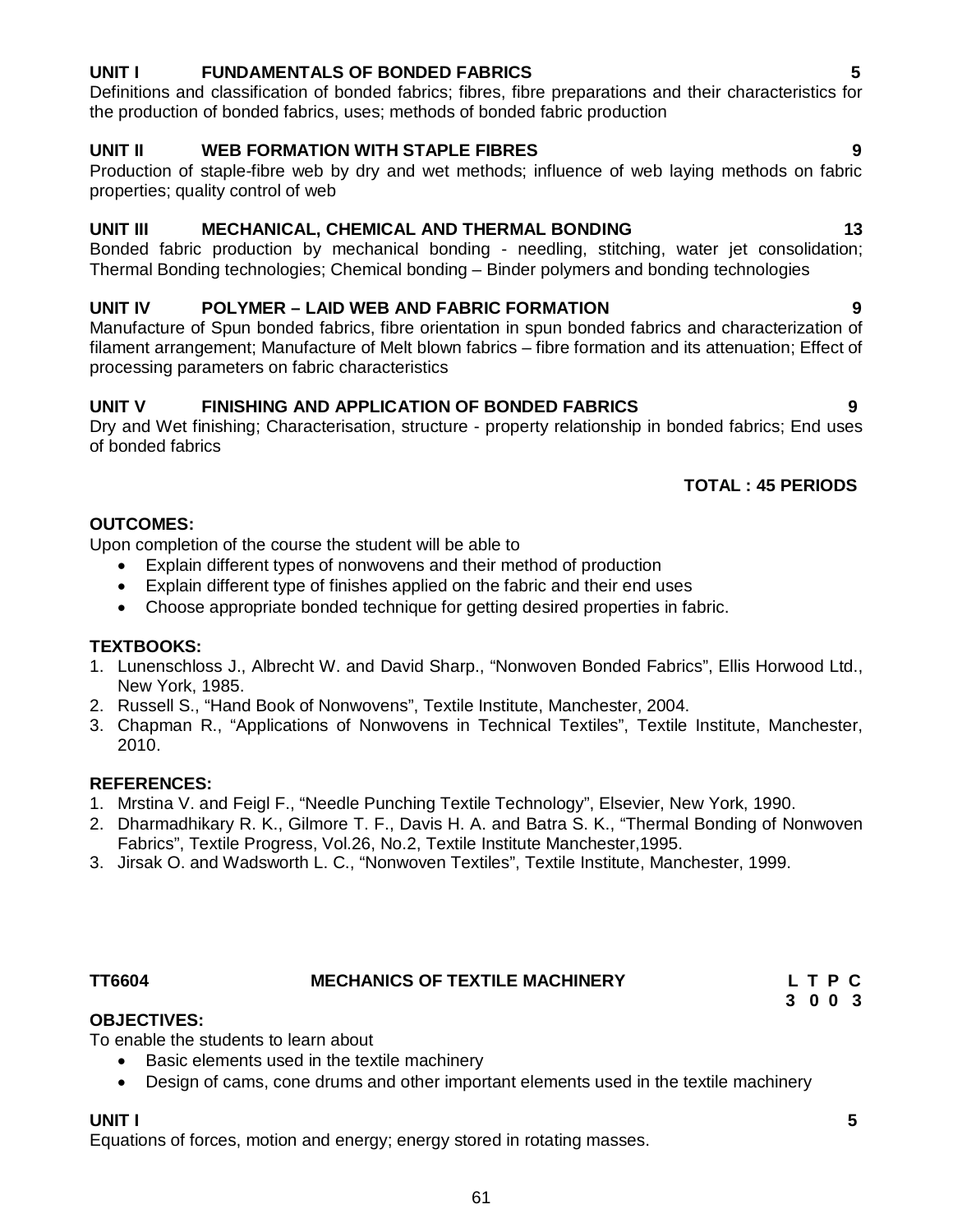**UNIT II 9** Clutches and brakes – types, application in textile machines; gears, gear trains; power transmission – different modes, advantages and limitations, applications

# **UNIT III 9**

Differential and variable speed drives – principles, application in textile machines; design of cone drums – piano feed regulation, roving machine builder mechanism; ;

# **UNIT IV 9**

Friction – calculations; bearings, design of drive transmitting shafts, balancing of rotating masses

# **UNIT V** 13

Design of winder drums; kinematics of shedding; design of tappets; beat up force, sley eccentricity; power for picking

### **TOTAL : 45 PERIODS**

### **OUTCOMES:**

Upon completion of the course students will

- Have knowledge of types of gears, gear trains and their applications
- Be able to design cams, tappets and cone drums used in the spinning machinery
- Be able to understand the design aspects of machine elements for specific requirements

### **TEXTBOOKS:**

- 1. Booth J. E., "Textile Mathematics", Vol. 2&3, The Textile Institute, Manchester, 1975.
- 2. Slater K., "Textile Mechanics", Vol. 1&2, The Textile Institute, Manchester, 1977.

#### **REFERENCE:**

1. Rengasamy R. S., "Mechanics of Spinning Machines", NCUTE, Ministry of Textiles, Govt. of India, 2000.

# **TT6605 CHEMICAL PROCESSING OF TEXTILE MATERIALS - II L T P C**

#### **3 0 0 3 OBJECTIVE:**

To enable the students to have knowledge about theory of coloration, and knit and garment processing

# **UNIT I COLOUR SCIENCE 9**

Beer–Lambert's law, definitions of various terms associated with it and the mathematical representation, determination of concentration of dye in solution; Assessment of colour in textile substrates – colour order system, colour atlas, Munsell system, CIE colour system, tristimulus values, L,a,b values, psychometric colour parameters, whiteness and yellowness indices, colour difference, metamerism, K-M equation and its application in colour matching.

# **UNIT II THEORY OF DYEING 9**

Stages in dyeing and their governing factors, equilibrium dye uptake, sorption isotherm and Nernst, Langmuir and Freundlich isotherms, definition of dye affinity and its mathematical derivation; rate of dyeing and half dyeing time.

### **UNIT III DYEING 9**

Basic properties of dyes and pigments; classification of dyes and principle of application of various

#### 62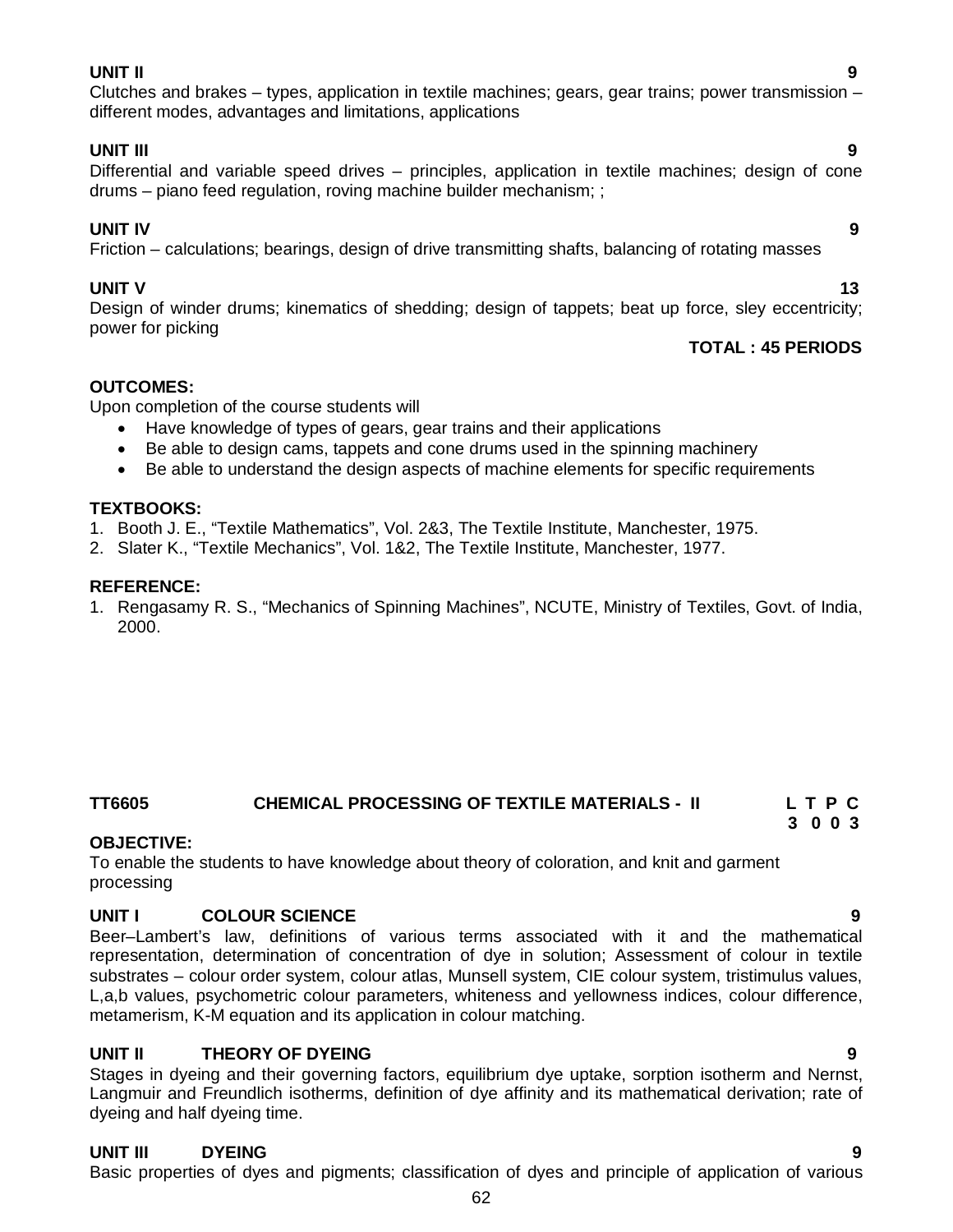dyes; basic chemistry, properties, types and technology of application of direct, reactive, disperse, acid and basic dyes, after-treatments for these methods; processing of denims; determination of washing, light, rubbing and perspiration fastness properties.

### **UNIT IV PRINTING 9**

Methods and styles of printing; manual screen printing, flat bed and rotary screen printing machines; constituents of printing paste and their roles; printing with direct, reactive, acid and disperse dyes; printing with pigments, environmental issues with pigment printing and alternatives.

# **UNIT V KNIT AND GARMENT PROCESSING 9**

Tube slitting machine, tube reversing machine, need for dimensional stabilization of knits, various stages in dimensional stabilization of tubular and open width knits; advantages and limitations of garment dyeing, selection of garment accessories, garment dyeing machines, garment washing, various methods of garment printing.

#### **TOTAL : 45 PERIODS**

### **OUTCOMES:**

Upon completion of the course the student will have knowledge on

- Colour, perception of colour
- Different class of dyes and ways of coloration
- Knit and garment processing
- Need of various finishes to the fabric.

# **TEXTBOOKS:**

- 1. Trotman E. R., "Dyeing and Chemical Technology of Textile Fibres", B.I Publishing Pvt.Ltd., New Delhi, 1994.
- 2. Shenai V. A., "Chemistry of Dyes and Principles of Dyeing", Sevak Publications, Mumbai, 1995.
- 3. Shore J., "Colourants and Auxiliaries: Volume I Colorants", Wood head Publishing Ltd.,2002.
- 4. Shore J., "Colourants and Auxiliaries: Volume II Auxiliaries", Wood head Publishing Ltd., 2002.

### **REFERENCES:**

- 1. Cegerra J. Puente P. And Valladepears J., "The Dyeing of Textile Materials", Textile Institute, Manchester, 1993.
- 2. Chakraborty J. N. "Fundamentals and Practices in colouration of textiles', Woodhead Publishing India Pvt Ltd, 2010.
- 3. Clark M. (Ed.) "Handbook of textile and industrial dyeing: Volume 1 Principles, Processes and Types of Dyes" Woodhead Publishing Ltd, 2011.
- 4. Parmar M S, Satsangi S S, Jai Prakash, "Denim A Fabric For All (Dyeing . Weaving. Finishing)", NITRA, India, 1996.
- 5. Shah H. S. and , Gandhi R. S., "Instrumental Colour Measurement and Computer Aided Colour Matching for Textiles", Mahajan Book Publication, 1990.
- 6. James Park and John Shore, "Practical Dyeing", Society of Dyers and Colourists, 2004.
- 7. Shenai V. A., "Technology of Printing", Sevak Publications, Mumbai, 1996.
- 8. Miles W. C., "Textile Printing", Wood head Publication, 2003.

# **TT6606 GARMENT MANUFACTURING TECHNOLOGY L T P C**

 **3 1 0 4**

#### **OBJECTIVES:**

- To enable the students to understand the basics of garment manufacturing, pattern making & sewing and garment wet processing
- To expose the students to various problems & remedies during garment manufacturing & processing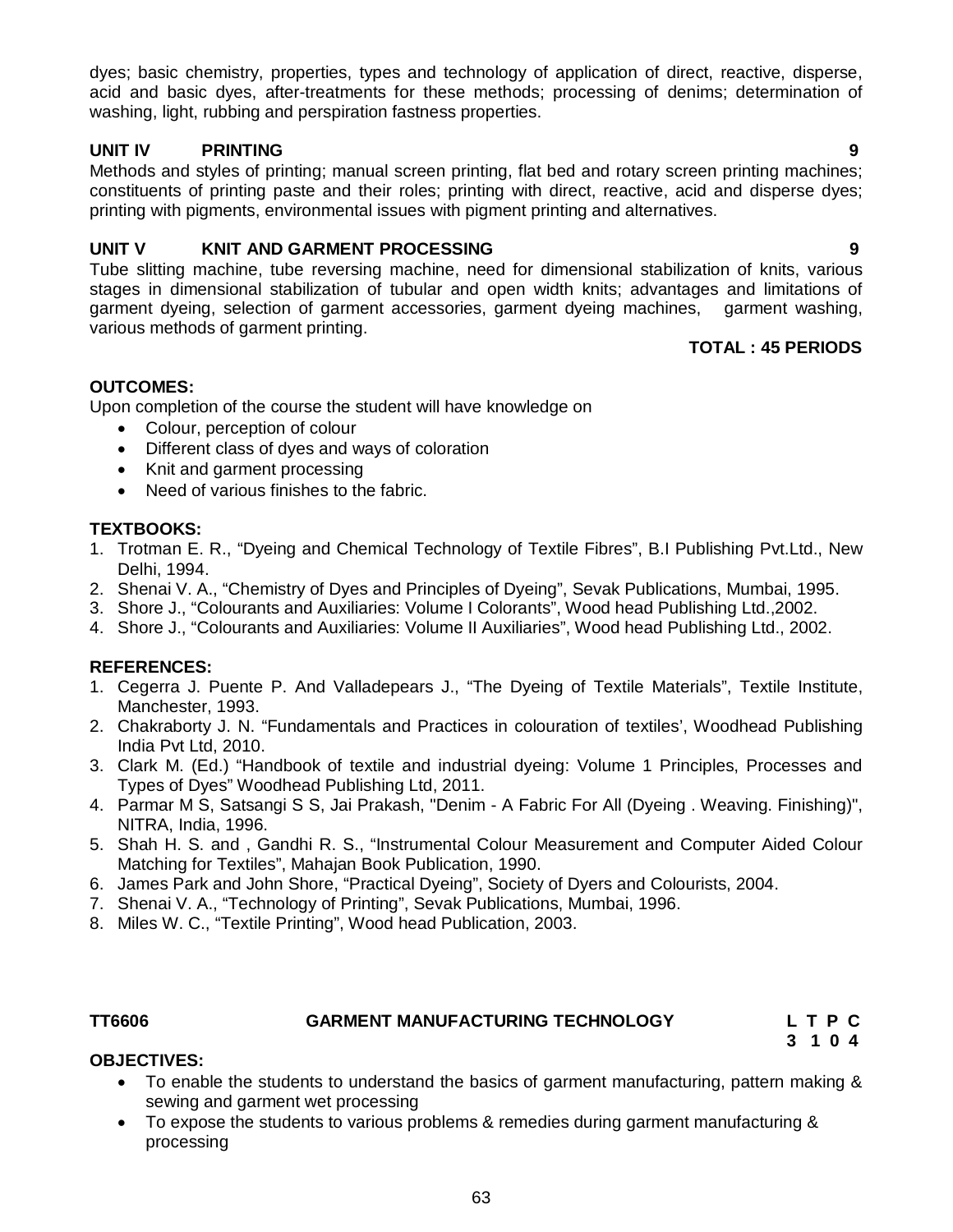#### **UNIT I 9**

Anthropometry, mass-production, mass-customization; pattern making, grading, marker planning, spreading & cutting

#### **UNIT II 9**

Different types of seams and stitches; single needle lock stitch machine - mechanism and accessories; needle – functions, special needles, needle size, numbering, needlepoint; sewing threadconstruction, material, thread size, packages.

#### **UNIT III 9**

Labels, linings, interlinings, wadding, lace, braid, elastic, hook and loop fastening, shoulder pads, eyelets and laces, zip fasteners, buttons

### **UNIT IV 9**

Raw material, in process and final inspection; needle cutting; sewability of fabrics; strength properties of apparel; dimensional changes in apparel due to laundering, dry-cleaning, steaming and pressing; care labeling of apparel

#### **UNIT V 9**

Garment dyeing, printing and finishing; pressing categories and equipment, packing

### **TOTAL (L:45 + T:15) : 60 PERIODS**

#### **OUTCOMES:**

Upon completion of the course, the students will

- Know about pattern making, market planning, cutting and sewing of apparels
- Know about dyeing and finishing of garments

### **TEXTBOOKS:**

- 1. Carr H., and Latham B., "The Technology of Clothing Manufacture", Blackwell Science Ltd., Oxford, 1994.
- 2. Gerry Cooklin, "Introduction to Clothing Manufacture" Blackwell Science Ltd., 1995.
- 3. Harrison.P.W Garment Dyeing, The Textile Institute Publication, Textile Progress, Vol .19 No.2,1988.

#### **REFERENCES:**

- 1. Winifred Aldrich., "Metric Pattern Cutting", Blackwell Science Ltd., Oxford, 1994
- 2. Peggal H., "The Complete Dress Maker", Marshall Caverdish, London, 1985
- 3. Jai Prakash and Gaur R.K., "Sewing Thread", NITRA, 1994
- 4. Ruth Glock, Grace I. Kunz, "Apparel Manufacturing", Dorling Kindersley Publishing Inc., New Jersey, 1995.
- 5. Pradip V.Mehta, "An Introduction to Quality Control for the Apparel Industry", J.S.N. Internationals, 1992.

# **TT6611 FABRIC QUALITY EVALUATION LABORATORY L T P C**

 **0 0 3 2**

### **OBJECTIVE:**

To make the students practically learn various fabric evaluation procedures to determine characteristics of fabric

#### **LIST OF EXPERIMENTS**

Determination of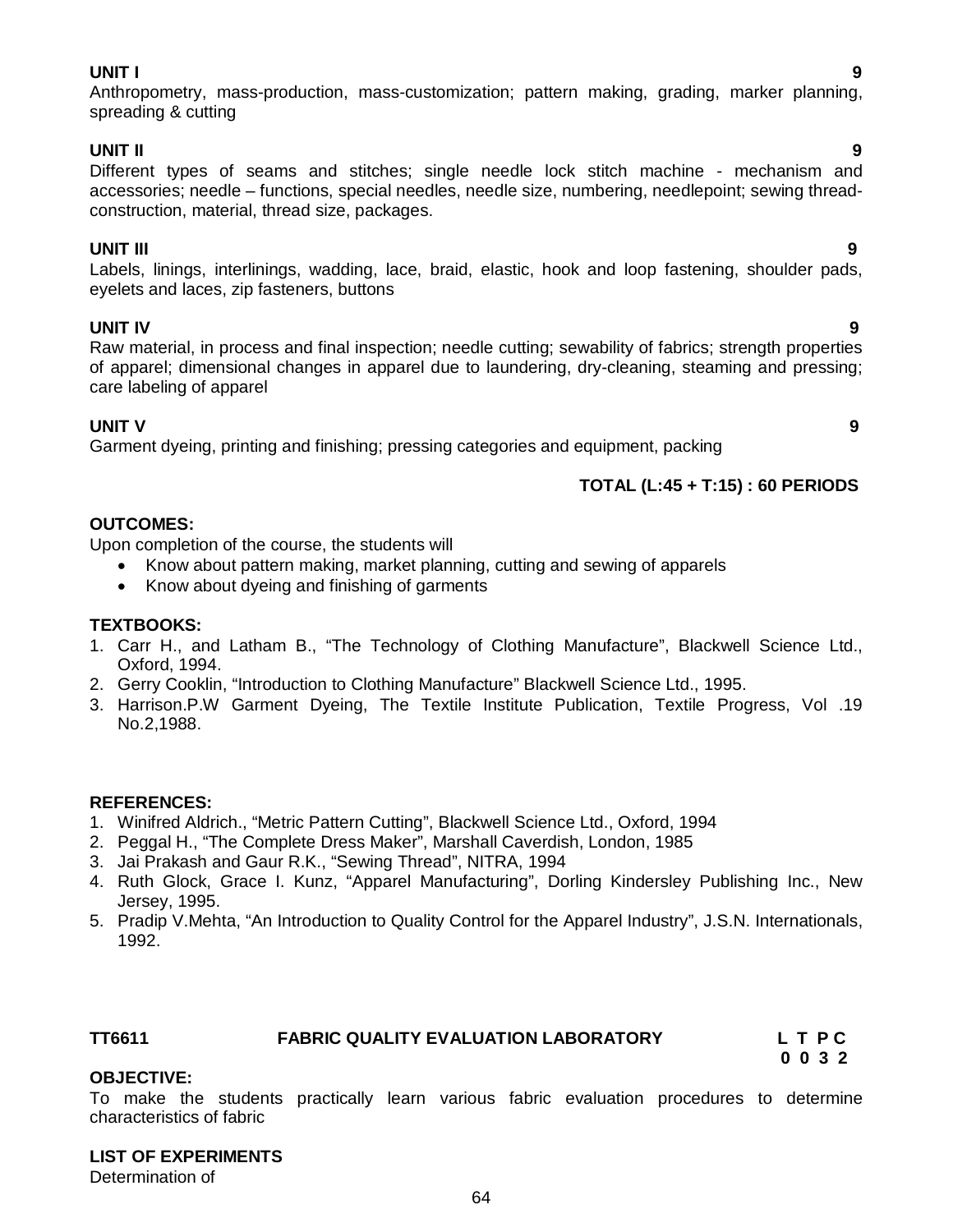- 1. Fabric tensile strength
- 2. Fabric bursting strength
- 3. Fabric tear strength
- 4. Fabric flexural rigidity and bending modulus
- 5. Drapability of fabrics
- 6. Fabric crease recovery
- 7. Fabric wrinkle recovery
- 8. Fabric abrasion resistance
- 9. Fabric pilling resistance
- 10. Fabric air permeability
- 11. Fabric compression and decompression characteristics
- 12. Fabric surface roughness and friction coefficient
- 13. Seam strength and seam slippage

# **TOTAL : 45 PERIODS**

# **OUTCOMES:**

Upon completion the students will be able to

- Measure important characteristics of fabric and garment
- Interpret the results obtained during evaluation of fabrics

# **LIST OF EQUIPMENT FOR BATCH OF 30 STUDENTS**

| <b>Equipments</b>                        | No. |
|------------------------------------------|-----|
| Fabric tensile strength tester           | 1   |
| Fabric tearing strength tester           | 1   |
| <b>Fabric Thickness Tester</b>           | 1   |
| <b>Fabric Stiffness Tester</b>           | 1   |
| <b>Fabric Crease Recovery Tester</b>     | 1   |
| <b>Fabric Bursting Strength Tester</b>   | 1   |
| <b>Fabric Abrasion Resistance Tester</b> | 1   |
| Fabric Pilling resistance tester         | 1   |
| Wrinkle recovery tester                  | 1   |
| <b>Fabric Crock meter</b>                | 1   |
| Fabric air permeability tester           | 1   |
| Weighing balance                         | 1   |
| Fabric Drape meter                       | 1   |
| Kawabata Tester (Desirable)              | 1   |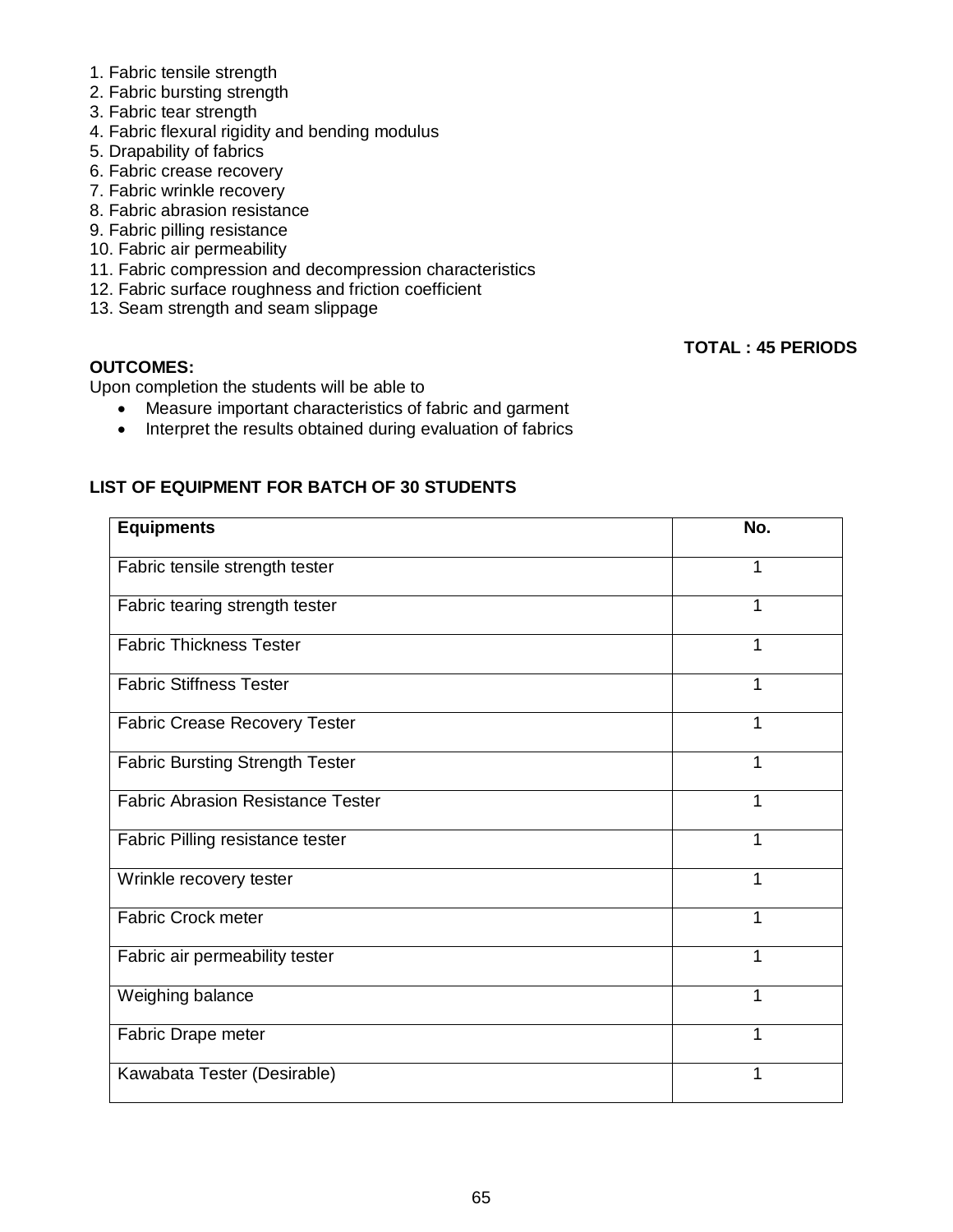# TT6612 TEXTILE CHEMICAL PROCESSING LABORATORY LTPC<br>0 0 3 2

 **0 0 3 2**

# **OBJECTIVE:**

To train the students in pre treatment and wet processing of textile materials

# **LIST OF EXPERIMENTS**

- 1. Desizing and scouring of cotton fabric.
- 2. Peroxide Bleaching of Cotton Yarn/Fabric.
- 3. Degumming of silk.
- 4. Identification of dyes
- 5. Dyeing of Cotton using Reactive dyes.
- 6. Dyeing of Cotton using Vat dye.
- 7. Dyeing of polyester using disperse dyes.
- 8. Dyeing of polyester and cotton blend
- 9. Determination of wash, light, perspiration and rubbing fastness of dyed fabrics.
- 10. Printing of cotton fabric by direct technique.
- 11. Determination of Whiteness and Yellowness index
- 12. Determination of K/S of dyed fabrics using Spectrophotometer
- 13. Water proof and Flame retardant finishing of cotton.
- 14. Resin and softener finishes.
- 15. Antimicrobial Finish Evaluation

# **TOTAL : 45 PERIODS**

#### **OUTCOME:**

Upon completing this practical course, the student would be able to desize, bleach, dye, print and finish the fabric with different types of chemicals and colourants

### **LIST OF EQUIPMENT FOR BATCH OF 30 STUDENTS**

- 1. Stainless vats (500 ml)
- 2. Water bath, Thermometers
- 3. Stirrer
- 4. Steam ager
- 5. Pilot padding mangle
- 6. HTHP Beaker dyeing machine
- 7. Pilot curing chamber
- 8. Fastness tester for Washing, Light, Perspiration &Rubbing
- 9. Printing table
- 10. Spectrophotometer

### **TT6701 TOTAL QUALITY MANAGEMENT FOR TEXTILE INDUSTRY L T P C**

 **3 0 0 3**

## **OBJECTIVES:**

- To enable the students to understand about total quality management, different TQM tools and techniques and Quality standards
- To train the students to apply TQM tools in textile industry

#### **UNIT I INTRODUCTION 9**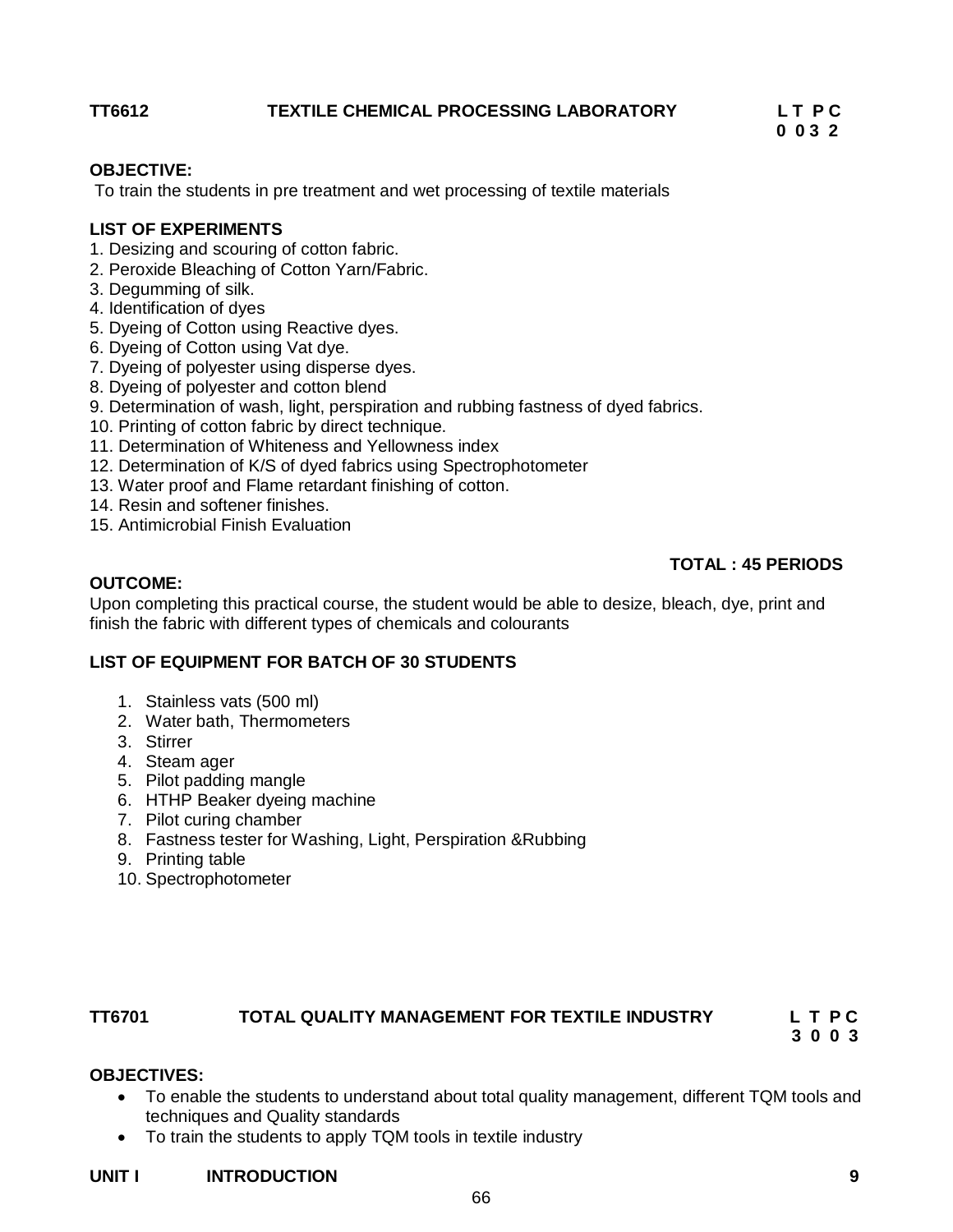Introduction - Need for quality - Evolution of quality - Definition of quality - Dimensions of product and service quality - Basic concepts of TQM – TQM Framework - Contributions of Quality Gurus – Barriers to TQM – Cost of Quality.

# **UNIT II TQM PRINCIPLES 9**

Quality statements - Customer focus –Customer orientation, Customer satisfaction, Customer complaints, Customer retention - Continuous process improvement – PDCA cycle, 5S, Kaizen - Supplier partnership – Partnering, Supplier selection, Supplier Rating.

# **UNIT III TQM TOOLS & TECHNIQUES I 9**

The seven traditional tools of quality – New management tools – Six-sigma: Concepts, methodology, applications to spinning, weaving, chemical processing and garment industries – Bench marking – Reason to bench mark, Bench marking process – FMEA – Stages, Types

# **UNIT IV TQM TOOLS & TECHNIQUES II 9**

Quality circles – Quality Function Deployment (QFD) – Taguchi quality loss function – PM – Concepts, improvement needs – Performance measures – BPR; application of TQM tools in textile industry.

# **UNIT V QUALITY SYSTEMS 9**

Need for ISO 9000- ISO 9000-2000 Quality System – Elements, Documentation, Quality auditing- QS 9000 – ISO 14000 – Concepts, Requirements and Benefits - Quality Council – Leadership, Employee involvement – Motivation, Empowerment, Team and Teamwork, Recognition and Reward.

# **TOTAL : 45 PERIODS**

# **OUTCOMES:**

Upon completion of the course, the students will be able to

- Understand the principle of TQM, different TQM tools and techniques
- Develop innovative tools to implement TQM in the textile industry

# **TEXTBOOKS:**

- 1. Dale H.Besterfiled, et al., "Total Quality Management", Pearson Education Asia, Third Edition, Indian Reprint , 2006.
- 2. Suganthi,L and Anand Samuel, "Total Quality Management", Prentice Hall (India) Pvt. Ltd., 2006 .

# **REFERENCES:**

- 1. James R. Evans and William M. Lindsay, "The Management and Control of Quality", (6<sup>th</sup> Edition), South-Western (Thomson Learning), 2005.
- 2. Oakland, J.S. "TQM Text with Cases", Butterworth Heinemann Ltd., Oxford, Third Edition , 2003.
- 3. Janakiraman,B and Gopal, R.K, "Total Quality Management Text and Cases",Prentice Hall (India) Pvt. Ltd., 2006.

# **TT6702 OPERATIONS RESEARCH FOR TEXTILE INDUSTRY L T P C**

# **3 0 0 3**

# **OBJECTIVES:**

To enable the students to learn about

- Various operations research (OR) methods that can be applied in the textile industry
- Designing OR problem related to textile industry
- Method of solving OR problems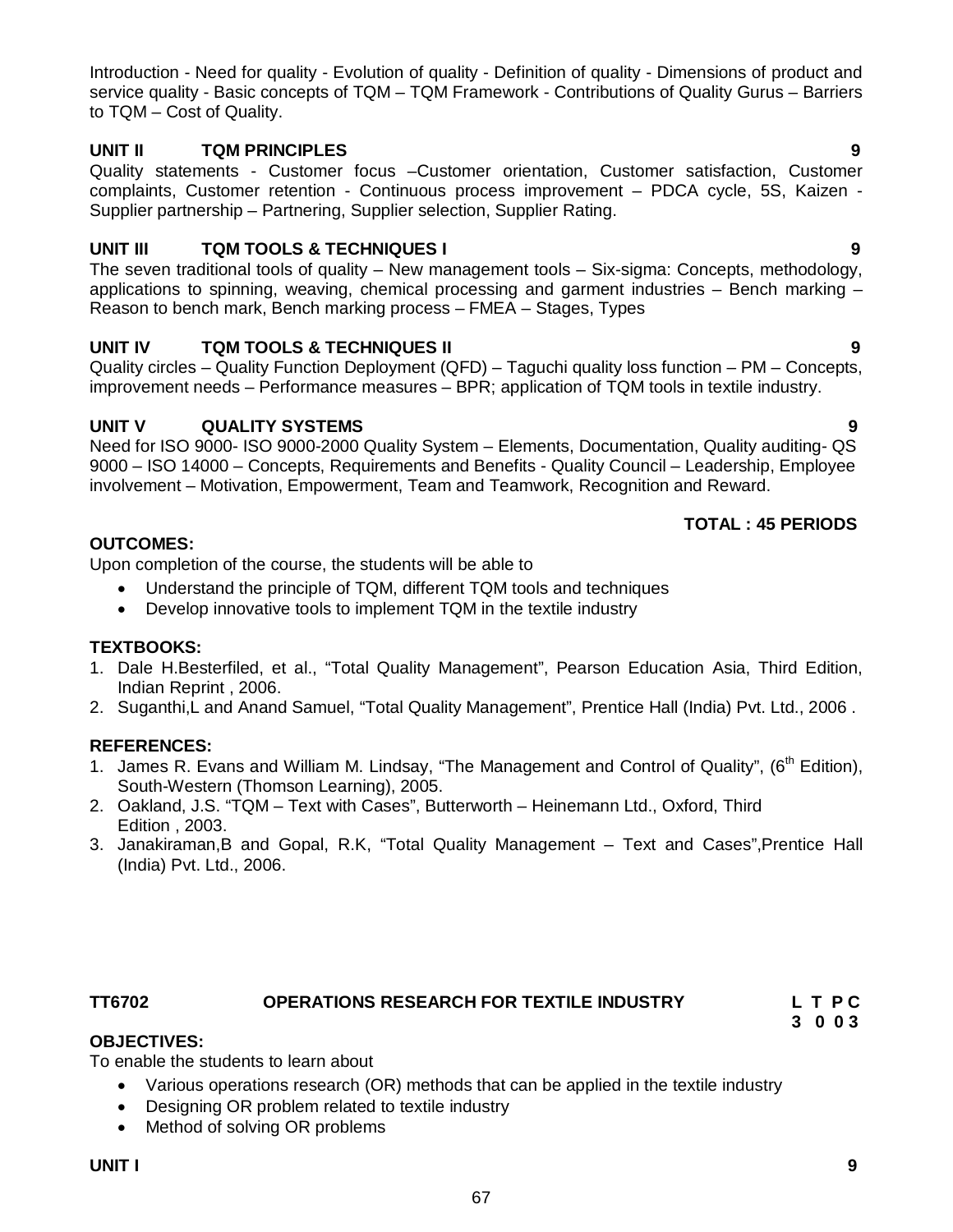Scope of operation research, applications, limitations; linear programming problems – construction, solutions by graphical method, simplex method, Big M method; sensitivity analysis; application of LP technique for mixing optimization in spinning mill

# **UNIT II 9**

Transportation problem – construction, initial basic feasible solution – North West Corner rule, lowest cost entry method, Vogel's Approximation Method; optimality test - MODI method, stepping stone method; replacement analysis

# **UNIT III 9**

Assignment problem – construction, solution by Hungarian method, application in textile industry; sequencing problems; integer programming – construction, solving by cutting plane method

# **UNIT IV 9**

Game theory- two person zero sum games, solving by matrix method, graphical method; Decisions theory - decisions under assumed certainty, decision under risk, decision under uncertainty, illustrations from textile industry; inventory control - EOQ models-deterministic models –probabilistic models

# **UNIT V 9**

Project planning and control models: CPM, PERT – network representation, determining critical path, project duration; crashing of project duration; resource leveling

 **TOTAL : 45 PERIODS**

# **OUTCOMES:**

Upon completion of the course, the students will be able to

- Design operations research problems that can be applied to textile industry.
- Solve the OR problems

### **TEXTBOOKS:**

- 1. Hamdy A Taha, "An Introduction to Operations Research, Prentice Hall, 8th Edition.
- 2. Panneerselvam R., "Operations Research", Prentice Hall of India, 2002.
- 3. Sharma J. K., "Operations Research: Theory and Applications", Macmillan, 1997.

### **REFERENCES:**

- 1. Hillier and Lieberman, "Introduction to Operations Research", McGraw-Hill International Edition, Seventh Edition, 2001.
- 2. W.J. Fabrycky, P.M. Ghare & P.E. Torgersen, "Applied Operation Research and Management Science", Prentice Hall, New Jersey, 1984.
- 3. Tulsian P.C., "Quantitative Techniques Theory and Problems", Dorling Kindersley (India) Pvt. Ltd., 2006.
- 4. Ronald L. Rardin, "Optimization in Operations Research", Pearson Education, 1998.
- 5. Srivastava U.K., Shenoy G.V., Sharma S. C., "Quantitative Techniques for Managerial Decision", Second Edition, New Age International (P) Ltd., 2007.
- 6. Gupta P. K., Hira D.S., "Problems in Operations Research", S. Chand & Company, 2002
- 7. Mustafi C.K., "Operations Research: Methods and Practice", 3rd Edition, New Age International (P) Ltd., 2007

**OBJECTIVES:**

To enable the students to learn about the

# **TT6703 CLOTHING COMFORT L T P C**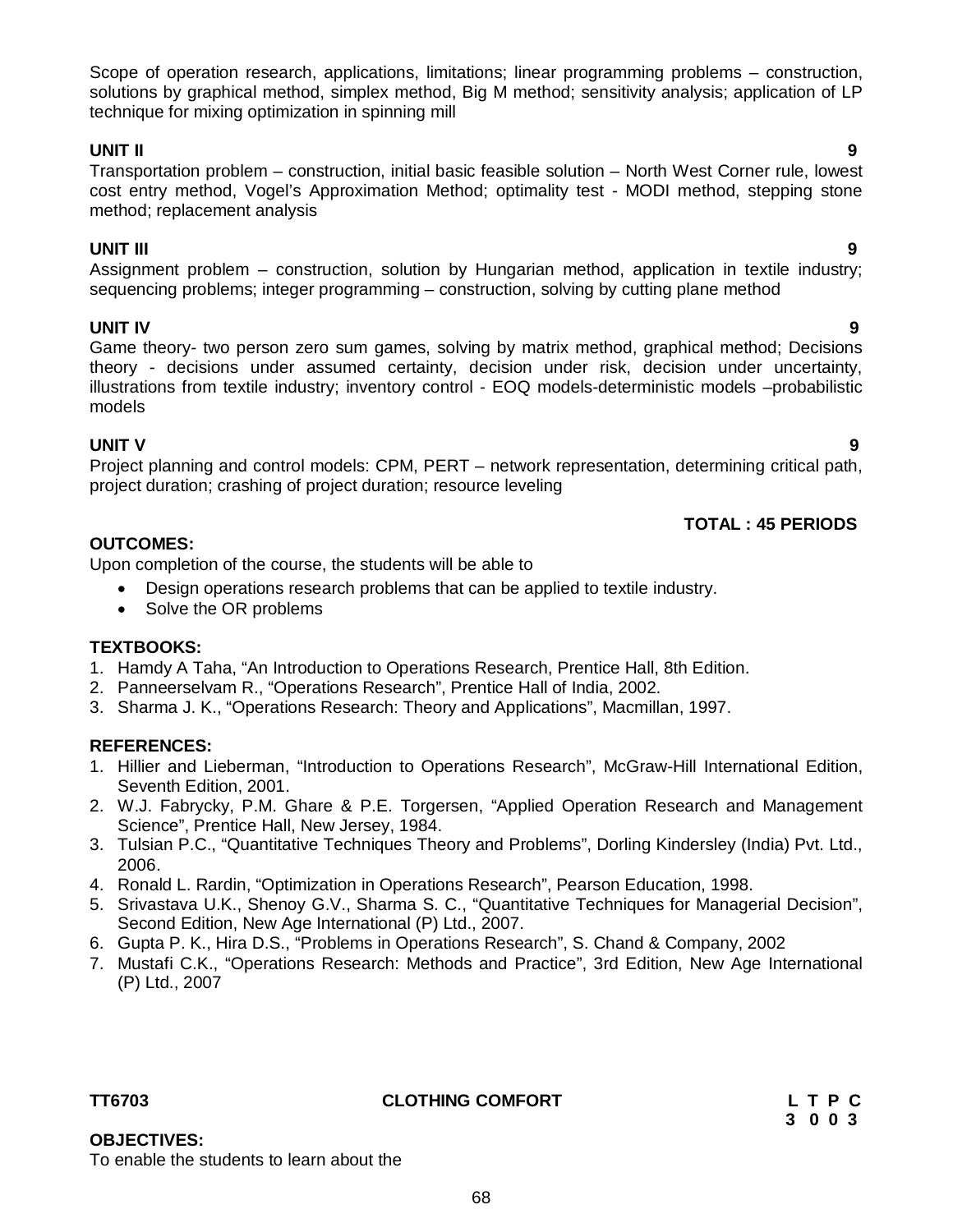**2 0 0 2 OBJECTIVE:** To enable the students to learn about geometry of woven, knitted and nonwoven fabrics and understand the deformation of fabric under stress

- Important characteristics of the fabric responsible for its comfort properties and
- Different phenomena which take place in the fabric related to the comfort properties of the fabric.

# **UNIT I 9**

Comfort – types and definition; human clothing system; Psychology and comfort - perception of comfort, psychological research techniques, comfort sensory descriptors, psychophysics, scales of measurement, scales to measure direct responses, wear trial technique**,** comfort perception and preferences.

# **UNIT II 9**

Thermo physiological comfort - clothing and thermal comfort; Thermal comfort - thermoregulatory mechanisms of the human body, two-node model of thermal regulation, dynamic thermal interaction between the body and clothing, role of clothing on thermal regulations.

# **UNIT III 9**

Heat and moisture transfer – wearer's temperature regulations, effect of physical properties of fibres, behavior of different types of fabrics, dynamic heat and moisture transfer in fabric, moisture exchange between fiber and air, boundary conditions, method of solution, moisture sorption of wool fabrics, behavior of fabrics made from different fibers.

**UNIT IV 9** Psychological comfort - Transient temperature and moisture sensations, coolness to the touch, warmth, dampness, clamminess and moisture buffering during exercise, environmental buffering; Neuro physiological comfort - basis of sensory perceptions; Measurement techniques - mechanical stimuli and thermal stimuli.

# **UNIT V 9**

Fabric tactile and mechanical properties - fabric prickliness, itchiness, stiffness, softness, smoothness, roughness, and scratchiness; Garment fit and pressure comfort; predictability of clothing comfort performance - prediction of fabric hand, prediction of clothing thermophysiological comfort, predictability of sensory comfort, predictability of subjective preferences; application of clothing comfort research.

# **TOTAL : 45 PERIODS**

# **OUTCOMES:**

Upon completion of this course, the student shall be able to

- Understand different phenomena such as perception of comfort, fabric mechanical properties and, heat and moisture interaction and
- Correlate the property of the fabric with comfort to the wearer.

# **TEXTBOOKS:**

- 1. Y. Li, "The Science of Clothing Comfort", Textile Progress 31:1
- 2. Hassan M. Behery, "Effect of Mechanical and Physical Properties on Fabric Hand", Wood head Publishing Ltd.

# **REFERENCE:**

1. R.M.Laing, G.G. Sleivert, "Clothing, Textile and Human Performance, Textile Progress, 32:2

# **TT6704 STRUCTURAL MECHANICS OF FABRICS L T P C**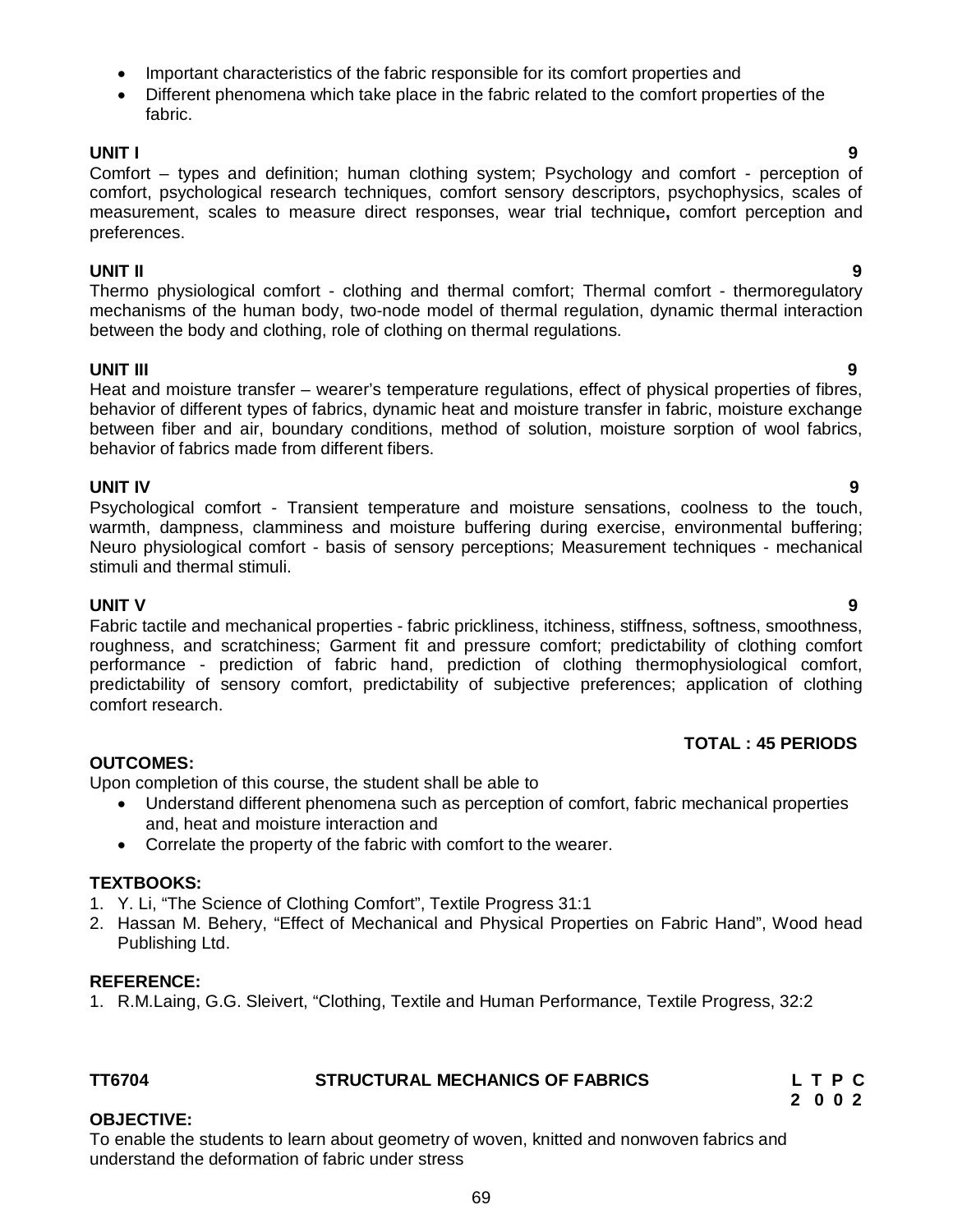# **UNIT V MECHANICS OF STAPLE FIBRE YARNS 6**

# **UNIT I** GEOMETRY OF CLOTH STRUCTURE **10**

Geometry of Plain and Non-Plain weaves; Peirce and Olofsson models; crimp ratio and thread spacing; Jamming of threads; Crimp interchange; Balance of crimp.

# **UNIT II FABRIC DEFORMATION 10**

Fabric deformation under tensile stress; prediction of modulus; tensile properties in bias direction; other fabric deformation – compression, shear, bending and buckling; fabric handle; Spirality and skewness formation and its control.

# **UNIT III KNITTED FABRIC STRUCTURES 5**

Geometry of weft and warp knitted structures, influence of friction on knit geometry; load extension of warp knit fabrics; biaxial stress behavior of plain-knit fabrics

# **UNIT IV NONWOVEN STRUCTURES 5**

Structure of felts; mechanical behavior of needle felts; structure of stitch bonded fabrics

# **TOTAL : 30 PERIODS**

# **OUTCOMES:**

Upon completion of the course the student will be able to understand the

- Models proposed for geometry of woven fabrics
- Characteristics of fabric on deformation
- Structural characteristics of knitted and nonwovens

and the student can design the fabric to get the desired property

# **TEXTBOOKS:**

- 1. Hearle J. W. S., "Structural Mechanics of Fibers, Yarns and Fabrics", Wiley Interscience, New York, 1969.
- 2. Jinlian Hu., "Structure and Mechanics of Woven Fabrics", Woodhead Publishing Ltd., 2004.

# **REFERENCES:**

- 1. Hearle J. W. S., John J., Thwaites. and Jafargholi Amirbayat., "Mechanics of Flexible Fibre Assemblies", Sijthoff and Noordhoff, 1980.
- 2. Hassan M. Berery., "Effect of Mechanical and Physical Properties on Fabrics Hand", Wood head publishing Ltd., 2005.

# **TT6705 STRUCTURAL MECHANICS OF YARNS L T P C**

 **2 0 0 2**

# **OBJECTIVE:**

To enable the students to understand the fundamentals of the yarn structure, measures of structural parameters and factors influencing them.

# **UNIT I GEOMETRY OF TWISTED YARNS 6**

Idealized helical yarn structure; yarn count and twist factors, twist contraction; Limits of twist.

# **UNIT II PACKING OF FIBERS IN YARNS 6**

Idealized packing; measurement of packing density and radial packing density of yarn; Packing in actual yarns; Specific volume of yarns; measurement of yarn diameter.

# **UNIT III FIBRE MIGRATION 6**

Ideal migration, tracer fiber technique, characterization of migration behavior, migration in spun yarns, mechanisms of migration, effect of various parameters on migration behavior.

# **UNIT IV MECHANICS OF CONTINUOUS FILAMENT YARNS 6**

Analysis of tensile behavior; prediction of breakage; analysis of yarn modulus by energy method; observed extension and breakage of continuous filament yarns;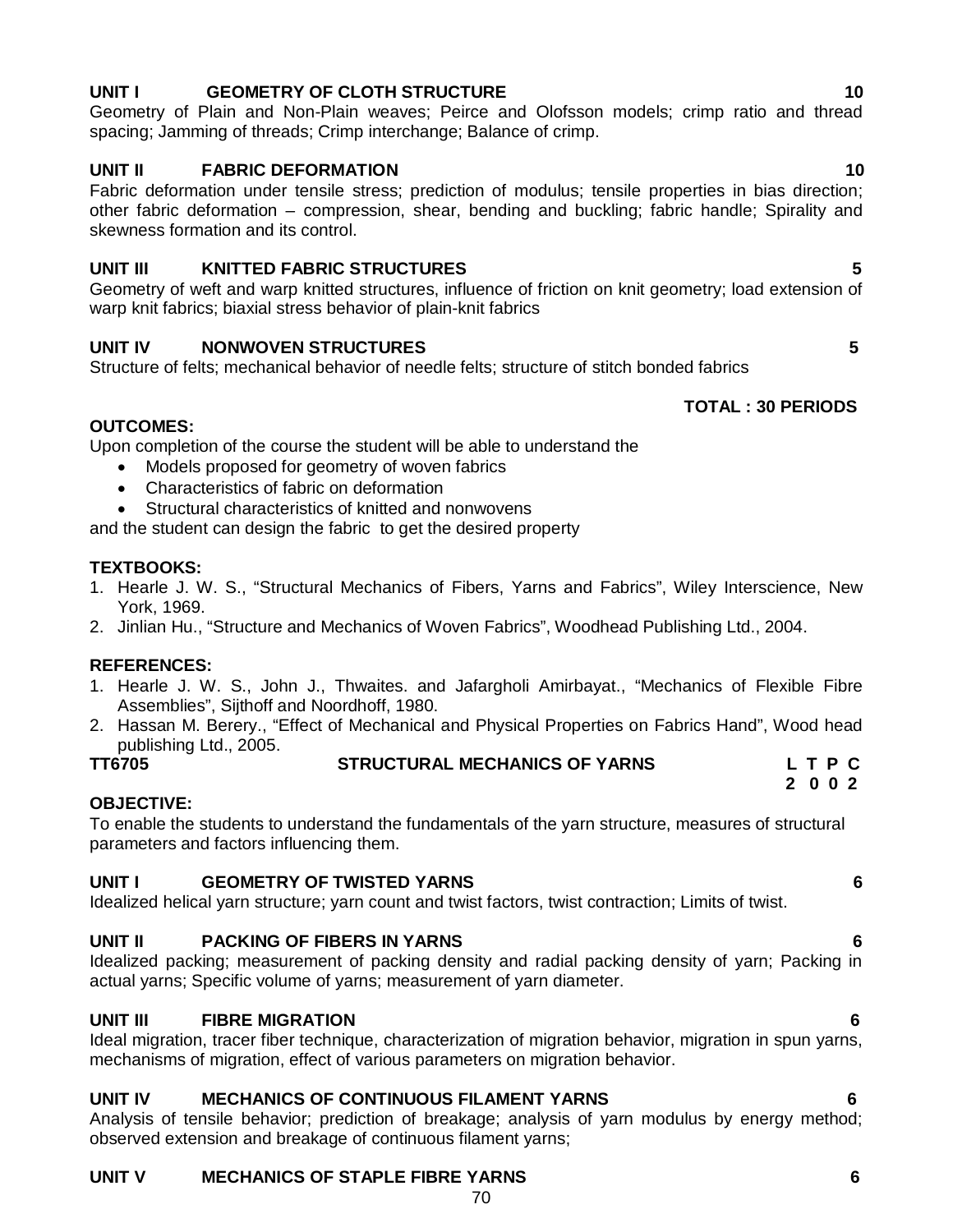Theoretical analysis of tensile behaviour; deduction based on fiber obliquity and slippage; influence of fiber length, fineness and friction on tensile behaviour; strength prediction model for blended yarns.

### **OUTCOMES:**

Upon completion of the course the student will be able to explain

- Ideal helical model of yarn and different structural parameters
- Method of measuring structural parameters
- Effect of different parameters affecting the structure of yarn
- Effect of structure of yarn on its properties

### **TEXTBOOKS:**

- 1. Hearle J. W. S., "Structural Mechanics of Fibers, Yarns and Fabrics", Wiley-Interscience, New York, 1969.
- 2. Goswami B. C., "Textile Yarns: Technology, Structure and Applications", Wiley-Interscience, New York, 1977.

#### **REFERENCE:**

1. Hearle J. W. S., John J., Thwaites. and Jafargholi Amirbayat., "Mechanics of Flexible Fibre Assemblies", Sijthoff and Noordhoff, 1980.

# **GE6075 PROFESSIONAL ETHICS IN ENGINEERING LT P C**

#### **OBJECTIVE:**

 To enable the students to create an awareness on Engineering Ethics and Human Values, to instill Moral and Social Values and Loyalty and to appreciate the rights of others.

#### **UNIT I HUMAN VALUES 10**

Morals, values and Ethics – Integrity – Work ethic – Service learning – Civic virtue – Respect for others – Living peacefully – Caring – Sharing – Honesty – Courage – Valuing time – Cooperation – Commitment – Empathy – Self confidence – Character – Spirituality – Introduction to Yoga and meditation for professional excellence and stress management.

#### **UNIT II ENGINEERING ETHICS 9**

Senses of 'Engineering Ethics' – Variety of moral issues – Types of inquiry – Moral dilemmas – Moral Autonomy – Kohlberg's theory – Gilligan's theory – Consensus and Controversy – Models of professional roles - Theories about right action – Self-interest – Customs and Religion – Uses of Ethical Theories

## **UNIT III ENGINEERING AS SOCIAL EXPERIMENTATION 9**

Engineering as Experimentation – Engineers as responsible Experimenters – Codes of Ethics – A Balanced Outlook on Law.

**3 0 0 3**

 **TOTAL : 30 PERIODS**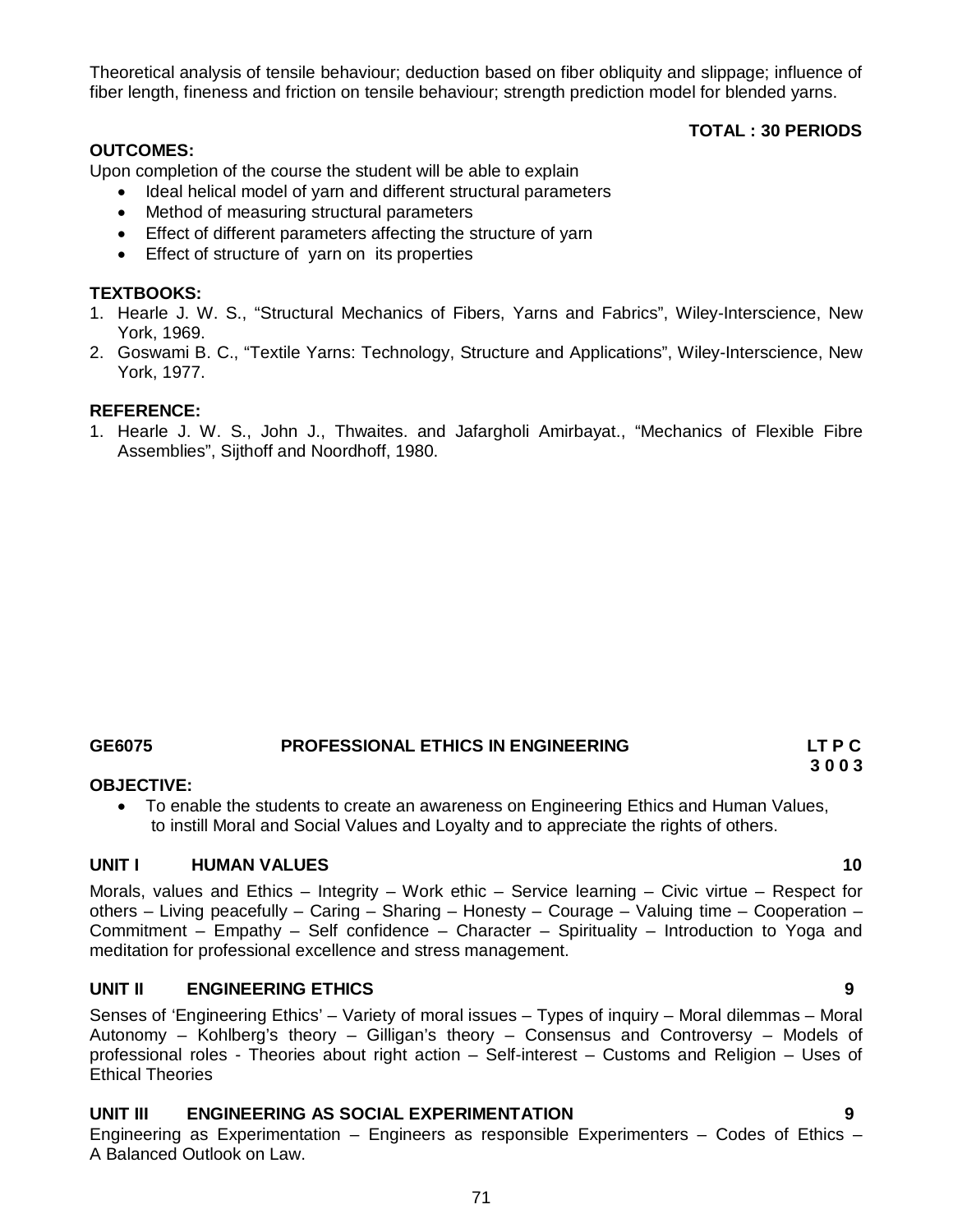Introduction – linear polymer fibres; Aramid fibres - Polymer preparation, Spinning, Structure and properties and applications; Gel-spun high performance polyethylene fibres – Manufacture, Fibre characteristics, Properties, Yarn and fabric processing and applications; Other high modulus - high tenacity (HM-HT) fibres from linear polymers, melt-spun wholly aromatic polyester, PBO and related polymers, rigid-rod polymer, Russian aromatic fibres; Solid-state extrusion high-molecular weight polyethylene fibres

Safety and Risk – Assessment of Safety and Risk – Risk Benefit Analysis and Reducing Risk - Respect for Authority – Collective Bargaining – Confidentiality – Conflicts of Interest – Occupational Crime – Professional Rights – Employee Rights – Intellectual Property Rights (IPR) – Discrimination

#### **UNIT V GLOBAL ISSUES 8**

Multinational Corporations – Environmental Ethics – Computer Ethics – Weapons Development – Engineers as Managers – Consulting Engineers – Engineers as Expert Witnesses and Advisors – Moral Leadership –Code of Conduct – Corporate Social Responsibility

# **TOTAL : 45 PERIODS**

#### **OUTCOME :**

Upon completion of the course, the student should be able to apply ethics in society, discuss the ethical issues related to engineering and realize the responsibilities and rights in the society

#### **TEXTBOOKS:**

- 1. Mike W. Martin and Roland Schinzinger, "Ethics in Engineering", Tata McGraw Hill, New Delhi, 2003.
- 2. Govindarajan M, Natarajan S, Senthil Kumar V. S, "Engineering Ethics", Prentice Hall of India, New Delhi, 2004.

#### **REFERENCES:**

- 1. Charles B. Fleddermann, "Engineering Ethics", Pearson Prentice Hall, New Jersey, 2004.
- 2. Charles E. Harris, Michael S. Pritchard and Michael J. Rabins, "Engineering Ethics Concepts and Cases", Cengage Learning, 2009
- 3. John R Boatright, "Ethics and the Conduct of Business", Pearson Education, New Delhi, 2003
- 4. Edmund G Seebauer and Robert L Barry, "Fundametals of Ethics for Scientists and Engineers", Oxford University Press, Oxford, 2001
- 5. Laura P. Hartman and Joe Desjardins, "Business Ethics: Decision Making for Personal Integrity and Social Responsibility" Mc Graw Hill education, India Pvt. Ltd.,New Delhi 2013.\
- 6. World Community Service Centre, ' Value Education', Vethathiri publications, Erode, 2011

#### **Web sources:**

- 1. www.onlineethics.org
- 2. www.nspe.org
- 3. www.globalethics.org
- 4. www.ethics.org

# **TT6001 HIGH PERFORMANCE FIBERS L T P C**

#### **OBJECTIVES:**

To enable the students to learn about

- Various high performance fibres which are used for application as technical textiles
- Production of high performance fibres

# **UNIT I LINEAR POLYMER FIBRES 9**

 **3 0 0 3**



72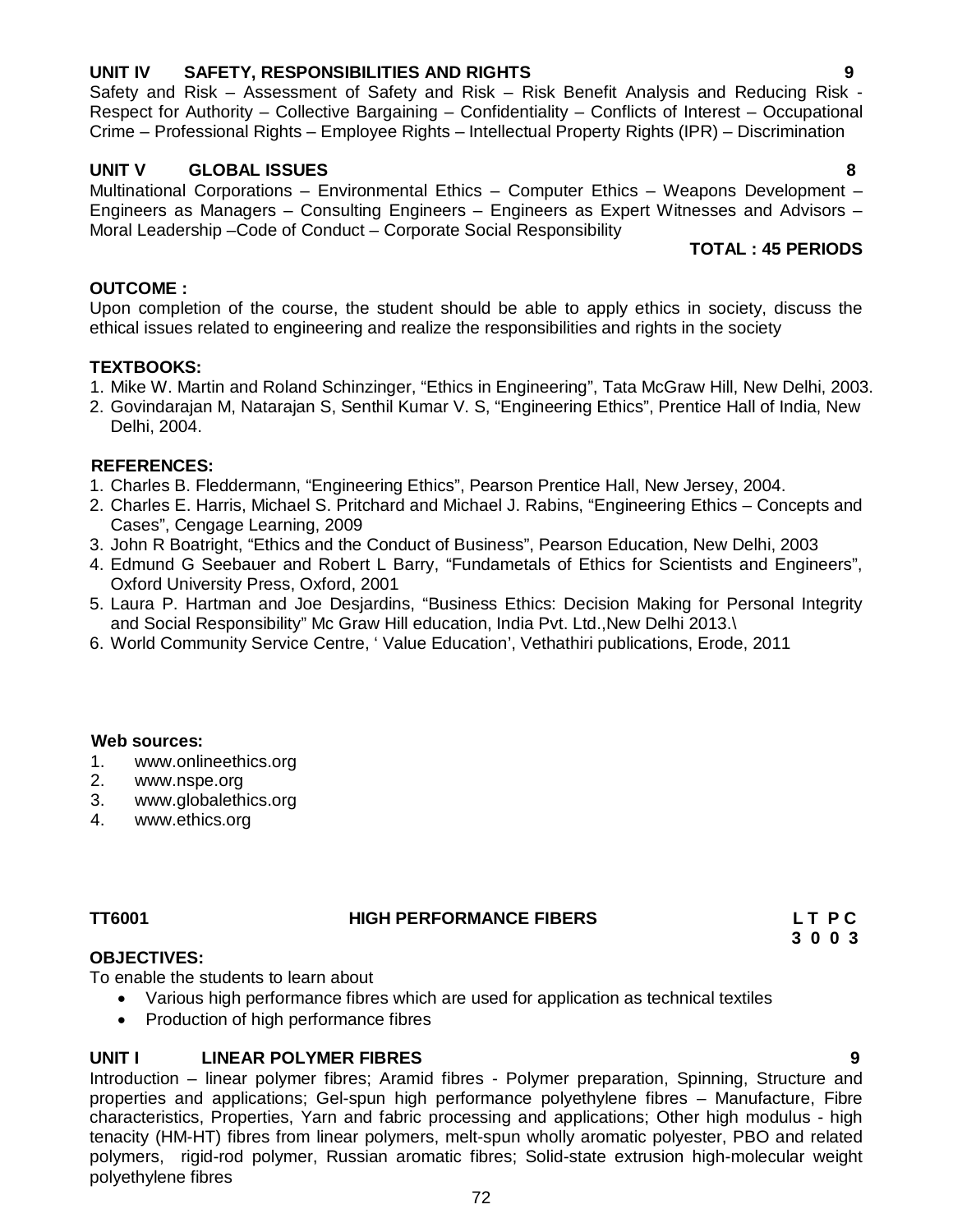#### **UNIT II CARBON FIBRE 9**

Introduction – carbon fibres; different tyoes; PAN-based carbon fibres – manufacturing methods, properties and applications; Pitch-based carbon fibres - manufacturing methods, properties and applications; Rayon based carbon fibres - manufacturing methods, properties and applications; Vapour-grown carbon fibres; Carbon nanotubes - manufacturing methods, properties and applications.

#### **UNIT III GLASS AND CERAMIC FIBRES 9**

Introduction, types of glasses, properties and applications; Glass fibre production – batch process, continuous process; Fibre finish, Glass fibre properties, applications; glass fibre composites – manufacturing methods and applications. Introduction to ceramic fibrevs– types, manufacturing methods; Silicon carbide-based fibres – manufacturing methods, properties and applications. Other non-oxide fibres - Alumina based fibres; other polycrystalline oxide fibres; Single-crystal oxide fibres – properties and applications

#### **UNIT IV CHEMICAL AND THERMAL RESISTANCE FIBRES 9**

Chemical resistant fibres – Introduction; Chlorinated fibres – PVDC; Fluorinated fibres - PTFE, PVF, PVDF and FEP; Poly(etheretherketones): PEEK, Poly(phenylene sulphide), PPS, Poly(ether imide), PEI – manufacturing methods, properties and applications; Thermal resistant fibres – Introduction, Thermosets, Aromatic polyamides and polyarimids - manufacturing methods, properties and applications; Semi-carbon fibres - oxidised acrylics, Polybenzimidazole(PBI), Polybenzoxazoles (PBO) - manufacturing methods, properties and applications.

#### **UNIT V SPECIALITY FIBRES 9**

Speciality fibres - Hollow and profile fibres - polymers used, method of manufacturing, properties and applications, advantages; blended and bi-component fibres – types; manufacturing process, properties and applications; super absorbent fibres – mechanism, method of manufacturing, applications; film fibres – raw materials, manufacturing techniques, properties and applications.

### **TOTAL : 45 PERIODS**

#### **OUTCOMES:**

Upon completion of the course the students will have knowledge on

- Various high performance fibers and its polymers preparation
- Preparation and properties of carbon, glass, ceramic fibers and their application
- Hollow fibers and functional fibers

#### **TEXTBOOKS:**

- 1. Kothari V.K., "Textile Fibres: Development and Innovations", Progress in Textiles, Vol. 2, IAFL Publications, 2000
- 2. Hearle J.W.S., "High Performance Fibres", Wood head Publishing Ltd., Cambridge, England, 2001

#### **REFERENCES:**

- 1. Peebles L.H., "Carbon Fibres", CRC Press, London, 1995
- 2. Hongu T. and Phillips G.O., "New Fibres", Wood head Publishing Ltd., England, 1997

| TT6002 | <b>CHARACTERISATION OF POLYMERS</b> | LTPC           |
|--------|-------------------------------------|----------------|
|        |                                     | <u>າ ∩ ∩ າ</u> |

#### **OBJECTIVES:**

To make students learn about

- Molecular architecture of the fibres and
- Characterization of fibres for thermal properties and structure.

## **3 0 0 3**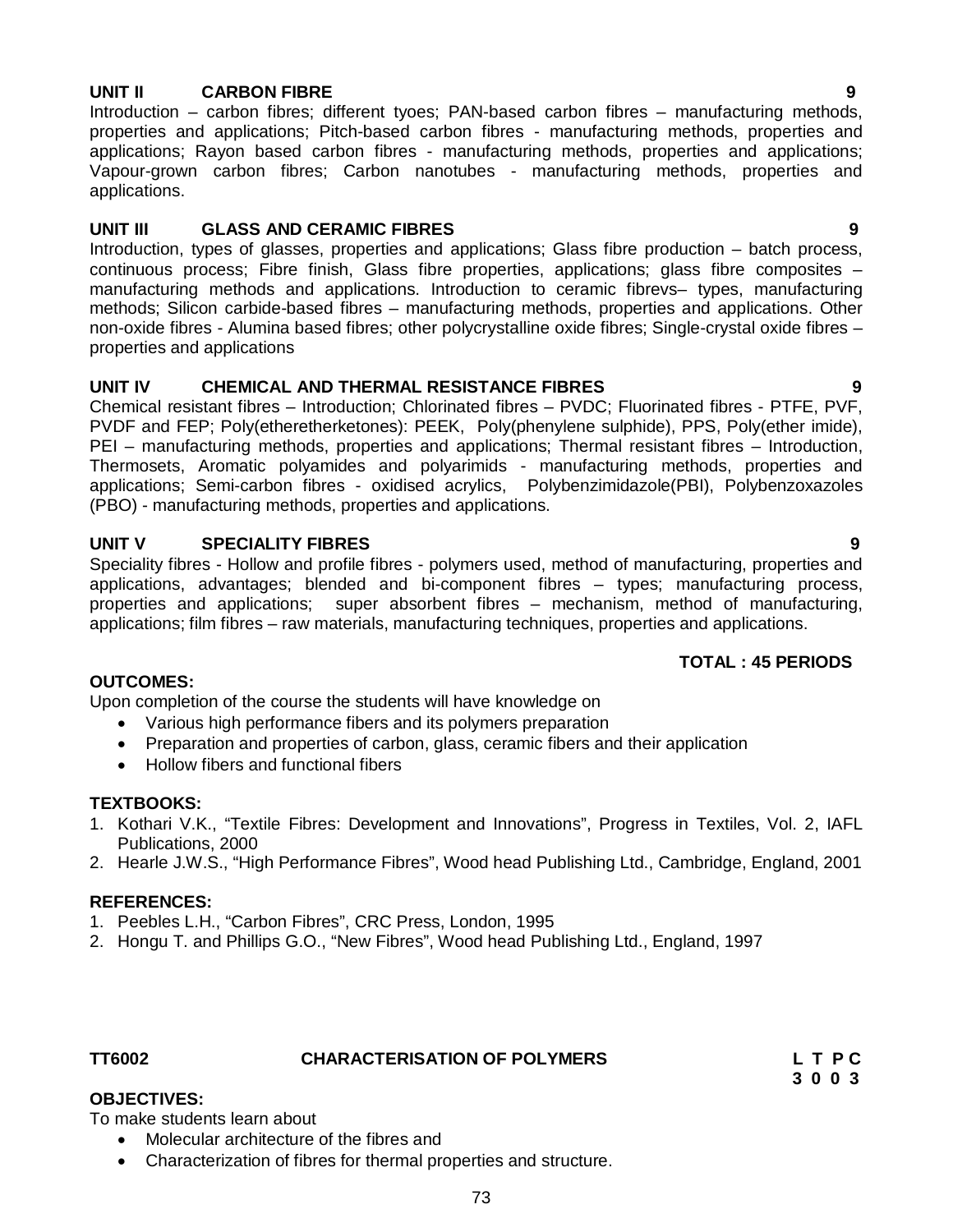#### **UNIT I MOLECULAR WEIGHT 9**

Polymer solution thermo dynamics; molecular weight and molecular dimensions by end group analysis, osmometry, light scattering, viscometry, gel permeation chromatography, high performance liquid chromatography

#### **UNIT II MOLECULAR STRUCTURE CHARACTERISATION 9**

Infrared spectroscopy- working principle, Sample preparation, Identification of polymers and additives, conformational studies, stereochemical studies, crystallinity and orientation measurement, end group analysis. NMR- working principle, types, sample preparation and applications of NMR in textiles, UV –visible Spectroscopy- working principle and applications in liquid and solid mode, raman spectroscopy and mass spectroscopy - Working principle and applications.

#### **UNIT III THERMAL PROPERTIES 9**

Thermal properties applied to polymers along with working principle and Instrumentation- differential scanning calorimetry, differential thermal analysis, thermo gravimetry, thermo-mechanical analyzer, dynamic mechanical and di-electric analysis.

#### **UNIT IV CHROMATOGRAPHIC TECHNIQUES 9**

Chromatographic techniques – adsorption chromatorgraphy – TLC, GC, LC – HPLC, GPC – hyphenated techniques with respect to theory, instrumentation and mode of separation. Applications pertaining to separation of organic compounds and estimation of them.

#### **UNIT V OTHERS 9**

Working principle, Instrumentation and Applications of Optical and electron microscopy, SEM, TEM: X-ray scattering from polymers- Working principle, calculation of cystallinity, orientation and crystal size in polymeric samples, birefregence measurement, crystallinity by density measurements.

#### **TOTAL : 45 PERIODS**

#### **OUTCOMES:**

Upon completion of this course the student will be able to

- Characterize the textile polymers for molecular weight, structural parameters and other important properties
- Interpret the results obtained from different instruments for characterizing the polymers

### **TEXTBOOKS:**

- 1. Bill Mayer, "Textbooks of Polymer Science," 3rd ed., Wiley, 1984
- 2. Campell D. and White J.R, "Polymer characterization, Physical Techniques", McGraw Hill, New York, 1969
- 3. Stamm M., "Polymer Surfaces and Interfaces", Springer1st Ed., 2008

#### **REFERENCES:**

- 1. Gupta V.B. and Kothari V.K., "Man Made Fibre Production," Chapman and Hall, 1985
- 2. Sperling, "Introduction to Physical Polymer Science," Wiley, 1986

#### GE6083 **DISASTER MANAGEMENT** L T P C

 **3 0 0 3** 

### **OBJECTIVES:**

- To provide students an exposure to disasters, their significance and types.
- To ensure that students begin to understand the relationship between vulnerability, disasters, disaster prevention and risk reduction
- To gain a preliminary understanding of approaches of Disaster Risk Reduction (DRR)
- To enhance awareness of institutional processes in the country and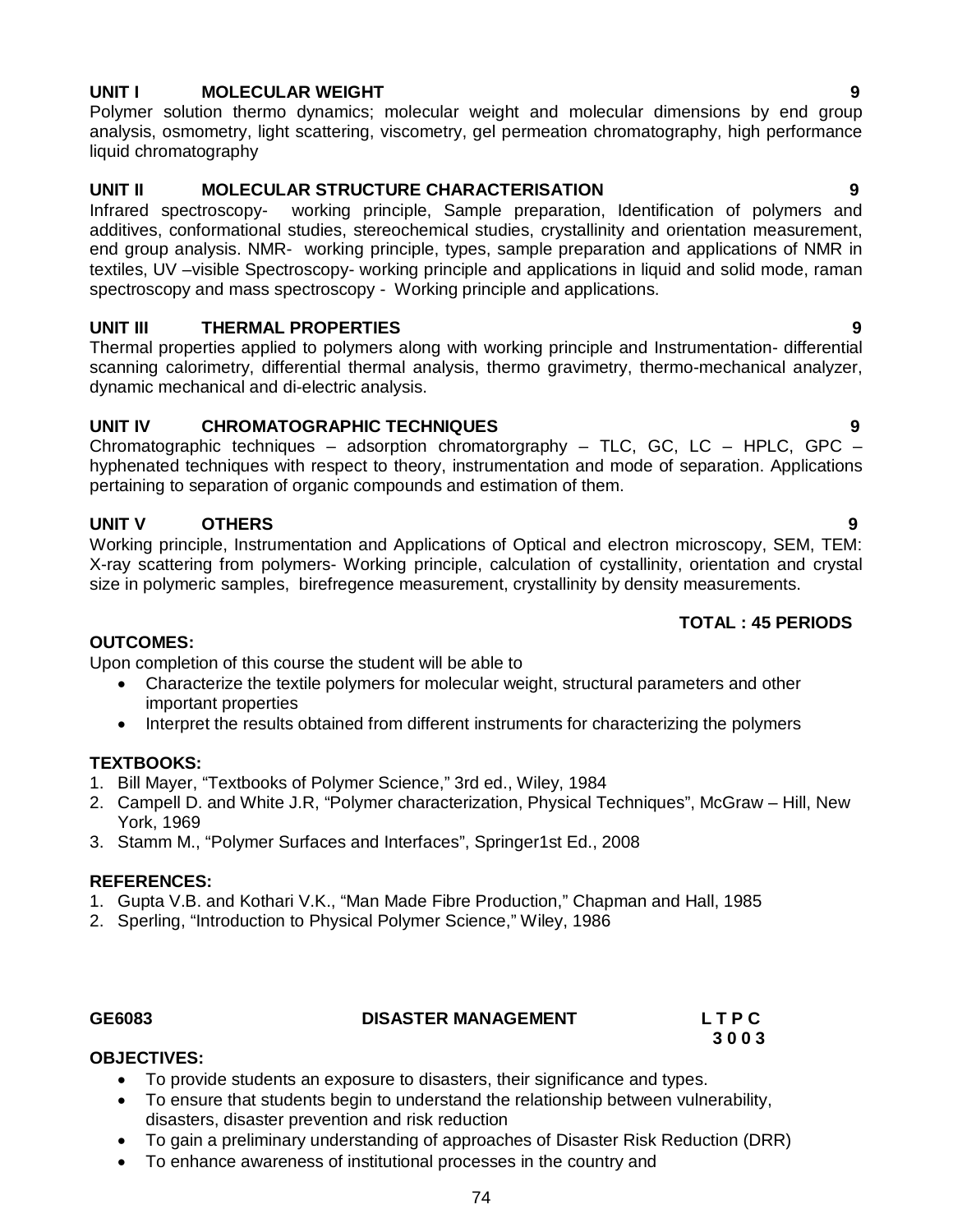disaster response in areas where they live, with due sensitivity

To develop rudimentary ability to respond to their surroundings with potential

#### **UNIT I INTRODUCTION TO DISASTERS 9**

Definition: Disaster, Hazard, Vulnerability, Resilience, Risks – Disasters: Types of disasters – Earthquake, Landslide, Flood, Drought, Fire etc - Classification, Causes, Impacts including social, economic, political, environmental, health, psychosocial, etc.- Differential impacts- in terms of caste, class, gender, age, location, disability - Global trends in disasters: urban disasters, pandemics, complex emergencies, Climate change- Dos and Don'ts during various types of Disasters.

#### **UNIT II APPROACHES TO DISASTER RISK REDUCTION (DRR) 9**

Disaster cycle - Phases, Culture of safety, prevention, mitigation and preparedness community based DRR, Structural- nonstructural measures, Roles and responsibilities of- community, Panchayati Raj Institutions/Urban Local Bodies (PRIs/ULBs), States, Centre, and other stake-holders- Institutional Processess and Framework at State and Central Level- State Disaster Management Authority(SDMA) – Early Warning System – Advisories from Appropriate Agencies.

#### **UNIT III INTER-RELATIONSHIP BETWEEN DISASTERS AND DEVELOPMENT 9**

Factors affecting Vulnerabilities, differential impacts, impact of Development projects such as dams, embankments, changes in Land-use etc.- Climate Change Adaptation- IPCC Scenario and Scenarios in the context of India - Relevance of indigenous knowledge, appropriate technology and local resources.

#### **UNIT IV DISASTER RISK MANAGEMENT IN INDIA 9**

Hazard and Vulnerability profile of India, Components of Disaster Relief: Water, Food, Sanitation, Shelter, Health, Waste Management, Institutional arrangements (Mitigation, Response and Preparedness, Disaster Management Act and Policy - Other related policies, plans, programmes and legislation – Role of GIS and Information Technology Components in Preparedness, Risk Assessment, Response and Recovery Phases of Disaster – Disaster Damage Assessment.

#### **UNIT V DISASTER MANAGEMENT: APPLICATIONS AND CASE STUDIES AND FIELD WORKS 9**

Landslide Hazard Zonation: Case Studies, Earthquake Vulnerability Assessment of Buildings and Infrastructure: Case Studies, Drought Assessment: Case Studies, Coastal Flooding: Storm Surge Assessment, Floods: Fluvial and Pluvial Flooding: Case Studies; Forest Fire: Case Studies, Man Made disasters: Case Studies, Space Based Inputs for Disaster Mitigation and Management and field works related to disaster management.

#### **TOTAL: 45 PERIODS**

The students will be able to

- Differentiate the types of disasters, causes and their impact on environment and society
- Assess vulnerability and various methods of risk reduction measures as well as mitigation.
- Draw the hazard and vulnerability profile of India, Scenarious in the Indian context,
- Disaster damage assessment and management.

#### **TEXTBOOKS:**

**OUTCOMES:**

- 1. Singhal J.P. "Disaster Management", Laxmi Publications, 2010. ISBN-10: 9380386427 ISBN-13: 978-9380386423
- 2. Tushar Bhattacharya, "Disaster Science and Management", McGraw Hill India Education Pvt. Ltd., 2012. **ISBN-10:** 1259007367, **ISBN-13:** 978-1259007361]
- 3. Gupta Anil K, Sreeja S. Nair. Environmental Knowledge for Disaster Risk Management, NIDM, New Delhi, 2011
- 4. Kapur Anu Vulnerable India: A Geographical Study of Disasters, IIAS and Sage Publishers, New Delhi, 2010.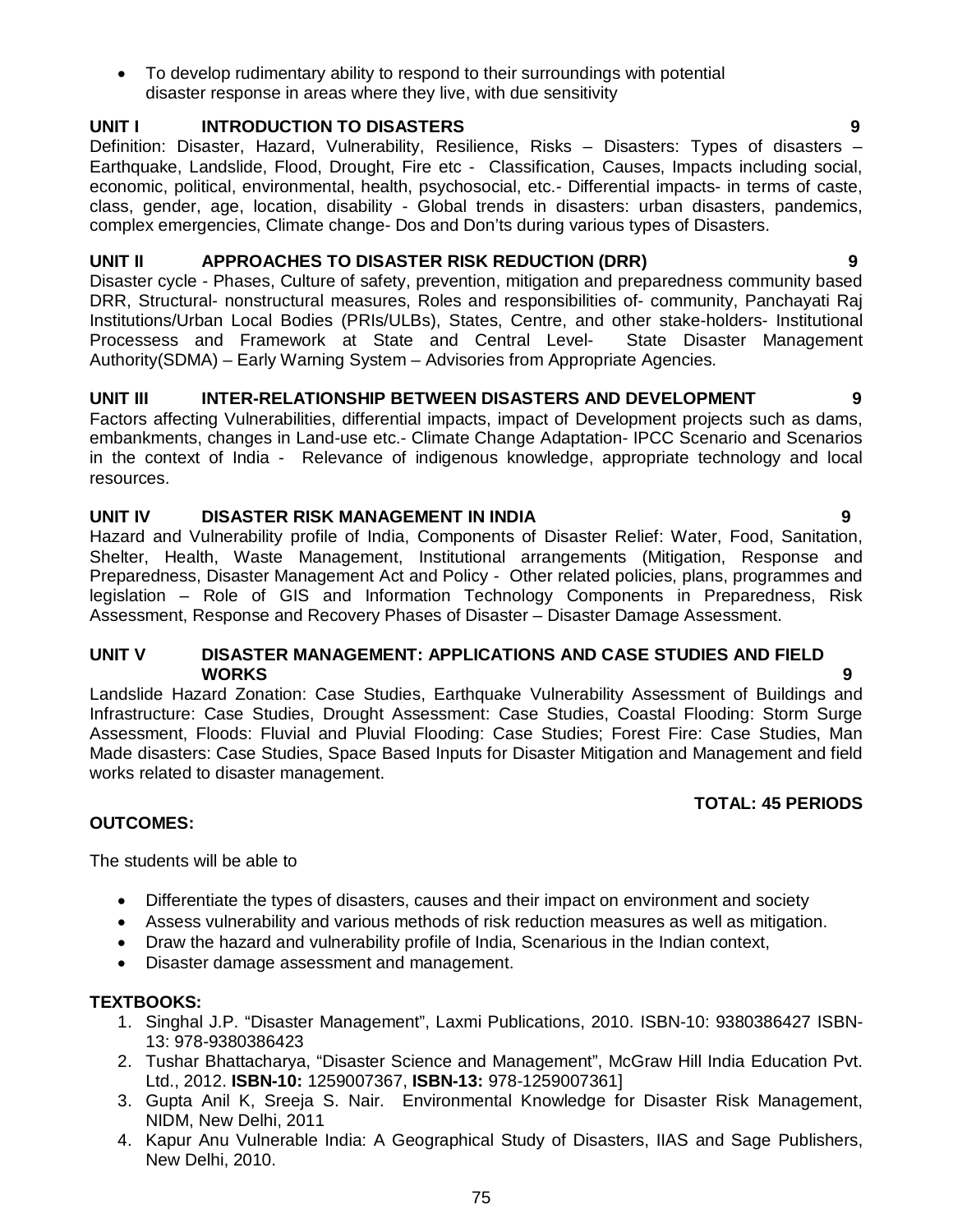#### **REFERENCES**

- 1. Govt. of India: Disaster Management Act , Government of India, New Delhi, 2005
- 2. Government of India, National Disaster Management Policy,2009.

### **FT6605 INDUSTRIAL ENGINEERING IN APPAREL INDUSTRY L T P C 3 0 0 3**

#### **OBJECTIVES:**

To enable the students to learn about

- Basics of industrial engineering
- Different tools of industrial engineering and its application in apparel industry

#### **UNIT I 5**

Industrial Engineering - evolution, functions, role of industrial engineer

#### **UNIT II** 13

Methods study – introduction, techniques of recording; method analysis techniques; principles of motion economy; method study in garment manufacture; ergonomics- importance, workplace design, fatigue

#### **UNIT III** 13

Work measurement – introduction; time study – equipment and procedure; standard data; predetermined time standards; work sampling techniques; incentive wage system; work measurement applied to garment industry

#### **UNIT IV 5**

Site selection for textile industry; plant layout - types of layouts suitable for textile industry, methods to construct layout; line balancing

#### **UNIT V 9**

Statistical Process Control – data collection; concept of AQL, control charts in quality control; process capability

#### **TOTAL: 45 PERIODS**

#### **OUTCOMES:**

Upon completion of this course the student will be able to apply the following methodologies in apparel industry.

- Method study, work measurement
- Layout study and line balancing
- Statistical process control

#### **TEXTBOOKS:**

- 1. Khanna O. P. and Sarup A., "Industrial Engineering and Management", Dhanpat Rai Publications, New Delhi, 2005
- 2. George Kanwaty, "Introduction to Work Study ", ILO, Geneva, 1989
- 3. Norberd Lloyd Enrick, "Industrial Engineering Manual for Textile Industry", Wiley Eastern (P) Ltd., New Delhi, 1988
- 4. Enrick N. L., "Time study manual for Textile industry", Wiley Eastern (P) Ltd., 1989

#### **REFERENCES:**

1. Chuter A. J., "Introduction to Clothing Production Management", Black well Science, U. S. A., 1995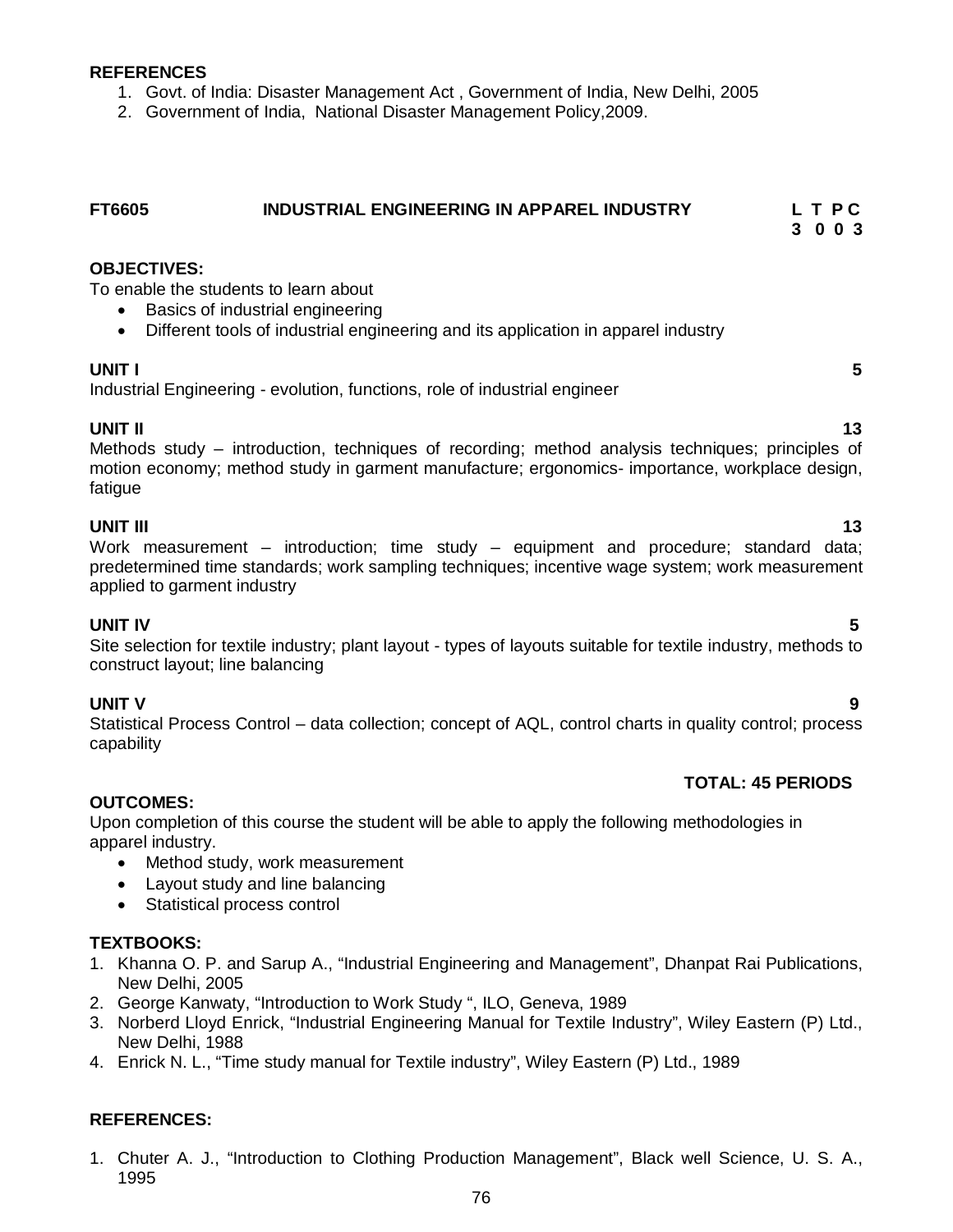- 2. Richard I. Levin. and David S. Rubin., "Statistics for Management", 7th Edition, Prentice Hall of India Pvt. Ltd., New Delhi, 1997
- 3. David M. Levine, Timothy C. Krehbiel and Mark L. Berenson., "Business Statistics: A First Course", Pearson Education Asia, New Delhi, 2nd Edition, 2000
- 4. Panneerselvam R., "Production and Operation Management", Prentice Hall of India, 2002
- 5. Edward S. Buffa and Rakesh Sarin., "Modern Production and Operations Management", John Wiley & Sons, U. S. A., 1987
- 6. Lee J. Krajewski and Larry P. Ritzman., "Operations Management: Strategy and Analysis", Addison Wesley, 2000
- 7. Chase, Aquilano and Jacobs., "Production and Operations Management", Tata McGraw- Hill, New Delhi, 8th Edition, 1999

#### **TT6004 APPAREL PRODUCTION MACHINERY L T P C**

#### **OBJECTIVE:**

To acquaint students of the basic production machinery and equipments used in apparel construction

 **3 0 0 3**

#### **UNIT I FABRIC INSPECTION AND SPREADING MACHINES**

Fabric inspection devices – manual and automatic – modes of fabric feeding, fabric tension controller and modern developments; Spreading machines – manual, semi automatic and fully automatic machines, fabric control devices in spreading machines

#### **UNIT II CUTTING MACHINES 9**

Mechanism of straight knife cutting machines, rotary cutting machines, band knife cutting machines, die cutting, laser cutting, plasma cutting, water jet cutting and ultra sonic cutting; Notches, drills and thread markers; Computer interfaced cutting machines.

#### **UNIT III SEWING MACHINES 9**

Sewing machines – primary and secondary components; Working principle, stitch formation and timing diagram - lock stitch and chain stitch; single needle and double needle lock stitch mechanism: needle bar, hook – rotary and feed mechanism; Needles – geometry, types and selection

#### **UNIT IV SPECIAL SEWING MACHINES 9**

Over lock, Flatlock, Feed off arm, button fixing and button holing; Embroidery machines – mechanism and stitch formation; Sewing machines feed mechanisms; sewing machine attachments

#### **UNIT V FINISHING MACHINES 9**

Molding machineries; Shrinking machineries – London shrinking, hot-water shrinking, steam sharking and compaction shrinkage; Pressing machineries – buck pressing, iron pressing, block or die pressing, form pressing, steamers and advanced pressing machineries; Pleating – principles and mechanics machineries

#### **TOTAL : 45 PERIODS**

### **OUTCOME:**

Upon completion of the course the student will be able to understand the fundamental principles and working of garment production machinery and the interrelationship of assembly methods

#### **TEXTBOOKS:**

- 1. Harold Carr& Barbara latham, "The Technology of Clothing Manufacture", Black well Sciences, 1996.
- 2. Jacob Solinger., " Apparel Manufacturing Handbook ", VanNostrand Reinhold ompany 1980.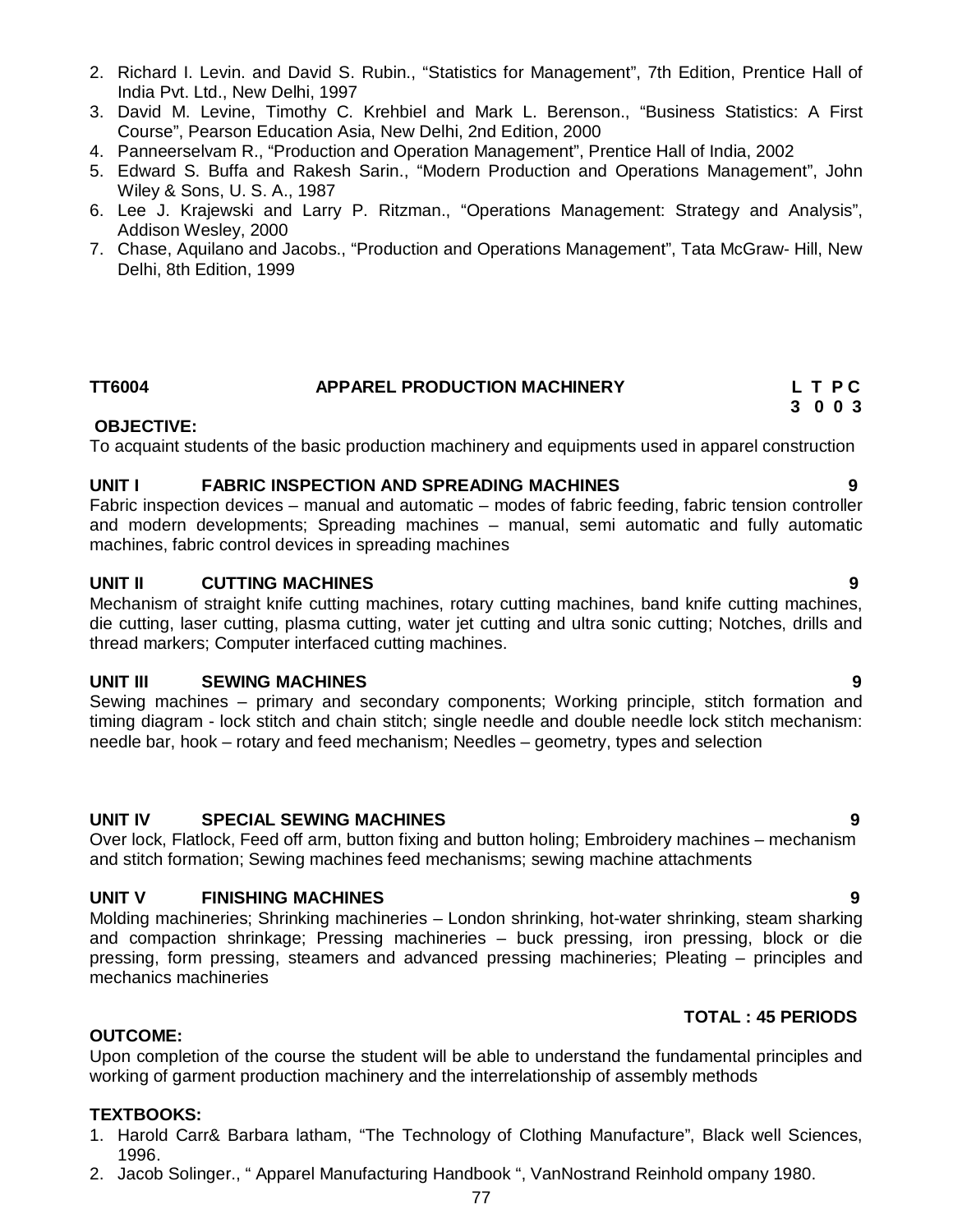#### **REFERENCE:**

1. Ruth E. Glock and Grace I. Kunz, "Apparel Manufacturing Sewn Product Analysis" , Pearson Prentice Hall, 2005.

#### **FT6606 APPAREL MARKETING AND MERCHANDISING L T P C**

#### **OBJECTIVES:**

To acquaint the students of the concepts of business, merchandising, sourcing and export documentation

#### **UNIT I INTRODUCTION TO APPAREL BUSINESS 9**

International apparel business pattern, basic business concepts in Indian apparel export house, business operations in China and other south Asian countries. Business patterns for Indian apparel retail and home textiles. Understanding from concept board to finished product and its sequence.

#### **UNIT II MARKETING FOR APPAREL AND TEXTILE PRODUCTS 9**

Defining marketing, marketing mix the objectives of marketing department, market research, different types of markets, marketing strategies with respect to a product/brand, Indian apparel houses international marketing strategies and domestic marketing strategies, marketing models, B to B marketing, B to C marketing, direct marketing, digital marketing.

#### **UNIT III MERCHANDISING 9**

Concepts of merchandising, concepts and apparel product lines, dimensions of product change, determination and development of product line and product range. Creative and technical design in garments and accessories, new product development and seasons of sale, costing, coordination and communication with the production house and export house

#### **UNIT IV SOURCING 9**

Understanding the basics of sourcing, sourcing strategy and best sourcing practice in apparel and textile businesses, supply chain and demand chain understanding, sourcing negotiations, global coordination in sourcing, materials management and quality in sourcing, quick response and supplier partnership in sourcing, JIT technology.

#### **UNIT V EXPORT DOCUMENTATION AND POLICIES 9**

Government policies a guide lines for apparel export and domestic trade, tax structures and government incentives in apparel trade. Export documents and its purposes, banking activities, Letter of credit, logistics and shipping, foreign exchange regulation, export risk management and insurance. Export finance, Special economic zones.

#### **TOTAL : 45 PERIODS**

### **OUTCOMES:**

Upon completion of this course, the student shall be able to apply

- Concept of marketing and merchandizing in the apparel industry in India
- Procedure involved in the export of apparel

### **TEXT BOOKS:**

- 1. Elian stone, Jean A samples, "Fashion Merchandising", McGraw Hill Book Company, New York, 1985.
- 2. Shivaramu S.," Export Marketing" A Practical Guide to Exporters", Wheeler Publishing, Ohio, 1996.

### **REFERENCE:**

 **3 0 0 3**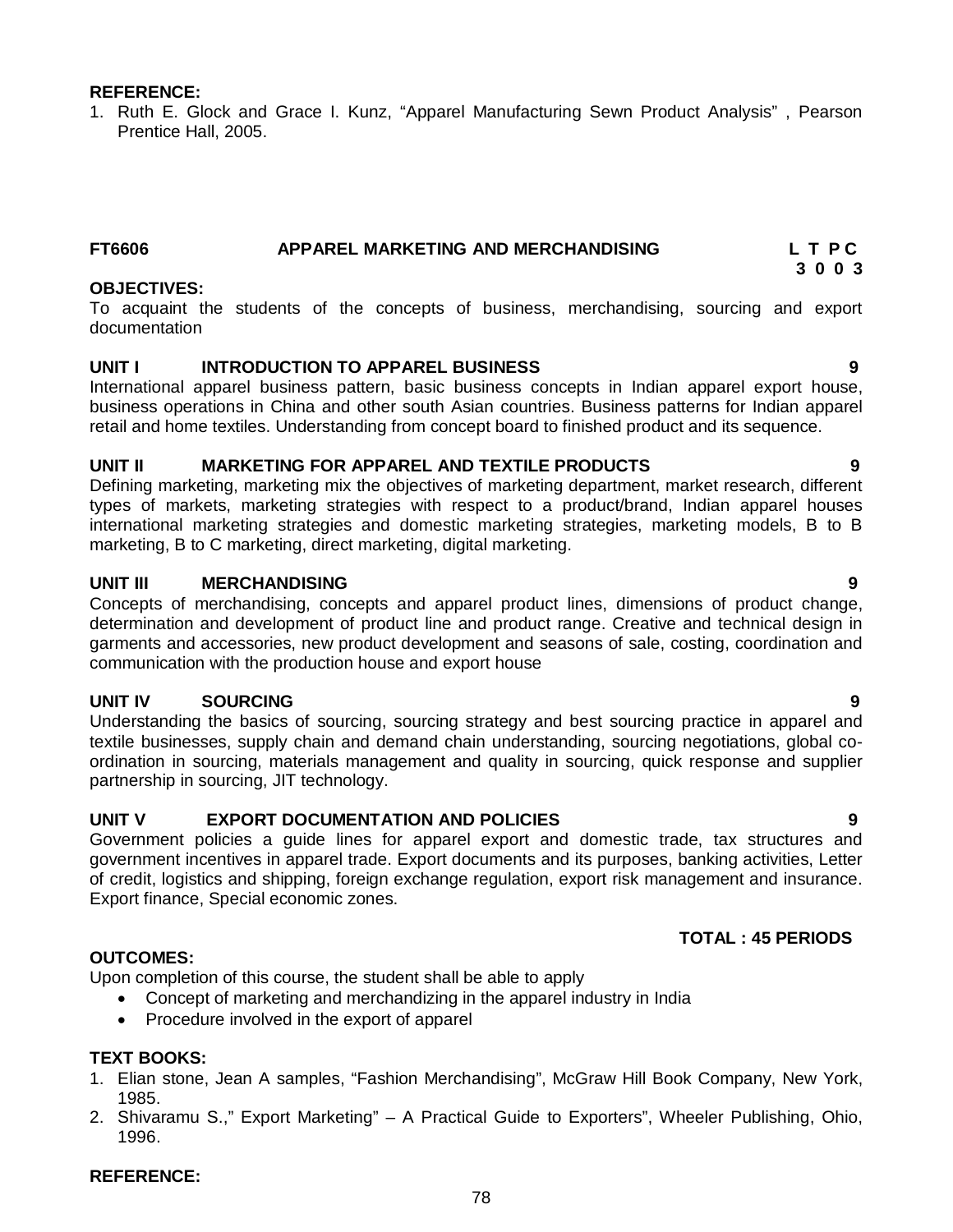**UNIT V 9** Import - Export management, documentation, insurance, packing and foreign exchange; methods of payments – domestic, international, commercial terms; dispute handling modes and channels; supply

chain and Information system; Customer relationship management

### **OUTCOMES:**

Upon completion of this course, the student shall have the

- Knowledge of the framework and scope of supply chain networks and functions.
- Capacity to develop clear, concise and organized approach to operations management

### **TEXTBOOKS:**

- 1. Janat Shah, "Supply Chain Management Text and Cases", Pearson Education, 2009.
- 2. David Simchi-Levi, Philip Kaminsky, Edith Simchi-Levi, "Designing and Managing the Supply Chain: Concepts, Strategies, and Cases", Tata McGraw-Hill, 2005.

### **REFERENCES:**

1. Sunil Chopra and Peter Meindl, "Supply Chain Management-Strategy Planning and Operation", PHI Learning / Pearson Education, 2007.

1. Ruth E. Glock, Grace I. Kunz " Apparel Manufacturing Sewn Product Analysis" Fourth Edition, Pearso.

#### **TT6006 SUPPLY CHAIN MANAGEMENT FOR TEXTILE INDUSTRY L T P C 3 0 0 3**

#### **OBJECTIVES:**

- To provide an insight on the fundamentals of supply chain networks, tools and techniques.
- To train the students to new and recent developments in supply chains, e-business and information technology

**UNIT I 9** Basic principles of supply chain management and logistics, supply chain models, supply chain for volatile market; supply chain drivers and metrics in apparel industries; roll of supply chain in the textile and apparel industries' financial stability.

**UNIT II 9** Planning supply and demand in apparel production house, managing economies of scale, supply cycle and inventory levels; managing uncertainty in supply chain, safety pricing and inventory; make Vs buy decision, make Vs hire decision; geographical identification of suppliers, supplier evaluation, supplier selection, contract negotiations and finalization.

### **UNIT III 9**

Distribution network and design for global textile and apparel products, models of distribution – facility location and allocation of capacity, uncertainty on design and network optimization; the role of transportation in supply chain, modes of transportation, characteristics of transportation, transport design options for global textile and apparel network, trade-off in transport design, risk management in transportation, transport decision in practice for textile and apparel industries.

### **UNIT IV 9**

Coordination in supply chain- the bullwhip effect, forecasting, obstacles to coordination in supply chain; supply chain management for apparel retail stores, high fashion fad; supply chain in e-business and b2b practices

### **TOTAL: 45 PERIODS**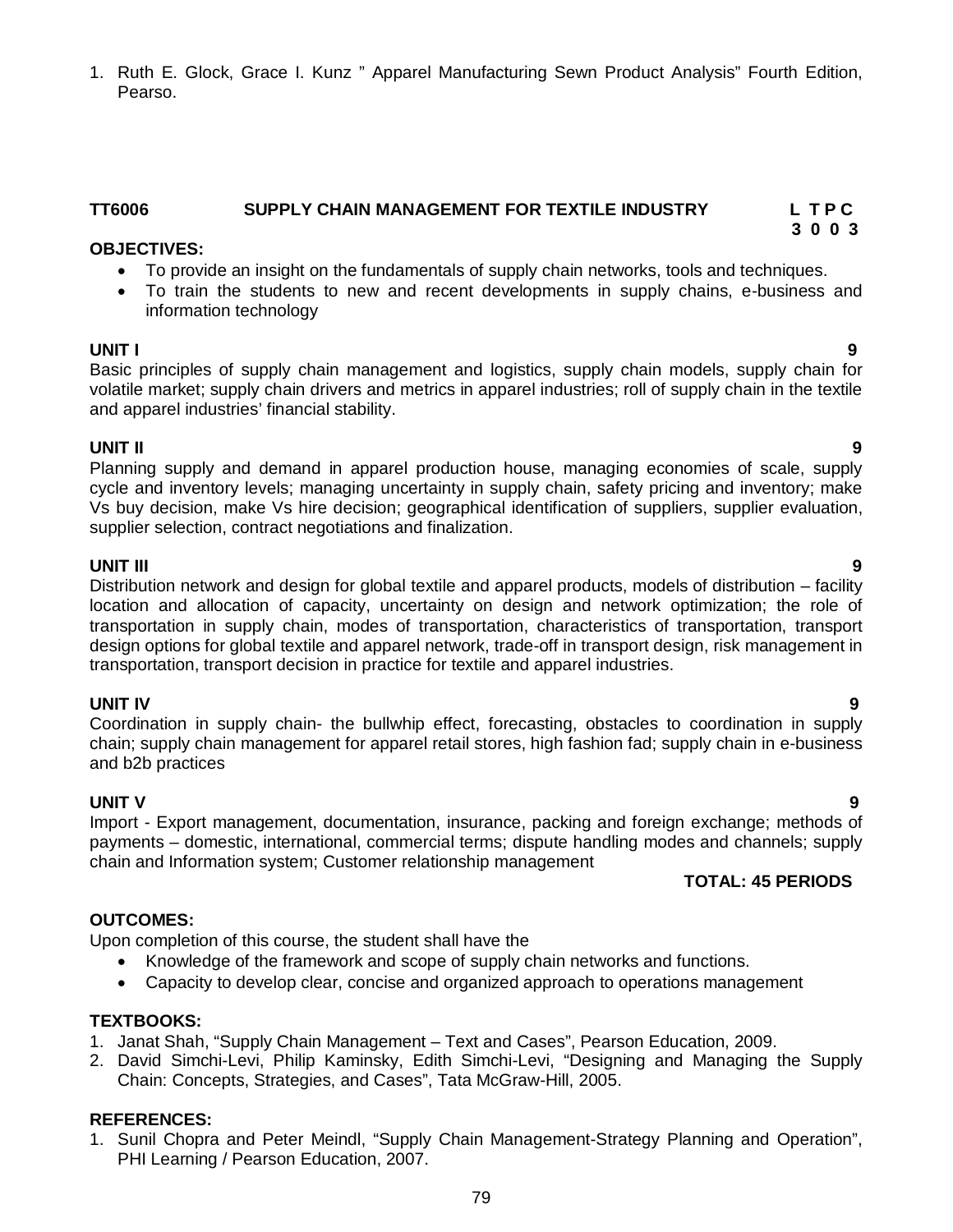2. Altekar Rahul V, "Supply Chain Management-Concept and Cases", PHI, 2005 Prentice Hall, NJ, 2005.

| <b>TT6007</b>                                                                                                                                                                 | <b>MEDICAL TEXTILES</b>                                                                                                                                                          | L T PC<br>3 0 0 3 |
|-------------------------------------------------------------------------------------------------------------------------------------------------------------------------------|----------------------------------------------------------------------------------------------------------------------------------------------------------------------------------|-------------------|
| <b>OBJECTIVES:</b><br>To enable the students to learn about<br>Different types of biomaterials and<br>$\bullet$<br>Biomedical application of textile structures.<br>$\bullet$ |                                                                                                                                                                                  |                   |
| UNIT I                                                                                                                                                                        | Polymers and Textile-based techniques used for medical applications, Cell-Polymer interaction.                                                                                   | 9                 |
| <b>UNIT II</b>                                                                                                                                                                | Non-implantable materials: Wound-dressing, related hydrogel and composite products, Bandages,<br>Gauges, Implantable biomedical devices: Vascular grafts, Sutures, Heart valves. | 9                 |
| <b>UNIT III</b>                                                                                                                                                               | Extra-corporeal materials: Scaffolds for Tissue engineering, Rapid prototyping, Cartilages, Liver,<br>Blood Vessel, Kidney, Urinary bladder, Tendons, Ligaments, Cornea,         | 9                 |
| <b>UNIT IV</b><br>absorbent polymers.                                                                                                                                         | Healthcare and hygiene products: Surgical Gowns, masks, wipes, Antibacterial Textiles, Super                                                                                     | 9                 |

#### **UNIT V 9**

Safety, Legal and ethical issues involved in the medical textile materials

#### **TOTAL : 45 PERIODS**

#### **OUTCOMES:**

Upon completion of this course, the student shall know the

- Types of materials available for biomedical applications
- Functional requirements of textile structures for specific end uses and
- Selection and characterization of textile materials used for biomedical applications.

#### **TEXTBOOKS:**

- 1. Joon B. Park. and Joseph D. Bronzino., "Biomaterials Principles and Applications", CRC Press Boca Raton London, NewYork, Washington, D.C. 2002
- 2. Allison Mathews and Martin Hardingham , "Medical and Hygiene Textile Production A Hand Book", Intermediate Technology Publications, 1994
- 3. Anand S.C., Kennedy J.F. Miraftab M. and Rajendran S., "Medical Textiles and Biomaterials for Health Care", Wood head Publishing Ltd., 2006

#### **REFERENCES:**

- 1. Anand S., " Medical Textiles", Textile Institute, 1996.
- 2. Horrocks A.R. and Anand S.C., "Technical Textiles", Textile Institute, 1999.
- 3. Adanur S., "Wellington Sears Handbook of Industrial Textiles", Technomic Publishing Co. Inc., Lancaster Pennylvania, 1995.
- 4. Michael Szycher and Steven James Lee, "Modern Wound Dressing: A Systematic Approach to Wound Healing", Journal of Biomaterials Applications, 1992.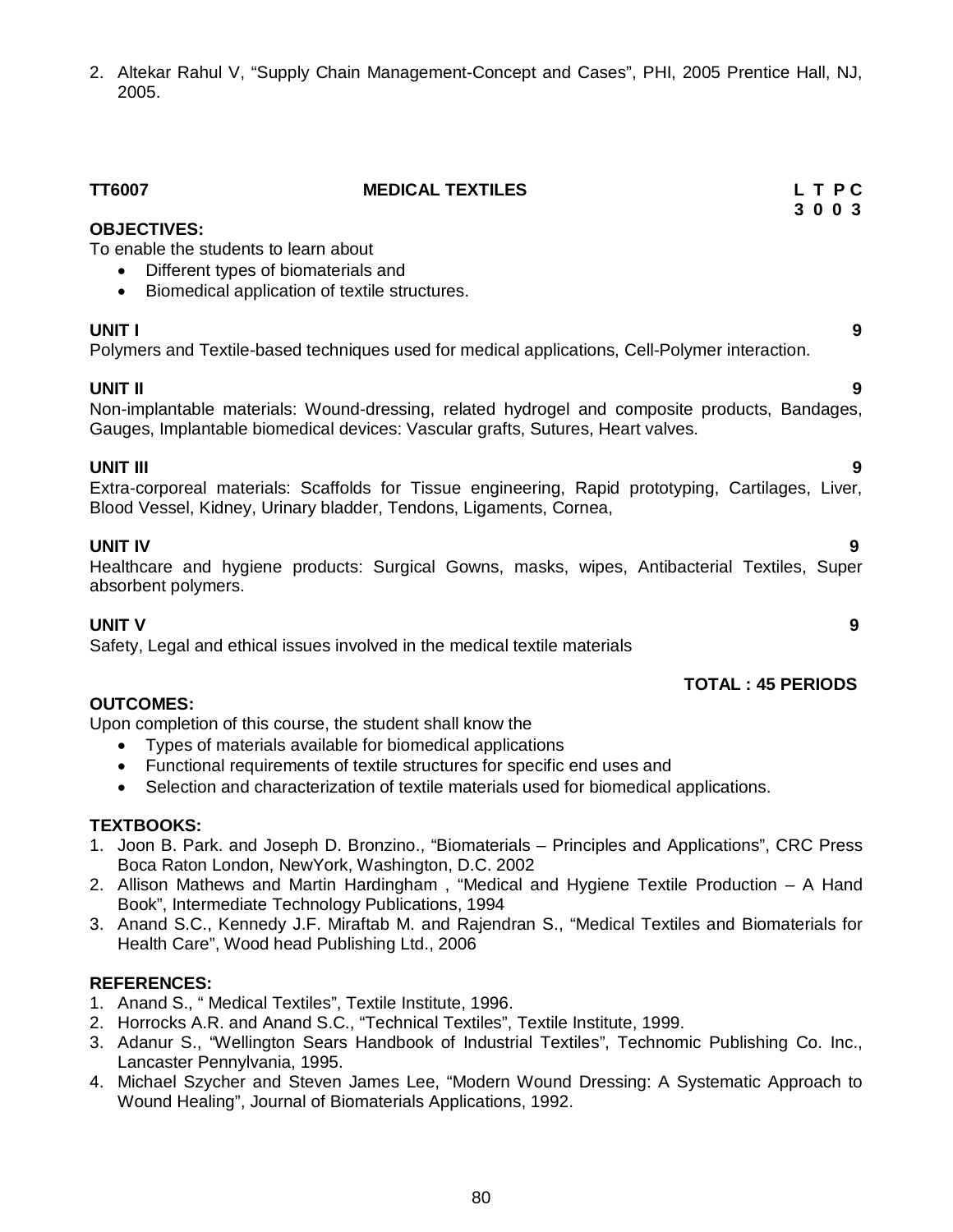**OBJECTIVES :**

## TT6008 TEXTILE REINFORCED COMPOSITES L T P C<br>3 0 0 3

#### **OBJECTIVES:**

To enable the students to learn about

- Reinforcements, matrices used for the composites
- Technique for making composites
- Manufacture and testing of composites and
- Application of composites

#### **UNIT I INTRODUCTION 9**

Fiber reinforced polymers materials, properties; Resins - Thermoset and Thermo plastics / additives release agents; Composite material classification and its properties: Reinforcement – matrix interface wetability.

#### **UNIT II PREPREGS AND PREFORMS 9**

Introduction -manufacturing techniques - property requirements - Textile preforms - weaving, knitting and braiding. Geometrical Aspects: Fiber orientation, Volume fraction, weight fraction and voids.

#### UNIT III TECHNIQUES FOR MANUFACTURE OF COMPOSITES 13

Introduction - manufacturing processes – open mould process, closed mould process and continuous process. Metal matrix composites, Ceramic matrix composites - types-importance and processing.

#### **UNIT IV MECHANICAL PROPERTIES OF TEXTILE COMPOSITES 9**

Testing of Reinforced Plastics – Tensile, flexural, Impact, Interlaminar shear and compression properties.

#### **UNIT V APPLICATION OF POLYMER COMPOSITES 5**

Composites application in aerospace, construction industry, and sports products. electrical, Polymer composite for biomedical and vibration damping.

#### **OUTCOMES:**

Upon completion of this course, the student shall be able to

- Select different types of textile reinforcements and matrices used for the manufacture of composites and their behaviours and
- Evaluate the characteristics of composites

#### **TEXTBOOKS:**

- 1. Leonard Hollaway, "Handbook of Polymer Composites for Engineering", Wood head Publishing limited, 2007
- 2. Long A C, "Design and Manufacture of Textile Composites", Wood head Publishing limited, 2005

#### **REFERENCES:**

- 1. White J R, and De S K, "Short Fiber-Polymer Composites", Wood head Publishing limited, 1996
- 2. George Lubin, "Handbook of Fiberglass and Advanced Plastics Composites", Van Nostrand Reinhold Company, New York, 1969

**GE6084 HUMAN RIGHTS L T P C**

# **3 0 0 3**

#### **TOTAL: 45 PERIODS**